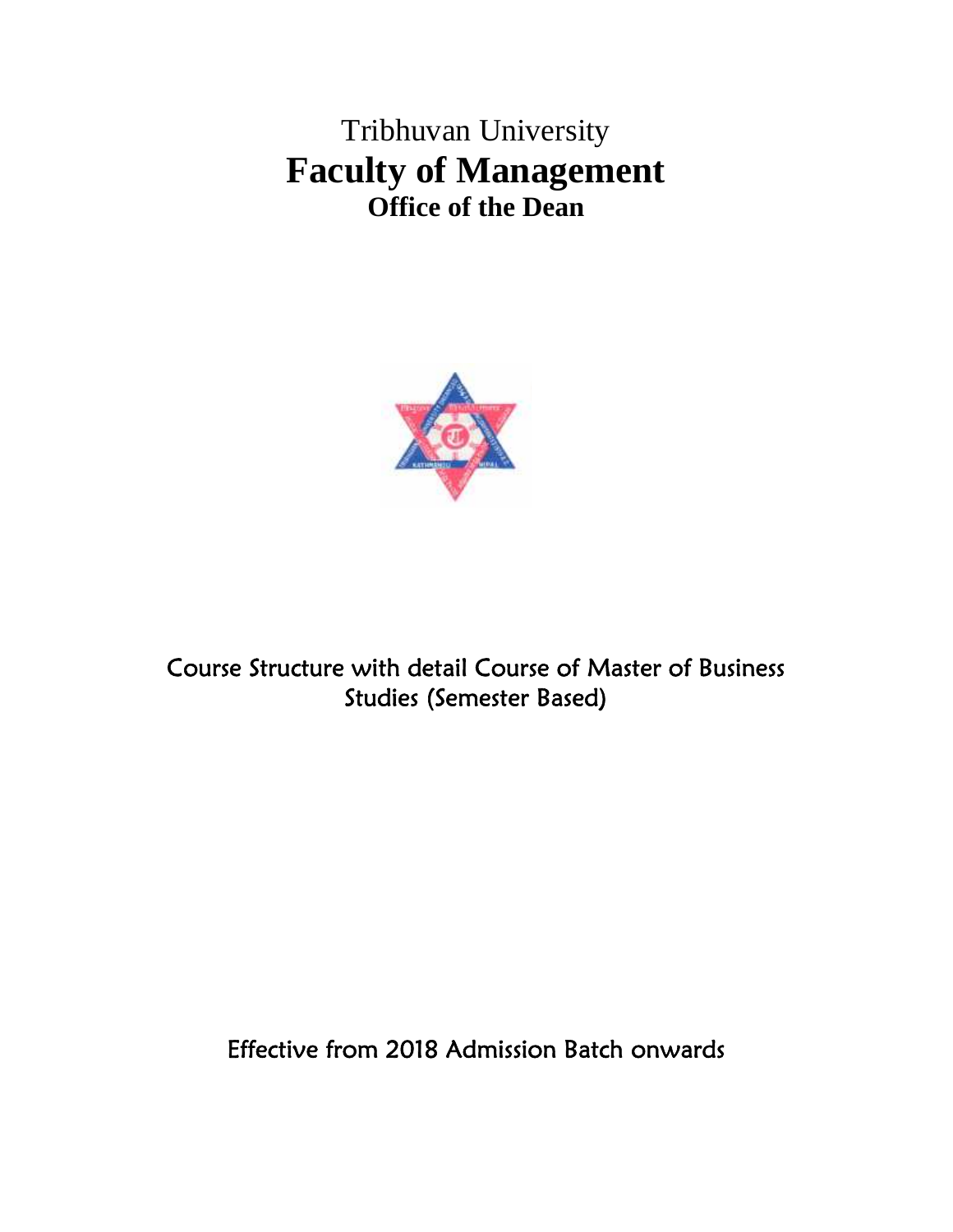# TRIBHUVAN UNIVESITY Faculty of Management

The Faculty of Management (FOM), Tribhuvan University, has its ultimate objective of educating students for professional pursuits in business, industry and government. It is further dedicated to contribute for increasing the knowledge and understanding of business and public administration. In this pursuit, FOM aims to develop a networking with management institutes in the country and achieving higher efficiency in management of business and public entities. It also aims to continuously innovate and promote cost effective, socially with modern technology based educational programs in Nepal.

The FOM offers instruction leading to Bachelor of Business Studies (BBS), Bachelor of Travel and Tourism Management (BTTM), Bachelor of Hotel Management (BHM), Bachelor of Business Administration (BBA), Bachelor of Information Management (BIM), Bachelor of Public Administration (BPA), Bachelor of Business Management (BBM), Bachelor of Mountaineering Studies (BMS), Bachelor of Business Administration Finance (BBA- Finance), Post Graduate Diploma in Police Sciences (PGDPS), Master of Business Studies (MBS), Master of Business Management (MBM), Master of Finance and Control (MFC), Master of Travel and Tourism Management (MTTM), Master of Hospitality Management ( MHM), Master of Public Administration (MPA), Master of Business Administration (MBA), Master of Business Administration in Global Leadership and Management (MBA-GLM), Master of Information Technology MBA-IT, Master of Adventure Tourism Studies (MATS), Master of Business Administration in Entrepreneurship (MBA-E). The FOM also offers Master of Philosophy (M.Phil.) in Management and Doctoral Program leading to a degree of Doctor of Philosophy (Ph.D.).

# **Master of Business Studies (MBS)**

# **I. Programme Objectives**

The objective of the MBS programme is to enable the students to work as competent managers and to meet the demand of higher level managers in organizations, particularly in the functional areas of management. Upon graduation, a student should be able to function as a manager in business, industry, government and non-government sectors, within and outside the country, in areas like accounting, marketing, finance and general management. The MBS programme specifically aims to:

- 1. Equip students with required conceptual knowledge of business and management.
- 2. Prepare managers in the functional areas of management.
- 3. Develop knowledge and skill of business environment in national and international perspective.
- 4. Encourage entrepreneurial capabilities in students to make them effective change agents in the Nepalese society.
- 5. Develop research capability to the students.
- 6. Prepare foundation for advanced studies and research activities in management sector.

Developing managerial practice for imparting skills by student is a central concern of the Faculty of Management (FOM), Tribhuvan University (TU). The emphasis upon practice is reflected in various Master level programs. Management program lays special emphasis on developing graduates managerial and entrepreneurial skills over a solid foundation of theories and techniques. Through this two-year (60) credit hours program students develop their knowledge and management skills on the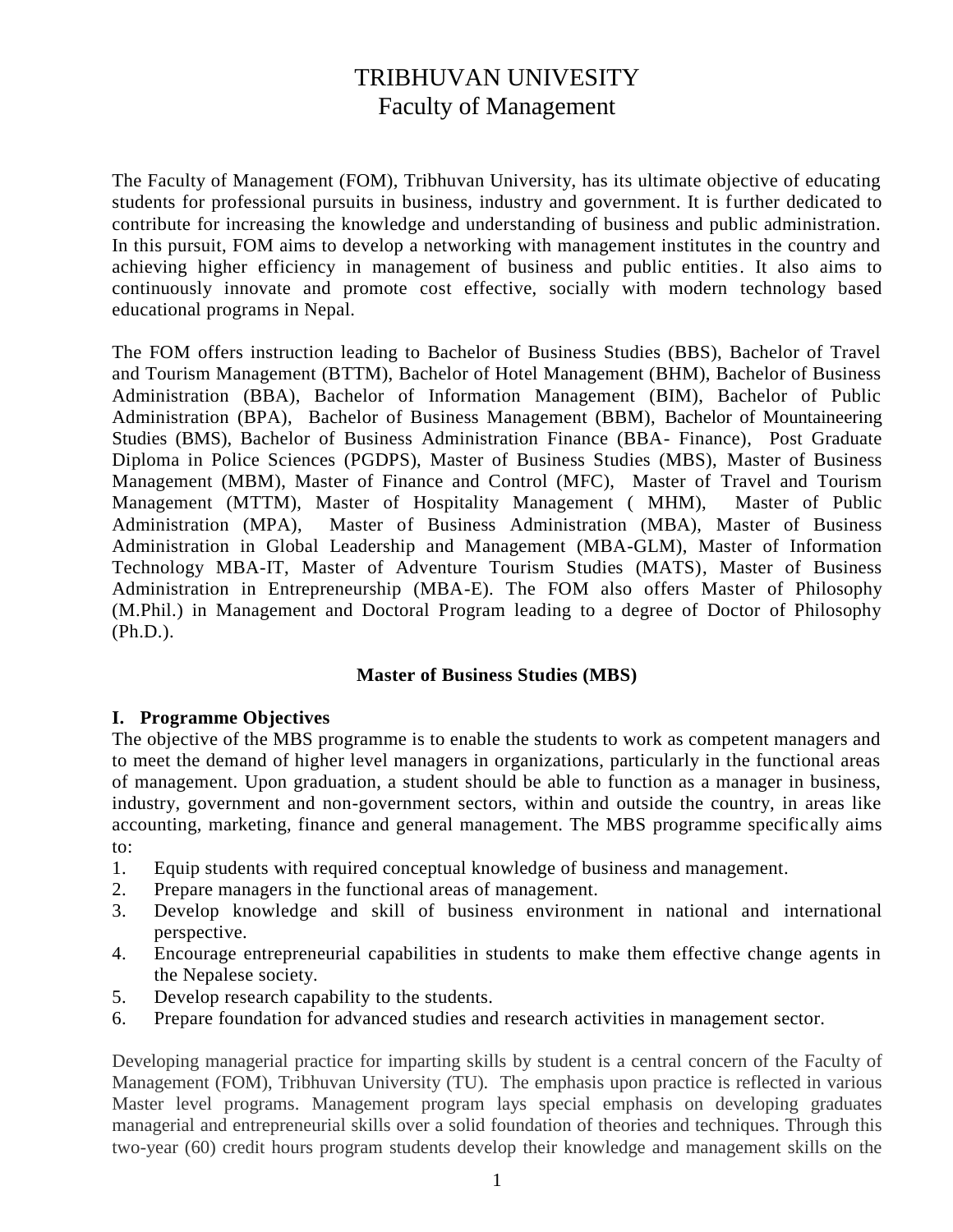basis of a good understanding of the existing issues like economic, social, political milieu both at the national and global levels.

# **II. Curricular Structure**

The FOM recognizes the need for both breadth and depth in the total academic pattern. The MBS program is a four semester (two-year) program with three key components: (1) core courses, (2) specialization courses, and (3) a dissertation.

# **1. Core Courses**

Core business courses integrate all analytical and functional areas and provide students with an appreciation of the diversity and inter-relationship of business and management issues. It includes subjects such as Research Methodology, Statistical Methods, Managerial Economics, Organizational Behaviour, Human Resources Management, Financial Management, Management Accountancy, Accounting for Financial and Managerial Decision and Control, Marketing Management, Production and Operations Management, International Business, Managerial Communication, Entrepreneurship, Strategic Management and Business Environment.

# **2. Specialization Courses**

There are four areas of specialization offer for the students. Specialization in any one of the areas, such as, accounting, finance, marketing, and management enables the student to develop expertise in his/her concentration area. Altogether 3 courses are offered in one area of specialization. Students have to choose one specialization area and study one course from group 'A' in the third semester and 2 courses from group 'B' in the fourth semester.

# **3. Dissertation**

The MBS programme requires students to conduct original research work during the four semesters of the two-year study period. Students are required to write a dissertation based on their original research work. Students writing dissertation are encouraged to write their dissertation within the selected specialization area.

# **3. Eligibility Conditions for Admission**

The students applying for admission to MBS course must have successfully completed the BBS programme or a bachelor degree on any discipline from Tribhuvan University or from any other University recognized by Tribhuvan University.

# **4. Admission Procedure**

Students applying for the MBS program must fill in the application with all details of their personal information and past academic records. The selection of students shall be based on CMAT. The test shall be based on the GMAT and GRE format. The admission test shall be concentrated on testing verbal ability quantitative ability, business and economics and general awareness. There shall be altogether hundred (100) questions in the CMAT containing 25 questions in each section. Students must secure a minimum of 40 percent in the CMAT in order to qualify for the admission.

# 5**. Teaching Pedagogy**

The MBS program is based on the student-centered learning approach. The general teaching methodology of the program includes interactive lectures, students' presentations, case studies, and projects. The teaching faculty shall determine the appropriate teaching-learning methods suitable for each course.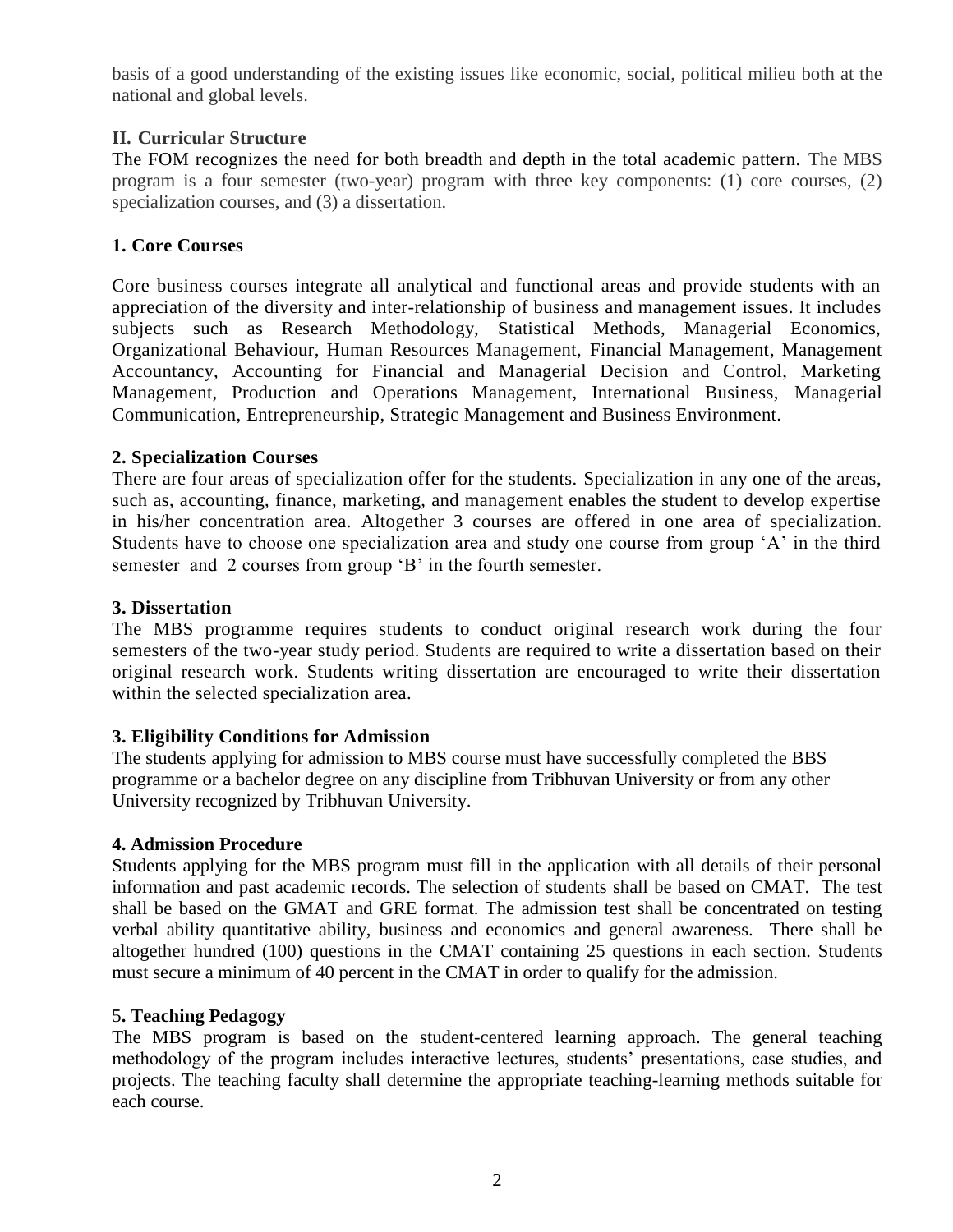# 6**. Attendance**

This program demands a very high level of commitment from students. Students are required to attend regularly all classes and presentations as required by the course. Students failing to attend 80 % of classes shall not be allowed to appear in the semester-end examinations.

# **7. Examination and Evaluation**

The performance of students will be evaluated through ongoing in-semester evaluations and semesterend examinations. The FOM shall have the final authority in conducting, evaluating and awarding grades in semester-end examinations. The course facilitator (instructor) shall decide the grades in the in-semester evaluations. A student is required to pass the internal and external examinations independently.

# **8. In-semester Evaluations**

The in-semester (internal) evaluation shall generally have a total weight of 40 percent in each course. Students have to secure at least 50 percent marks in each subject to pass the in-semester exam. The concerned faculty shall be responsible for the continuous in-semester evaluations. The in-semester evaluation shall be based on a student's performance in class presentations, case analysis, and project assignments, class tests and others as required by the course. A student must secure a minimum Grade Point Average (GPA) of 2.7 or Grade B minus (B<sup>-</sup>) in a course in order to be eligible to appear in the semester-end examination of that course. The in-semester evaluations will be based on the following components:

| In-semester Evaluation: 40 Marks                      |             |  |
|-------------------------------------------------------|-------------|--|
| <b>Evaluation Activities</b>                          | Weight in % |  |
| In-semester pre-board examination                     |             |  |
| Class-room activities                                 | 20          |  |
| (Class presentations, case analysis, group works etc) |             |  |
| <b>Project Assignments</b>                            | 30          |  |
| <b>Class Attendance</b>                               | 10          |  |
| Total                                                 |             |  |

In case a student remains absent in internal examination due to serious illness will given one-time opportunity to appear in the exam if he/she is able to produce an authorized medical certificate. The internal exam notice will be published by the concerned department or campus.

# **9. Semester-end Examinations**

The semester-end examinations on course work related subjects shall have a total weight of 60 percent. The semester-end examination shall be based on problem solving questions, analytical questions, and case studies or any other formats as demanded by a course. The duration of the examination shall be 3 hours for each course.

**External examinations shall be conducted as presented in the following table:** 

| <b>External Evaluation: 60 Marks</b>                    |                                |             |
|---------------------------------------------------------|--------------------------------|-------------|
| <b>Evaluation Components</b>                            | Number of Questions and Choice | Weight in % |
|                                                         |                                |             |
| Case Analysis, Situation Analysis, Compulsory Questions |                                | 30          |
| Extended Problem Analysis as $(Q.N. 1)$                 |                                |             |
| suitable to the course.                                 |                                |             |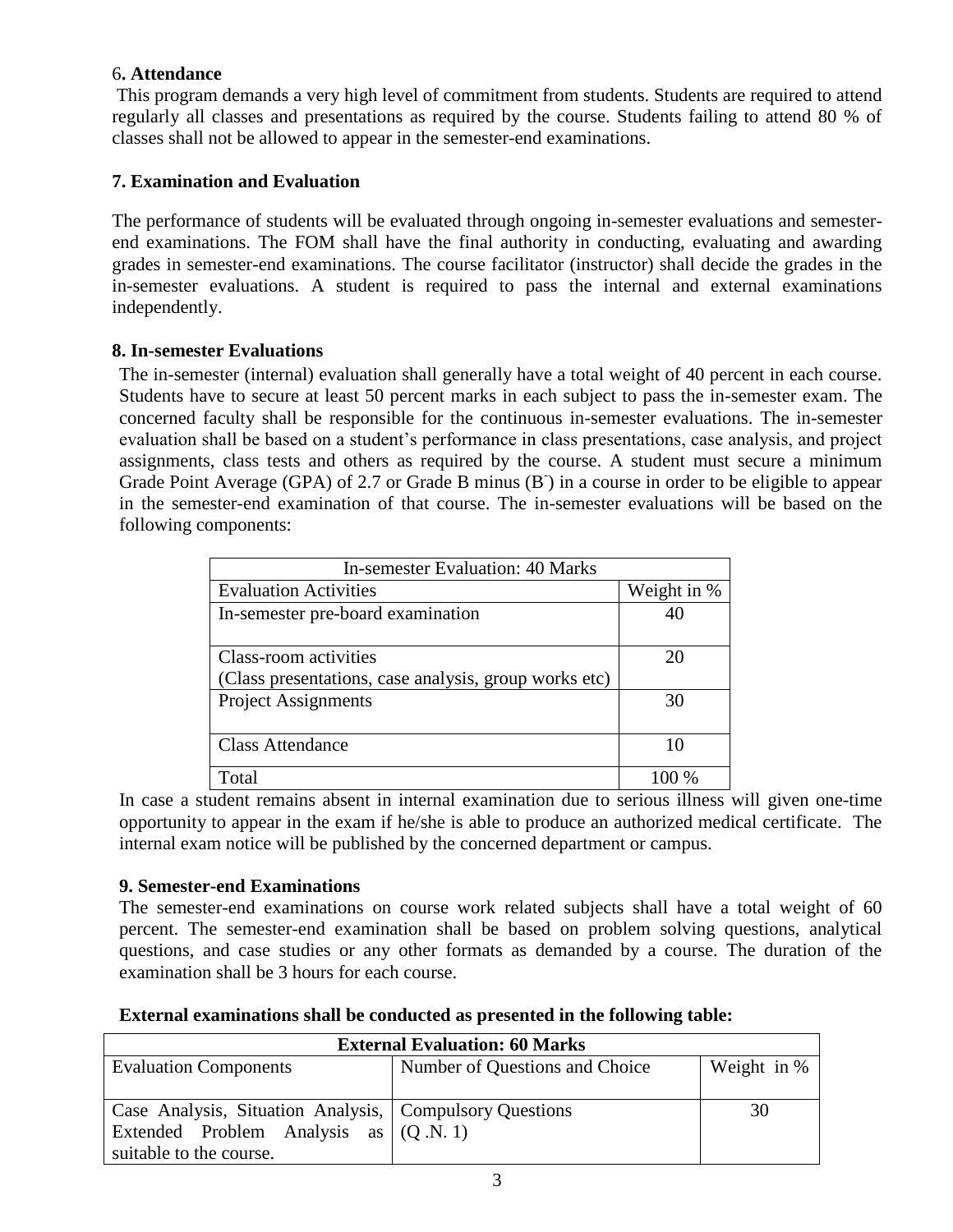| Long Questions, Problem Solving,     | Analytical Questions with one choice.  | 45  |
|--------------------------------------|----------------------------------------|-----|
| Critical Analysis Oriented questions | (Three questions of 15 marks each to   |     |
|                                      | be solved by students)                 |     |
| Concept Oriented Short Answer        | Six Short Answer Questions with One    | 25  |
| Questions                            | Choice Questions (Five Questions of 5) |     |
|                                      | marks to be solved by students         |     |
|                                      | <b>Total Marks</b>                     | 100 |

# **10. Grading System**

The grading system followed in the MBS program will be based on the absolute performance of a student in the in-semester evaluations and semester-end examinations. The performance of a student in the MBS program shall be made on a four point scale ranging from 0 to 4. The passing grade in the semester-end examination for an individual paper shall be grade "B minus" or GPA of 2.7. In order to pass the semester examination the student must secure a minimum of Grade "B" or Cumulative Grade Point Average (CGPA) of 3.0 (60 percent). The overall grade of a student will be determined by the student's performance in the in-semester and semester-end examinations. The following table presents the Letter Grade, GPA, percentage equivalent and Performance Remarks for the MBS program:

| GPA |            |              | <b>Performance Remarks</b>   |
|-----|------------|--------------|------------------------------|
|     | 4.0        | 90-100       | Distinction                  |
|     | 3.70-3.99  | 80-89.99     | Very good                    |
|     | 3.30-3.69  | 70 - 79.99   | <b>First Division</b>        |
|     | 3.00-3.29  | $60 - 69.99$ | <b>Second Division</b>       |
|     | 2.70-2.99  | $50 - 59.99$ | Pass in individual subject   |
|     | Below 2.70 | Below 50     | Fail                         |
|     |            |              | <b>Percentage Equivalent</b> |

# **11. Normal and Maximum Duration of Study**

The normal duration and the maximum duration for the completion of the requirements for the program are as follows:

| Normal duration          | 24 months (4 semesters) |
|--------------------------|-------------------------|
| Maximum duration 5 Years |                         |

# **12. Failing in Course**

- Students who do not qualify to appear in the semester-end examinations will have to reregister and retake the course as per the semester cycle.
- Students who are qualified but fail to appear in semester end examination or failed in the semester end examination can appear in the semester end examination as per the semester cycle.
- In case students failed or fail to appear in at most two subjects in final semester, FOM shall organize chance exam for them.

# **13. Degree Requirements**

To receive MBS degree the student must have:

 The successful completion of 60 credit hours as prescribed with a minimum of passing grade in all courses with CGPA of 2.7.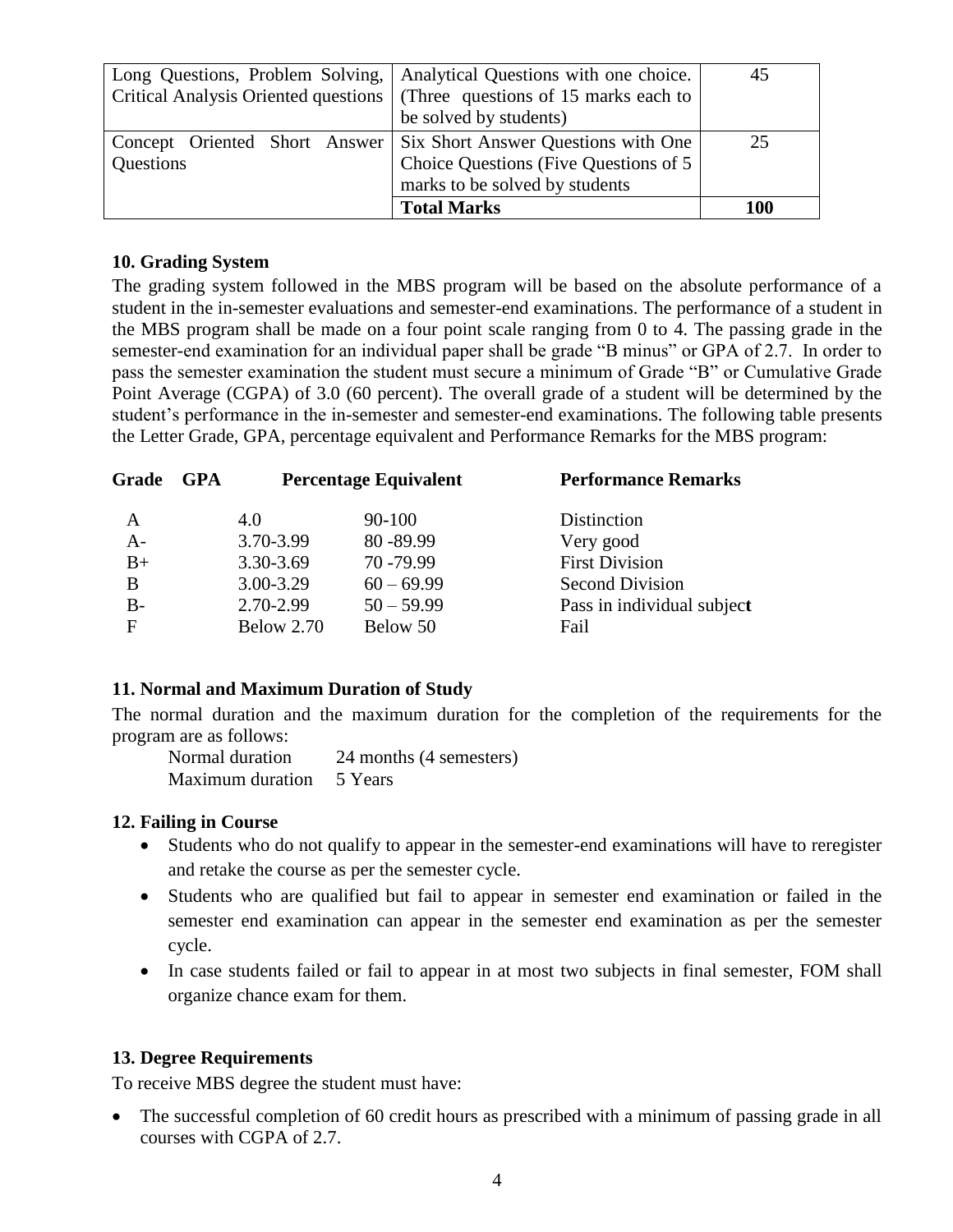- A 'B' minus or better grade in each of the courses as specified in the curricular structure section;
- Obtained an overall CGPA of 3.0 or better after combining the GPAs obtained in all courses and dissertation.
- Completed all the course requirements as specified in the curricular structure section within the prescribed time period specified in the normal and maximum duration of the study section.

# **14. Dissertation**

A student is required to undertake a research assignment and prepare a dissertation at the end of the fourth semester in the format prescribed by the FOM. The colleges shall assign a faculty member to supervise the research work. The research work must be presented in the format as prescribed by FOM. The evaluation of the research shall be based on the following two components:

| Written Report: | 75 % |
|-----------------|------|
| Viva-voce:      | 25%  |

FOM shall conduct the written evaluation through two independent evaluators. The marks awarded by each evaluator shall be averaged. The concerned campus/college shall conduct the viva-voce examination.

# **15. Credit Transfer and Withdrawal**

- The program allows students to transfer the credits earned by them in similar program of other universities as recognized by TU.
- Students willing to transfer credit from accredited university/college or recognize by TU have to apply at the FOM paying a sum of amount for each credit to be transferred.
- Concerned faculty or institute will review all previous university/college level grade sheet to determine what credits may be eligible to transfer.
- The FOM will review every course taken by a student to another university/college.
- The student should complete the first semester duration in the master program to be eligible for credit transfer.

# **Course Composition**

FIN 510 Financial Management MKT 511 Marketing Management ECO 512 Managerial Economics MGT 513 Human Resource Management MSC 514 Statistical Methods MGT 515 Organizational Behavior MSC 517 Production and Operations Management ACC 517 Management Accountancy MGT 518Business Environment MGT 519Managerial Communication ACC 519 Accounting for Financial and Managerial Decision and Control MSC 521 Research Methodology MGT 522 International Business MGT 523 Strategic Management MGT 524Entrepreneurship

FIN 685 Financial Markets and Institutions

FIN 686 International Financial Management

# **Finance** (Three subjects) **Contract Contract Contract Contract Contract Contract Contract Contract Contract Contract Contract Contract Contract Contract Contract Contract Contract Contract Contract Contract Contract Contr**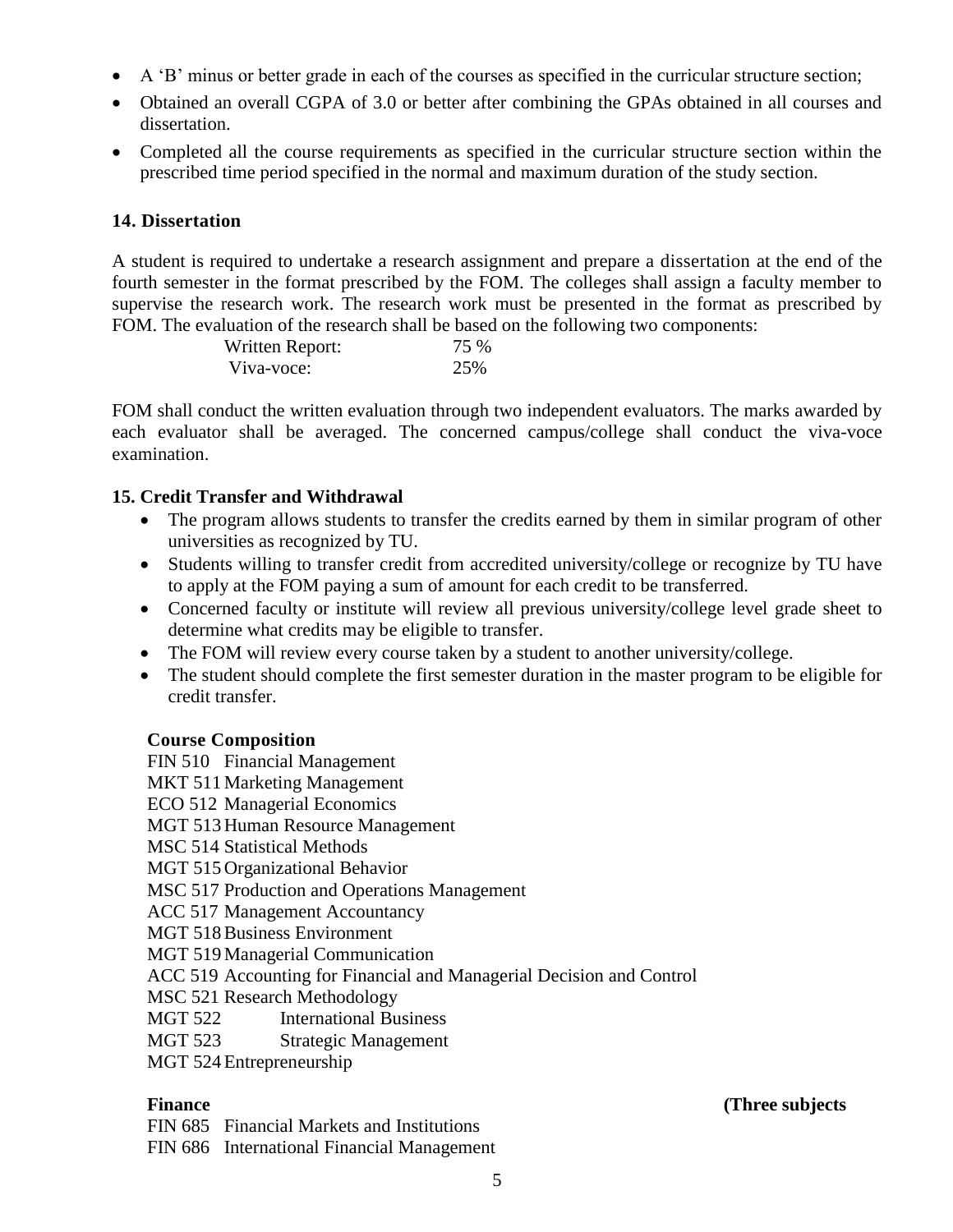|                     | 6                                                                                             |                                 |
|---------------------|-----------------------------------------------------------------------------------------------|---------------------------------|
|                     | MSC 521 Research Methodology                                                                  | 3 Cr.                           |
|                     | <b>THIRD SEMESTER</b><br>ACC 519 Accounting for Financial and Managerial Decision and Control | <b>15 Credit Hours</b><br>3 Cr. |
|                     |                                                                                               |                                 |
| <b>MGT 518</b>      | <b>Business Environment</b>                                                                   | 3 Cr.                           |
|                     | <b>ACC 517 Management Accountancy</b>                                                         | 3 Cr.                           |
|                     | MSC 517 Production and Operations Management                                                  | 3 Cr.                           |
|                     | MGT 513 Human Resource Management                                                             | 3 Cr.                           |
|                     | FIN 510 Financial Management                                                                  | 3 Cr.                           |
|                     | <b>SECOND SEMESTER</b>                                                                        | <b>15 Credit Hours</b>          |
|                     |                                                                                               |                                 |
|                     | MGT 519 Managerial Communication                                                              | 3 Cr.                           |
|                     | MGT 515 Organizational Behavior                                                               | 3 Cr.                           |
|                     | <b>MSC 514 Statistical Methods</b>                                                            | 3 Cr.                           |
|                     | ECO 512 Managerial Economics                                                                  | 3 Cr.                           |
|                     | MKT 511 Marketing Management                                                                  | 3 Cr.                           |
|                     | <b>FIRST SEMESTER</b>                                                                         | <b>15 Credit Hours</b>          |
| <b>Course Cycle</b> |                                                                                               |                                 |
|                     |                                                                                               |                                 |
|                     | ACC 690 Balance Scorecard: A Tool for Performance Measurement                                 |                                 |
|                     | ACC 689 Management Control Systems                                                            |                                 |
|                     | ACC 688 Accounting Theory and Financial Reporting                                             |                                 |
|                     | ACC 687 Contemporary Auditing                                                                 |                                 |
|                     | ACC 686 Cost Management                                                                       |                                 |
| <b>Accountancy</b>  | ACC 685 Corporate Taxation                                                                    | (Three subjects)                |
|                     |                                                                                               |                                 |
|                     | MGT 690 Leadership and Communication                                                          |                                 |
|                     | MGT 689 Performance Management                                                                |                                 |
|                     |                                                                                               |                                 |
|                     | MGT 688 Organizational Theory                                                                 |                                 |
|                     | MGT 687 Recent Trends in Management                                                           |                                 |
|                     | MGT 686 Quality Management                                                                    |                                 |
|                     | MGT 685 Organizational Development and Change                                                 |                                 |
| <b>Management</b>   |                                                                                               | (Three subjects)                |
|                     | MKT 692 Rural Marketing                                                                       |                                 |
|                     | MKT 691 Advertising and Promotion Management                                                  |                                 |
|                     | MKT 690 Services Marketing                                                                    |                                 |
|                     | MKT 689 Retail Management                                                                     |                                 |
|                     | <b>MKT 688 Sales Management</b>                                                               |                                 |
|                     | MKT 687 Brand Management                                                                      |                                 |
|                     | MKT 686 International Marketing                                                               |                                 |
|                     | <b>MKT 685 Consumer Behavior</b>                                                              |                                 |
| <b>Marketing</b>    |                                                                                               | (Three subjects)                |
|                     |                                                                                               |                                 |
|                     |                                                                                               |                                 |
|                     | FIN 691 Commercial Bank Management: Theory and Practice                                       |                                 |
|                     | FIN 690 Insurance: Theory and Practice                                                        |                                 |
|                     | FIN 689 Investment Management                                                                 |                                 |
|                     | FIN 688 Corporate Finance                                                                     |                                 |

FIN 687 Financial Derivatives and Market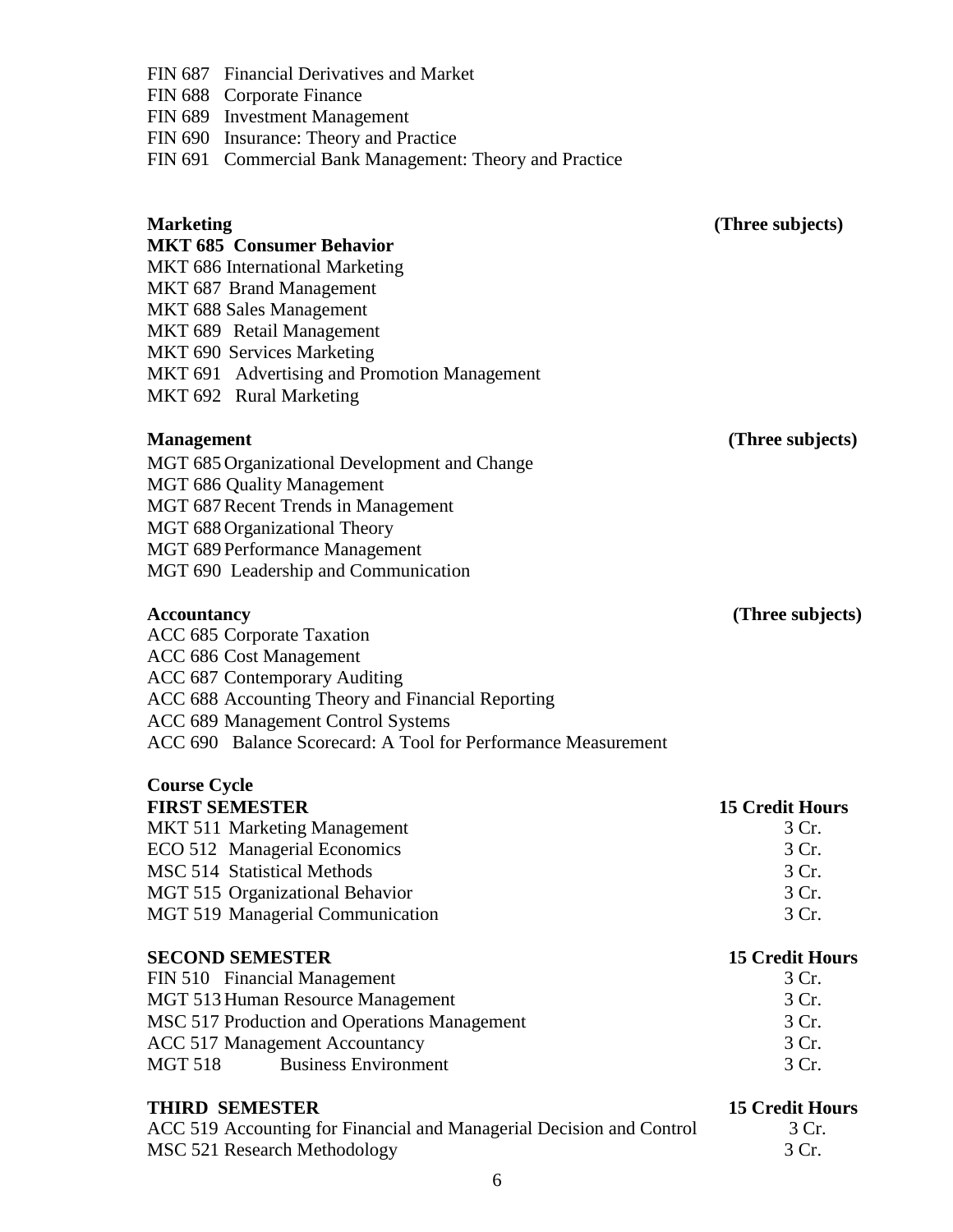| <b>MGT 522 International Business</b><br>MGT 524 Entrepreneurship                                        | 3 Cr.<br>3 Cr.         |
|----------------------------------------------------------------------------------------------------------|------------------------|
| <b>Specialization Course (Any One from Group A)</b>                                                      |                        |
| <b>Finance</b>                                                                                           |                        |
| FIN 687 Financial Derivatives and Market                                                                 | 3 Cr.                  |
| FIN 688 Corporate Finance                                                                                | 3 Cr.                  |
| <b>Accountancy</b>                                                                                       |                        |
| ACC 685 Corporate Taxation                                                                               | 3 Cr.                  |
| ACC 686 Cost Management                                                                                  | 3 Cr.                  |
| <b>Management</b>                                                                                        |                        |
| MGT 687 Recent Trends in Management                                                                      | 3 Cr.                  |
| MGT 688 Organizational Theory                                                                            | 3 Cr.                  |
| <b>Marketing</b>                                                                                         |                        |
| MKT 691 Advertising and Promotion Management                                                             | 3 Cr                   |
| MKT 692 Rural Marketing                                                                                  | 3 Cr.                  |
| <b>FOURTH SEMESTER;</b>                                                                                  | <b>15 Credit Hours</b> |
| <b>MGT 523 Strategic Management</b>                                                                      | 3 Cr.                  |
| <b>Specialization Courses (Any Two from Group B)</b>                                                     |                        |
| FIN 685 Financial Markets and Institutions                                                               | 3 Cr.                  |
| FIN 686 International Financial Management                                                               | 3 Cr.                  |
| FIN 689 Investment Management                                                                            | 3 Cr.                  |
| FIN 690 Insurance: Theory and Practice                                                                   | 3 Cr.                  |
| FIN 691 Commercial Bank Management: Theory and Practice                                                  | 3 Cr.                  |
| <b>Marketing</b>                                                                                         |                        |
| <b>MKT 685</b><br><b>Consumer Behavior</b>                                                               | 3 Cr.                  |
| <b>MKT 686</b><br><b>International Marketing</b><br>3 Cr.                                                |                        |
| MKT 687 Brand Management                                                                                 | 3 Cr.                  |
|                                                                                                          | 3 Cr.                  |
|                                                                                                          |                        |
| <b>Sales Management</b>                                                                                  |                        |
| <b>MKT 688</b><br>MKT 689 Retail Management<br>MKT 690 Services Marketing                                | 3 Cr.<br>3 Cr.         |
|                                                                                                          |                        |
|                                                                                                          | 3 Cr.                  |
| <b>Accountancy</b><br>ACC 687 Contemporary Auditing<br>ACC 688 Accounting Theory and Financial Reporting | 3 Cr.                  |
| ACC 689 Management Control Systems                                                                       | 3 Cr.                  |
| ACC 690 Balance Scorecard: A Tool for Performance Measurement                                            | 3 Cr.                  |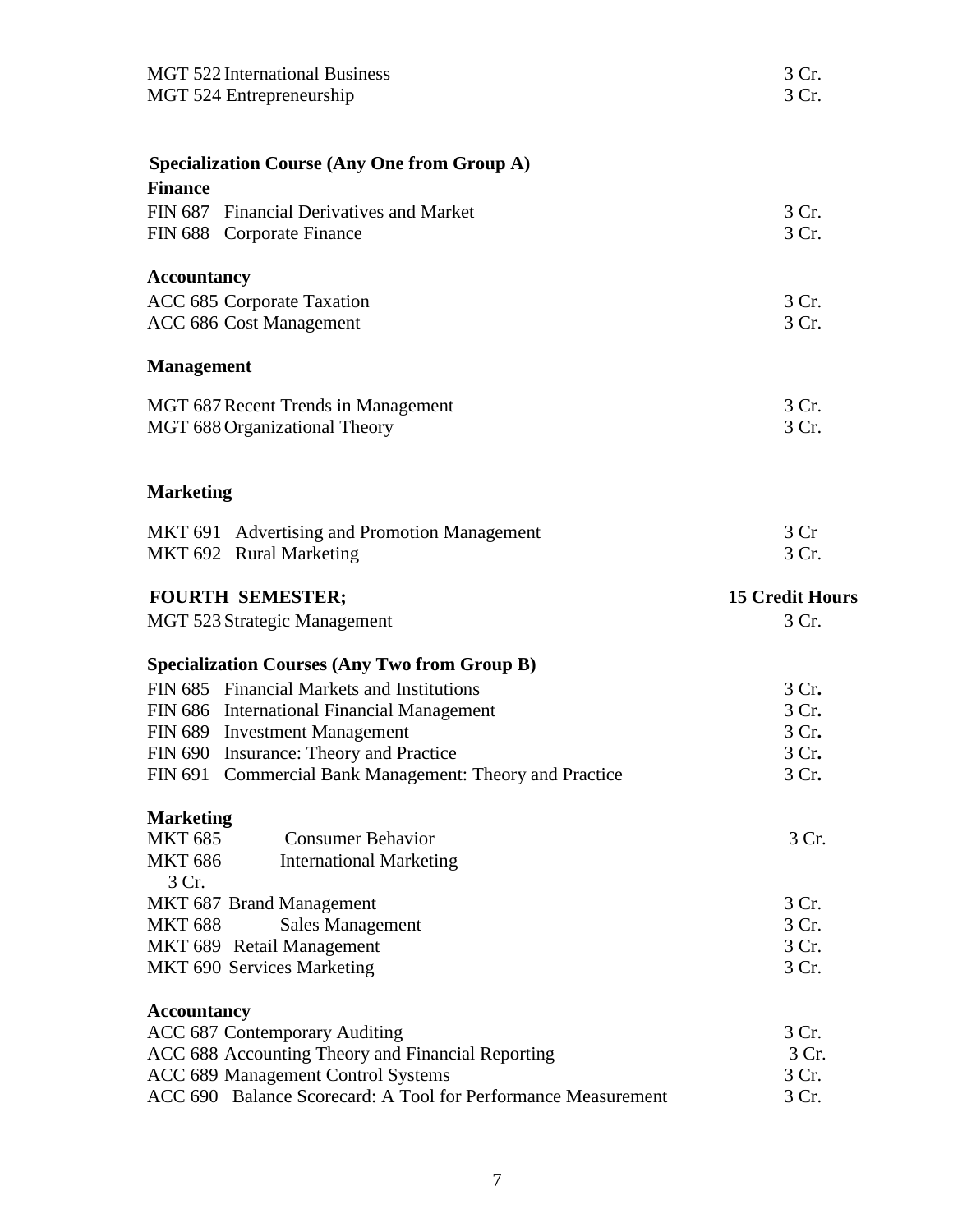# **Management**

| MGT 685 Organizational Development and Change | 3 Cr. |
|-----------------------------------------------|-------|
| <b>MGT 686 Quality Management</b>             | 3 Cr. |
| <b>MGT 689 Performance Management</b>         | 3 Cr. |
| MGT 690 Leadership and Communication          | 3 Cr. |
| <b>MGT 525 Dissertation</b>                   | 6 C r |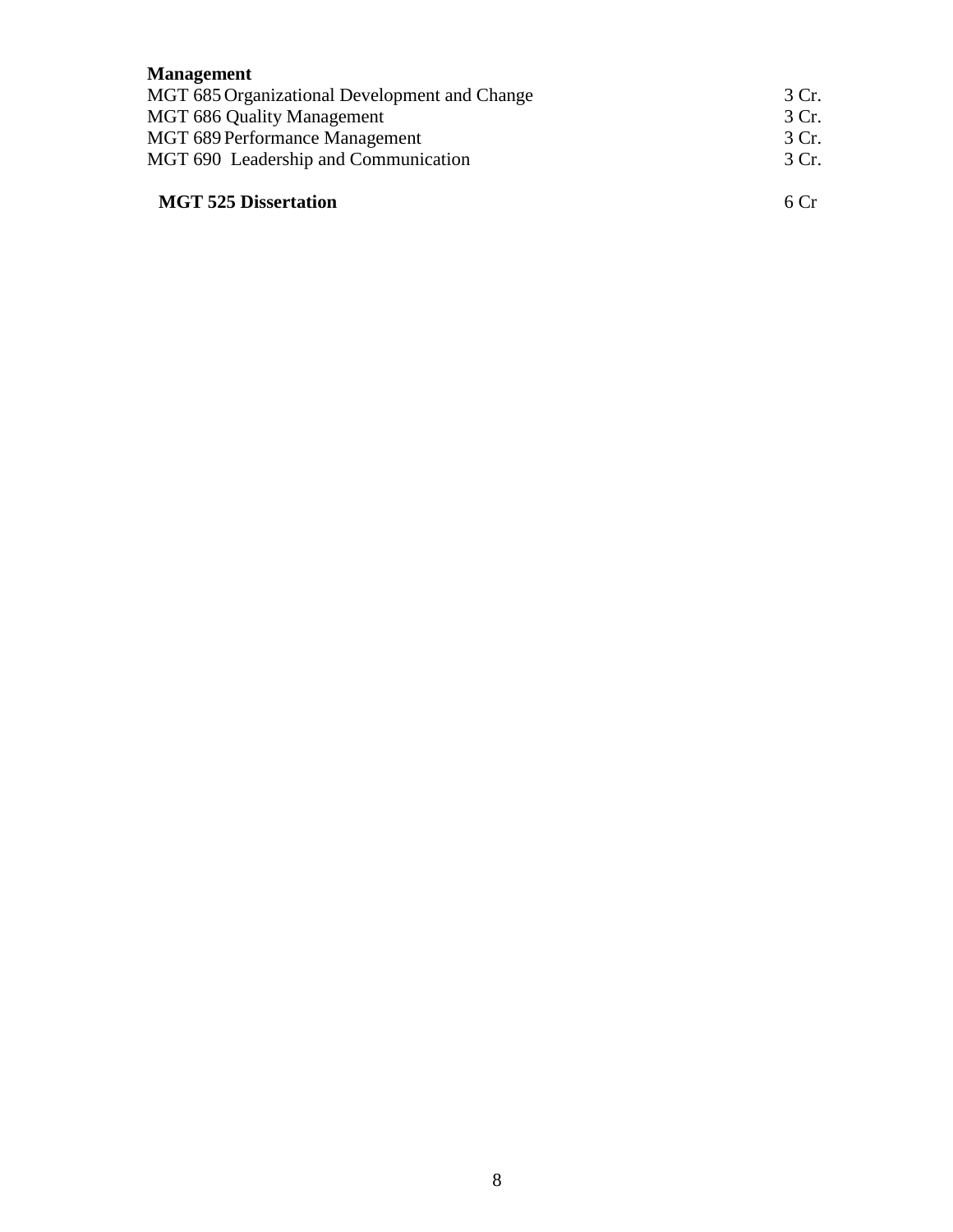# **FIN 510: Financial Management**

*Credits: 3 Lecture Hours: 48* 

# **Course Objective**

This course aims to enable students to appreciate the significance of concepts, theories and practice of financial decision making in firms and to make them acquainted with analytical and problem solving skills for making investment, financing and dividend decision along with managing working capital.

### **Course Description**

The course covers core area of financial management – investment, financing and dividend decisions and their peripherals. They are organized in eight units. The major topics covered in this course are: financial management and environment, financial statements analysis, security and corporate valuation, risk-return and the portfolio theory, capital structure and cost of capital, investment decision, dividend decision, and working capital management.

### **Course Details**

## **Unit 1: Financial Management and Environment LH 5**

Financial Management: Functions and Concept, Objectives of Corporation: Value Maximization, Value Maximization and Social Welfare, Managerial Action to Maximize Shareholder Wealth; Role of Financial Manager; Agency Conflicts: Conflict between Stockholders and Creditors, Conflict between Insider Owner/Managers and Outside Owners, Conflict between Managers and Shareholders; Corporate Governance, Business Ethics and Corporate Social Responsibility; Financial Environment in Nepal: Financial Securities, Financial Institutions, Financial Market; Tax Environment.

### **Unit 2: Financial Statement Analysis LH 5**

Financial Statements and Reports; Financial Ratio Analysis: Liquidity Ratios, Asset Management Ratios, Debt Management Ratios, Profitability Ratios, Market Value Ratios; Trend Analysis; Common Size Analysis; Percentage Change Analysis; The Du-Pont Equation; Comparative Ratio and Benchmarking; Uses and Limitations of Ratio Analysis.

# **Unit 3:** Security and Corporate Valuation **LH** 6

Time Value of Money and Financial Asset Valuation: Discounting and Compounding of Different Cash Flow Streams; Valuation of Bonds; Required Return and Bond Values; Changes in Bond Values Over Time; Bond Yields; The Basic Stock Valuation Models: Zero Growth Model, Normal Growth Model, Supernormal Growth Model, Single Period and Multi-period Valuation Model; Market Multiples and Stock Valuation; Valuation of Entire Corporation.

### **Unit 4: Risk-Return and Portfolio Theory LH 6**

Investment Returns and Risk; Risk in a Portfolio Context; Efficient Portfolio; The Optimal Portfolio; Capital Assets Pricing Model (CAPM); The Capital Market Line (CML) and Security Market Line (SML); The Efficient Market Hypothesis and Behavioral Finance.

# Unit 5: Capital Structure and Cost of Capital **LH 6**

An Overview of Cost of Capital Structure: Business Risk and Financial Risk; The Optimal Capital Structure; Component Cost of Capital; Weighted Average Cost of Capital (WACC); Marginal Cost of Capital (MCC) and Breaks in MCC Schedule.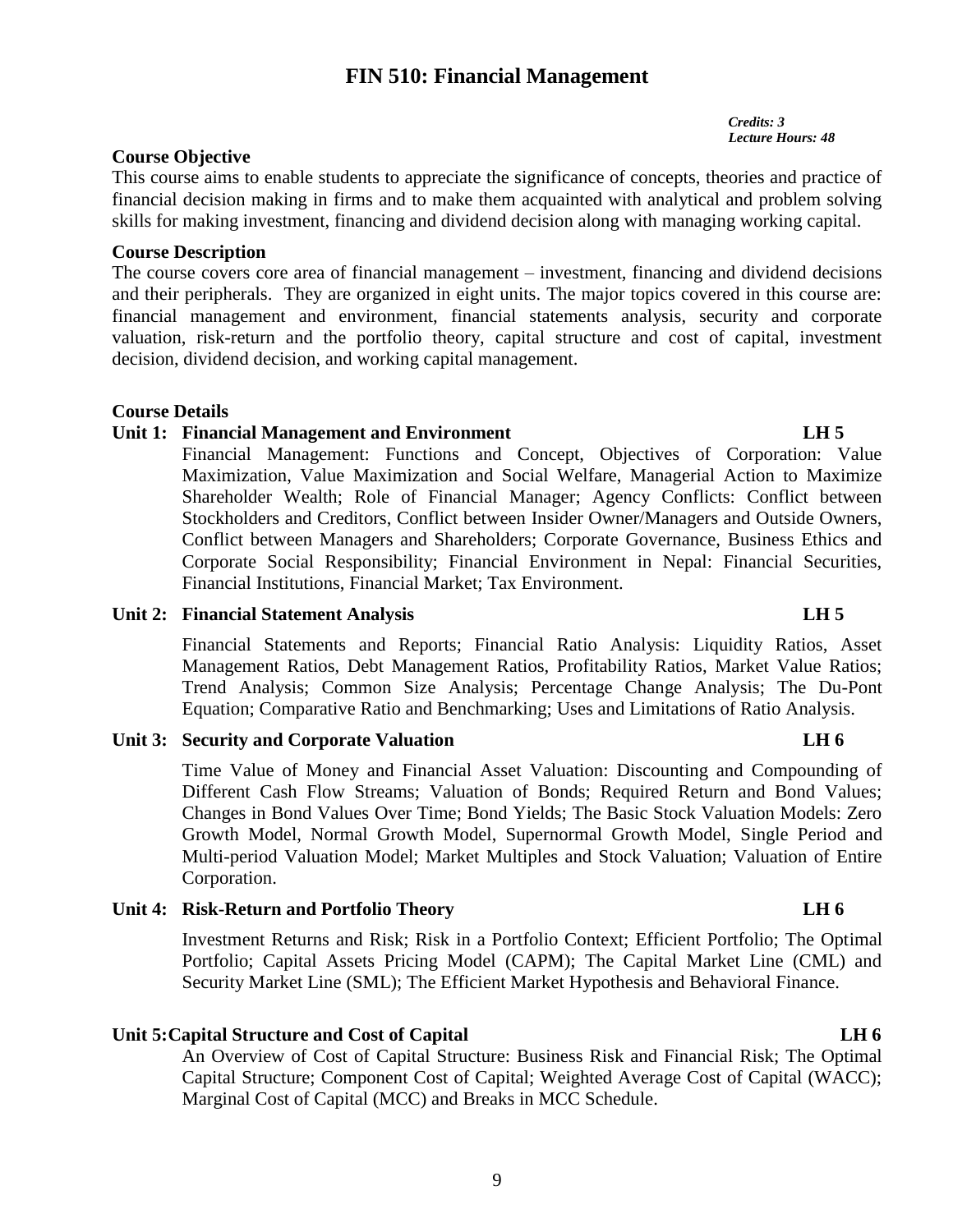### **Unit 6: Investment Decision LH 8**

An Overview of Capital Budgeting; Estimating Cash Flows; Evaluating Cash Flows: Payback Period, Discounted Payback Period, Net Present Value, Internal Rate of Return, Profitability Index, Modified Internal Rate of Return; Projects with Unequal Lives; NPV Profiles and Crossover Rate.

### **Unit 7: Dividend Decision LH 6**

Procedural Aspects of Paying Dividends; Dividend Distribution Model: Residual vs Stable; Cash Distributions and Firm Value; Clientele Effect; Signaling; Stock Dividends and Stock Splits; Stock Repurchase; Managerial Considerations as to Share Repurchase Policy; Dividend Payment Practices in Nepal.

## **Unit 8:** Working Capital Management LH 6

An Overview of Working Capital Management; Financing Current Assets; The Cash Conversion Cycle; Cash Management and Target Cash Balance; Inventory Management; Receivable Management.

# **References**

Bigham, E. F& Ehrhardt, M. C. *Financial Management: Theory and Practice.* New Delhi: Cengage Learning*.*  Van Horne, J. C. *Financial Management and Policy.* New Delhi: Pearson Education.

Ross, S. A., Westerfield, R. W., & Jordan, B. D. **Corporate Finance.** New Delhi: Tata McGraw-Hill.

Gitman, L. J. *Principles of Managerial Finance*. Delhi: Pearson Education.

Pradhan R. S. *Financial Management.* Kathmandu: Buddha Academic Publishers and Distributors.

Paudel, R. B., Baral K. J., Gautam R. R., & Rana S. B. *Financial Management*. Kathmandu: Asmita Books Publishers and Distributors.

Sharma, D. R., Thapa, K., Risal, N. & Pathak, D. D. *Financial Management.* Kathmandu: Khanal Publication Pvt. Ltd.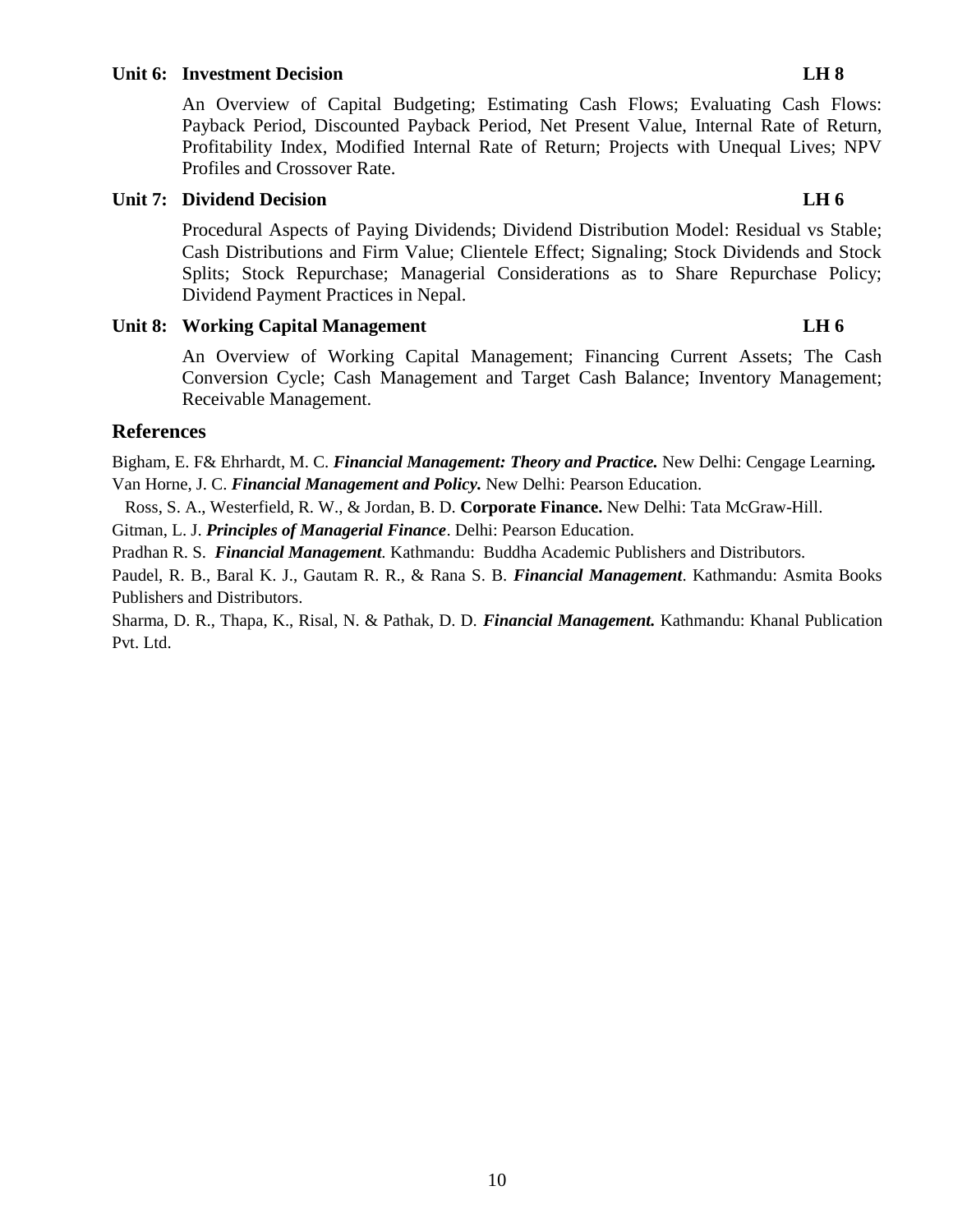# **MKT 511: Marketing Management**

# **Course Objectives**

The objective of this course is to equip students with knowledge and skills to take decisions in marketing management.

# **Course Description**

**Course Details**

This course deals on the management aspects of marketing. It includes a study of the marketing system and organization, environment and segment analysis, information system, demand analysis, buyer analysis and competitor analysis, strategic marketing planning, implementation of marketing program and marketing control.

| <b>Unit 1: Introduction</b>                                                                                                              | LH <sub>6</sub> |
|------------------------------------------------------------------------------------------------------------------------------------------|-----------------|
| Definition of Marketing and Core Marketing Concepts<br>$\bullet$                                                                         |                 |
| Company Orientation Towards the Market Place<br>$\bullet$                                                                                |                 |
| Customer Value, Satisfaction and Creating Long Tern Loyalty Relationship<br>$\bullet$                                                    |                 |
| <b>Concept of Marketing Management</b><br>$\bullet$                                                                                      |                 |
| <b>Marketing Management Process</b>                                                                                                      |                 |
| <b>Unit 2: Marketing Opportunity Analysis</b>                                                                                            | LH <sub>6</sub> |
| Macro Environmental Trend and forces                                                                                                     |                 |
| Corporate and Division Strategic Planning, Business Unit Strategic Planning<br>$\bullet$                                                 |                 |
| Assigning Resources to SBUs: SBU Model, BCG Model and GE Model<br>$\bullet$                                                              |                 |
| Nature and Contents of a Marketing Plan<br>$\bullet$                                                                                     |                 |
| Unit 3: Marketing Information System and Demand Measurement                                                                              | LH <sub>6</sub> |
| Marketing Information System and its Components<br>٠                                                                                     |                 |
| Marketing Research: Areas and Process<br>$\bullet$                                                                                       |                 |
| Market Demand and Its Measurement<br>$\bullet$                                                                                           |                 |
| Methods of Estimating Current and Future Market Demand                                                                                   |                 |
| Practice of Marketing Information System(MKIS) in Nepal<br>$\bullet$                                                                     |                 |
| Unit 4: Identifying Market Segment, Target and Position Strategies<br>Bases for Consumer and Industrial Market Segmentation<br>$\bullet$ | LH <sub>6</sub> |
| Process of Market Segmentation<br>$\bullet$                                                                                              |                 |
| <b>Evaluation and Selection of Target Market</b><br>$\bullet$                                                                            |                 |
| Developing Positioning Strategies<br>$\bullet$                                                                                           |                 |
| Market Segmentation Practices in Nepal<br>$\bullet$                                                                                      |                 |
| <b>Unit 5: Competitors Analysis</b>                                                                                                      | LH4             |
| Concept of Competition<br>$\bullet$                                                                                                      |                 |
| <b>Key Competitor Analysis</b><br>$\bullet$                                                                                              |                 |
| <b>Competitive Strategies for Market Leader</b><br>$\bullet$                                                                             |                 |

Competitors Analysis in Nepal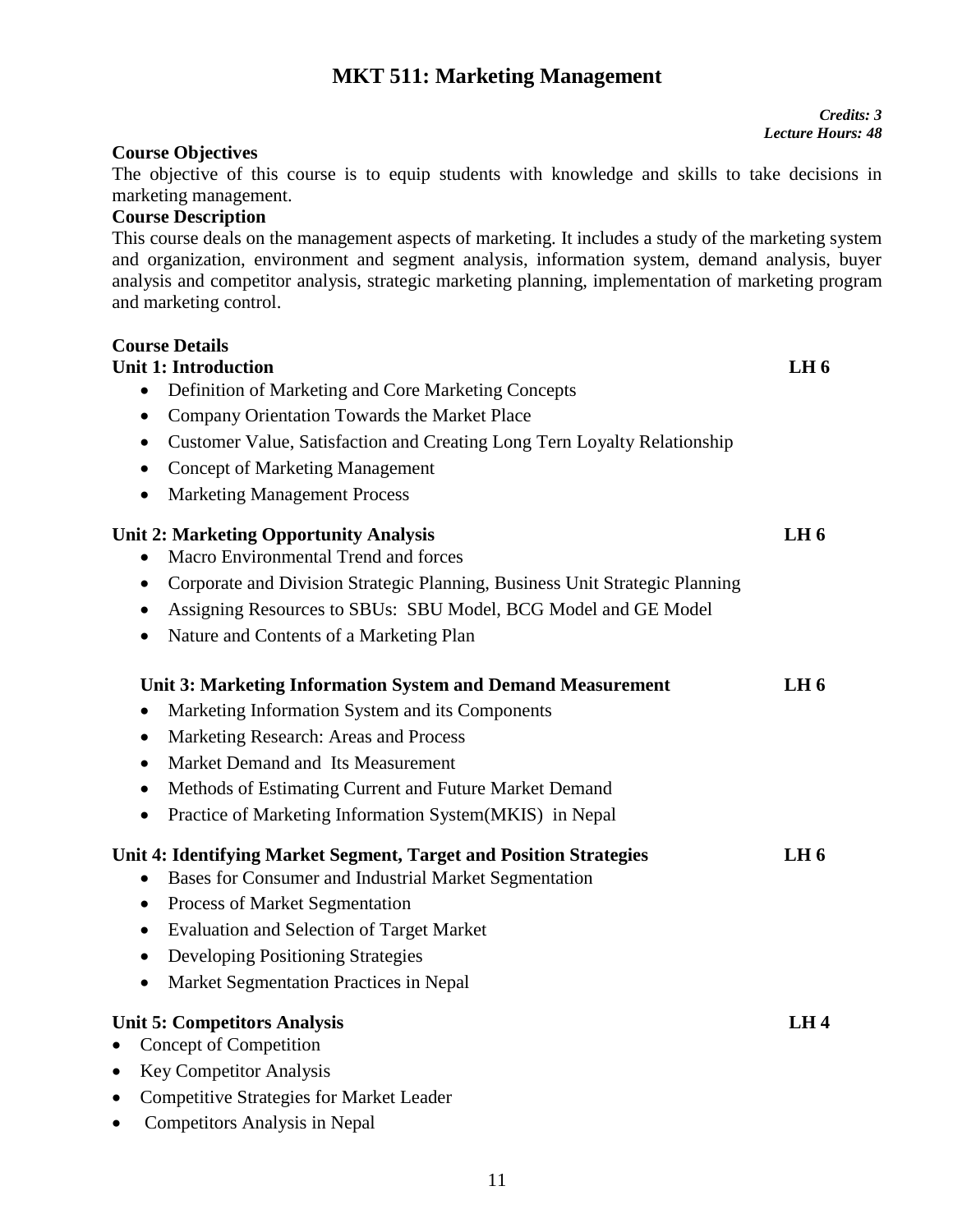| Unit 6: Implementation of Marketing Program: Product Strategies<br>Concepts and Types of New Products<br>$\bullet$              | LH8             |
|---------------------------------------------------------------------------------------------------------------------------------|-----------------|
| <b>New Product Development Process</b><br>$\bullet$                                                                             |                 |
| Product Line and Product Mix Strategies<br>$\bullet$                                                                            |                 |
| Brand Positioning, Branding Policies and Strategies<br>$\bullet$                                                                |                 |
| Marketing Strategies in the Various Stages of Product Life Cycle<br>$\bullet$                                                   |                 |
| Product and Branding Practice in Nepal<br>$\bullet$                                                                             |                 |
| Unit 7: Implementation of Marketing Program: Pricing Strategies<br>Objectives and Methods of Pricing<br>$\bullet$               | LH4             |
| Developing Pricing Strategies and Program<br>$\bullet$                                                                          |                 |
| Pricing Practices in Nepal<br>$\bullet$                                                                                         |                 |
| Unit 8: Implementation of Marketing Program: Channel & Logistic Strategies<br>Selection of Channel Design Decision<br>$\bullet$ | LH3             |
| • Channel Dynamics                                                                                                              |                 |
| • Logistics Management Decisions                                                                                                |                 |
| • Distribution System in Nepal                                                                                                  |                 |
| Unit 9: Implementation of Marketing Program: Integrated Marketing Communication<br><b>Strategies</b>                            | LH <sub>3</sub> |
| Designing and Managing Integrated Marketing Communications<br>$\bullet$                                                         |                 |
| Steps in Developing Effective Communication<br>$\bullet$                                                                        |                 |
| Promotion Practices in Nepal<br>$\bullet$                                                                                       |                 |
| <b>Unit 10: Evaluation and Control of Marketing</b>                                                                             | LH2             |
| Concept of Marketing Control<br>$\bullet$                                                                                       |                 |
| • Types of marketing Control                                                                                                    |                 |
| Marketing Control in Nepal<br>$\bullet$                                                                                         |                 |
| Note: At least one case study should be conducted after the completion of each chapter.                                         |                 |
| <b>Basic Books</b>                                                                                                              |                 |

Kotler,P & Keller, K.L Marketing Management, New Delhi, Person Education Limited. **Reference Books**

Aaker D., Strategic Market Management, Singapore John, Wiley & Sons, Stanton, E. and Walker, B.J., Fundamentals of Marketing, MC Graw Hill International Editions.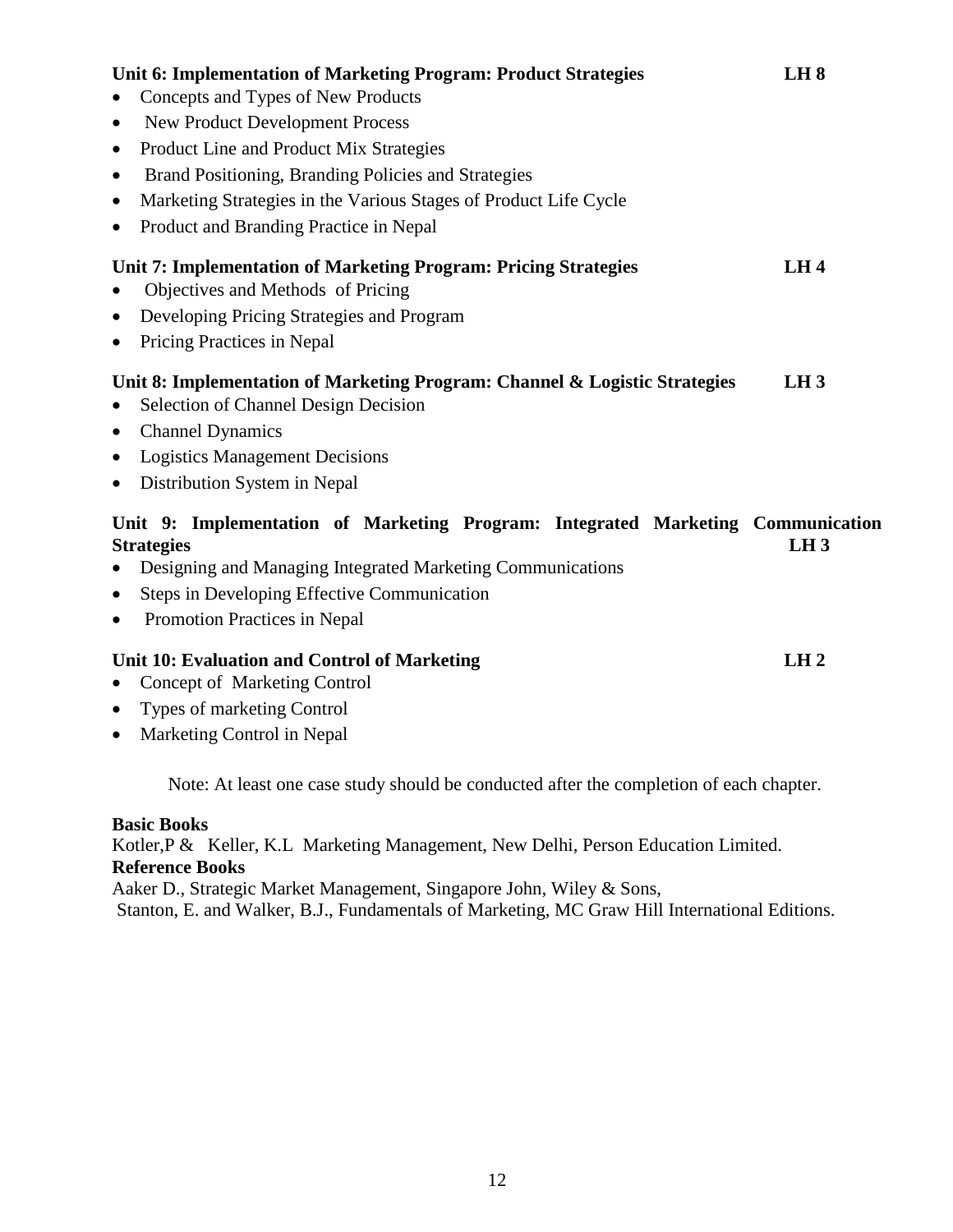# **ECO 512: Managerial Economics**

 *Credits: 3 Lecture Hours: 48*

# **Course Objective**

The course aims to develop students' knowledge and skills in the tools and techniques of economics applicable to managerial decision making.

# **Course Description**:

This course deals with introduction to managerial economics and theories of firm, demand forecasting, production and cost analysis, pricing theory and practice, risk analysis, and market efficiency and role of government.

# **Course Details**

# **Unit 1: Introduction to Managerial Economics and Theories of Firm LH 7**

**(**a) Concept and scope of managerial economics, Managerial economics and business decisionmaking.

(b) Business profit and economic profit.

(c) Theories of firm: Profit maximisation, Value maximisation**,** Sales revenue maximisation, Williamson's model of managerial discretion.

# **Unit 2: Demand Analysis and Forecasting LH 8**

- (a) Concept and significance of demand forecasting.
- (b) Techniques of demand forecasting: Survey methods, Market experiment, Time series analysis, Moving average method, Regression analysis, Barometric technique.
- (c) Use of elasticities of demand in business decision making.
- (d) Limitations of forecasting.

# **Unit 3: Production and Cost Analysis LH 5**

- (a) Production function: Short run production function, Long run production function, Cobb-Douglas production function.
- (b) Optimal use of one variable input and two variable inputs.
- (c) Learning curve, Empirical estimation of short run cost function

# Unit 4: Pricing Theory and Practice LH 14

- (a) Pricing under oligopoly**:** Cartel arrangement, Price leadership, Kinked demand curve model.
- (b) Strategic behaviour and game theory: Concept, Payoff matrix, Nash equilibrium, Prisoner's dilemma, Simultaneous move one shot game, Simultaneous move repeated game, Multistage game
- (c) Pricing techniques: Cost-plus pricing, Incremental cost pricing, Predatory pricing, Multiple product pricing (fixed proportion), Transfer pricing, Peak-load pricing, Two-part tariff.
- (d) Economics of discriminations: Wage differential, Price discrimination

# **Unit 5: Risk Analysis LH 4**

- (a) Concept of risk and uncertainty
- (b) Attitude toward risk and uncertainty: Utility Theory and risk aversion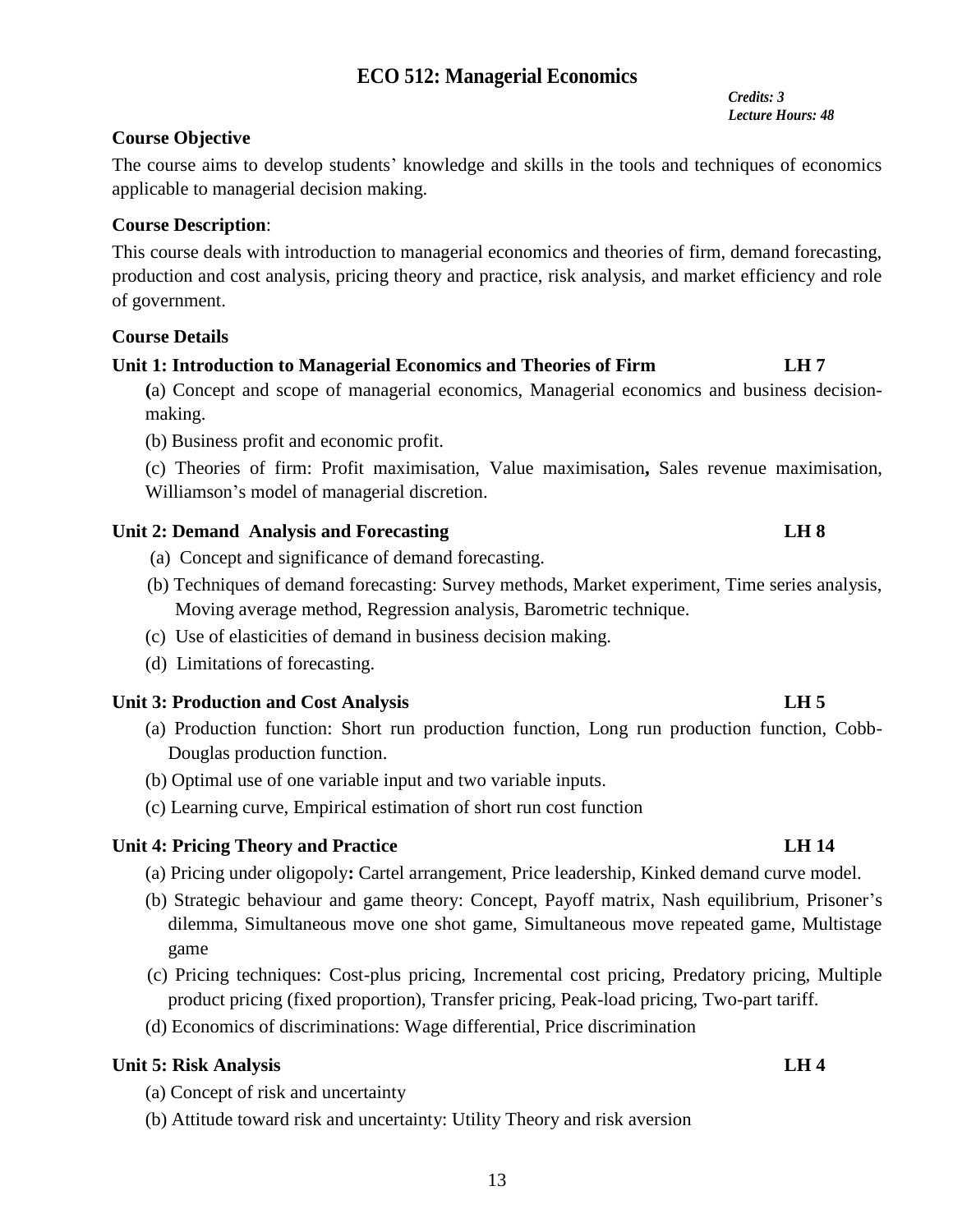(c) Information and risk: Asymmetric information, Adverse selection, Signaling, Moral hazard, Principal -agent problem

# **Unit 6: Market Efficiency and Role of Government LH 10**

- (a) Market and efficiency: Effect of government policy (tax and price control policy) in market equilibrium and market efficiency
- (b) Market failure: Concept and sources of market failure: Market power and deadweight loss, Incomplete information, Externalities, Public goods.
- (c) Government response to market failure: Rationale for regulation, Monopoly regulation, Antitrust policy, Patent system, Operating controls, Subsidy policy, Tax policy, Regulation of environmental pollution.
- (d) Regulation of international competition.
- (e) Problems of regulation, effects of regulation on efficiency.
- (e) Government failure: Theory of public choice.

## *Note: Numerical illustrations and case analysis will be used wherever applicable*.

## **Reference Books:**

- Adhikari, G.M., Paudel, R.K. and Regmi, K. (2017). *Managerial Economics.* Kathmandu: KEC Publication and distributors
- Dhakal, R. (2017). *Managerial Economics.* Kathmandu: Samjhana Publication
- Mansfield, E. (1996). *Managerial economics*. New York: W.W. Norton and Co.
- Petersen, H.C. and Lewis, W.C. (2008). *Managerial Economics***.** New Delhi: Pearson Education Ltd.
- Pappas, J.L. and Hirschey, M. (1989). *Fundamentals of Managerial Economics*. New York: The Dryden Press.

Salvatore, D. (2012). *Managerial Economics*. New York: McGraw Hill.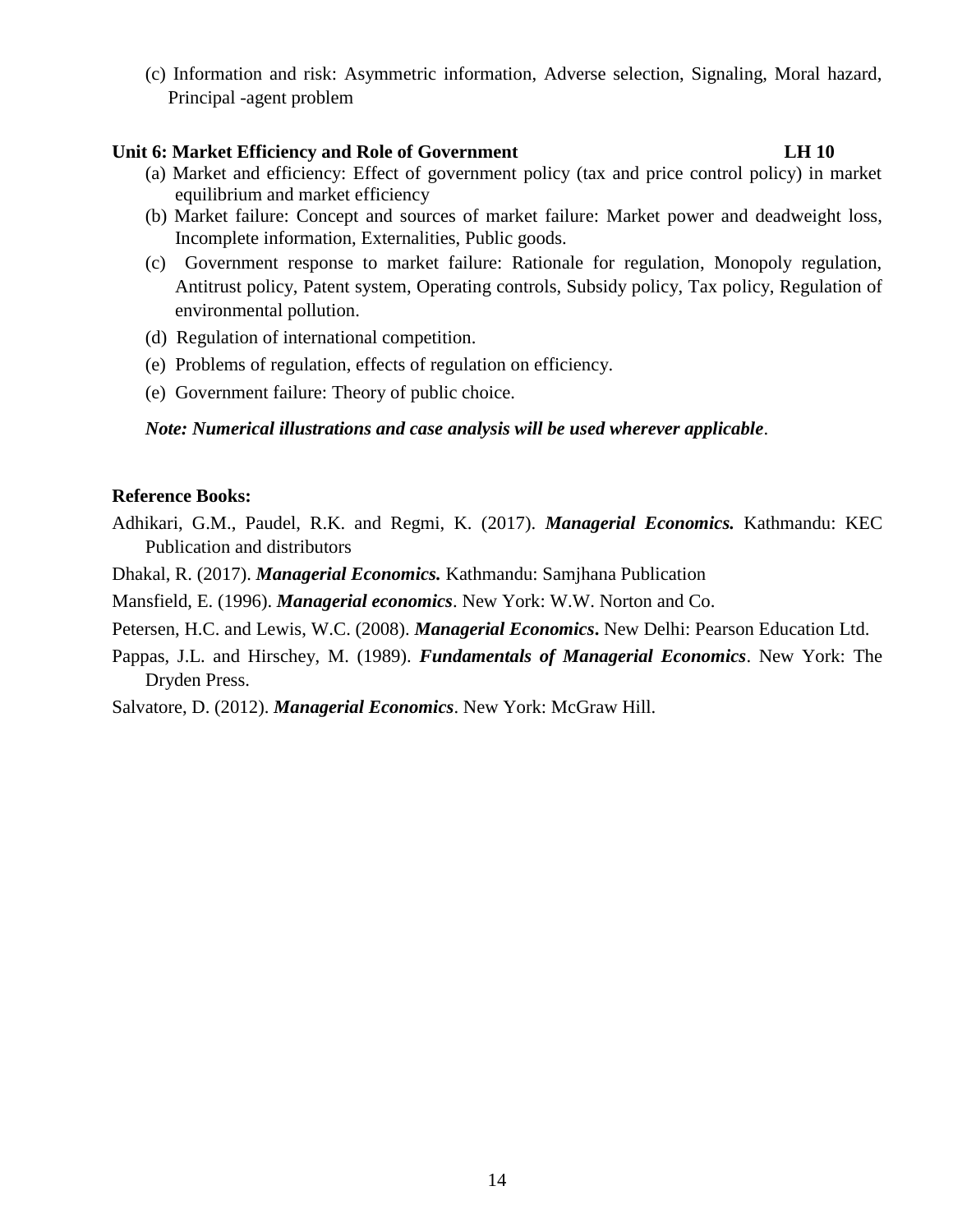# 15

# **MGT 513: Human Resource Management**

*Credit: 3 Lecture Hours: 48*

# **Course Objectives**

The main objective of this course is to familiarize students with the concepts and practices of human resource management. This course provides an overview of the HRM. This course is designed to provide students with specific knowledge, skills, and abilities associated with human resource management so that they are actually prepared to perform the essential functions that human resource professionals are expected to perform.

## **Course Description**

This course contains an overview of HRM, analysis and design of job, human resource planning, recruitment, selection and socialization, human resource development and training, career planning, performance evaluation and compensation management, labour relations and collective bargaining, recent trends in human resource management**.** 

## **Course Details**

# **Unit 1: An Overview of Human Resource Management LH 6**

Concept, Developments in HRM Concepts, HRM environment, Ethics in HRM, Strategic HRM, The roles of the HRM functions in strategy formulation, Dimensions of International human resource management, globalization and HR policy, Human resource management in Nepal.

### **Unit 2: Human Resource: Strategic Planning LH 5**

Concept, HRP process, Strategic planning and HR planning, Need of human resource planning, Human resource information system, Techniques of forecasting HR demand and supply, Strategic directions in human resource planning, HRP practices in Nepalese organizations.

# **Unit 3: Job Analysis and Design CH 5**

Concept of job design, Impact of job design on motivation, satisfaction, productivity and quality of work life, Concept of job analysis, Importance of job analysis in human resource management, Job analysis techniques, Writing job descriptions and specification.

# **Unit 4: Recruitment, Selection and Socialization LH 5**

Concept, Methods and sources of recruitment, Recruitment process, Concept of employee selection, Process of selection, The Selection interview, Selection tests, Concept and process of socialization, Recruitment and selection practices in Nepal.

# **Unit 5: Human Resource Development LH 6**

Concept of human resource development (HRD) and training, Need for HRD, Training needs analysis (TNA), On-the-Job and Off-the-Job training and development techniques, Evaluation of training, Practices of training in Nepalese organizations.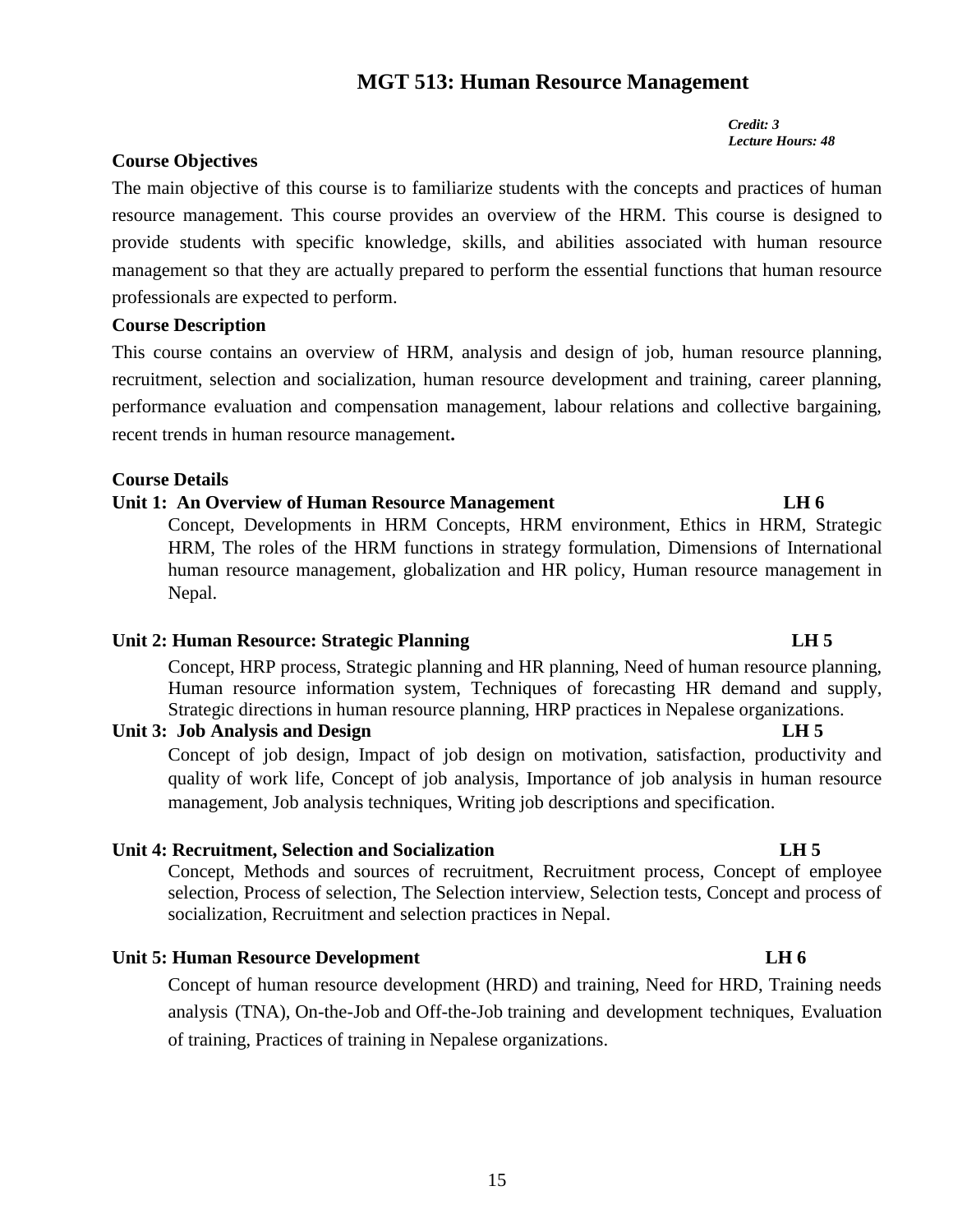### **Unit 6: Employee Career Planning and Mentoring LH4**

Concept and Objectives of career planning, Stages of career development and planning, Need of career planning, Individual career counseling and mentoring, Importance of mentoring in work place, Career planning in Nepalese organizations.

# **Unit 7: Performance and Compensation Management LH 6**

Concept and issues in performance management, Criteria of performance management, Performance evaluation approaches, Problems of performance evaluation, Compensation management, Considerations for Determining Compensation, The Legal Environment and Pay System Governance in Nepal.

# **Unit 8: Labour Relations and Collective Bargaining LH 5**

Concept, Actors and process of labour relations, Unionism, Reasons for joining unions, Issues in collective bargaining, Labour disputes and grievances procedures, Legal environment in labour relations in Nepal, Contemporary issues in labour relations in Nepal.

### **Unit 9: Recent Trends in Human Resource Management LH 6**

Hard and soft approaches to HRM, Cross cultural training, Managing diversity, Talent management, Competency mapping, Outsourcing of HR professionals, Downsizing and layoffs, emergence of work and family issues, Flexi time, Healthy workplace, Impact of technology.

# **Reference Books:**

Armstrong, M.,(2015). *A Handbook of Human Resource Management*, New Delhi: Aditya.

Adhikari, D.R.,(2015) .*Human Resource Management,* Buddha Publication.

Books. Armstrong, M., (2015). *A Handbook of Human Resource Management,* Aditya Books

Bernardin J.H., (2014).*Human Resource Management: An Experiential Approach,* McGraw-Hill.Cascio, W., (2015).*Managing Human Resources,* McGraw-Hill.

Decenzo, D.A.,(2014). *Fundamentals of HRM,* Wiley.

Dessler, G. and Varkkey, B,(2016). *Human Resource Management,* Pearson.

Geprge W. Bohlander,(2016). *Principles of Human Resource Management,* Cenage Learning India Private Limited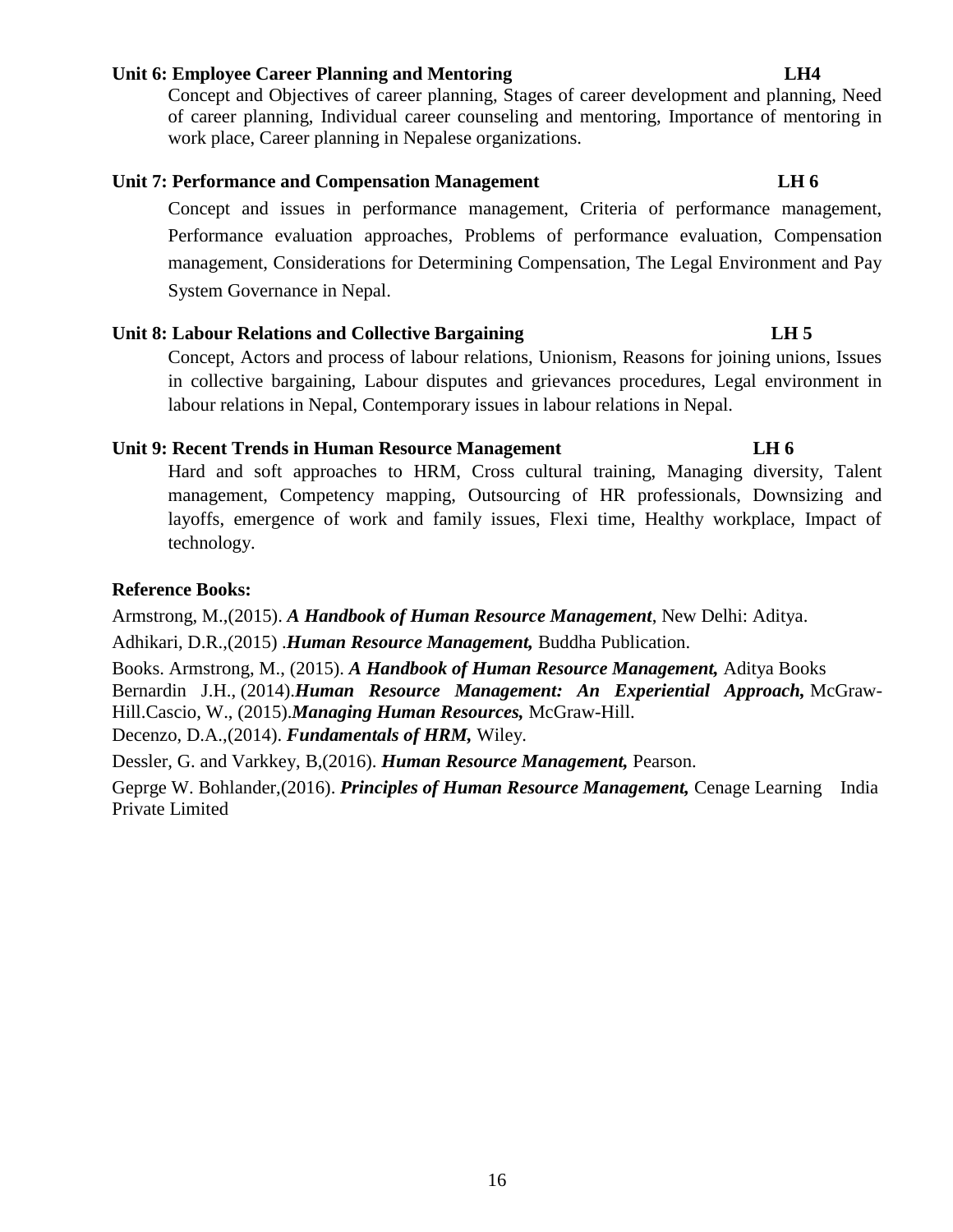# **MSC 514: Statistical Methods**

*Credits: 3 Lecture Hours: 48*

# **Course Objectives**

The course aims to impart knowledge and skills of statistical techniques ad their applications in solving business problems

# **Course Details**

## **Unit 1: Probability LH6**

Concept and importance of probability, approaches to probability. Additive and multiplicative theorems, conditional probability, Baye's theorem and decision tree.

## **Unit2: Probability Distribution LH6**

Discrete probability distribution: Binomial and Poisson, Continuous probability distribution: Normal Distribution and their properties along with applications.

## **Unit 3: Sampling and Estimation LH6**

Sampling techniques, sampling and non-sampling errors, sampling distribution, standard error, application of standard error, concept of central limit theorem

Estimation theory, criteria of good estimator, point and interval estimate, relationship among errors, risk and sample size, determination of sample size

### **Unit 4: Testing of Hypothesis LH18**

Meaning of hypothesis testing, types of error in hypothesis testing, critical region, one tailed and two tailed test, Parametric Test: large sample test of mean and proportions, small sample test of mean, paired t-test, test of significance of correlation coefficient, variance ratio test, one way and two way Analysis of Variance (ANOVA), Non-parametric test: Chi-square test of goodness of fit and independence of attributes, chi-square test for population variance.

### **Unit 5: Correlation and Regression Analysis Community Constraints:** LH12

Partial and multiple correlation , coefficient of determination , concept of linear and non-linear regression , multiple regression equation , standard error of estimate for multiple regression, test of regression model and regression coefficients, auto-correlation and multicollinearity , Residual analysis: Linearity of the regression model, Homoscedasticity , Normality of error.

### **Reference Books**

Richard I. Levin and David S. Rubin, *Statistics for Management*, Prentice Hall of India S.C.Gupta, *Fundamental of Statistics,* Himalayan Publishing House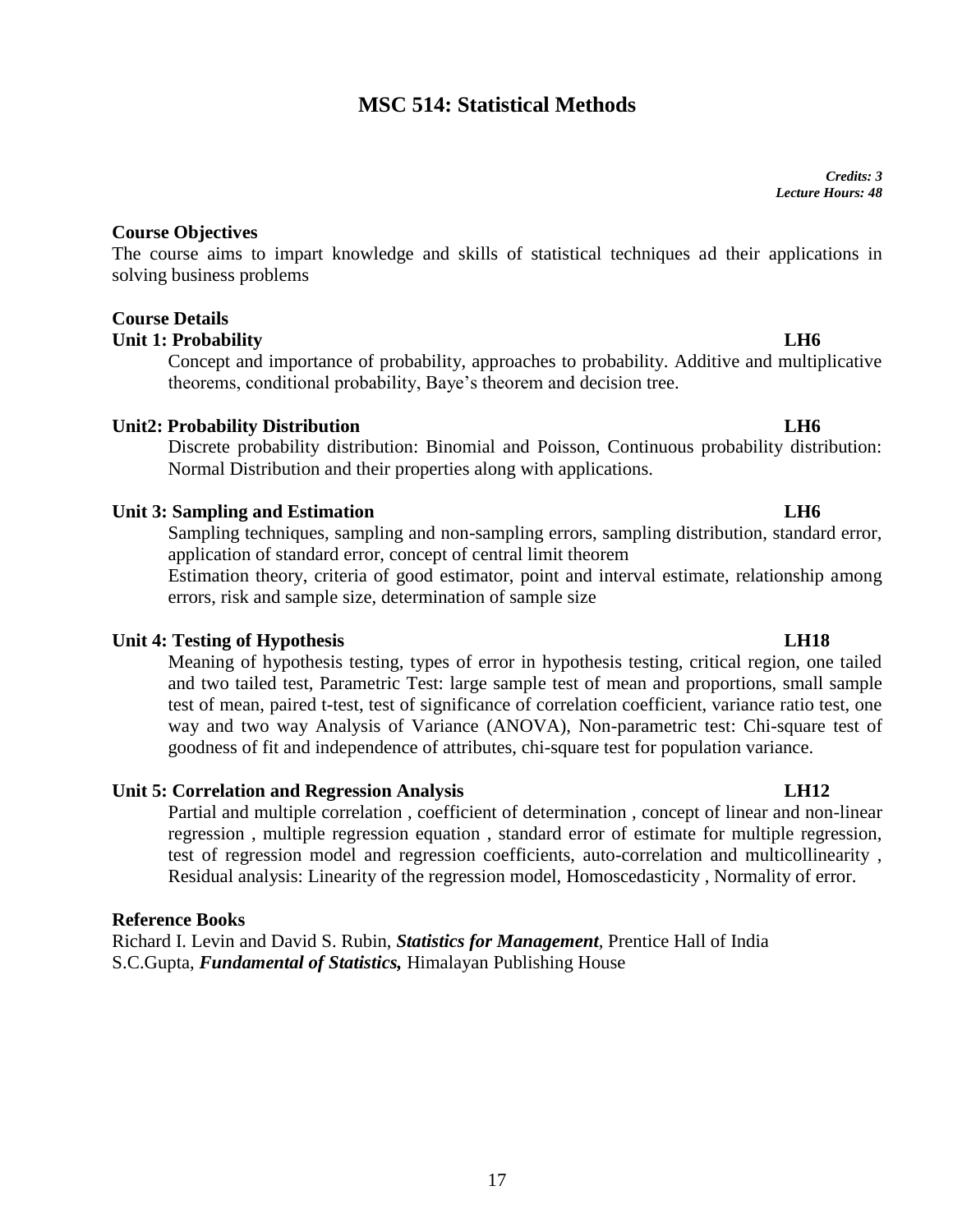# **MGT 515: Organizational Behavior**

# **Course objectives**

The major objectives of this course is to provide students with an in-depth understanding of behavioral processes and thereby enable them to function more effectively in their present or future roles as managers of human resources.

# **Course Description**

This course intends to familiarize students with different dimensions of organizational behavior. The course contains introduction, foundations of individual behavior, perception and attribution, personality and attitudes, positive organizational behavior, motivation and stress management, groups and teams in organizations, leadership, communication and conflict and organizational change and development.

# **Course Details**

## **Unit: 1 Introduction LH 7**

Concept of organizational behavior; Foundations of OB; Contextual perspective of OB - HR Approach, Productivity Approach, Interactionalism Approach, Contingency Approach, System Approach; Environmental context of OB - Globalization, diversity and ethics; Theoretical Frameworks - Cognitive Framework, Behavioristic Framework, Social cognitive framework

# Unit: 2 Foundations of individual Behavior **LH 2**

Personal Factors, Environmental Factors, Organizational Systems and Resources, Models of Individual Behavior**.**

## **Unit 3: Perception and Attribution CH 7 LH 7**

Meaning and definition of perception; Nature and importance of perception; Sensation verses Perception; subprocesses of Perception; Perceptual Selectivity and Organization - Attention Factors in Selectivity, Perceptual Organization; Social perception - Characteristics of Perceiver and Perceived, stereotyping, Halo Effect; Attribution - Attribution Theory, Locus of Control Attributions, Other Attributions, Attribution Errors; Impression Management - Concept; Process of Impression Management; Employee Impression Management Strategies; Link between perception and decision making in organizations; Individual differences and organizational constraints.

### **Unit 4: Personality and Attitudes LH 9**

Concept of Personality; Hofstede's Framework of Personality; Approaches to Understaning Personality Traits and Dimensions - Cattel's 16 Personality Factors (16PF), The "Big Five" Personality Theory, Personality Profiling Using DISC (Dominance, Influence, Steadiness, compliance) methodology, Fundamental Interpersonal Relations Orientation Behavior; Personality Traits - Locus of Control, Authoritarianism, Dogmatism, Machiavellianism, Risk Propensity, Self-esteem, Self-monitoring; Concept of Attitudes; Components of Attitudes; Functions of Attitudes; Changing Attitudes - Barriers to changing attitudes, Providing New Information, Use of Fear, Resolving Discrepancies, Influence of Friends or Peers, The Coopting Approach; Organizational commitment - Meaning and dimensions (Affective, Continuance, and normative); Guidelines to Enhance Organizational Commitment; Organizational Citizenship behaviors (OCBs): Concept.

# **Unit 5: Positive Organizational Behavior LH3**

Concept; Optimism – Dimensions of Optimism, Optimism in the workplace, Hope, Subjective Well-Being (SWB), Resiliency; Emotional Intelligence – Role of Emotion, Role of

# 18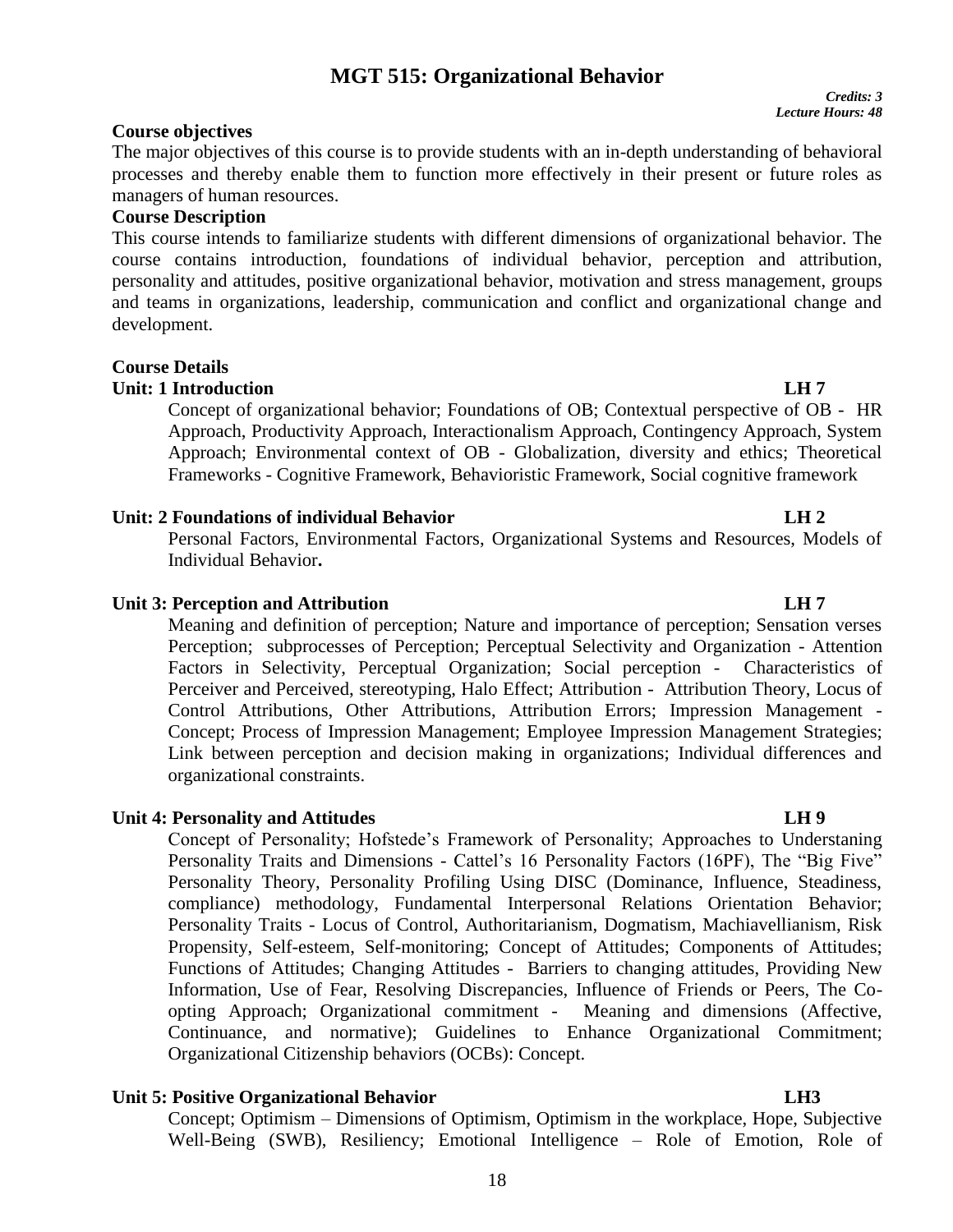Intelligence, Meaning of Intelligence, Emotional Intelligence in the Workplace; self-Efficacy – Meaning, Process and Impact of Self-Efficacy, Sources of Self-Efficacy, Implications for Selfefficacy in the work place.

# **Unit 6: Motivation and Stress Management CH 4**

Work motivation theories; Motivational application through job design; Motivational application through goal setting.

Meaning and definition of stress; Work Stress Model –Individual Level Stressors, Group Level Stressors, Organizational level Stressors, Extra-Organizational Stressors; Stress Management – Individual Strategies, Organizational Strategies, Employee Assistance Programs (EAPs); Stress and Performance.

# **Unit 7: Groups and Teams in Organizations LH 4**

Concept of Groups and Group Dynamics; Stages of Group Development; Group Structure – Roles, Norms, Status , Size, cohesiveness; Group Decision making; Concept and nature of Teams; Types of Teams; Creating Effective Teams.

# Unit 8: Leadership **LH 5**

Concept of Leadership; Traditional theories of Leadership – Trait Theories, From Traits to States and Skills Development, Group and Exchange Theories of Leadership, Contingency Theory of Leadership. Path-Goal Leadership theory; Modern Theoretical Processes of Leadership – Charismatic Leadership, Transformational Leadership, Social Cognitive Approach, Substitutes for Leadership, Authentic Leadership; Contemporary issues in leadership.

# **Unit 9: Communication and Conflict LH 4**

Interactive communication in organizations; Interpersonal communication – Oral Communication, Written communication, Nonverbal communication; Organizational communication – Concept, Factors influencing organizational communication; communication Roles; Communication Policies and Communication Audit; Current issues in communication. Concept and nature of conflict; Changing views of conflict; Functional and Dysfunctional conflict; Process of conflict; Levels of conflict; Conflict resolution strategies.

# **Unit 10: Organizational Change and Development LH 3**

Concept; Forces of change; Resistance to change; Approaches to managing organizational change; Concept and characteristics of Organization Development (OD); OD values; OD interventions at individual, group and organizational level.

# **Text and Reference Books**

Robbins, S. P., *Organizational Behavior*, New Delhi: Pearson.

Luthans, F., *Organizational Behavior*, New Delhi: McGraw Hill.

Newstrom, J. W., *Organizational Behavior: Human Behavior at Work,* New Delhi: Tata McGraw Hill Publishing Company.

Greenberg, J. and Baron, R.A., *Behavior in Organizations*, New Delhi: Pearson Education.

Aswathappa, K., *Organizational Behaviour*, New Delhi: Himalayan Publishing House.

Singh, K., *Organizational Behaviour*, New Delhi: Vikas Publishing House.

Arnold, H.J. & Fieldman, D.C., **Organizational Behavior**, New York: McGraw Hill.

Adhikari, D.R., *Organizational Behavior*, Kathmandu: Buddha Academic Enterprises.

Hellriegal, D. Slocum, J.W. & Woodman, R. W., *Organizational Behavior*, Singapore: South Western College Publishing.

Moorhead, G. & Griffin, R. W., *Organizational Behavior*, New Delhi: AITBS Publishers.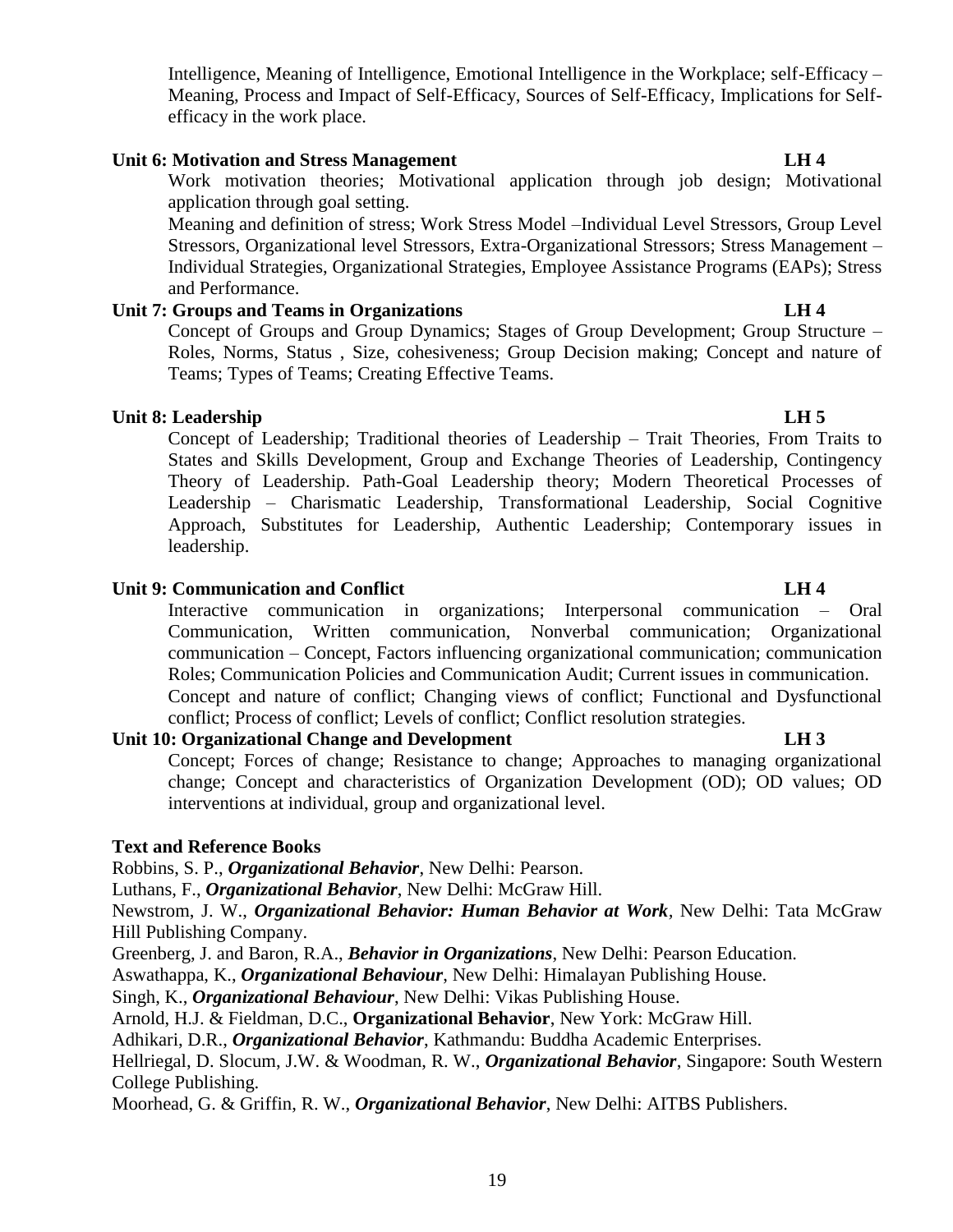# **MSC 517: Production and Operations Management**

*Credits: 3 Lecture Hours: 48*

# **Course Objectives**

This course aims to impart knowledge and skills of production and operations management to students so that they can relate the theoretical aspects with real world operations.

# **Course Description**

The course contains basic concepts and introduction, production planning and scheduling, materials management, managing for quality and optimization techniques

# **Course Details:**

# **Unit1: Basic Concepts and Introduction LH 6**

Concept, Transformation model, manufacturing versus Service operations, Historical Development of Operations Management, Types of production system, operations strategy, global view of operations, achieving competitive advantage though operations, concept and types of Productivity.

# Unit 2: Production planning and scheduling **LH 14 LH 14**

Product development: Operational issues in product life cycle; product development process, Quality function deployment, value engineering,

Manufacturing process and service process, Capacity planning decisions, aggregate planning strategies, location planning: strategic importance of location, Factors affecting location decisions, methods of evaluating location alternatives, layout strategies: strategic importance of layout decisions, Types of layout, Designing product layout: Assembly line balance

Overview of the operations planning and scheduling system, loading, priority sequencing, forward scheduling and backward scheduling, expediting, optimized production technology

# **Unit 3: Materials Management LH 8**

Objectives and importance of material management, procurement activities, Material Handling, warehousing, Inventory management, Inventory costs, Inventory control system, Material Requirement Planning (MRP), ABC Inventory planning system,

# **Unit 4: Managing for Quality** LH 6

Introduction, definitions of quality, concepts of Total quality management, Quality management system,7 tools for the quality journey, Quality costs, Six-Sigma, Statistical process control, control charts for variables and attributes, acceptance sampling, process capability

# **Unit 5: Optimization Techniques** LH 14

**Linear programming**: Introduction to Linear programming problem, general statement of linear programming problem, Formulation of linear programming problem, Assumptions underlying linear programming, some special cases in linear programming, Simplex method, Solution to maximization problems, solution to minimization problems, Big-M method, Duality in linear programming problem, Economic interpretation of duality, concept on sensitivity analysis

**Transportation problem**: Vogel's Approximation method (VAM) for generating initial basic feasible solution, Testing Optimality condition, Balanced and unbalanced transportation problem, closed path formation, Maximization problem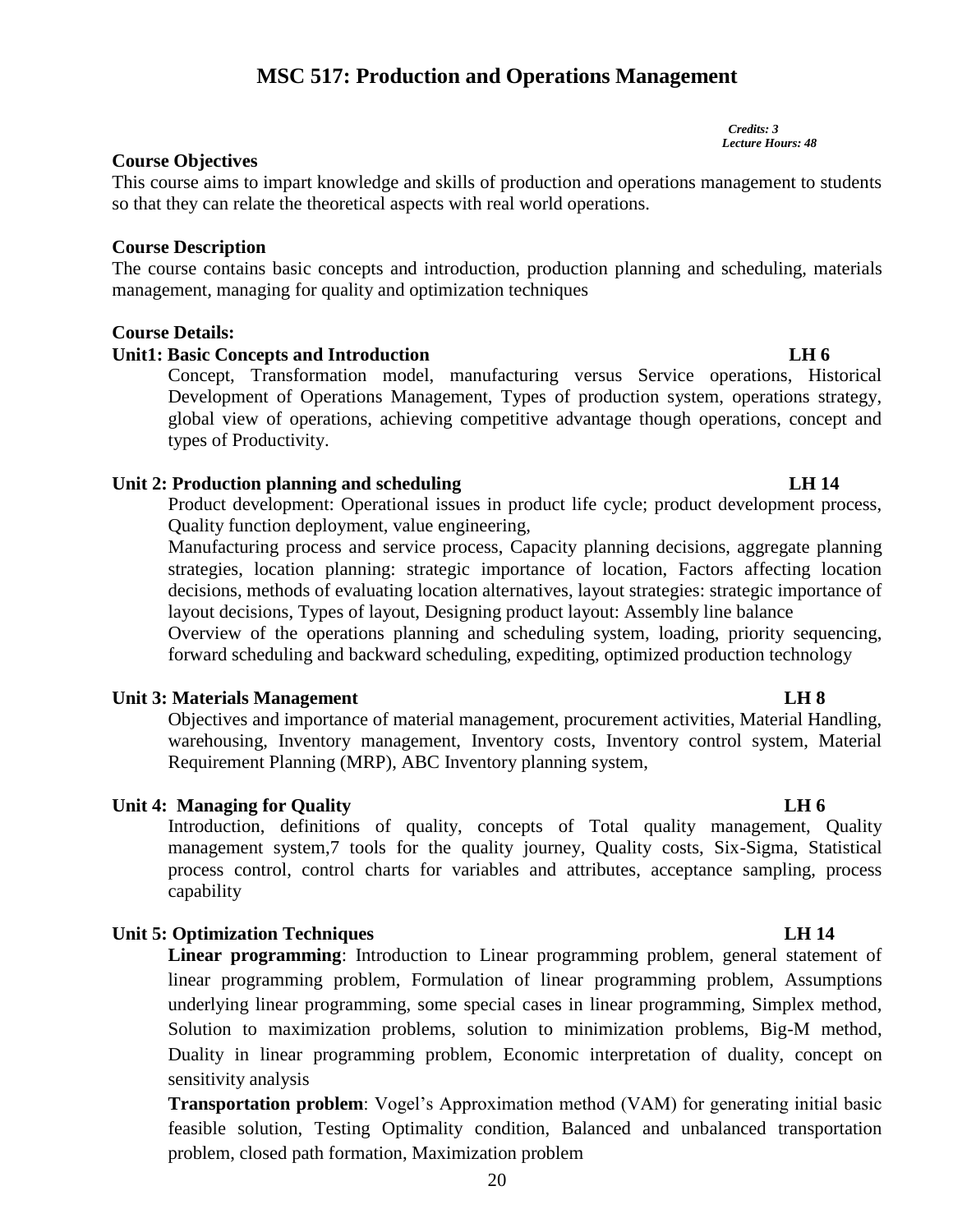**Assignment problem**: Introduction, solution of Minimization and maximization of assignment problem by Hungarian Method, balanced and unbalanced assignment problem.

# **Suggested Readings**

- 1. Stevenson, W.(2012). *Operations Management*.11<sup>th</sup> ed. New Delhi: Tata McGraw-Hill.
- 2. Vohra N.D., (2004). *Quantitative Techniques in Management*. New Delhi: Tata McGraw-Hill.
- 3. Hillier F.S.,Liberman G.J. (2005). *Introduction to Operations Research: Concepts and cases*. New Delhi: Tata McGraw-Hill.
- 4. Adam, E and Ebert R. (2007). Production and operations management Concepts, Models and Behaviour.5<sup>th</sup> ed. New Delhi: Prentice -Hall of India Private Limited.
- 5. Krajewski L, Ritzman L., Malhotra, M.(2007): Operations Management Process and Value Chains.8 ed. New Delhi: Prentice Hall.
- 6. Chase Richard B., Aquilano Nicholas J and Jacobs F. Robart (1999): Production and Operations Management: Manufacturing and Services, 8<sup>th</sup> edition, Tata McGraw Hill Publishing Company, New Delhi
- 7. Sthapit , A. B, Yadav R. P, Tamang G. , Dhital S. and Adhikari P. (2015). Production and Operations Management. Kathmandu: Asmita Books Publishers and Distributors (P) Ltd.
- 8. Shrestha S. and Silwal D. (2057). Production and Operations Management. Kathmandu: Taleju Prakashan
- 9. Regmi L., Joshi P.R. ,Chaudhary A.K., & Fago G, . (2012). Production and operations management. Kathmandu: Buddha Publication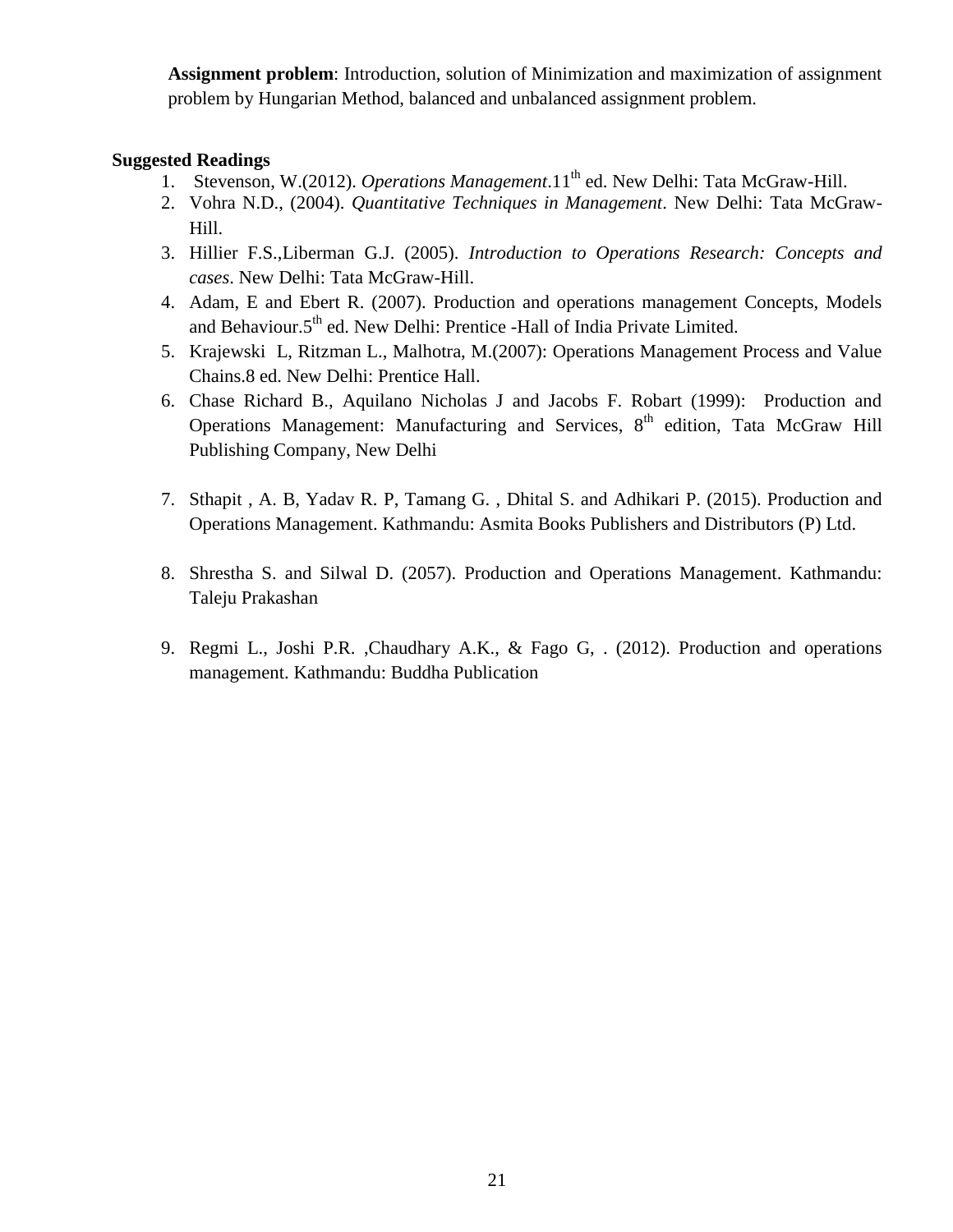# **ACC 517: Management Accountancy**

*Credits: 3 Lecture Hours: 48*

# **Course objectives**

The objectives of this course are to provide extensive knowledge of managerial accounting tools and techniques required for strategic planning and controlling processes.

# **Course description**

This course aims to provide exposure on managerial planning and control. It helps to analyze managerial accounting information for control. It covers cost management, income under marginal and absorption costing, cost volume profit analysis, profit planning and performance control. It also deals with technical and behavioral aspects of management accounting and control system.

# **Teaching Methodology and Pedagogy**

- Lecture
- Assignments
- Discussion & Presentation
- Project & case work
- Library & Internet

# **Marking Scheme**

- **Internal**
- Assignment
- Presentation
- Project work
- Mid Term Exam
- Pre Board Exam

# **External**

- Board Exam

# **Course Details**

# **Unit 1: Concept of Management Accounting LH 3**

- Concept, objectives, characteristics, functions and limitations of management accounting
- Changing role of management accounting in an organization
- Controllership functions and responsibility

# Unit 2: Cost Management and Reporting **LH 8**

- Concept, classification and allocation of costs
- Segregation of mixed cost: graphical presentation, two point method, regression method, Co-efficient of determination, standard error of estimates, standard error of regression coefficient, confidence interval and student "t" test
- Reporting and interpretation of net income under different situations for internal and external use
- Reconciliation of net income

# Unit 3: Cost-Volume-Profit-Analysis LH 8

- Concept, objectives, assumptions, limitations of cost-volume-profit-analysis
- Application of cost-volume-profit for breakeven analysis and profit planning including multiple products with interpretation

# 22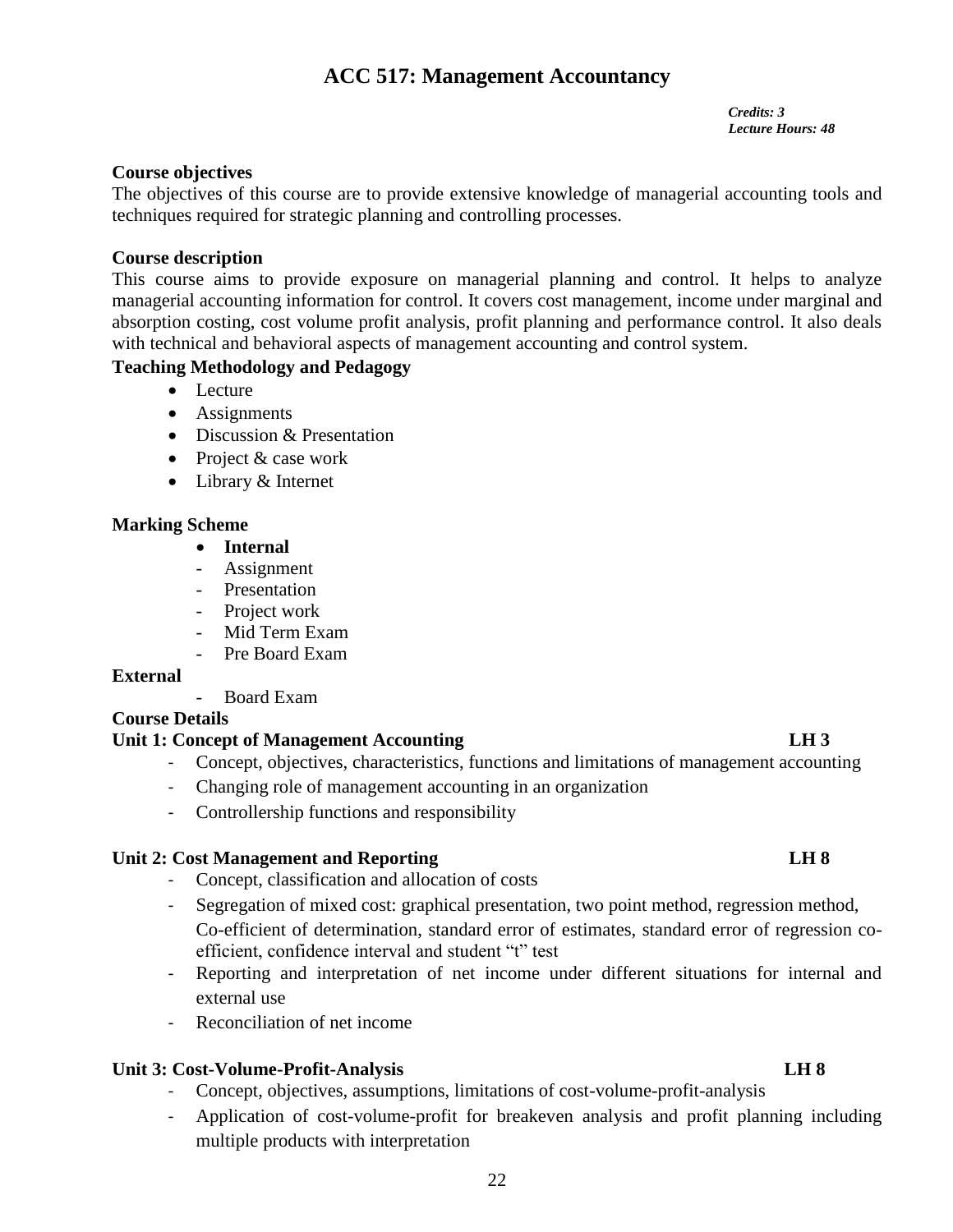- CVP analysis under the condition of uncertainty
- Cost-volume-profit analysis under resource constraints
	- Allocation of single resource constraint
	- Allocation of multiple resource constraints using linear programming model

# **Unit 4: Activity Based Costing LH 5**

- Concepts, need, objectives and limitations of ABC
- Limitations of traditional costing system
- Procedures of absorption of overhead under ABC
- Ascertainment of costs and profit under Traditional and ABC method
- Activity based profitability analysis
- Activity Based Management

# **Unit 5: Profit Planning LH 11**

- Concepts, need, importance and objectives of budgeting
- Budgeting for profit planning: preparation of master budgets for manufacturing and non-manufacturing firms
- Zero-base budgeting

# **Unit 6: Controlling of Performance LH8**

- Concept of standard cost and standard costing
- Difference between standard cost and estimated cost
- Preliminaries to establishment of standard costing
- Objectives, importance and limitations of standard costing
- Standard costing and budgetary control
- Computation and interpretation: Material, Labour and Revenue (based on turnover) variances
- Flexible budgets: concept, features and significance. Difference between flexible and static budget
- Overhead cost control: variable and fixed overhead variances and interpretation

# **Unit 7: Management Accounting and Control System LH 5**

- Concept of technical considerations of management accounting and control system: The value chain; Total life cycle costing; Target costing; Kaizen Costing; and Benchmarking
- Concept of behavioral considerations of management accounting and control system
- Concept, needs and objectives of Social Accounting, Balanced Scorecard, Forensic Accounting, Environment Accounting and Green Accounting

# *Basic Books:*

- Atkinson, A. A., Kaplan, R. S., Matsumura, E.M., Young, S.M & Kumar, G. A. (2012). *Management Accounting/6e***.** New Delhi: Pearson Education Pvt. Ltd.
- Garrison, R. H., Noreen, E. H., & Brewer, P. C. (2012). *Managerial Accounting.* New Delhi: Tata Mc Graw Hill Education Pvt. Ltd.

Hilton, R. W., Ramesh, G., & Madugula, J. (2011). *Managerial Accounting.* New Delhi: Tata Mc Graw Hill

Education Pvt. Ltd.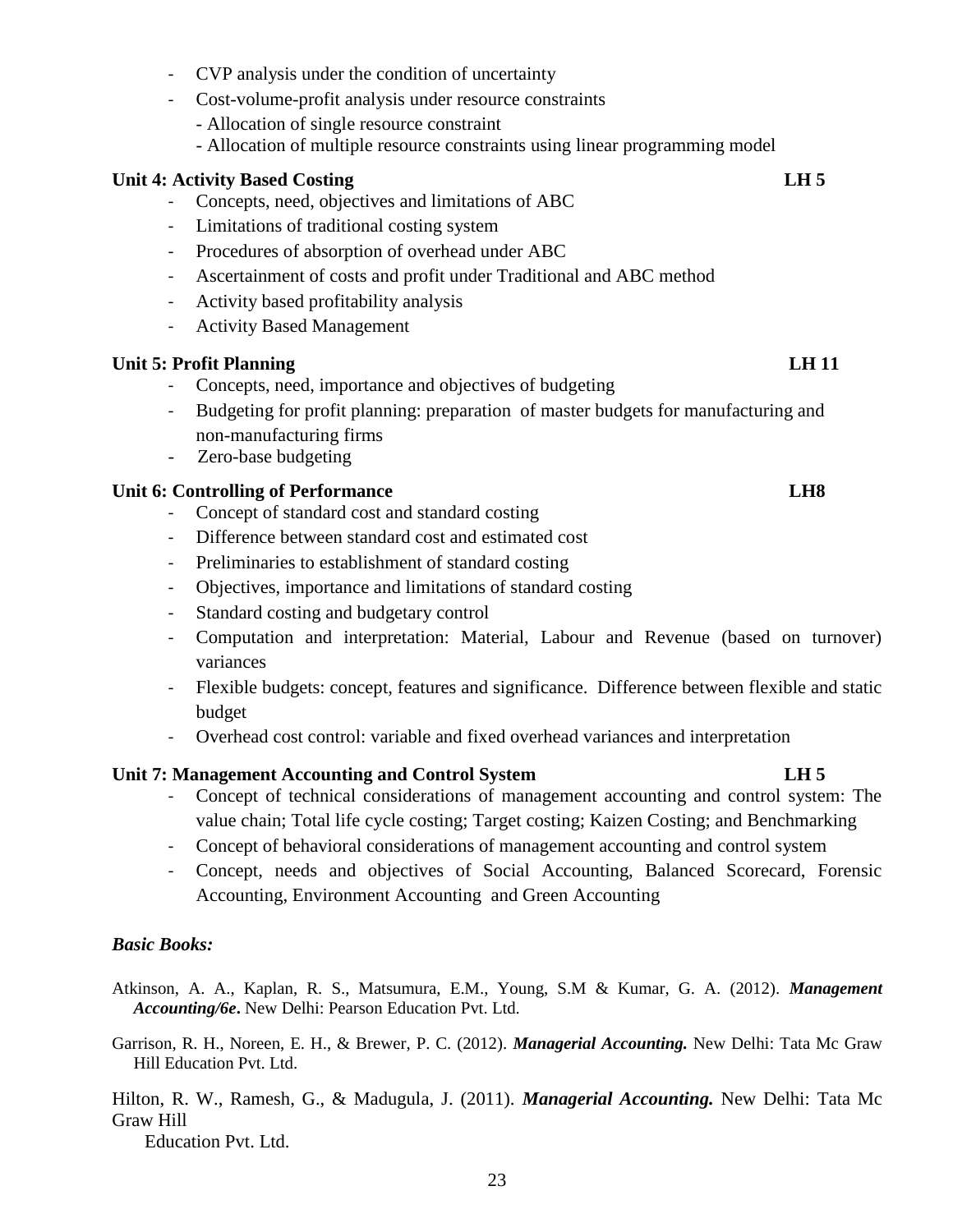# **MGT 518: Business Environment**

*Credits: <sup>3</sup> Lecture Hours: 48*

# **Course Objectives**

The course aims to provide the students with the knowledge of different facets of external business environment that are necessary for the survival of a business firm in the contemporary business world. It also aims to develop capacity and skills in the students of analyzing, synthesizing and evaluating these facets and applying them in the formulation of business and strategies. This course examines the relationship between business organizations and their functional areas.

### **Course Description**

The main topics covered in the course are: the business-environment interaction, analysis of the economic, political, social, cultural, legal, and technological environments and their effects on international business; trade policy instruments and implications for business; economic policies and reforms, corporate social responsibility; globalization and regional economic integration, multinational corporations; major drivers behind, and barriers to, foreign direct investment; impact of international institutions and organizations like WTO on Nepalese business. The purpose is to develop a solid understanding of the external, economy-wide factors that affect the performance and management of Nepalese business firms.

# **Course Details**

# **Unit 1: Introduction LH 3**

Concept, relationship between business system and its environment, Importance and components of business environment, Process and techniques of environmental analysis, Business environment analysis for strategic management, Recent trends and emerging business environment in Nepal.

# **Unit 2: Economic Environment** LH 16

**An overview of the Nepalese economy**: Economic structure and dimensions; Economic indices **-** National income; Rate and growth of GNP, per capita; Poverty situation; Distribution of income; Nepal's foreign trade - structure and related issues; Labour market issues; Foreign employment - trends and issues.

**Economic planning**: An overview of five year /three year plans of Nepal; Current Plan - its objectives, targets and strategies applicable to business and industrial sectors; Millennium Development Goals – parameters and progress in Nepal.

**Nepalese economic policies and reforms**: Industrial Policy- concept and objectives; Trade Policy - concept and objectives; Tourism Policy - objectives and characteristics; Current monetary policy; Economic policy reforms;

**Agriculture and industrial sectors:** Features and issues in Nepalese agricultural sector; Nepal's industrial sector – structure, performance and constraints.

# **Unit 3: Political Environment LH4**  $L$  **LH4**

Political system, its nature and significance for business; Political structure; Political parties, Government's role in business; Political stability issue; Impact of political environment on Nepalese business structure. Interrelationships between politics, government and business.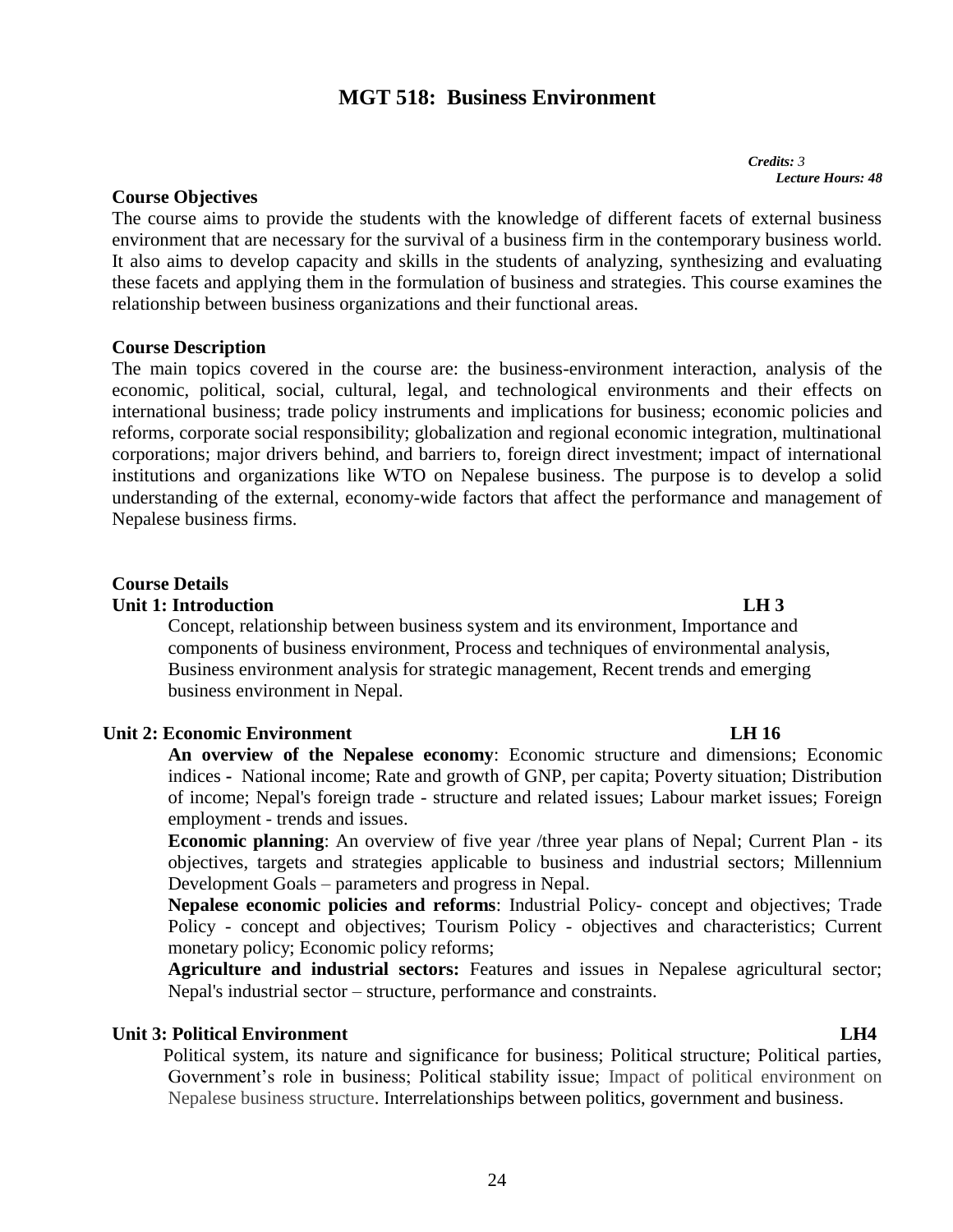### **Unit 4: Regulatory Environment LH 7**

Constitutional framework; Directive principles; Fundamental rights; Main features and provisions of business related legislation and policies in Nepal. Business legislation in Nepal - Companies Act, 2006; Finance and investment legislation - Foreign Investment and Technology Transfer Act, 1992; Income Tax Act, 2002; Industrial Enterprise Act, 1992; Securities Act, 2063; Labor Act, 1992; Trade Union Act, 1992; Mines and Minerals Act, 1985; Patent Design and Trade Mark Act, 1965; Copyright Act, 2002; Foreign employment Act,2007.

## Unit 5: Socio-Cultural Environment **LH 4**

Concept and components of socio-cultural environment; Impact of socio-cultural environment to business, Analysis of components of Nepalese socio-cultural environment: attitudes, values and beliefs, religion, language, education, social institutions, class structure and business culture. Emerging socio-cultural changes in Nepal.

## **Unit 6: Social Responsibility of Business LH 3**

Social responsibility of business: Concept, approaches and areas. Corporate accountability, Social audit: Concept, models and procedures, consumerism.

## **Unit 7: Global Environment LH 7**

Globalization - concepts and forms; Regional economic integration; A brief overview of the regional economic groupings such as NAFTA, APEC, ASEAN, SAARC, SAFTA and BIMSTEC; Economic reforms in South Asia; World Trade Organization (WTO) – Objectives, structure, principles, agreements and most favoured nation treatment; Benefits of the WTO trading system; Nepal's membership and commitments - opportunities and threats for Nepalese business, Recent trends and development in global environment.

### **Unit 8: Environment, Energy and Technology LH 4**

Environment and energy management: Natural environment and pollution issues; Environment protection legislation and programs; Demand and supply of energy; Environment and energy management issues. Science and Technology Policy; IT Policy; Electronic Transactions Act, 2007; Status of technology in Nepalese businesses; Technology and human factors; Issues related to management of technology.

### **References**

Pant, Prem R. *Business Environment in Nepal*. Buddha Academic Publishers and Distributors, Kathmandu.

Agrawal, G. R**.** *Dynamics of Nepalese Business Environment*. M. K. Publishers, Kathmandu.

Aswathappa, K. *Business Environment for Strategic Management***,** Himalaya Publishing House, Bombay.

Cherunilam, F. *Business Environment*. Himalaya Publishing House, Bombay.

Relevant laws, literature and cases.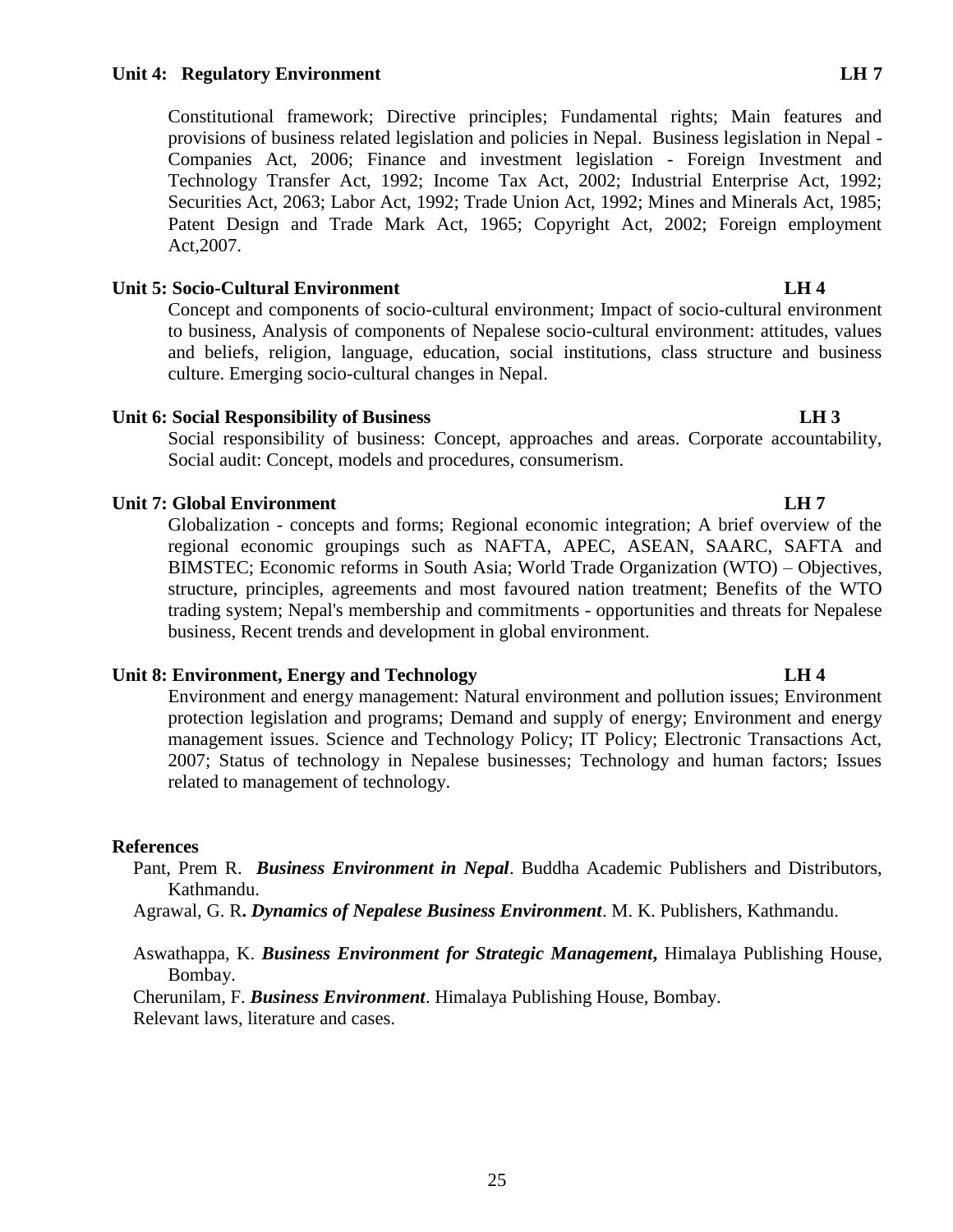# **MGT 519: Managerial Communication**

*Credits: 3 Lecture Hours: 48*

# **Course Objectives**

This course, while familiarizing students of advanced Business Studies with the foundational theory of business communication, offers an intensive practice of effective business communication-written, oral, verbal, and non-verbal – so that Business Graduates can apply the skills learned in their career and beyond. Besides orienting students to basic theories of effective communication, the course also includes a practicum component in that students towards the end of the semester will have submit a completed writing portfolio that includes a range of writing assignments such as business correspondences, business report, and a dossier for job application. The course follows the seminar model of classroom teaching, in which students participate in in-class discussions and presentations.

### **Course Description**

This course contains understanding the foundations of business communication, writing letters, memos, e-mails, and instant messages, writing reports and proposals, oral and non- verbal communications, preparing a dossier for employment.

### **Course Details**

# **Unit 1: Understanding the Foundations of Business Communication LH 6**

- Achieving success thorough effective business communication
- Communicating in teams and mastering listening and non-verbal communication
- Communicating inter-culturally

Applying the three-step writing process

- Planning business messages
- Writing business messages
- Completing business messages

## **Unit 2: Writing Letters, memos, e-mails, and instant messages LH 6**

- Writing routine and positive messages
- Writing negative messages
- Writing persuasive messages

### **Unit 3: Writing Reports and Proposals LH8**

- Planning reports and proposals
- Writing reports and proposals
- Completing reports and proposals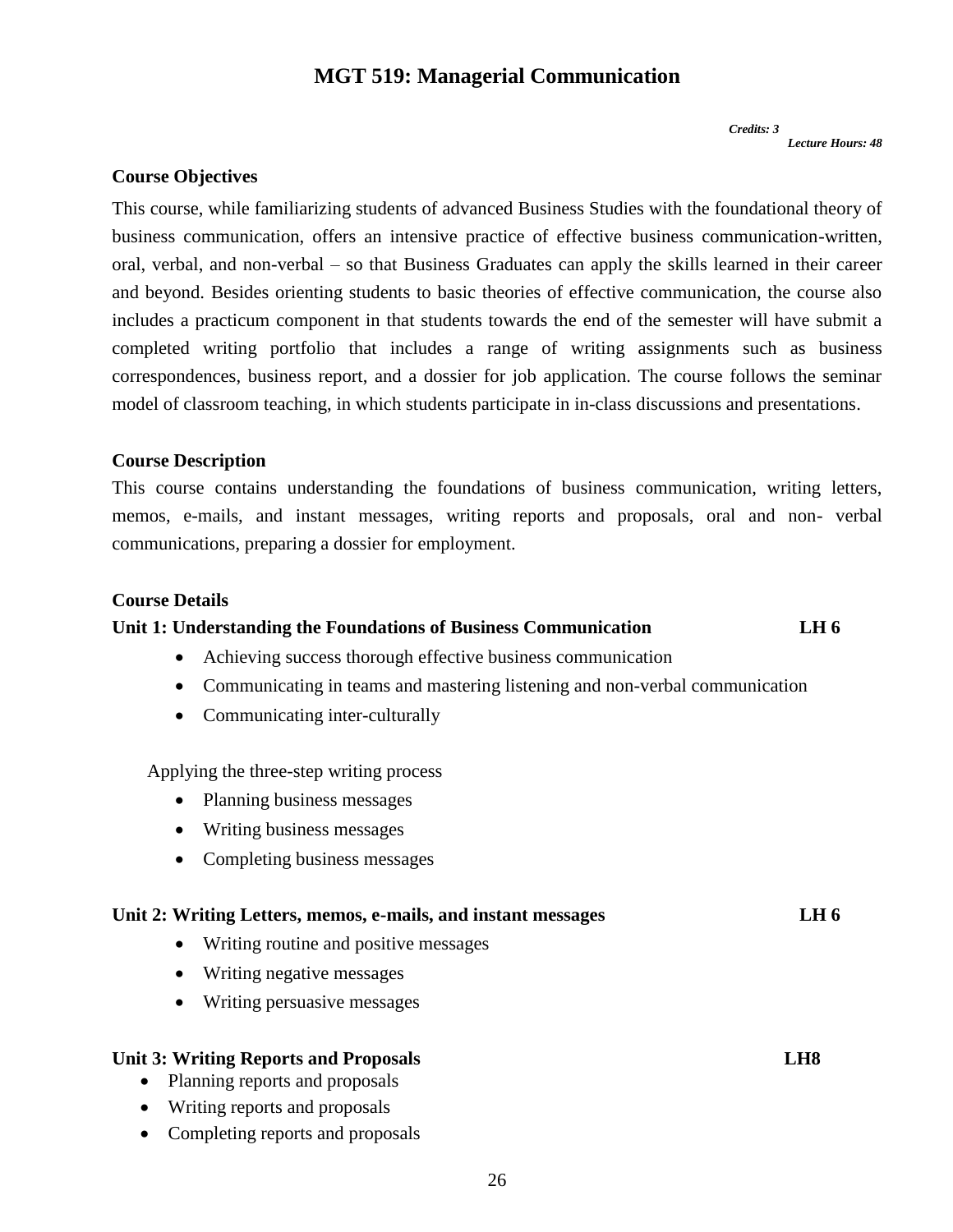| Unit 4: Oral and non-verbal communications<br>Non-verbal communication<br>Public speaking<br>$\bullet$<br>Conducting and participating in meetings<br>$\bullet$<br>Interviewing and getting interviewed<br>$\bullet$                                                    | LH <sub>6</sub> |
|-------------------------------------------------------------------------------------------------------------------------------------------------------------------------------------------------------------------------------------------------------------------------|-----------------|
| Unit 5: Preparing a dossier for employment                                                                                                                                                                                                                              | LH <sub>6</sub> |
| Constructing resume<br>$\bullet$                                                                                                                                                                                                                                        |                 |
| Writing job letters                                                                                                                                                                                                                                                     |                 |
| Applying and interviewing for employments<br>$\bullet$                                                                                                                                                                                                                  |                 |
| <b>Practicum:</b><br>At least one 10 to 15 minute oral presentation<br>At least three business correspondences (topic will be given)<br>$\bullet$<br>At least one mid-length report<br>$\bullet$<br>Mock meetings and interview sessions<br>Dossier for job application | <b>LH</b> 16    |
| <b>Required Texts</b><br>Courtland L. Bovee and John V. Thill, Business Communication Today<br>Occasional handouts.                                                                                                                                                     |                 |

# *Reference Books*

R.V. Lesikar and J.B. Pettit, *Business Communication* (Prescribed) R.V. Lesikar and M.E. Flatley, *Basic Business Communication* (Prescribed) Robert G. Insley, *Communicating in Business in the 21st Century* (highly recommended) Baden Funson, *C21: Communicating in the 21st Century* (highly recommended)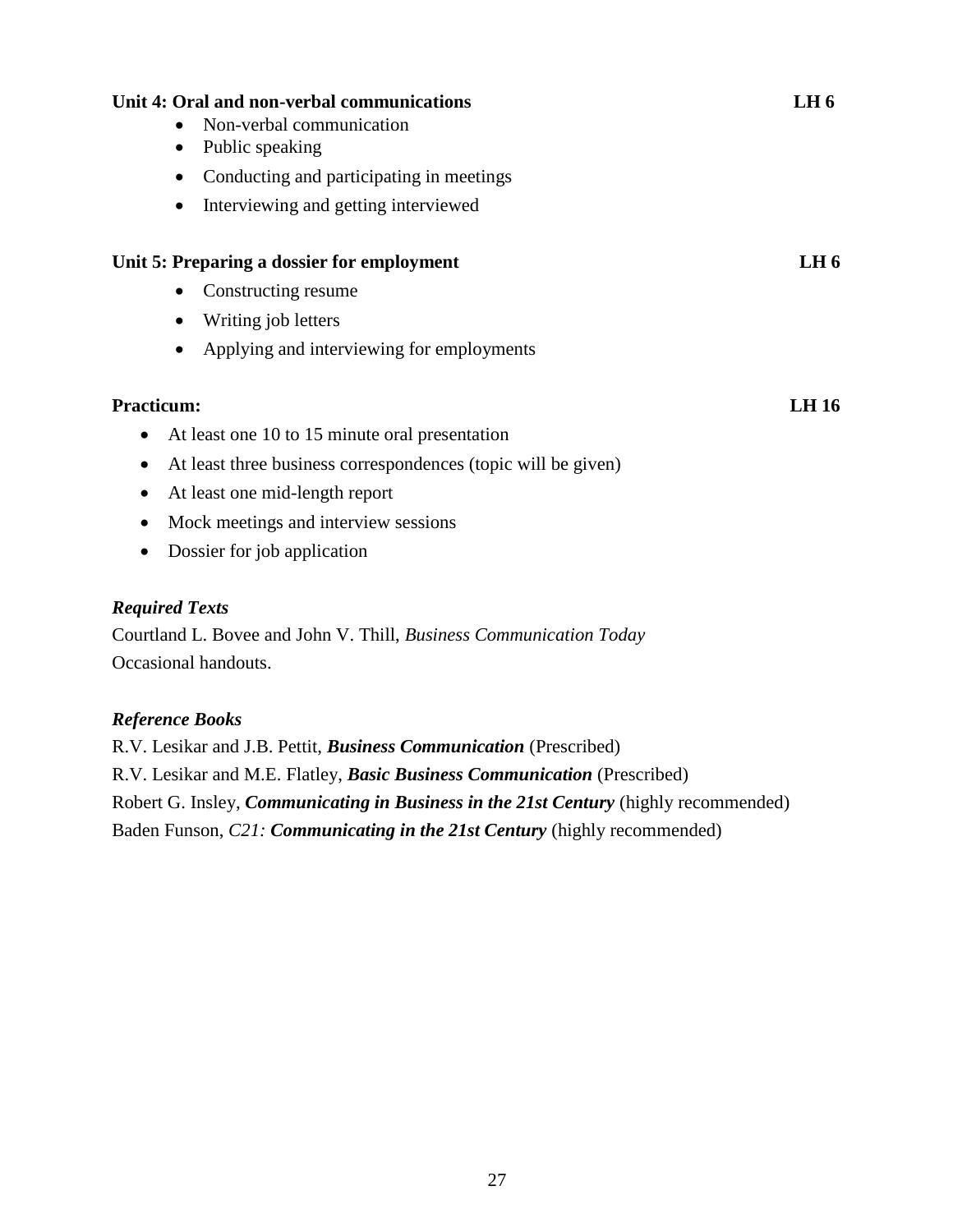# **ACC 519: Accounting for Financial and Managerial Decision and Control**

# **Course Objectives:**

The objectives of this course are to provide extensive knowledge of financial and managerial accounting information for taking amicable short term and long term decisions to give drive in planning and controlling processes in changing environments.

# **Course Description:**

This course aims to provide knowledge of managerial accounting information for planning and control. It covers pricing decision, investment analysis and decision regarding alternative choices. It also deals with financial statement and performance measurement analysis of an organization.

# **Teaching Methodology and Pedagogy**

- Lecture
- Assignments
- Discussion & Presentation
- Project & case work
- Library & Internet
- **Marking Scheme**
	- **Internal**
	- Assignment
	- Presentation
	- Project work
	- Mid Term Exam
	- Pre Board Exam
	- **External**
	- Board Exam

# **Course Details**

# **Unit 1: Financial and Management Accounting Information LH 4**

- Concept, need, scope and sources of financial information
- Concept and need of management accounting information and its diversity
- Management accounting in the competitive business environment
- Management accounting information as a control tool
- Control system and control environment in an organization

# **Unit 2: Financial Statement Analysis and Performance Measurement LH 15**

- Accounting standards: Concept and disclosures of National and International Accounting and Financial Reporting Standards
- Concept, objectives and importance of Financial Statement: Income Statement, Balance Sheet and Cash Flow Statement
- Concept, objectives and importance of performance measurement
- Performance measurement techniques:
	- i. Horizontal, Vertical, Trend and Ratio Analysis and interpretation of ratios for measuring productivity, profitability, activity, stability and possibility.
	- ii. Value added analysis and performance measurement
	- iii. Measurement  $&$  interpretation of return on investment  $&$  residual income
	- iv. Preparation and interpretation of cash flow statement: direct and indirect method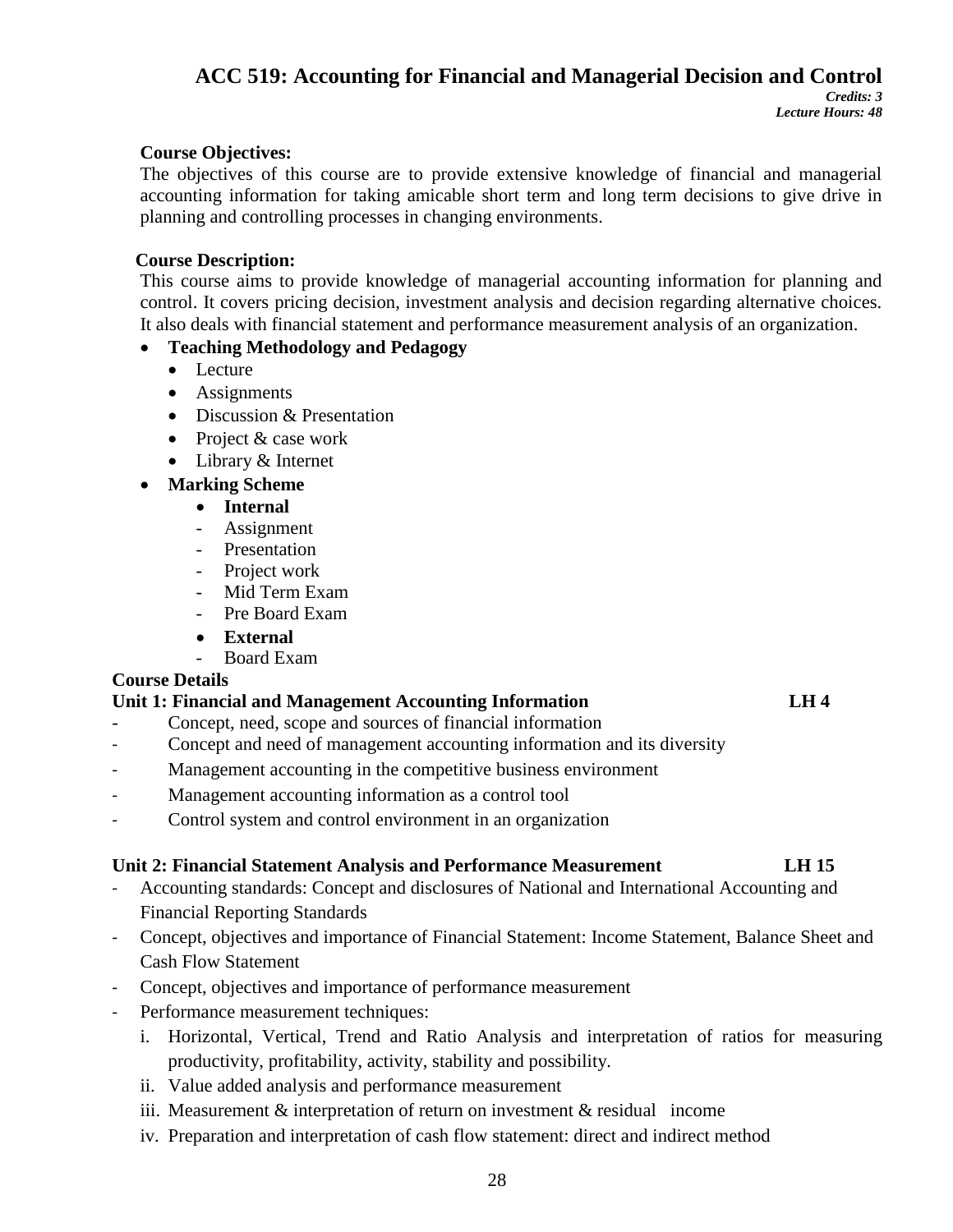|                | Concepts, need and objectives of decision regarding alternative choices                            |                 |
|----------------|----------------------------------------------------------------------------------------------------|-----------------|
|                | Cost classification for managerial decision making perspectives: relevant & irrelevant cost,       |                 |
|                | avoidable & unavoidable cost, opportunity cost, differential cost and sunk cost                    |                 |
| $\blacksquare$ | Decision regarding to:                                                                             |                 |
|                | i. Make or Buy                                                                                     |                 |
|                | ii. Accept or Reject a special offer                                                               |                 |
|                | iii. Drop or Continue                                                                              |                 |
|                | iv. Sales or further processing                                                                    |                 |
|                | v. Lease or Purchase                                                                               |                 |
|                | <b>Unit 4: Pricing Decision</b>                                                                    | LH7             |
|                | Concepts and objectives of pricing decision                                                        |                 |
| $\blacksquare$ | Pricing techniques:                                                                                |                 |
|                | i. Full cost and variable cost pricing;                                                            |                 |
|                | ii. Target ROI pricing;                                                                            |                 |
|                | iii. ABC pricing,                                                                                  |                 |
|                | iv. Target cost pricing                                                                            |                 |
|                | v. Transfer pricing in decentralized organization with evaluation of optimal course of action of   |                 |
|                | buyer's and seller's action                                                                        |                 |
|                | Unit 5: Cost Information for Pricing and Product Planning                                          | LH <sub>5</sub> |
|                | Effect of product cost in pricing and product mix decisions                                        |                 |
|                | Short-term product mix and pricing decisions                                                       |                 |
|                | Long-term product mix and pricing decisions                                                        |                 |
|                | <b>Unit 6: Investment Analysis</b>                                                                 | LH7             |
|                | Concept, need and objectives of investment analysis                                                |                 |
| $\blacksquare$ | Concept, need, computation and analysis of evaluation techniques: net present value, profitability |                 |
|                | index and internal rate of return                                                                  |                 |
|                | Investment decision under risk and uncertainty by using                                            |                 |
|                | i. Adjusted discount rate, certainty equivalent co-efficient, sensitivity and scenario analysis    |                 |
|                | ii. Standard deviation, co-efficient of variation, probability distribution approach               |                 |
|                |                                                                                                    |                 |

# **Basic Books:**

Atkinson, A. A., Kaplan, R. S., Matsumura, E.M., Young, S.M & Kumar, G. A. (2012).

*Management Accounting/6e*. New Delhi: Pearson Education Pvt. Ltd.

# Garrison, R. H., Noreen, E. H., & Brewer, P. C. (2012). *Managerial Accounting/13e.*

New Delhi: Tata Mc Graw Hill Education Pvt. Ltd.

### **Unit 3: Management Accounting for Decision Making LH 10**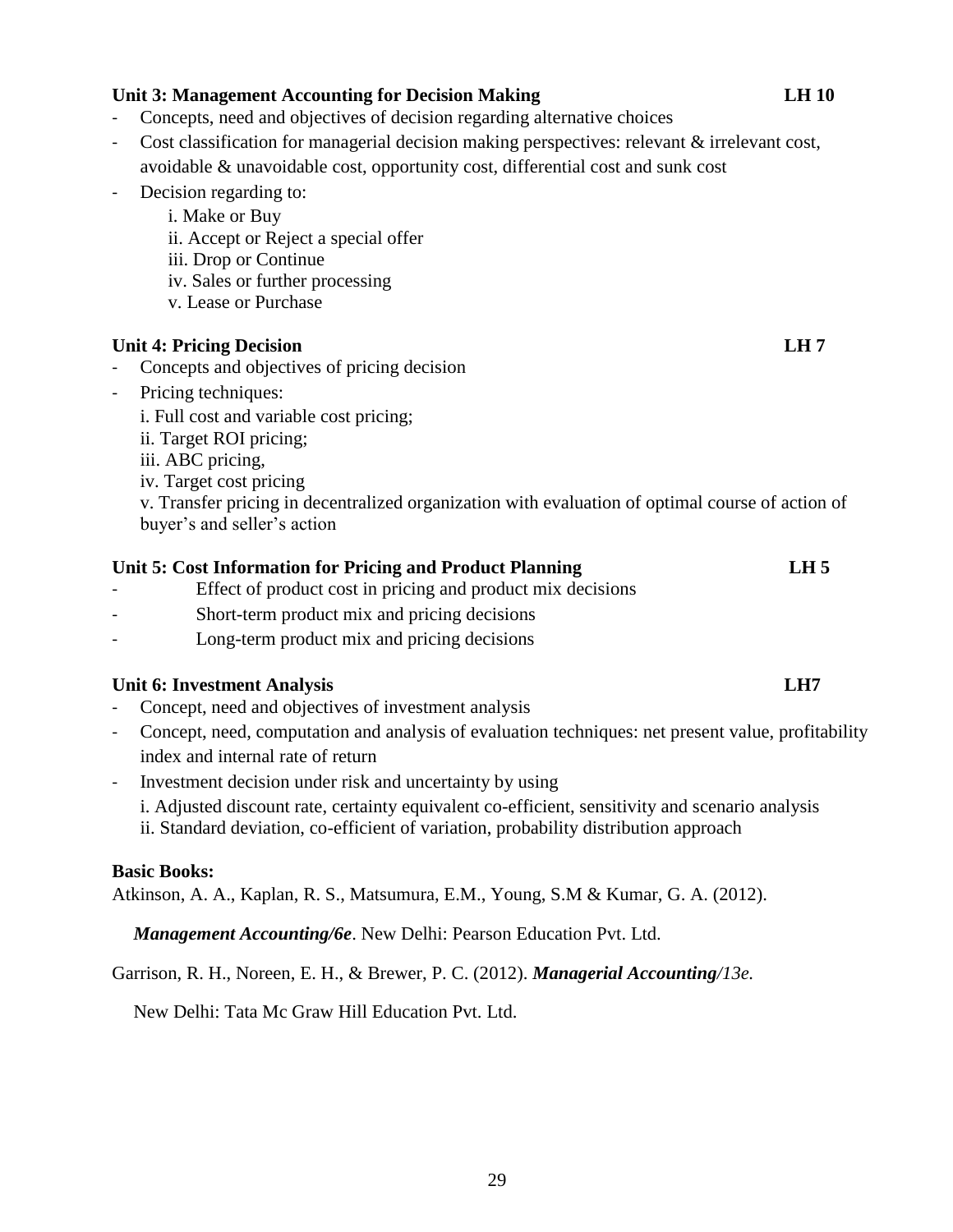# **MSC 521: Research Methodology Credits: 3**

# **Lecture Hours: 48**

# **Course Objectives**

The primary purpose of this course is to introduce students to quantitative and qualitative method for conducting meaningful inquiry and research. Specifically, course aims at introducing them to the basic concepts used in research and to scientific social research methods and their approaches.

# **Course Description**

The course provides an introduction to, and a basic grounding in, fundamental research methods as they relate to the modern practice of management and to academic research. The emphasis of the course is therefore on problem definition, hypothesis formulation, research design, measurement, sampling, secondary data gathering, observation and interview, data analysis and report writing. The course thus enables students to develop their understanding of research methods, and confidence in designing a research project, choosing and executing appropriate methods, and assessing its academic rigour.

# **Course Details**

# **Unit 1: The Nature and Context of Social Research LH6**

The concept of research; Types of research; Nature and purpose of research; Scientific research - scientific research process, feature of scientific research, difficulties of applying scientific methods to social science research; Management research-concept, types, importance of research for decision making; Ethical issues in management research.

# **Unit 2: Literature Review LH 4**

Concept, purpose and functions of literature review; phases in literature review; searching, obtaining, and evaluating the literature; Literature search through the Internet; Format and guidelines for conducting literature review; Meta analysis

**Unit 3: Problem Definition, Theoretical Framework and Hypothesis Formulation LH 8**  Problem definition- concept and steps in problem formulation; Research questions- concept and types; Theoretical framework- concept and need for research; Research and theorydeduction and induction; Contributions of research to theory building and practices ; Hypotheses Formulation- concept and function of hypothesis; Types - descriptive, relational, directional, explanatory and null hypothesis; Criteria of good hypothesis.

# **Unit 4: Quantitative and Qualitative Research Designs LH 9**

Definition; Elements of a research design; Classification of research designs- exploratory; descriptive; developmental; case study; causal- comparative and experimental research designs; Common sources of error; Qualitative research- concept, basic assumptions, types and features; Differences between quantitative and qualitative research.

# Unit 5: Measurement, Scaling and Sampling **LH 6**

Variables- concept and types; Scales of measurement; Attitude measurement and scale construction; Attitude scales commonly used in social science research; Criteria of good measurement-validity and reliability of measurement; Sources of measurement problems; Sampling-concept and process; Population and sampling; Types of sampling-probability and non- probability sampling; Sampling and non-sampling errors.

# **Unit 6: Data Collection and Analysis LH 8**

Data and its types; Sources of primary and secondary data; Important considerations for data collection; Questionnaire- principles, components and types; Research interview-types and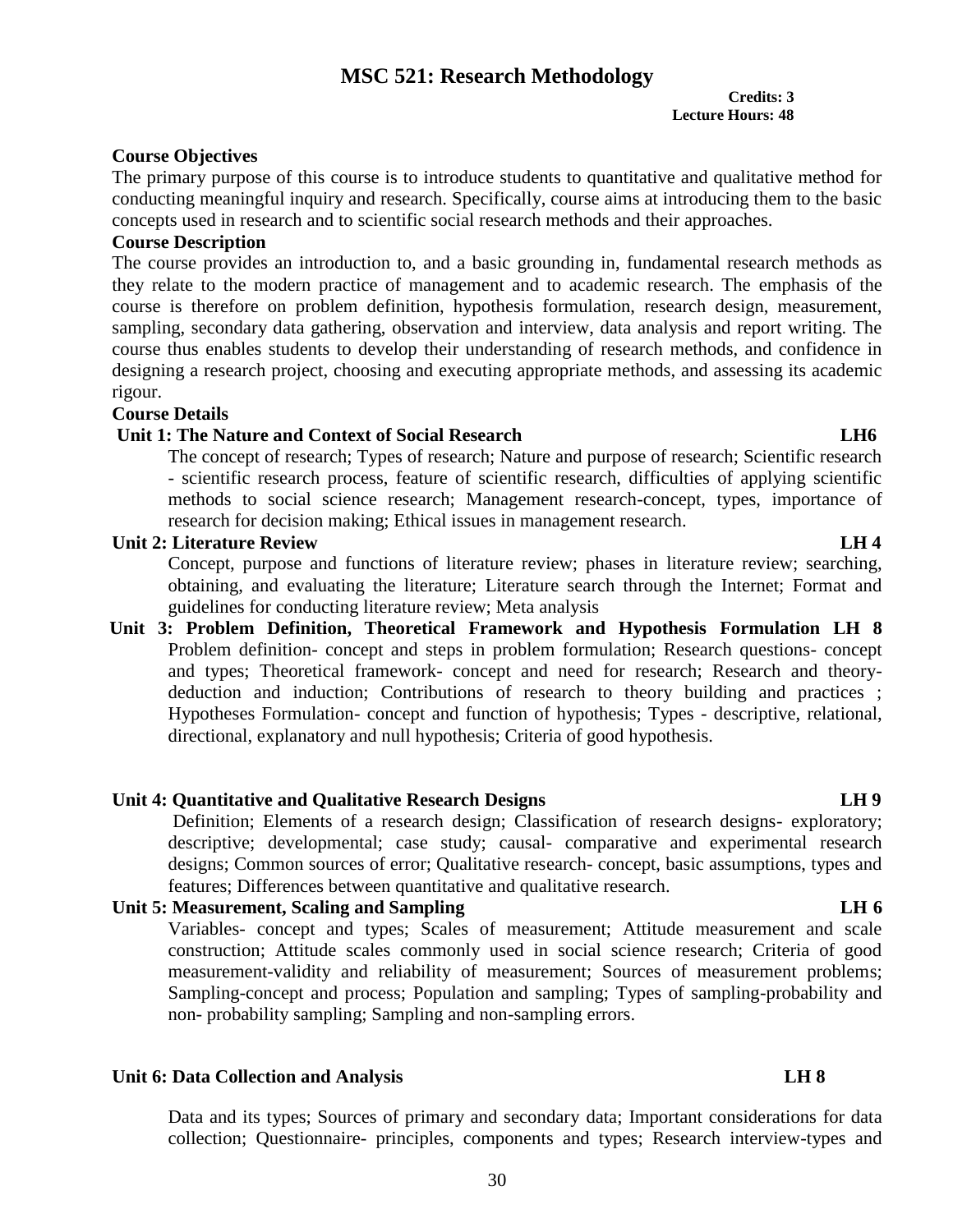process; Sources of qualitative data- observation, participant observation, focus groups; Use of Internet for data collection; Data analysis- Data processing; Presenting data in graphs and tables; Statistical analysis of data- descriptive and inferential statistics; Hypothesis testing; Methods of analyzing qualitative data-content, thematic and narrative analysis.

# **Unit 7: Writing Proposals and Research Reports LH 7**

Functions and types of research proposals- solicited and unsolicited proposals; Structure and contents of academic and funded research proposals. Research reports- concept, process, types and procedure for writing research report; Conventions of academic writing; Pre- writing concerns; Components of the research report; Body of the research report; Documenting sources- APA style of citation and referencing; Evaluation of research reports; Essentials of good research report.

### **Basic Books:**

Zikmund, W. G. **Business Research Methods**. Thompson, New Delhi.

Cooper, D.R. and Schindler, P.S. **Business Research Methods**. Tata McGraw Hill, New Delhi. Pant, Prem R. **Social Science Research and Thesis Writing** .Buddha Academic Enterprises,

### Kathmandu. **References:**

Bryman, A. and Bell, E. **Business Research Methods**. Oxford University Press, New Delhi. Flick, U. **An Introduction to Qualitative Research**. Sage South Asia Edition, New Delhi.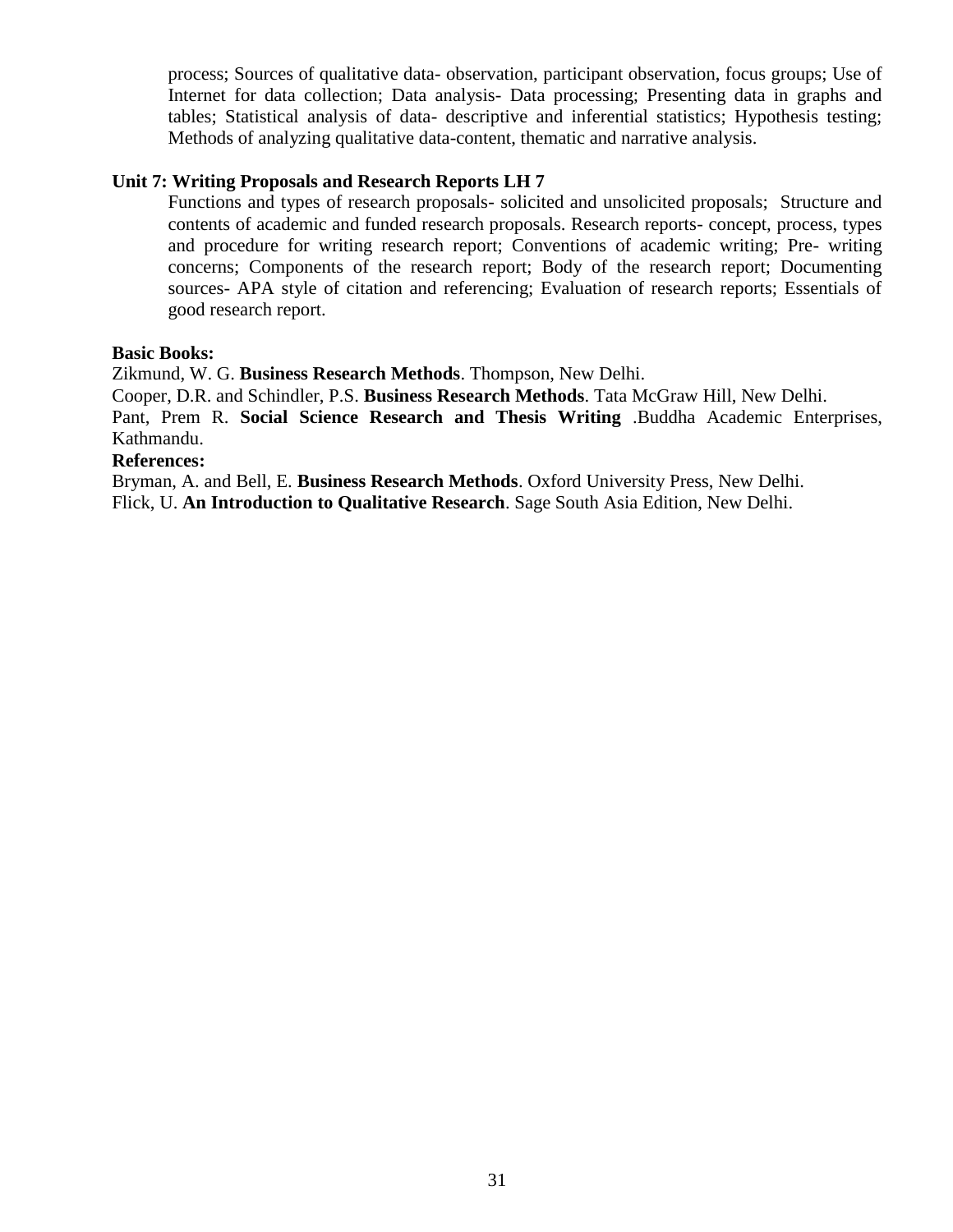# **MGT 522: International Business**

 *Credits: 3 Lecture Hours: 48*

# **Course Objectives**

The purpose of the course is to provide students with an overview of the importance of international business and trade in the global economy. It explores the factors and environment the influence success in international markets and familiarizes students with the basic terminologies, key concepts and issues related to international business.

### **Course Description**

This course focuses on key aspects of doing business globally, including the forces of globalization; how business conditions and practices differ from country to country; free trade and protectionism; exporting, licensing, and foreign direct investment; exchange rates and the complications that arise when dealing with multiple currencies; and strategic issues for firms operation in international markets. Students will learn about the techniques and strategies associated with different dimensions of marketing, financial management, and human resource management which arise in an international business context.

### **Course Details**

## **Unit 1: Globalization and International Business LH 4**

Concept of globalization; Forms of globalization; Drivers of market globalization; concept of international business; Reasons for international business expansion; Domestic vs. international business. Case discussion.

# **Unit 2: Theories of International Trade and Investment LH 6**

Theories of international trade; Implications of international trade theories; current trend of global trade; Nepal's foreign trade: an overview; Theories of international investment; Implications of international investment (FDI) theories; current trend of Foreign direct investment; FDI and multinationals; Contemporary issues in international trade and investment. Case discussion.

# **Unit 3: Global Economy and Regional Economic Integration LH 8**

Structure of the global economy; the changing demographics of the global economy; Regional economic integration-concept, nature and stages; Nepal's participation in regional trading system: critical evaluation of SAFTA and BIMSTEC; Emerging foreign markets; Economic integration in different conditions; Implications of economic integration; Free trade policies and WTO: Principles of WTO; Nepal's participation in multilateral trading system of WTO: critical evaluation; Case discussion.

# **Unit 4: International Monetary and Financial Systems LH 8**

International monetary and financial environment- currencies and exchange rate systems; The nature of foreign exchange market; foreign exchange rate systems; Modes of payment in international trade; Currency risk management; International financial system; International financial institutions: an overview of the World Bank, IMF, ADB, and Asian Infrastructure Investment Bank .Case discussion.

# **Unit 5: International Business Environment and Strategic Management LH 12**

Nature and complexity of international business environment; Analysis of environment forces; Socio-cultural forces: complexity of doing business across cultures; Political forces: assessing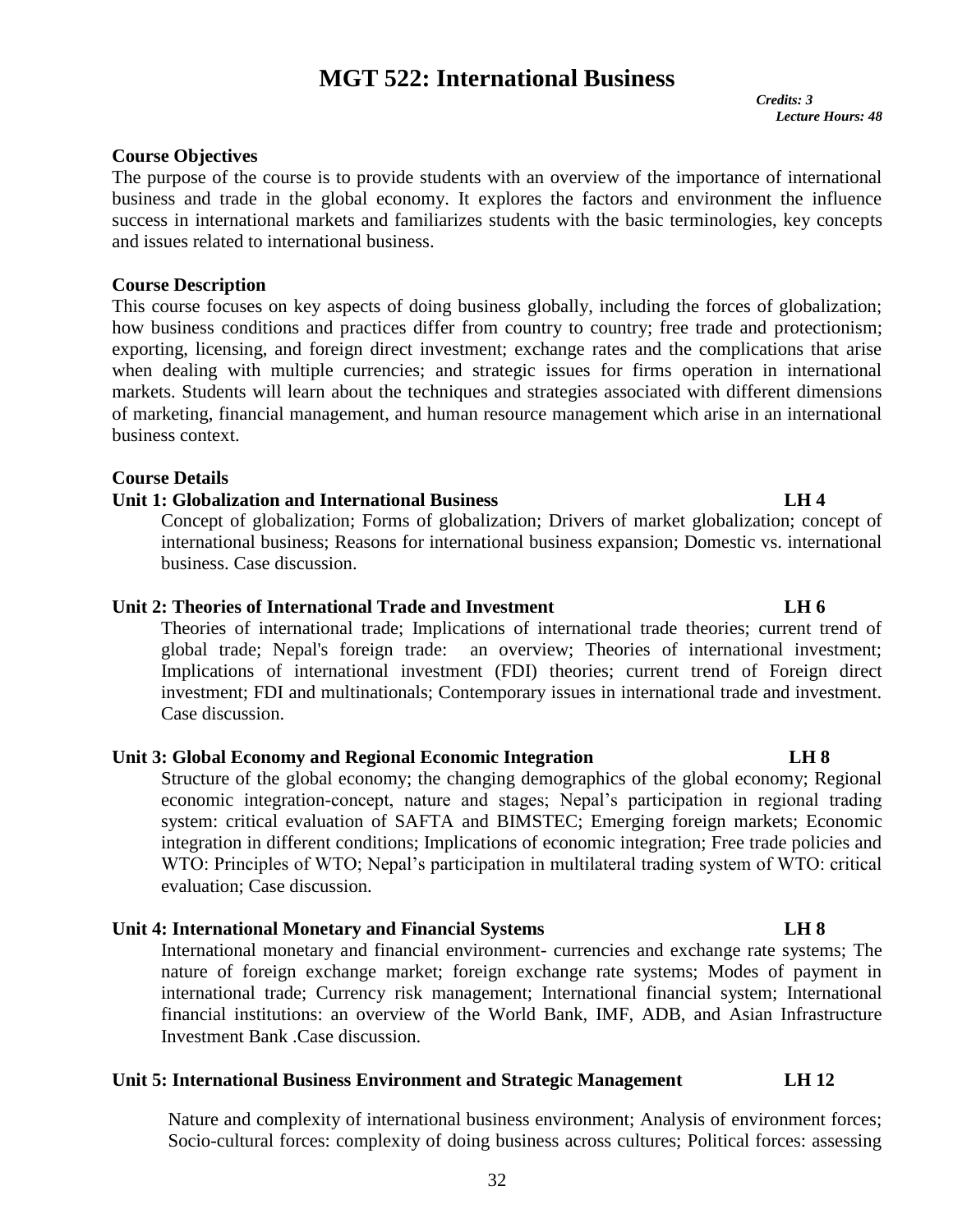and planning political risks; Role of strategy in international business; Estimating market potential; Choosing an IB strategy; Entering and operating in international markets: exporting and importing, collaborative ventures and strategic alliances, licensing, franchising; Global sourcing; Case discussion.

# **Unit 6: Functional Areas of International Business LH10**

Global production; Global marketing strategies: global positioning, branding, product development, pricing, communication, distribution strategies, and E-marketing; Research and development (R&D); financial management: sources of fund for international operations; International human resource management: staffing policies, diversity management and labor relations; economic diplomacy: an overview. Case discussion.

# **Reference Books**

Hill, C. & Jain, A.K. *International Business: Competing in the Global Marketplace.* Tata Mc Graw Hill, New Delhi.

Hill, J.S. *International Business:* Managing Globalization. Sage Publications. New Delhi.

J D Daniels,, L H Radegaugh, and D P Sullivan. *International Business: Environment and Operations*. Pearson Education. New Delhi.

Oded Shenkar and Y. Luo. *International Business*. Wiley Publications. New Delhi.

Alan Sitkin and Nick Brown. *International Business: Challenges and Choice*. Oxford University Press. New Delhi.

Sthapit, A. *International Business.* Taleju Prakashan. Kathmandu.

Gautam, M. *International Business.* Buddha Publications. Kathmandu.

Joshi, R.M. *International Business*. Oxford University Press. New Delhi.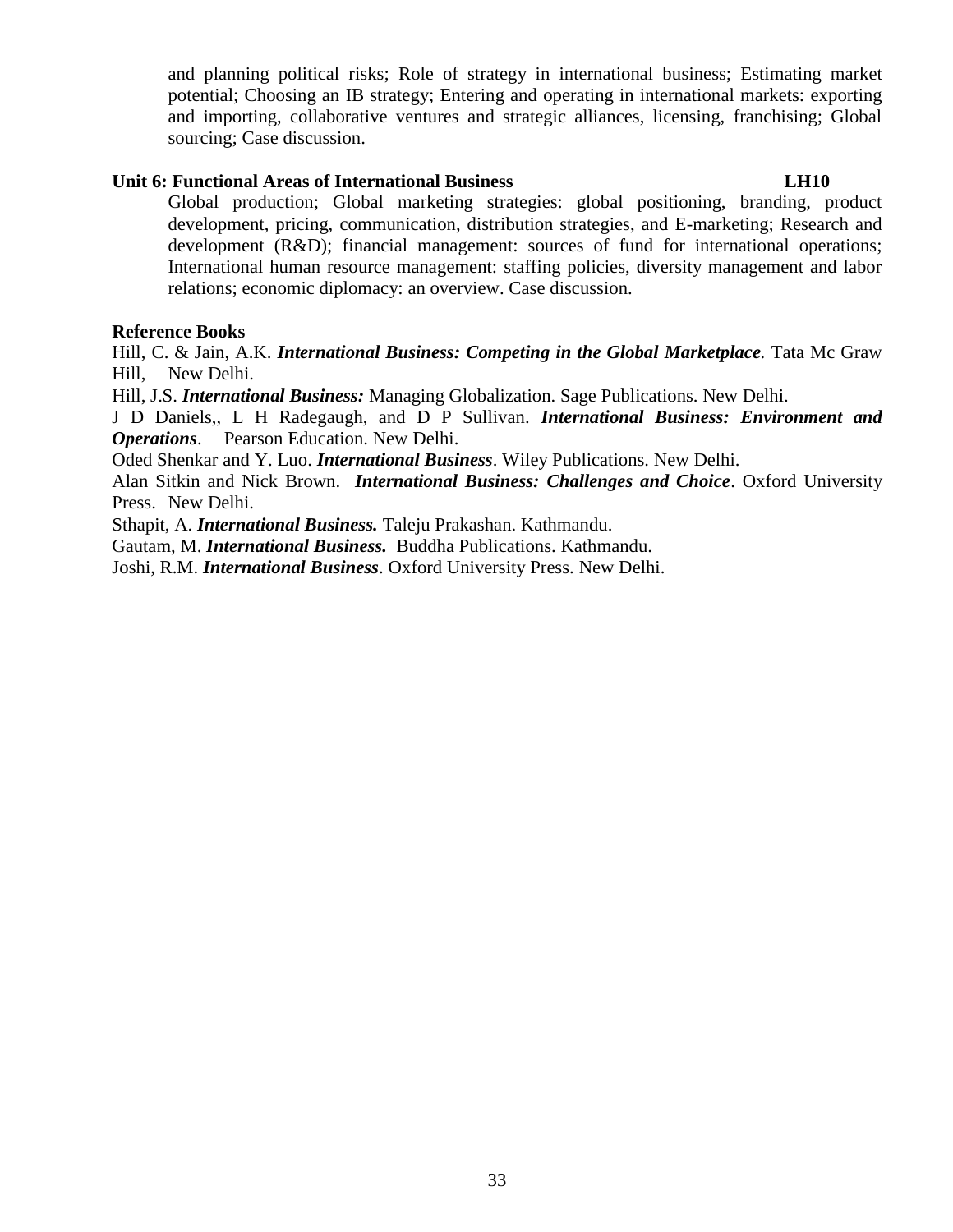# **MGT 523: Strategic Management**

*Credits: 3 Lecture Hours: 48*

### **Course Objectives**

The main objective of this course is to familiarize the students with the fundamentals of strategic management. To succeed in the future, managers must develop the resources and capabilities needed to gain and sustain advantage in competitive markets both traditional and emerging. The way in which organizations attempt to develop such competitive advantage constitutes the essence of their strategy. This course introduces the concept of strategic management through case analyses, and considers the basic direction and goals of an organization and the environment. The emphasis is on the development and successful implementation of strategy in different types of firms across industries.

### **Course Description**

This course is core in nature which embodies the components such as strategic management, external environment analysis, internal environment analysis, strategic options, strategy evaluation and choice, and strategy implementation and control.

### **Course Details**

### **Unit 1: Introduction to Strategic Management LH 10**

Concept, characteristics and importance of strategic management; Evolution of strategic management; Paradigm shift in strategic management; Concept and characteristics of strategic decisions; Approaches to strategic decision making; Components of strategic management: strategic planning, strategic implementation and strategic control; Strategy and diversification; Strategic plan: mission, objectives, strategies; Red ocean strategy versus blue ocean strategy; Strategic leadership and role of chief executive officers (CEO) as strategic leader; Importance of strategic management in Nepal; Case discussion

### **Unit 2: Social Responsibility and Ethics in Strategic Management LH 2**

Elements of the socially responsible organization; Social responsibilities of strategic decision makers; ethical decision making; reasons for unethical behavior; Corporate Performance, Governance, and Business Ethics; Case discussion

### **Unit 3: External Environment Analysis CH 7 LH 7**

Nature of environment; Concept and process of environment analysis; Importance of environmental analysis; Techniques of environment analysis: PESTLEG analysis, Scenario planning, Porter's five forces model; Strategic group; Competitor analysis; Strategic fit analysis ;Environment threat and opportunity profile (ETOP). Case discussion

### **Unit 4: Internal Environment Analysis Community Community Community Community Community Community Community Community Community Community Community Community Community Community Community Community Community Community Com**

Corporate resource analysis for strengths and weaknesses: marketing, human resource, production/operation, finance/accounting and intellectual resources; Concept and process of corporate appraisal; Types of resource: available resources, threshold resources and unique resources, Core competencies, distinctive competencies, and strategic advantage; Technique of internal analysis: value chain analysis, comparative analysis (historical comparison, industry standards, benchmarking), Financial analysis; Outsourcing; Robustness; Internal factor evaluation matrix. Case discussion.

# **Unit 5: Strategic Options LH 8**

SWOT analysis: Resource-based view (RBV) and generating alternative strategies; Corporate strategies: stability, growth, and retrenchment; Business strategies : Porter's competitive strategy, strategy clock (low price, differentiation, hybrid, focused differentiation, and failure strategy); Sustaining competitive advantage; Directions for strategy development: market penetration, product development, market development, and diversification; Methods of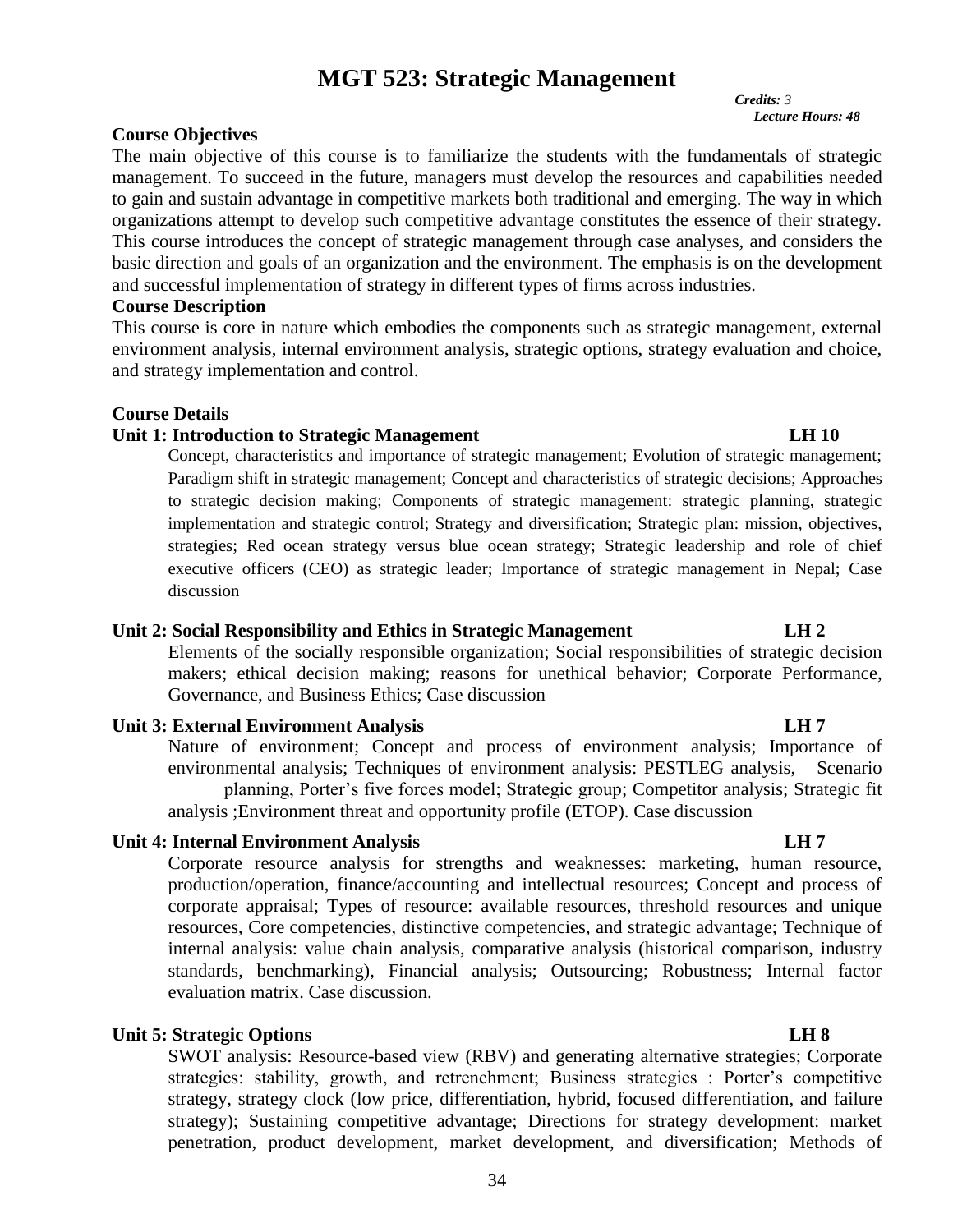strategy development: internal development, mergers and acquisitions, joint development, and strategic alliance. Case discussion

# **Unit 6: Strategy Evaluation and Choice LH 6**

Evaluation criteria: suitability, acceptability and feasibility; Portfolio analysis for strategic choice: BCG matrix, GE nine cells matrix, Hofer's product market evolution matrix, Public sector portfolio matrix; Functional strategy and policies; Strategic Choice of functional strategy and policies. Case discussion

# Unit 7: Strategy Implementation and Control **LH 8**

Process of strategy Implementation; Organization structures for strategy implementation: simple, functional, multi- divisional, SBU, holding company, project based, matrix, team-based structure, and structure for multi-national companies; Management system: leadership, motivation, and organizational culture; Managing strategic change: diagnosing the change situation, change management, levels of strategic change; Strategy control: evaluation and control, measuring performance, appropriate measures; Types of control: operational control and strategic control; Characteristics of an effective evaluation and control. Case discussion .

# **Basic References**

Jaunch,L., Gupta, R. and Gueck, W. Business Policy and Strategic Management. New Delhi: Frank Bros. and Company Limited.

Johnson,G. and Scholas, K. Exploring Corporate Strategy. New Delhi: Prentice Hall of India.

Pearce, J.A. and Robinson, R.B. Strategy Formulation and Strategic Management Implementation. New Delhi: AITBS.

Wheelen, T.L. and Hunger, J.D. Strategic Management and Business Policy. New Delhi: Pearson Education.

Rao, P. S. Business Policy and Strategic Management. Mumbai: Himalaya Publishing House.

[Hitt](https://www.google.com.np/search?tbo=p&tbm=bks&q=inauthor:%22Michael+A.+Hitt%22) M.A., [Ireland,](https://www.google.com.np/search?tbo=p&tbm=bks&q=inauthor:%22R.+Duane+Ireland%22) R.D., [Hoskisson,](https://www.google.com.np/search?tbo=p&tbm=bks&q=inauthor:%22Robert+E.+Hoskisson%22) R.E. Strategic Management, Cengage South-Western

Aswatthapa, K. Business Environment for Strategic Management. New Delhi: Himalayan Publishing House.

Kazmi, A. Business Policy and Strategic Management. New Delhi: Tata McGraw Hill.

Rao, P. S. Business Policy and Strategic Management. Mumbai: Himalaya Publishing House.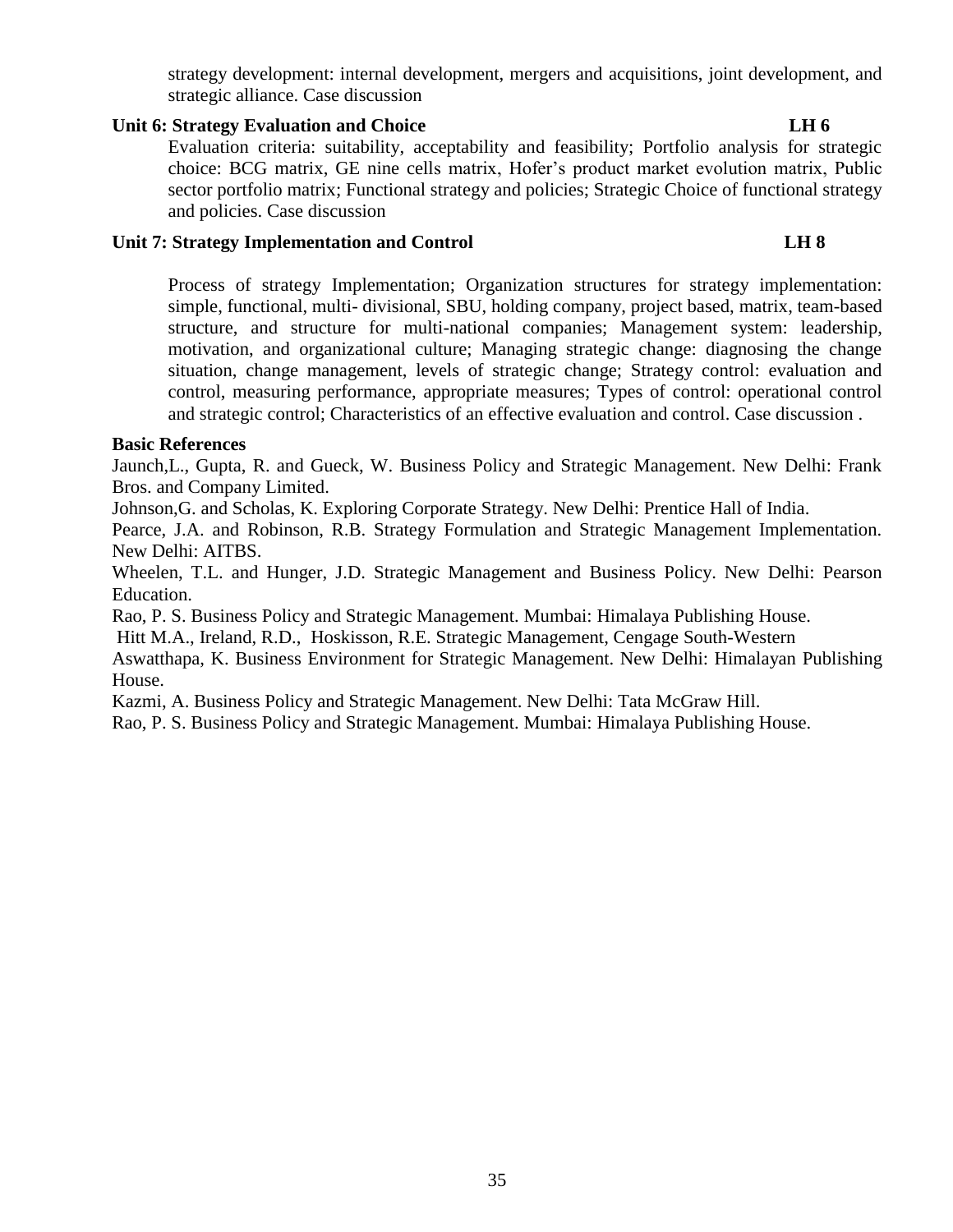# **MGT 524: Entrepreneurship**

*Credits: 3 Lecture Hours: 48*

# **Course Objective**

The purpose of the course is to prepare students for the possibility of starting their own entrepreneurial ventures. This course also delineates students on various aspects of social enterprises. The course emphasizes on improving the skills of the students to identify venture opportunities and prepare a business plan.

## **Course Description**

The course contains overview of entrepreneurship, creativity, innovation and social entrepreneurship, legal issues and environment for the entrepreneurship development, new venture identification and selection, preparation of business plan with business model canvas, and institutional support to entrepreneurship development.

# **Course Details**

# Unit 1: Overview of Entrepreneurship **LH 6**

Entrepreneurship and entrepreneur: concept, features of entrepreneurship, functions, and type of entrepreneur. Role of entrepreneurship in Nepalese economy with reference to self-employment. Role of technology in entrepreneurship. Case discussion.

# **Unit 2: Creativity, Innovation and Social entrepreneurship LH 12**

Creativity: components of creativity, creativity techniques, factors influencing creativity. Innovation: incremental versus disruptive innovation, sources of innovation, and the process of social Innovation: prompts, inspirations and diagnoses, proposals and ideas, prototyping and pilots, sustaining, scaling and diffusion and systemic change. Social entrepreneurship: concept, characteristics and approaches, sustainability of social enterprise-funding and management; Impact and performance-of social enterprise. Linking creativity, innovation, and social entrepreneurship. Case discussion

# **Unit 3: Legal Issues and Environment for the Entrepreneurship Development LH 5**

Legal structures: sole proprietorship, partnership, company, trusts; Intellectual property: patents, trademarks, industrial design, copy right, trade secrets; other legal issues: licenses, trade practices, taxation, licensing, product safety and liability, Insurance and contracts. Economic, legal, socio cultural, political environment for developing entrepreneurship. Eco-efficiency; Ecopreneurship; Risk associated with entrepreneurship development. Case discussion

### **Unit 4: New Venture Identification and Selection LH 10**

Business opportunity identification: Sources and methods of generating new ideas. Selection of the best idea. Feasibility studies: Site selection, factors affecting site selection. Business description: background, purpose and objectives. Marketing component: Overall market, specific market competitive factors. Macro environment influence (structural change and cyclical change). Marketing strategy and sales forecasts. Financial component: Start-up costs, financial requirement. Source of funds. Projected profit and loss statement. Projected cash flow statement and analysis of projected balance sheet. Development and production: Production process and technology, resource requirement and quality assurance. Organization and management: Key personnel resources, human resource management strategy. Case discussion.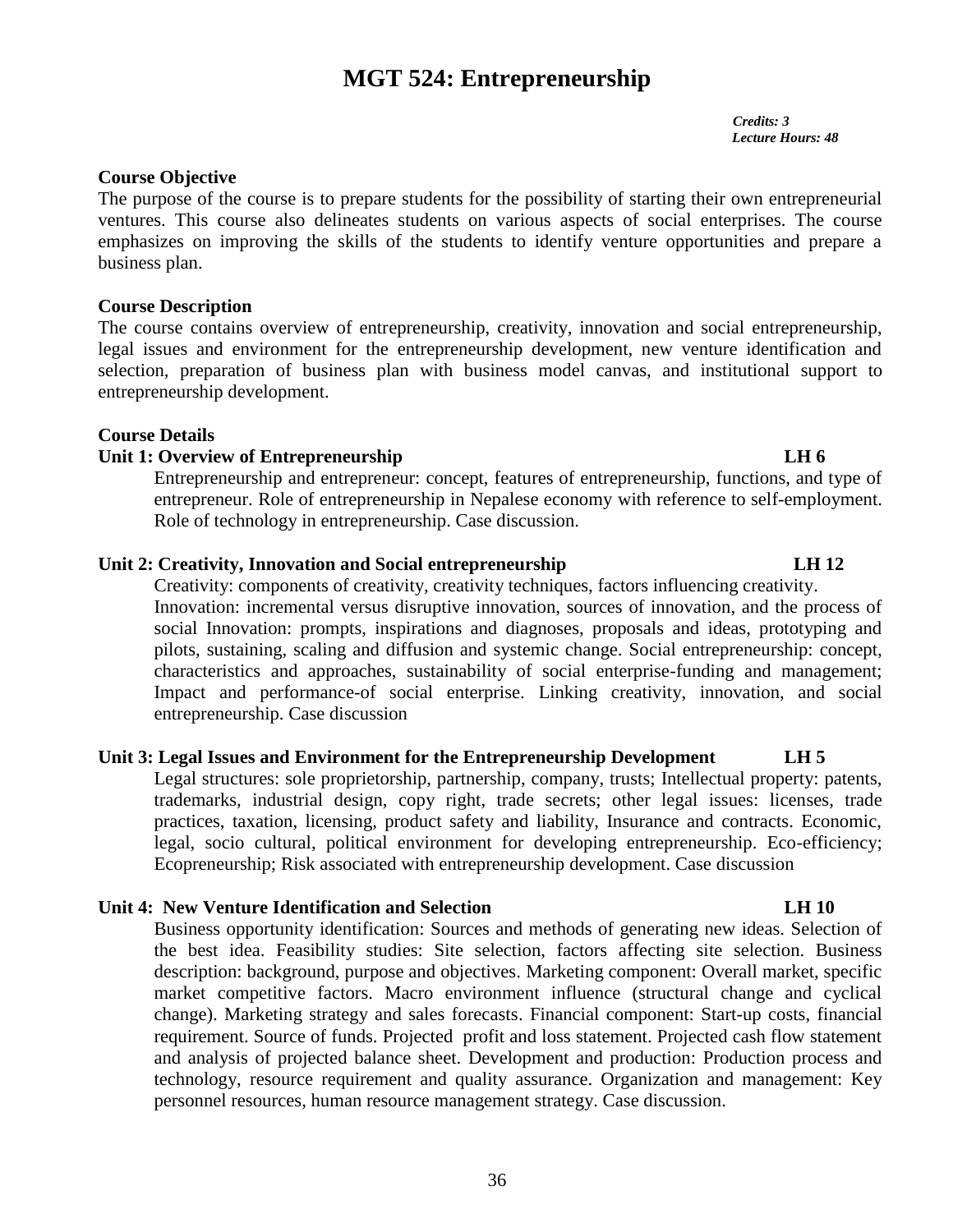### **Unit 5: Business Model Canvas and Preparation of Business Plan LH 10**

Business model canvas: concept, business model canvas verses lean canvas, Business Plan: concept and benefits of the business plan, elements of business plan, different types of plan. Preparation of the sample business plan by using business model canvas.

### **Unit 6: Institutional Support to Entrepreneurship Development LH 5**

Role of Government in promoting entrepreneurship incentive, subsides and grants. Export oriented units-Fiscal and Tax concession, role of financial institutes in the entrepreneurship development in Nepal. Introduction to Entrepreneurship Development Projects in Nepal with reference to IED, MEDEP and ELAM. (MEDEP,-ELAM).Case discussion.

# **Reference Books**

Michael SCHAPER,(2011). *Entrepreneurship and small business*, 3<sup>rd</sup> Asia Pacific Edition, Wiley India (p) Ltd.

Dollinger, Marc. J (2003) *Entrepreneurship: Strategies and Resources*. New Delhi: Pearson Education.

Hisrich, Robert D. and Peter, Michael P. and Shepherd, D.A. (2007) *Entrepreneurship.* New Delhi: TaTa McGraw Hill.

Khanka, S.S. (1999) *Entrepreneurship Development*. New Delhi: S. Chand & Co.

Schwartz,Beverly (2012), *Rippling: How Social Entrepreneurs Spread Innovation Throughout the World*, Jossey Bass.

Prahalad, C.K. (2006) *The Fortune at the Bottom of the Pyramid,* Wharton school Publishing.

Murray, R. Caulier-Grice, S and M. Geoff (2010). *The Open Book of Social Innovation*, The Young Foundations.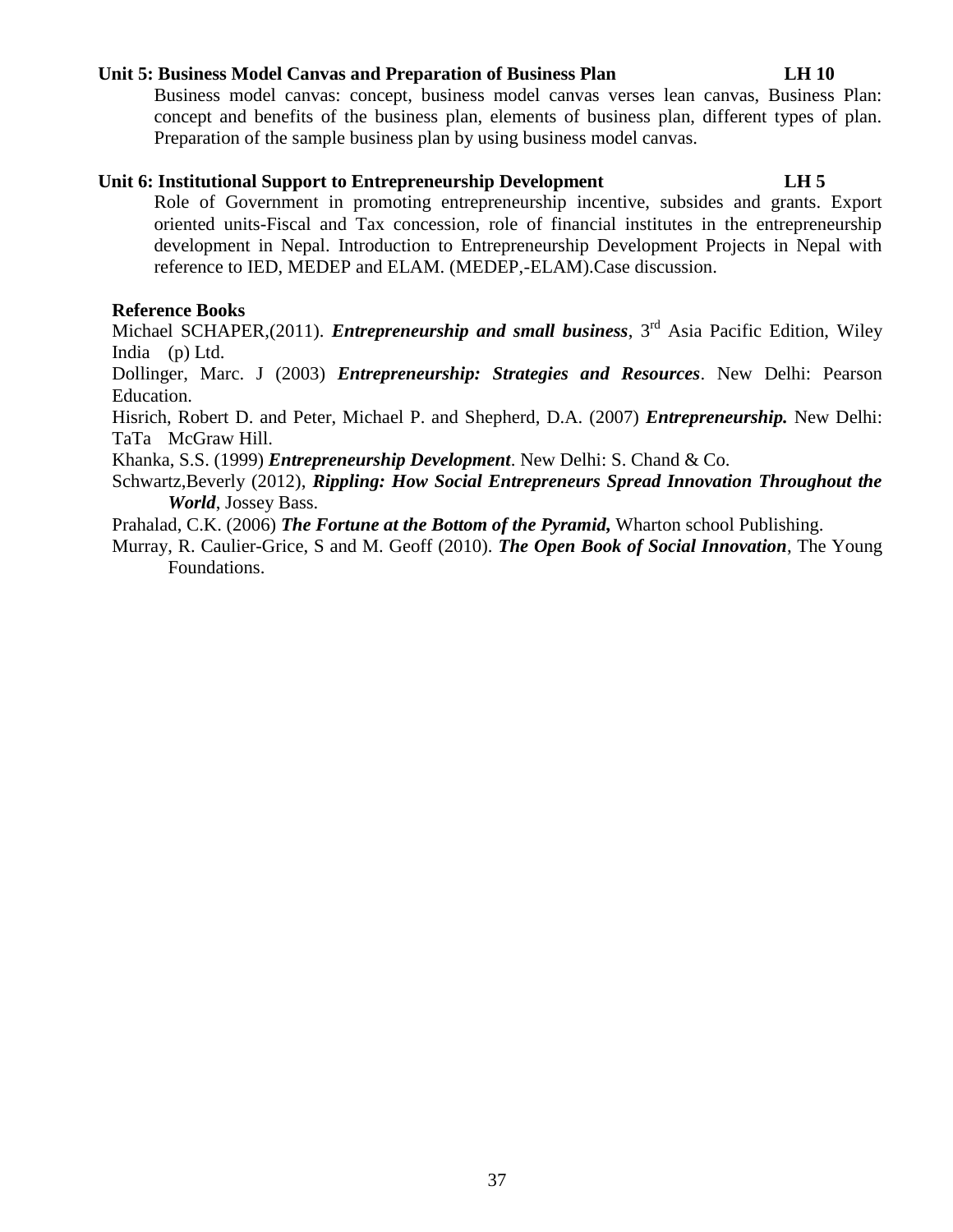# 38

# **FIN 685: Financial Markets and Institutions**

**Finance Specialization**

*Credits: 3 Lecture Hours: 48*

### **COURSE OBJECTIVE**

The course aims to provide the students overall understanding on the financial markets and institutions in general and on money and capital markets, money and capital market instruments, central bank, monetary policy, commercial banking industry and other financial institutions, and contemporary issues of financial markets and institutions in particular. The course also aims to familiarize students with current issues on financial institutions and financial markets and enables them to critically analyze these issues.

### **COURSE DESCRIPTION**

This course provides an overview of the financial markets and institutions with a special emphasis on financial markets, central bank, monetary policy and interest rates, capital markets, money markets and capital and money market instruments, commercial banking industry, mutual funds and other lending institutions, insurance company, pension funds, investment banks, securities brokers, and dealers.

# **COURSE DETAILS**

## **Unit 1: Introduction LH 5**

Functions of financial markets; Structure of financial markets; Internationalization of financial markets; Functions of financial intermediaries; Types of financial intermediaries; and Regulation of financial system.

### **Unit 2: The Central Banking and the Conduct of Monetary Policy LH 8**

Role of the central bank in the economic development; Monetary tools: open market operations, the discount rate, and reserve requirements; Goals of monetary policy: the price stability goal and the nominal anchor, and other goals; Tactics: choosing the policy instruments; and Monetary policy and tools in Nepal.

# **Unit 3: The Money Markets LH 5**

Purpose of money markets; Participants of money markets; Money markets instruments: Treasury bills, federal funds, repurchase agreement, negotiable certificate of deposit, commercial paper; Comparing money market securities; and international aspects of money markets.

# **Unit 4: Capital Markets LH** 5

Purpose of the capital market; Capital market participants; Capital market trading; Bonds – types, treasury notes and bonds, treasury STRIPS, agency bonds; Municipal bonds; Corporate bonds – characteristics, types; Financial guarantees for bonds; Current yield calculation; Investing in bonds; he Stock market: investing in stock, selling of stocks and review of stock valuation model.

# **Unit 5: Commercial Bank** LH 9

Balance sheet; General principles of bank management; Off-balance sheet activities; Measuring bank performance; Regulation of commercial banks including NRB directives with reference to Basel II and III; CAMELS as off-site and on-site supervisory tools; and Prompt corrective action.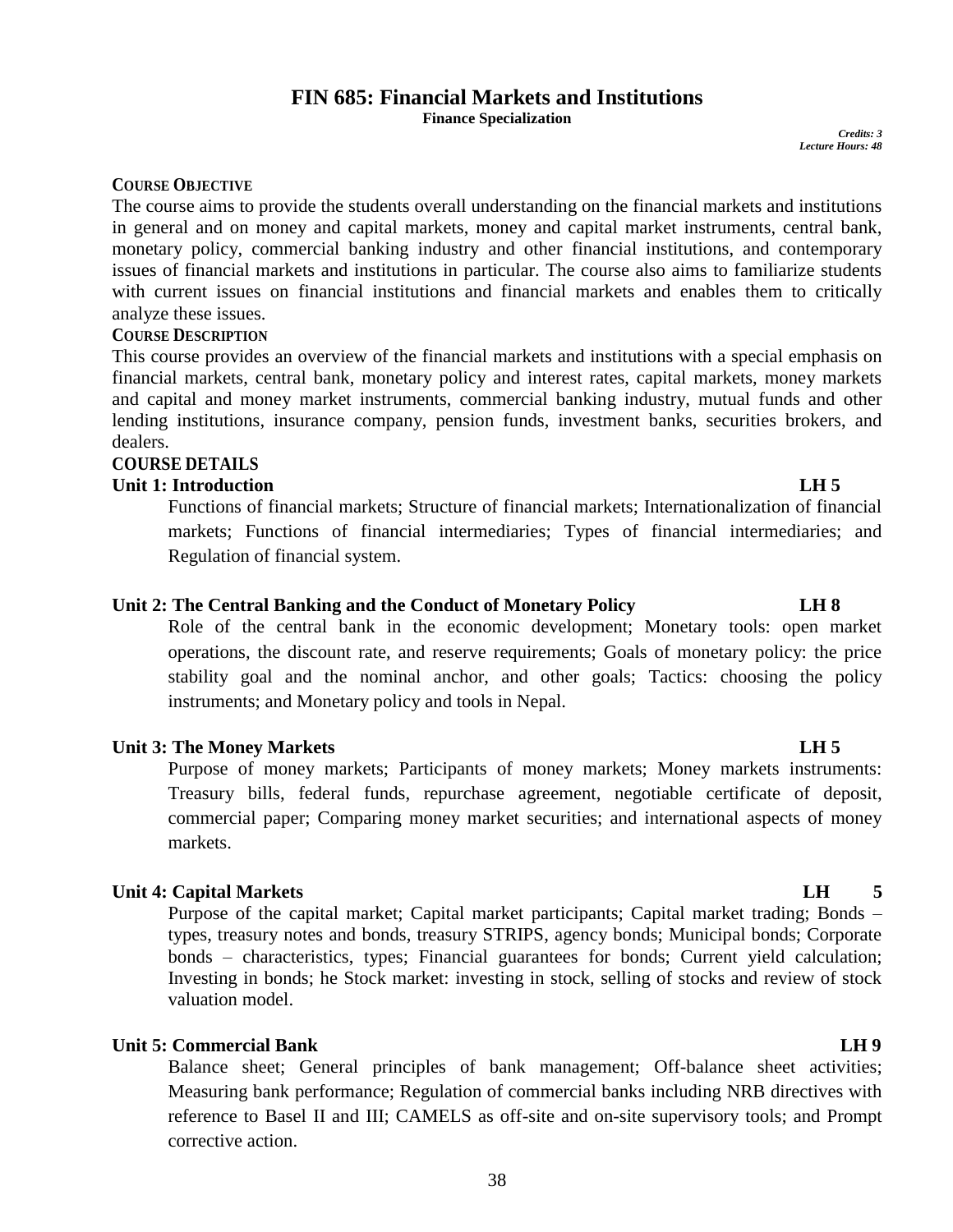# **Unit 6: The Mutual Fund and Other Lending Industries LH 7**

Mutual funds: structure of mutual funds; Investment objective classes; Fee structure of investment funds; Hedge funds; Conflict of interest in mutual fund industry; and Mutual fund industry in Nepal; Saving association and credit unions: mutual saving banks, saving and loan associations, and credit unions; Financial statements of saving and loan industry – balance sheet and income statement; and Saving and loan industry in Nepal.

# **Unit 7: Insurance Companies and Pension Funds LH 5**

Insurance companies: fundamentals of insurance, types of insurance – life insurance, health insurance, property and casualty insurance; Regulatory body of insurance industry in Nepal; and Pension funds: types of pensions, private and public pension plans, practices of pension in Nepalese context.

# **Unit 8: Investment Banks, Security Brokers and Dealers, and Venture Capital Firms LH 4**

Functions of investment bank: underwriting stocks and bonds, equity sales, merger and acquisitions; Securities brokers and dealers; Regulation of securities firms; Venture capital firms; and regulation and regulatory body in Nepal.

# **BASIC READINGS**

- 1. Mishkin, F. S. & Eakins, S. G. (2013). *Financial markets and Institutions*. New Delhi: Dorling Kindersley.
- 2. Saunders, A. & Marcia M. C. (2007). *Financial markets and institutions.* New Delhi: McGraw-Hill Education (India) Pvt. Ltd.

# **REFERENCES**

- 1. Madura, J. (2012). *Financial markets and institutions***.** New Delhi: Cengage Learning (India) Private Limited.
- 2. Rose, P. S. & Marquis, M. H. (2006). *Money and capital markets: Financial institutions and instruments in a global marketplace*. New York: McGraw-Hill Irwin.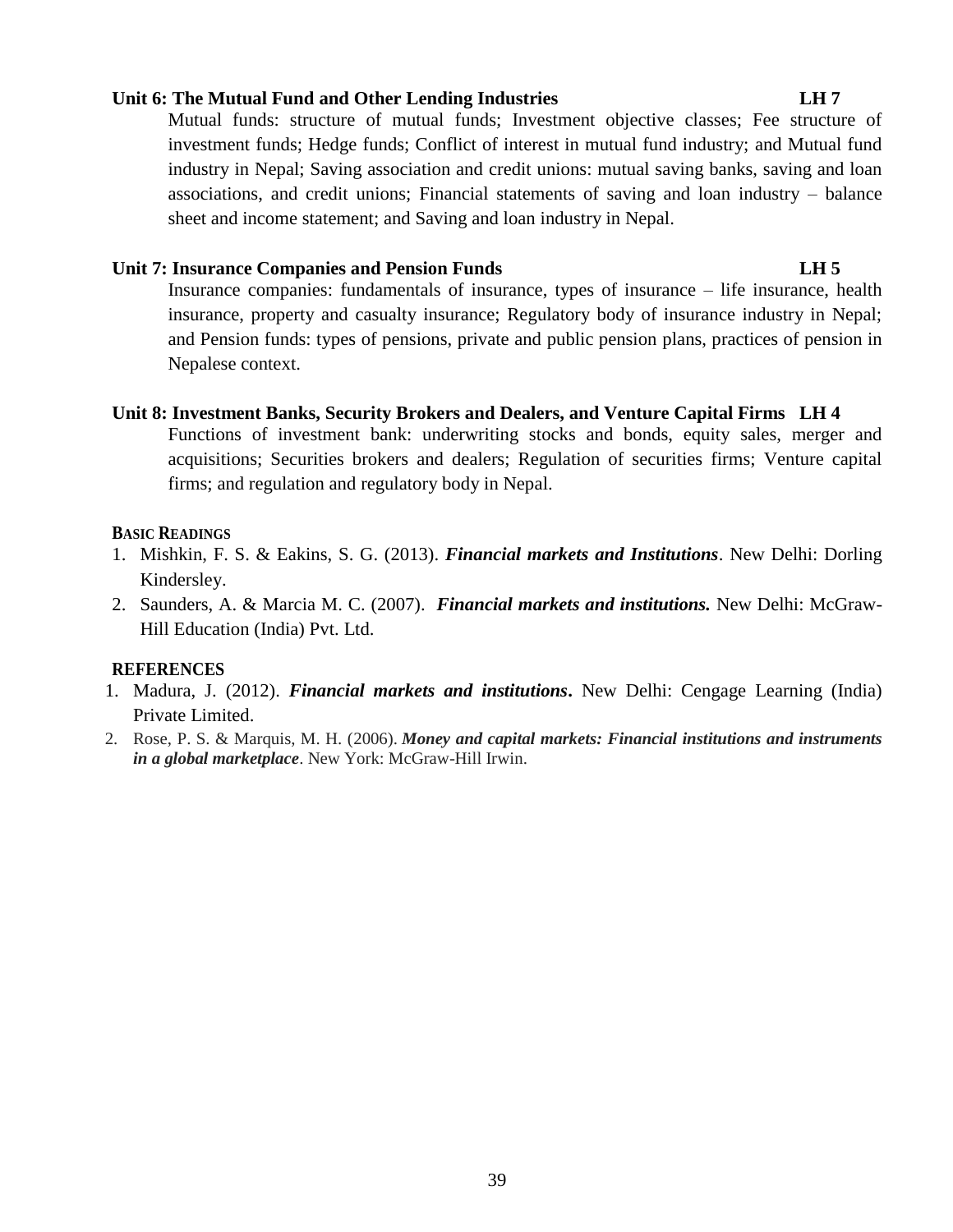# **FIN 686: International Financial Management**

**Finance Specialization**

*Credits: 3 Lecture Hours: 48*

### **COURSE OBJECTIVE**

The main purpose of this course is to provide an understanding of the framework for corporate financial decision-making in a multinational context. The course also intends to introduce various risks and management strategies associated with international finance.

# **COURSE DESCRIPTION**

Companies operating globally are different from their domestic counterparts due to their expose to foreign exchange fluctuations, political risks, etc. To address these realities, the course begins with a background of globalization, multinational firms and international monetary system. Then the course moves onto the balance of payment, foreign exchange markets, the determination of exchange rates along with international parity conditions. It further addresses foreign exchange exposures – transaction, operating and translation. Next, the core of financial management – capital budgeting, capital structure including the cost of capital and multinational cash management and international trade financing are covered. Finally, the course covers foreign direct investment and associated risk.

### **Course Details**

# **Unit 1: Globalization and the Multinational Firm LH 3**

Concept and goals of international financial management; Globalization of the world economy: major trend and development; International business and rise of multinational corporations; and Difference between international financial management and domestic financial management.

### **Unit 2: International Monetary System LH 4**

Evolution of international monetary system: bimetallism, classical gold standard, inter-war period, Bretton Woods system and flexible exchange rate regime; the Current exchange rate arrangements; Exchange rate regime in Nepal; European monetary system and Asian currency crisis.

### **Unit 3: Balance of Payments LH 3**

Concept and importance; Balance of payment accounting: the current account, capital account and official reserve account; the Balance-of-payment identity; and Balance of payment of Nepal: present status of different accounts and trends.

# **Unit 4: Foreign Exchange Market and Foreign Exchange Rate Determination LH 9**

Foreign exchange market: functions and structure; the Spot market—the spot rate quotations, cross-exchange rate quotations, and the bid-ask spread; the Forward markets—forward quotations, long and short forward rate positions, non-deliverable forward contracts, forward cross-exchange rates, and forward premium; Interest rate parity—conditions, covered interest arbitrage, interest rate parity and exchange rate determination; Purchasing power parity-and exchange rate determination; and Fisher effects and approaches to forecasting exchange rates.

### 40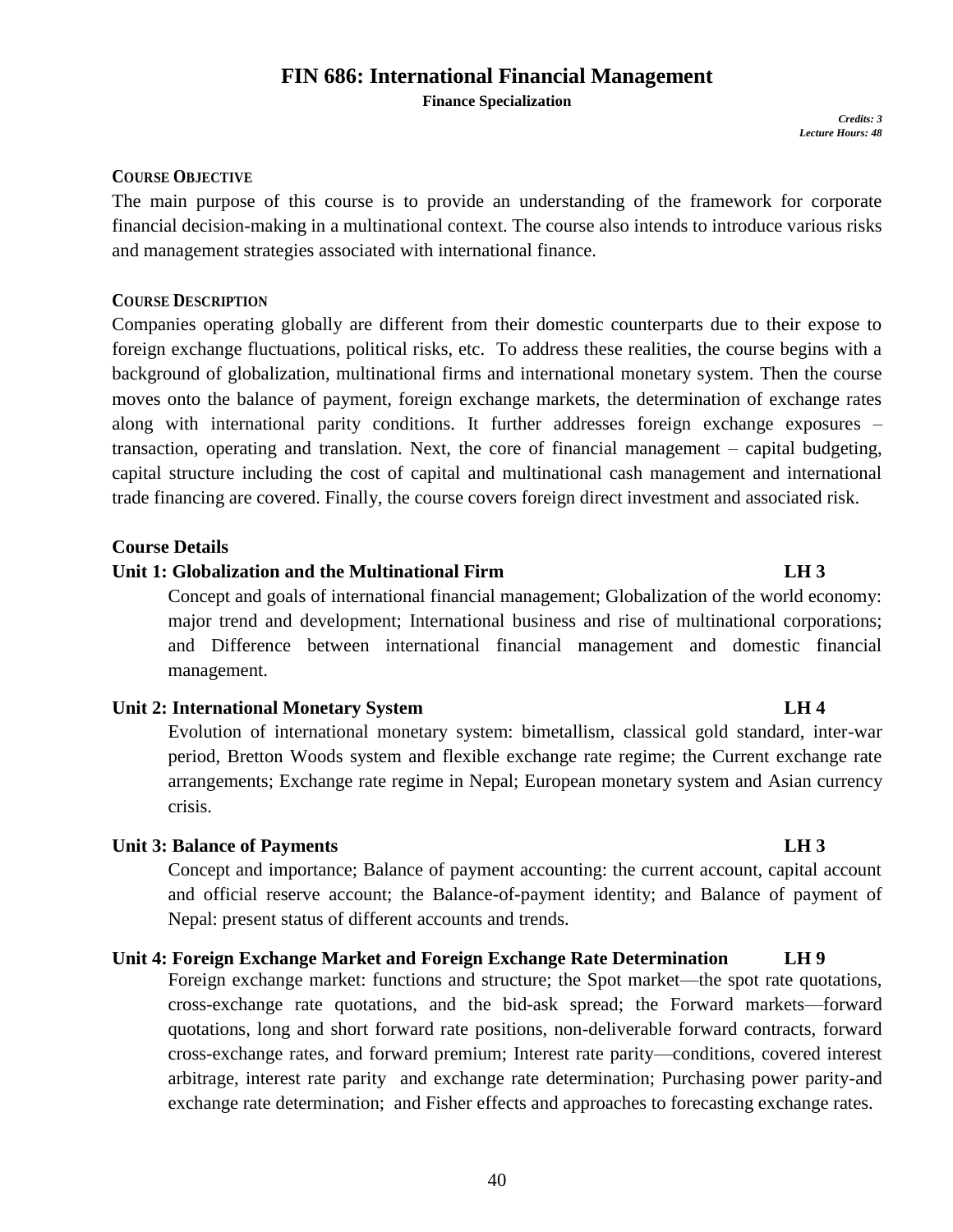## **Unit 5: Foreign Exchange Exposure LH 10**

Types of foreign exchange exposure; Management of transaction exposure: hedging foreign currency receivables—forward market hedging, money market hedge, options market hedge; Hedging foreign currency payables--money market instruments, forward contract, and currency options contracts; Cross-hedging minor currency exposures; Hedging contingent exposures; Hedging recurrent exposure with currency swap contract; Hedging via lead and lag ; Exposure netting; Concept and measurement of economic exposures, determinants of operating exposure; Managing operating exposure; Overview of translation exposure; Methods of translation, and management of translation exposure.

### **Unit 6: Foreign Direct Investment and Cross-border Acquisitions LH 3**

Reasons and benefits of FDI; Cross-border mergers and acquisitions; and Political risk and foreign direct investment.

### **Unit 7: International Capital Structure and Cost of Capital LH 4**

Cost of capital, cost of capital in segmented versus integrated markets; Cost of capital in different countries; Cross-border listings of stocks; and Financial structures of subsidiaries.

### Unit 8: International Capital Budgeting **LH 6**

Review of domestic capital budgeting; the Adjusted present value model; Capital budgeting from the parent firm's perspective; and Risk adjustment in capital budgeting analysis.

# **Unit 9: Multinational Cash Management and International Trade Finance LH 6**

Management of international cash balance; Bilateral netting of internal and external cash flows; Reduction in precautionary cash balance; a Typical foreign trade transaction; Forfeiting; Government assisting in exporting; Counter trade and trade financing practice in Nepal.

### **BASIC READINGS**

- 1. Eun, C. S. & Bruce G. R. (2015**)** *International financial management*. New York: McGraw-Hill Education.
- **2.** Eiteman, D. K. Arthur I. S. Michael H. M, & Pandey, A. *Multinational business finance***.** Delhi: Pearson Education**.**

### **REFERENCES**

- 1. Madura, J. (2015). *International financial management*. Singapore: Thomson South-Western
- 2. Shapiro, A. C. (2015). *Multinational financial management*. New Delhi: Wiley India.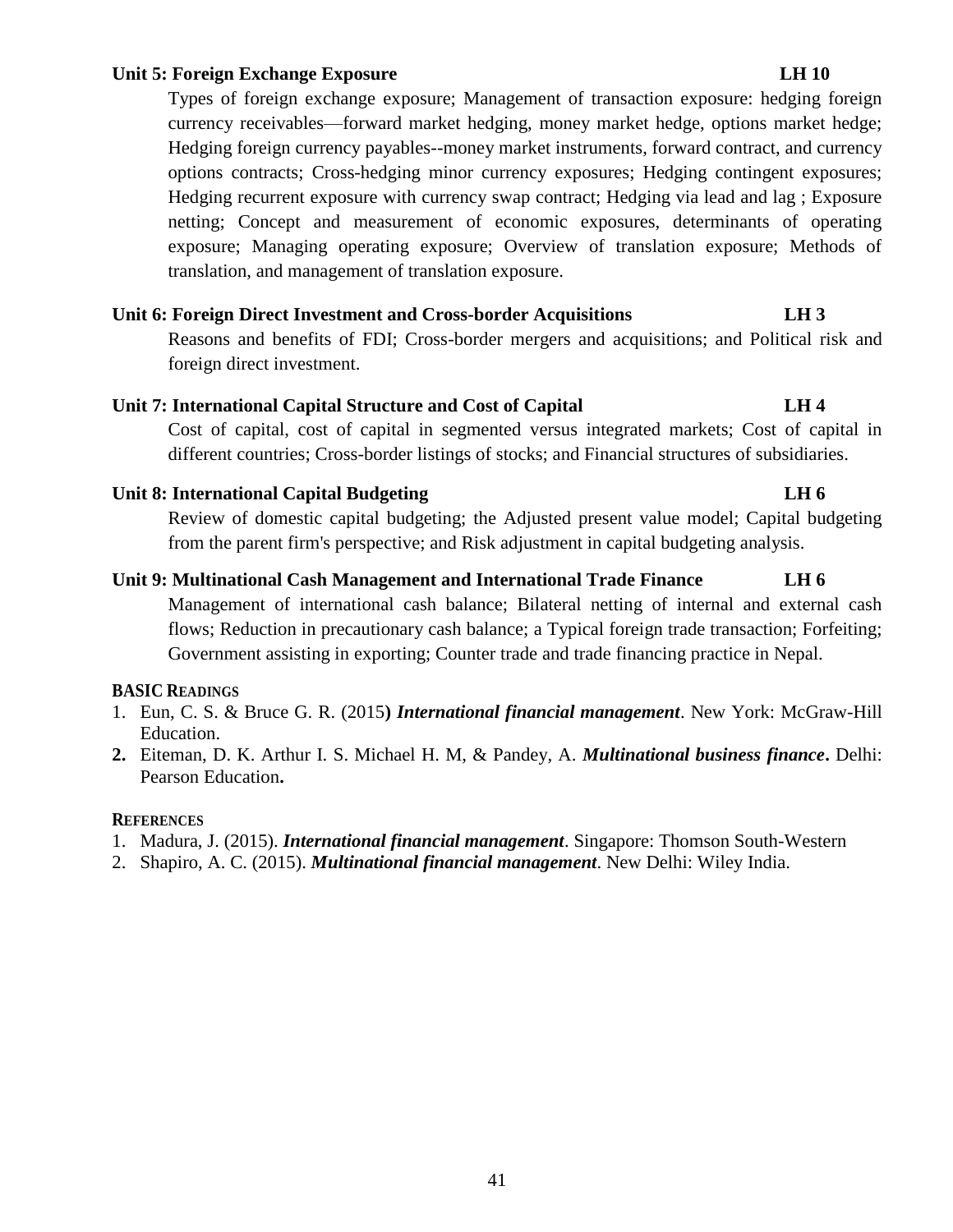# **FIN 687: Financial Derivatives and Markets**

 **Finance Specialization**

**Credits: 3 Lecture Hours: 48**

### **COURSE OBJECTIVES**

The purpose of this course is to enable students to understand characteristics of various derivatives and analyze them to determine the prices. From this course, students are also expected to learn how derivative securities can be used in managing risks and maximizing value of a firm.

### **COURSE DESCRIPTION**

This course is designed to aid students in developing an understanding of the major functions, principles and techniques of derivative markets and their respective instruments. Students will also understand the structure, pricing and valuation of option, forward, futures and swap. Various trading strategies using option and other derivatives are also covered. The course also deals with the analyses of different risks and the application of derivative instruments to hedge and mitigate these risks.

# **COURSE DETAILS**

# **Unit 1: Introduction LH 4**

Concept and features of derivative instruments and markets; Types of derivative instruments; Historical overview of derivative market; Types of traders; Criticism of derivative; and Careers in derivative market.

# **Unit 2: Forward and Futures Market LH 6 LH 6**

Forward and futures contracts; Structure of forward and futures market; Futures contract specification; Trade mechanism; Margin operation; Clearing and settlement; and Transaction cost and taxes; Types of trades and types of orders; Regulations; Pricing and valuation of forward and futures on investment assets; and currencies and commodities.

### **Unit 3: Hedging Strategies Using Futures LH 3**

Application of futures in managing risk: basic principles of hedging; Arguments for and against hedging; Basis risk and cross hedging; and Stock index futures.

### **Unit 4: Structure of Option Market LH 6**

Option contract: concept, type and terminologies of option; Origin and development of option market; Position graphs of stock and option; Over-The-Counter (OTC) trading of option; Exchange trading of options: contract specification, trade mechanism, margin operation and settlement; Market participants; and Transaction cost and taxes.

# **Unit 5: Option Pricing and Properties LH 10**

Basic concept of option pricing; Properties of option prices: upper and lower bounds; The effect of difference in time and exercise price; Put-call parity; Binomial option pricing model: assumptions, price of call and put using one-period model; Speculating and hedging portfolio using one-period model; Pricing European call and put option using two-period binomial model; BSM option pricing model: assumptions; pricing of European call and put; Adjustment of dividend; and Variables affecting option price and Monte Carlo simulation.

# 42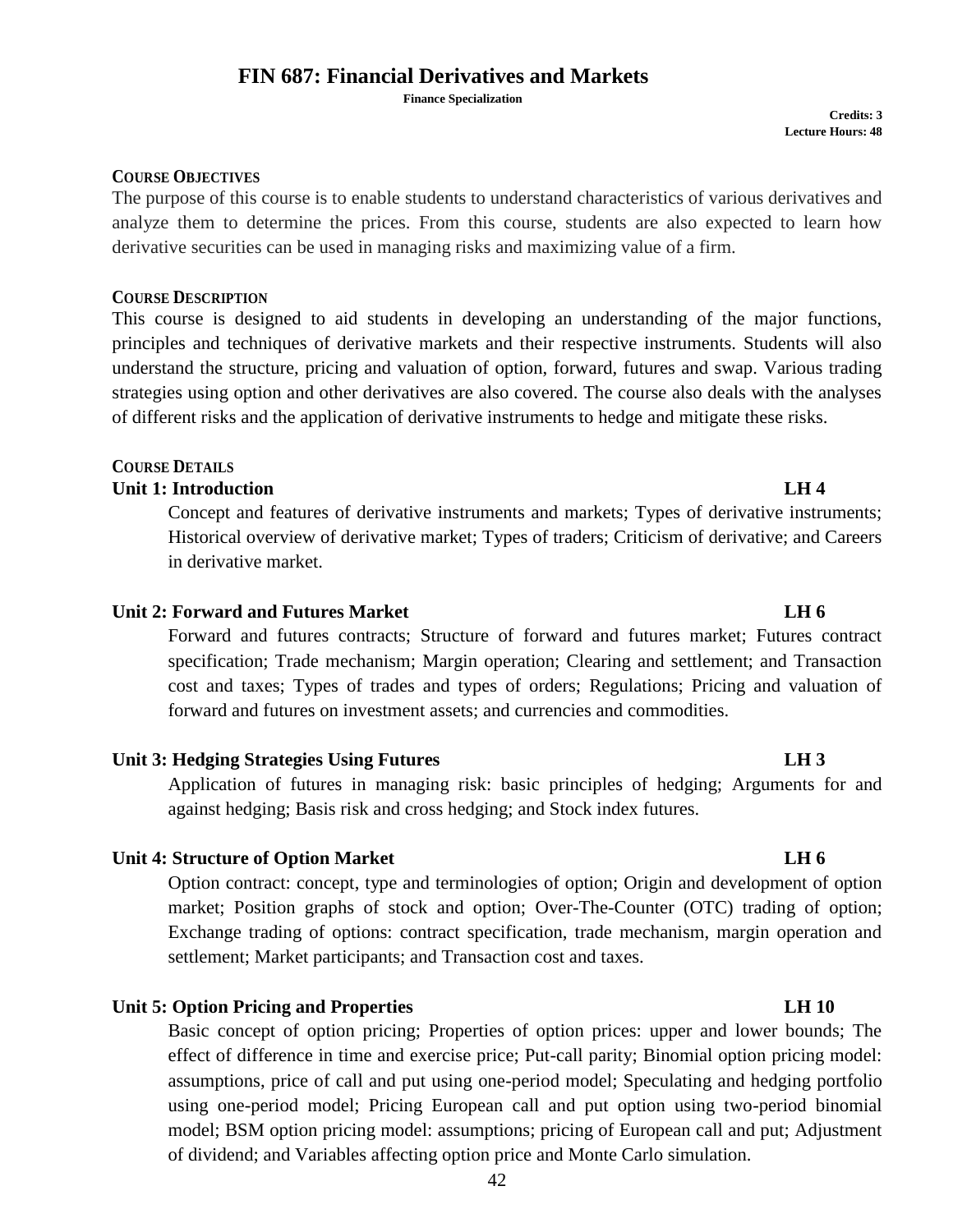Origin and development of derivative market; Major commodities traded; Trade mechanism of futures exchanges in Nepal; Major participants in commodity market; Regulation of commodity market in Nepal: Major provisions under Commodity Act 2074 and Commodity regulation 2074**;** and Perspective of derivative market in Nepal.

# **BASIC READINGS**

- 1. Hull, J. C. & Basu, S., (2018). *Options, futures, and other derivatives*. New Delhi Pearson India.
- 2. Johnson, R. S., (2017). *Derivative market and analysis*. New Jersey: John Wiley & Sons

### **REFERENCES**

- 1. Chance, D. M. & Brooks, R. (2016). *An introduction to derivatives and risk management***.** New Delhi: Cengage Learning India.
- 2. Kolb, R. W. & Verdahl, J. A. (2010). *Financial derivatives: Pricing and risk management*. New Jersey: John Wiley & Sons.

43

### **Unit 6: Option Strategies LH 5**

Covered call and protective put; Option combination: straddle and strangle; Playing the spread: bull, bear and butterfly spreads; Synthetic call and put; Application of options in hedging portfolio risk and currency risk.

### **Unit 7: Swap Market LH 8**

Swap contract and its terminologies; Mechanics of interest rate swap; Day count issues; the Comparative-advantage arguments; the nature of swap rates; determining LIBOR: Swap zero rates, valuation of interest rate swaps, currency swaps, valuation of currency swaps, hedging interest rate risk and currency risk using swap; Credit risks and Forward rate agreement (FRA).

### **Unit 8: Energy and Commodities Derivatives LH 3**

Agricultural commodities; Metals; Energy products; Modeling commodity prices; Weather derivatives; Insurance derivatives; Pricing weather and insurance derivatives.

# **Unit 9: Derivative Market in Nepal LH 3**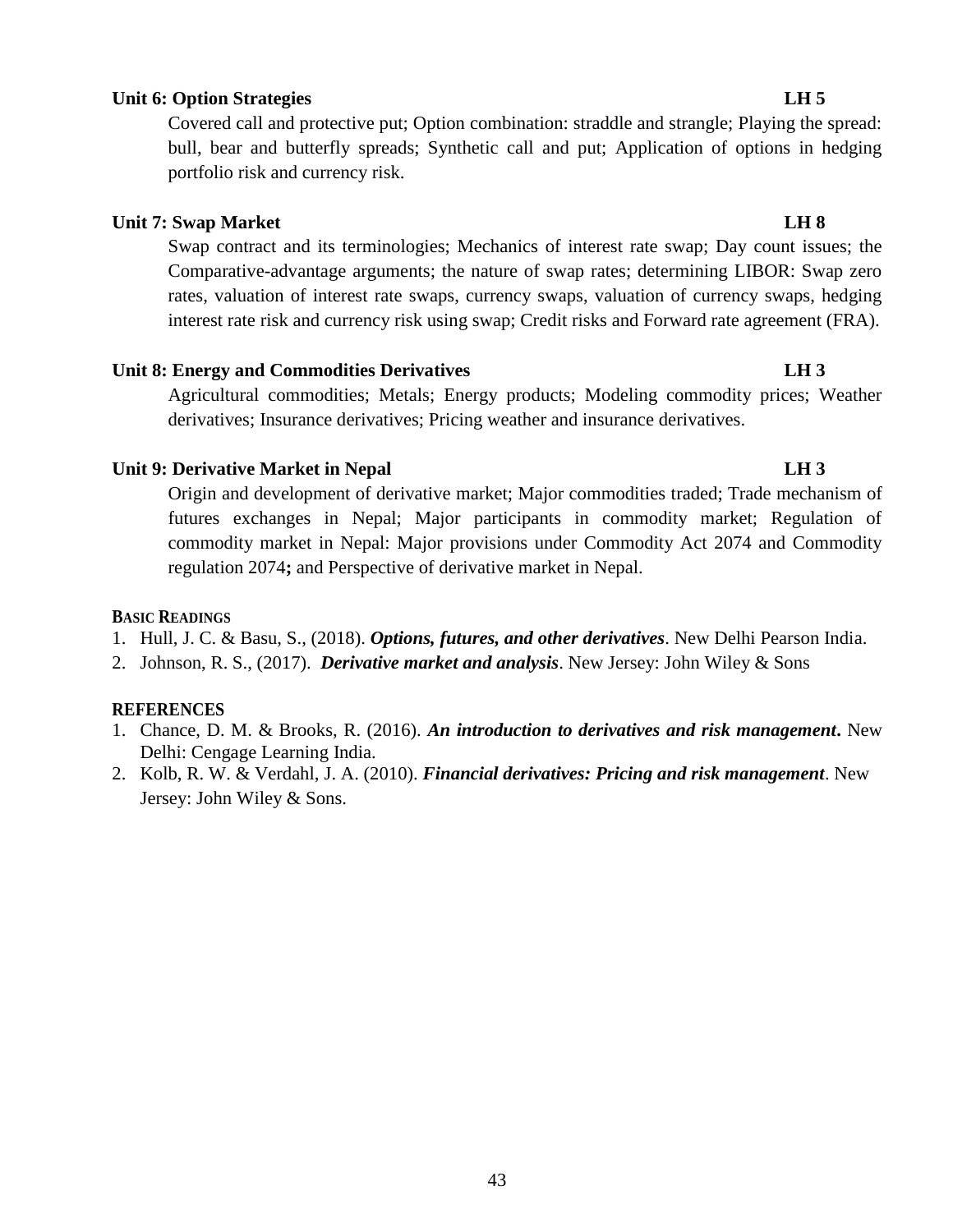# **FIN 688: Corporate Finance**

**Finance Specialization**

# **Course Objectives**

The purpose of this course is to impart knowledge and analytical skills of corporate finance on raising funds most effectively by a corporate firm. At the completion of this course the students will have a clear understanding of the financial environment in which they undertake financial decisions, analyse the impact of leverage/capital structure on value of the firm and cost of capital, raise capital from the capital market by issuing securities, analyse the alternatives of corporate and distress restructuring.

# **Course Description**

This course provides the broad overview of sources of financing and discusses the theories of capital structure. Then it covers different aspects of short-term and long-term financing including the leasing and hybrid financing through equity-linked securities. Finally, it covers issues related to corporate and distress restructuring.

### **Course Details**

# **Unit 1: Corporate Finance and Financial Environment LH 3**

Corporate financing decisions and efficient capital markets; Financial markets and corporation; Application of agency theory to financing decision; Ethics in financial decisions; Innovations in corporate finance.

# **Unit 2: Theory of Capital Structure LH 7**

Introduction to capital structure theory – Assumptions and definitions; Net operating income approach; Traditional approach; Modigliani-Miller position, taxes and capital structure, effect of bankruptcy costs, other imperfections, incentive issues and agency costs; Financial signalling.

# **Unit 3: Short-term Financing LH 7**

Liability structure of a company; Trade credit financing; Accrual accounts as spontaneous financing; Unsecured short-term loans; Secured sources of short-term financing: inventory financing and receivable financing.

# **Unit 4: Lease Financing LH 7**

Features and types of leases; Accounting and tax treatments of leases; Return to the lessor; Analysis of lease versus buy/ borrow decision; Source of value in leasing.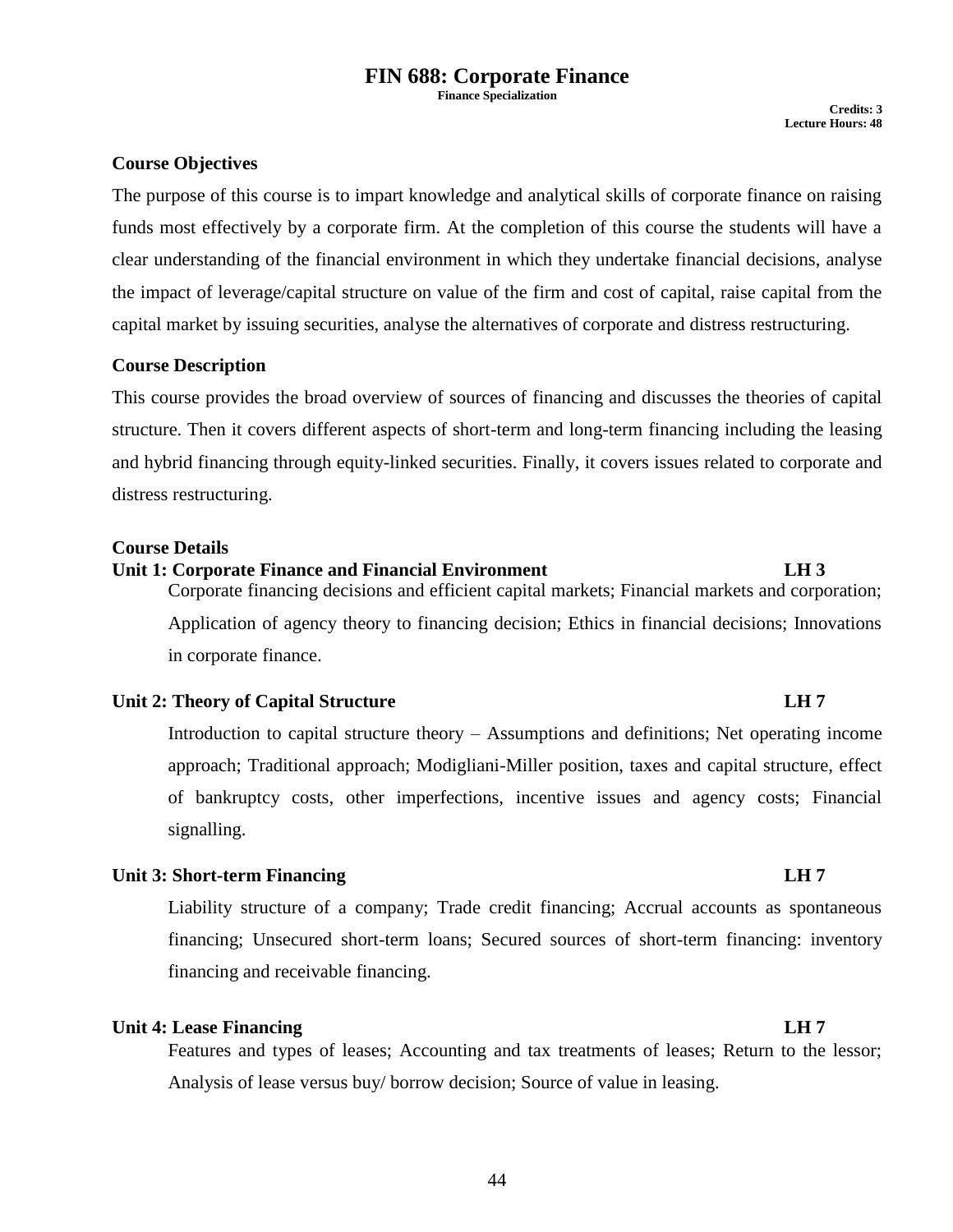### **Unit 5: Issuing Securities LH 7**

Public offering of securities: IPO and FPO; Selling common stock through a rights issue, value of each right, effect of rights offering on shareholders' wealth; Financing a fledgling – founders and angels, venture capital; Information effects.

# Unit 6: Fixed-income Financing LH 5

Features of debt, types of debt financing; Preferred stock financing; Call features and refunding, private placement.

# **Unit 7: Hybrid Financing through Equity-Linked Securities LH 8**

Use of warrants, valuation of warrants; Convertible securities, valuation of convertible securities, effect of bonds/debentures with warrant and convertible financing on balance sheet and income statement; Exchangeable debt.

# **Unit 8: Corporate and Distress Restructuring LH 4**

Divestitures in general; Voluntary liquidation and sell-offs; Spin-offs; Equity crave-outs; Going private and leveraged buyouts; Leveraged recapitalizations; Distress restructuring; Gaming with the rule of absolute priority.

# **BASIC READINGS**

- 1. Van Horne, J. C. & Dhamija S. (2012*). Financial management and policy*. New Delhi: Dorling Kindersley (India) Pvt. Ltd.
- 2. Brigham, E. F. & Ehrhardt, M. C. (2014). *Financial management: Theory and practice***.** New Delhi: Cengage Learning India.

# **REFERENCES**

- 1. Rose, S. A., Westerfield, R. W., Jaffe, J. & Kakani, R. K. (2014). *Corporate finance*. New Delhi: McGraw-Hill Education (India) Pvt. Ltd.
- 2. Brealey, R., Myers, S. C., Allen, F. & Mohanty, P. (2014). *Principles of corporate finance***.** New Delhi: McGraw-Hill Book Company.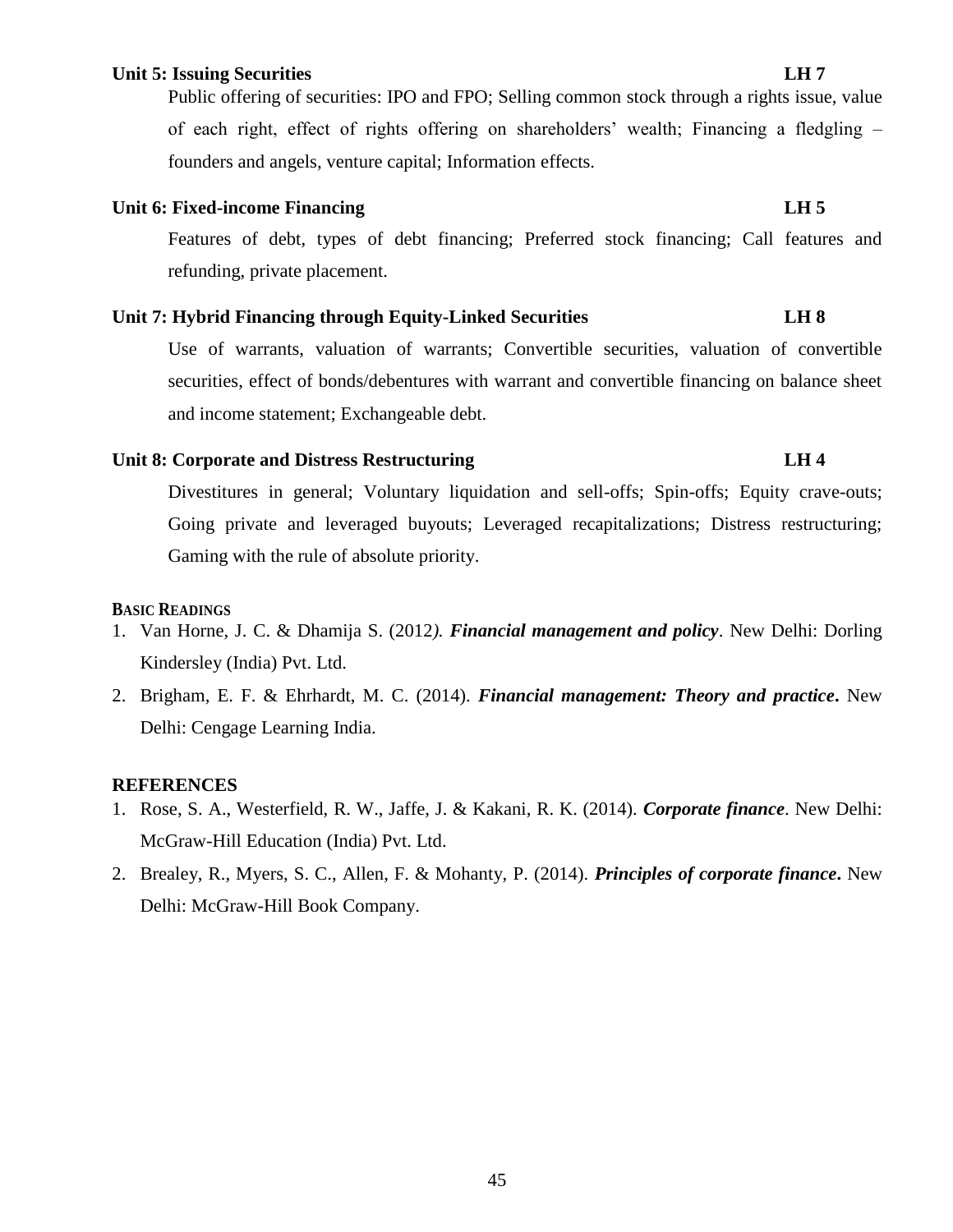# **FIN 689: Investment Management**

**Finance Specialization**

*Credits: 3 Lecture Hours: 48*

### **COURSE OBJECTIVES**

The aim of this course is to provide the students with knowledge of principles and theories of investment management. It also aims to develop analytical skills to link theory to practice for appraisal of securities and management of investible funds from the perspective of investors, particularly in the context of Nepal.

### **COURSE DESCRIPTION**

This course provides an overview of the investment environment by describing different types of financial instruments and how they are traded in the financial markets. Then it delves into theoretical perspective on how equilibrium price is set in the capital market, and on how optimal portfolio is chosen in the framework of risk and return. Further, this course also deals with the analysis of fixed income and equity securities. Finally, it covers broad aspects of macroeconomic and industry analysis.

### **COURSE DETAILS**

# **Unit 1: The Investment Environment LH 5**

Real assets versus financial assets; Financial markets and the economy; Investment process; Risk-return trade-off and efficient markets; Players in financial markets; Investment environment in Nepal.

### **Unit 2: Financial Instruments and Trading of Securities LH 8**

Money market and its instruments; Bond market and its instruments; Equity securities; Stock and bond market indexes; Issue of securities; Trading of securities: types of markets, types of orders; Trading mechanism; Globalization of securities markets; Regulations of securities markets in Nepal; Recent developments in securities market in Nepal.

### **Unit 3: Mutual Funds and Other Investment Companies LH 4**

Investment companies; Types of investment companies; Mutual funds; Cost of investing in mutual funds; Exchange traded funds; Mutual funds investment performance; Information on mutual funds; Mutual funds in Nepal.

# **Unit 4: Capital Allocation to Risky Assets and Optimal Risky Portfolios LH 10**

Risk and risk aversion; Capital allocation across risky and risk-free portfolios; the Risk-free asset; Portfolio of one risky asset and a risk-free asset; Passive strategies: the capital market line; Diversification and portfolio risk; Portfolio of two risky assets; Asset allocation with stocks, bonds and bills; the Markowitz portfolio optimization model; Risk pooling; Risk sharing and the risk of long-term investment.

# **Unit 5: Asset Pricing Models LH 8**

The capital assets pricing model; Assumptions and extensions of the CAPM; The CAPM and the academic world; The CAPM and the investment industry; Multifactor model: An overview; Arbitrage pricing theory; The APT and The CAPM; A Multifactor APT; The Fama-French three- factor model; Efficient market hypothesis and behavioral finance.

### 46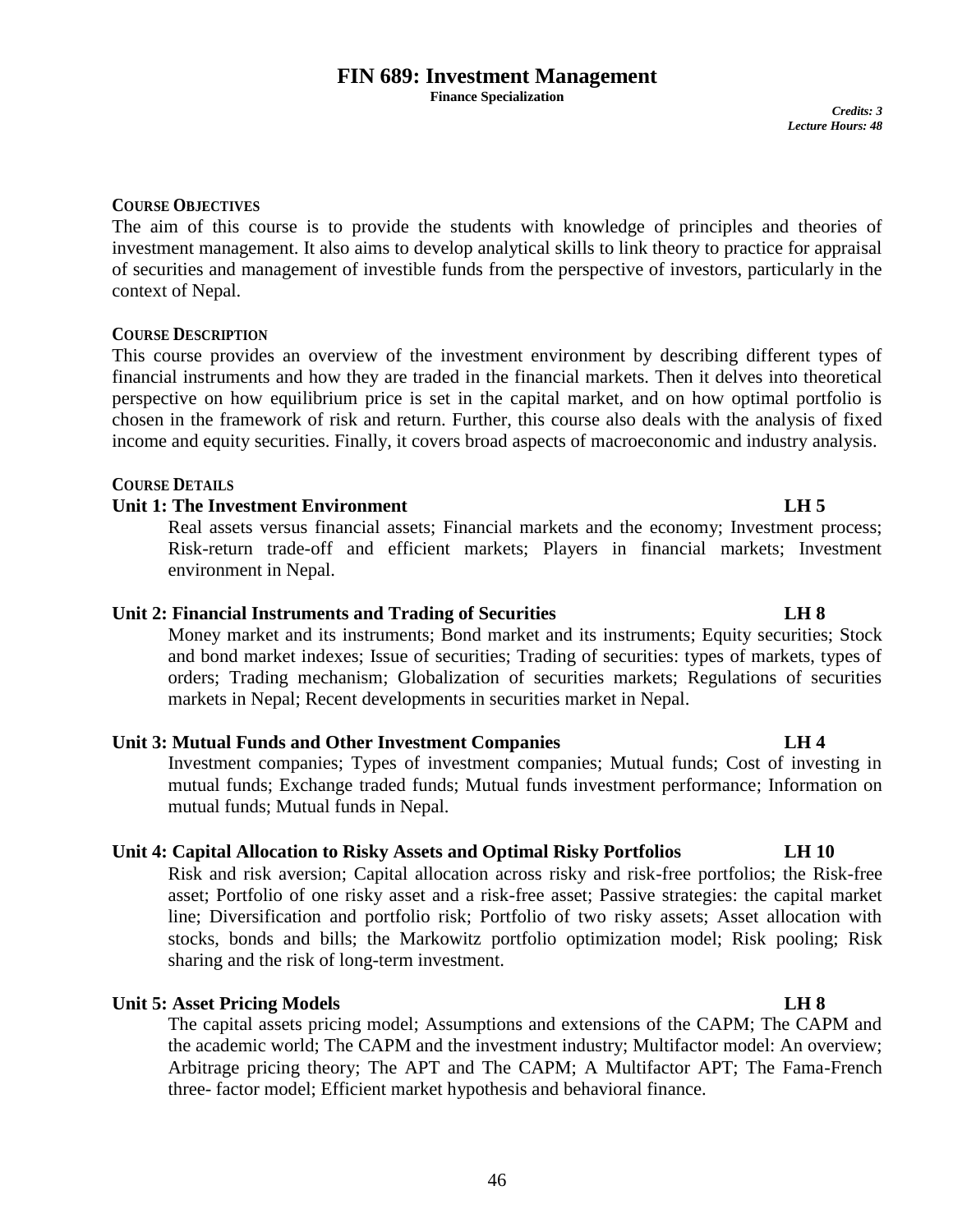## **Unit 6: Security Analysis and Firm Performance LH 8**

Bond pricing; Bond yields; Bond prices over time; Default risk and bond pricing; Interest rate risk; Duration and convexity; Passive bond management; Active bond management; Intrinsic value versus market price of common stock; Dividend discount models; Price-earnings ratio; Free cash flow valuation approach; Measuring firm performance; Profitability measures; Ratio analysis; Comparability problems.

## Unit 7: Macroeconomic and Industry Analysis **LH 5**

The global economy; The domestic macro-economy; Demand and supply shocks; Government policy; Business cycle; Industry analysis.

### **BASIC READINGS**

- 1. Bodie, Z., Kane, A., Marcus, A. J. & Mohanty, P. (2015), *Investments***.** New Delhi: McGraw Hill Education (India).
- 2. Reilly, Frank K. & Keith, C.B. (2012), *Analysis of investments and management of portfolios*. Delhi: Cengage Learning.

### **REFERENCES**

- 1. Sharpe, W.F., Gordon J.A., & Jeffery V.B. (2014), *Investments***.** New Delhi: Prentice Hall of India Ltd.
- 2. Securities Acts and Byelaws of the Government of Nepal
- 3. Annual Reports and publications of Nepal Securities Board
- 4. Annual Reports and publications of Nepal Stock Exchange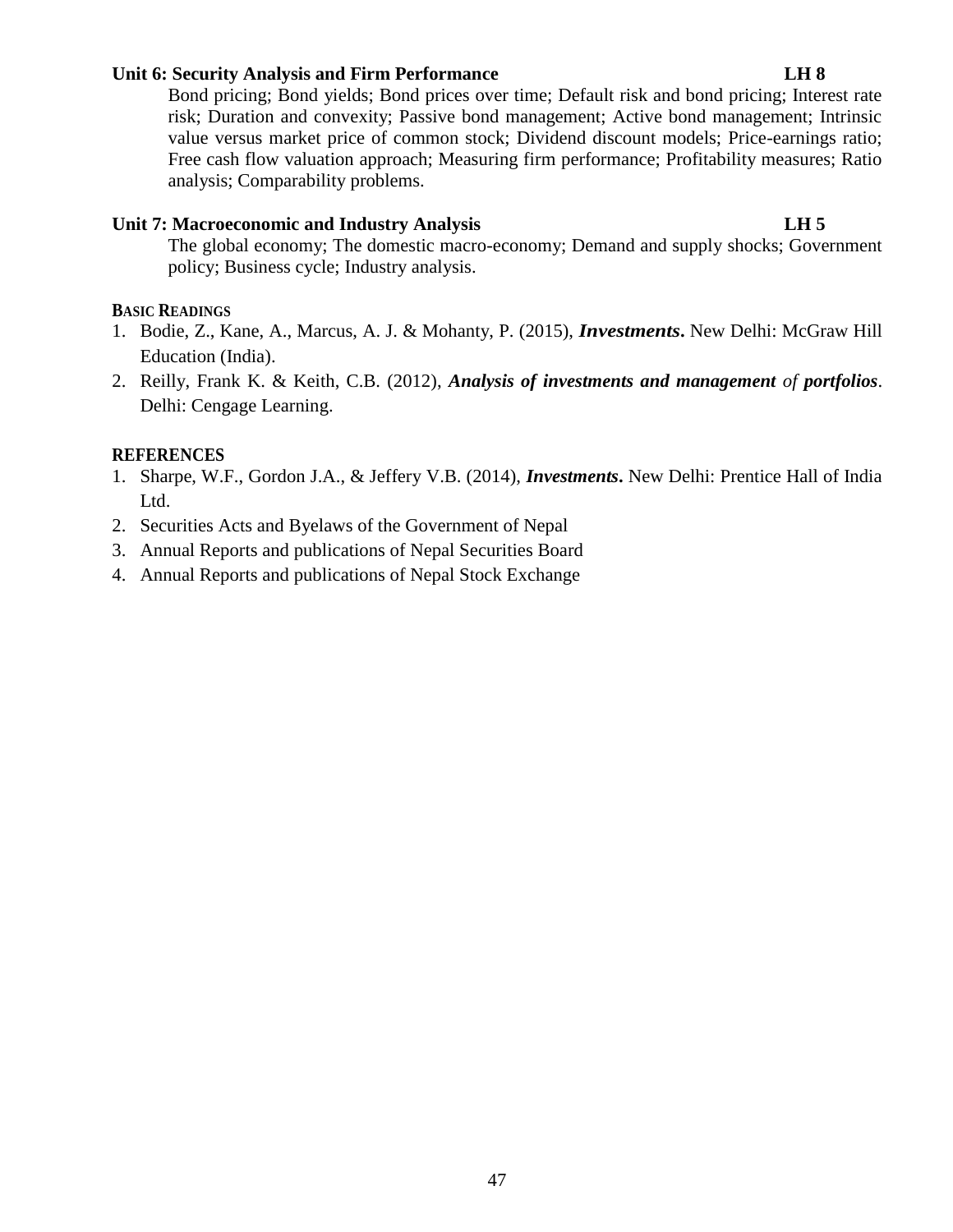# **FIN 690: Insurance: Theory and Practice**

Finance Specialization

# **COURSE OBJECTIVES**

This course has been designed with the objective of enabling students to understand the theory and practice of insurance and apply them to manage risk in life and businesses. Upon completion of this course the students will have through knowledge of fundamentals of risk and insurance, principles of insurance and insurance contract. They will also learn important aspects of life and non-life insurance and how they are managed and regulated.

### **COURSE DESCRIPTION**

Risk accompanies life and business. Insurance evolved to ward off the risk. Over the period, insurance has grown as a mature business practice and developed into a separate subject of study. This course embodies this knowledge and begins with an introduction to risk and insurance and describes the fundamental principles of insurance. Then it describes the regulatory environment in which the insurance business operates. The course also deals with life and non-life insurance business. The topics covered are: risk and insurance, principles of insurance, insurance regulation, insurance contract, functions of an insurance company, automobile insurance, property and liability insurance, and life and health insurance.

### **COURSE DETAILS**

### **Unit 1: Overview of Risk and Insurance LH 6**

Risk and its classification; Techniques for risk management; Characteristics of insurance; Principles of insurance; Types of insurance: life insurance, health insurance, property and liability insurance, social insurance; Benefits and costs of insurance to society; Overview of insurance industry in Nepal.

### **Unit 2: Insurance Regulation LH 6**

Reasons for insurance regulation; Methods for regulating insurers; Areas of regulation; State versus federal regulation; Regulation of insurance industry in Nepal; Major regulations; and the role of regulatory authority in Nepal.

### **Unit 4: Insurance Contract LH 5**

Requirements of insurance contract; Distinct legal characteristics of insurance contract; Basic parts of insurance contract; Endorsement and riders; Deductibles; Coinsurance; Other insurance provisions.

### **Unit 5: Insurance Company Operation LH 7**

Insurance company functions: Product development and pricing; Underwriting; Claims settlement; Reinsurance; Investments.

### **Unit 6: Life and Health Insurance LH 12**

Impact of premature death; Features of life insurance; Amount of life insurance to own; Types of life insurance; Life insurance contractual provisions; Life insurance in Nepal: current status of life insurance companies, their policies and underwriting practices; Objective of health insurance; Individual medical expense insurance; Long-term care insurance; Disability-income

*Credits: 3 Lecture Hours: 48*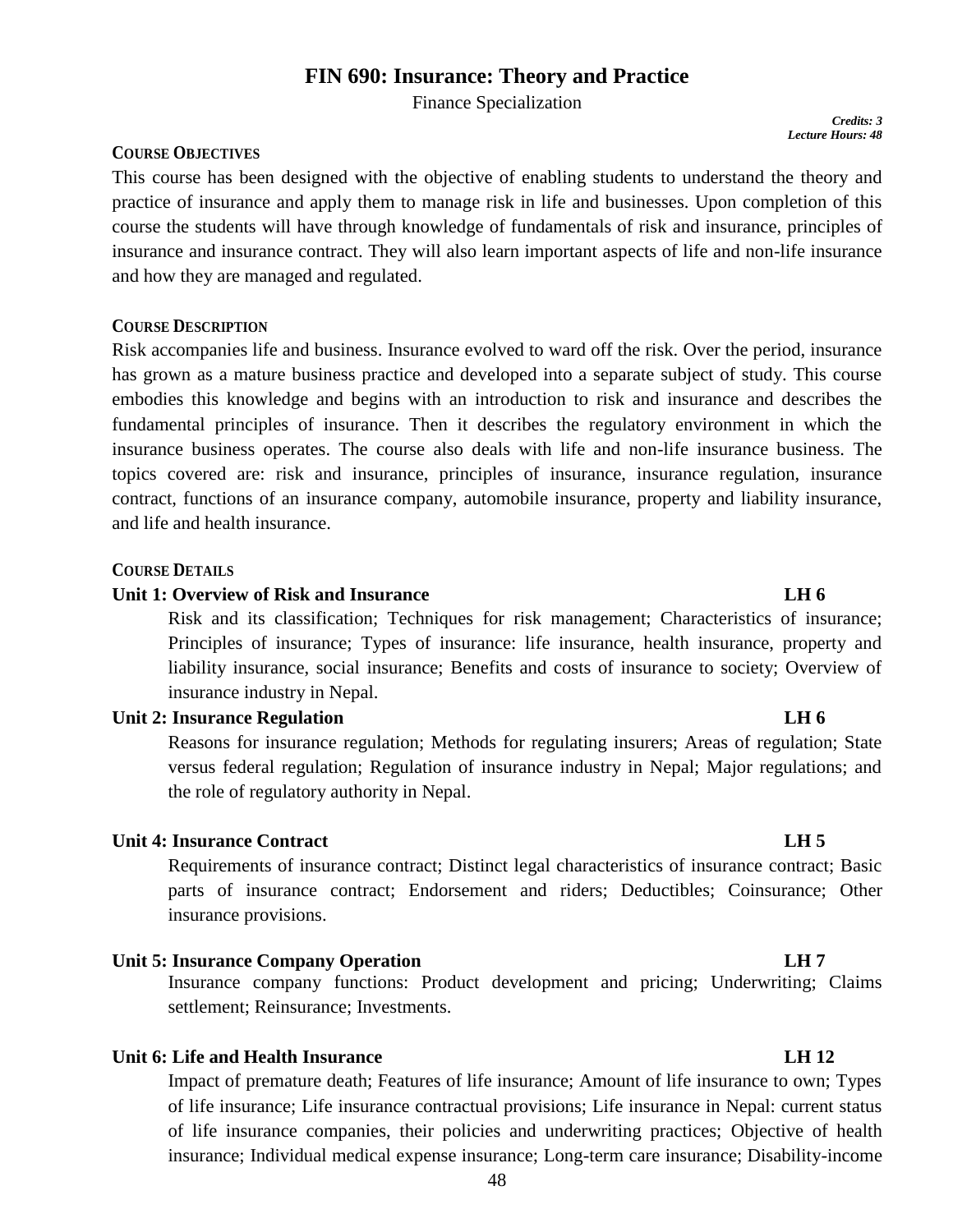insurance; Individual health expense contractual provisions; Group health insurance; Health insurance in Nepal.

# Unit 7: Property and Liability Insurance LH 8

Introduction to property insurance; Types of property insurance; Liability risk; Types of liability insurance; Property insurance in Nepal; Liability insurance in Nepal.

# **Unit 8: Auto Insurance LH 4**

Introduction to auto insurance; Types of auto insurance policies; Shopping for auto insurance policies; Auto insurance in Nepal: Status and trend.

### **BASIC READINGS**

- 1. Regda, G. E. & McNamara, M. (2017). *Principles of risk management and insurance.* Delhi: Pearson.
- 2. Harrington, S. E. and Niehaus, G. R. (2004). *Risk management and insurance*. Delhi: Tata McGraw-Hill.

### **REFERENCES**

- 1. Vaughan, E. J. & Vaughan, T. M. (2018). *Fundamentals of risk management*. Delhi: John Willey and Sons.
- 2. Insurance Act and Byelaws of the Government of Nepal.
- 3. Publications of Insurance Board of Nepal (Beema Samiti).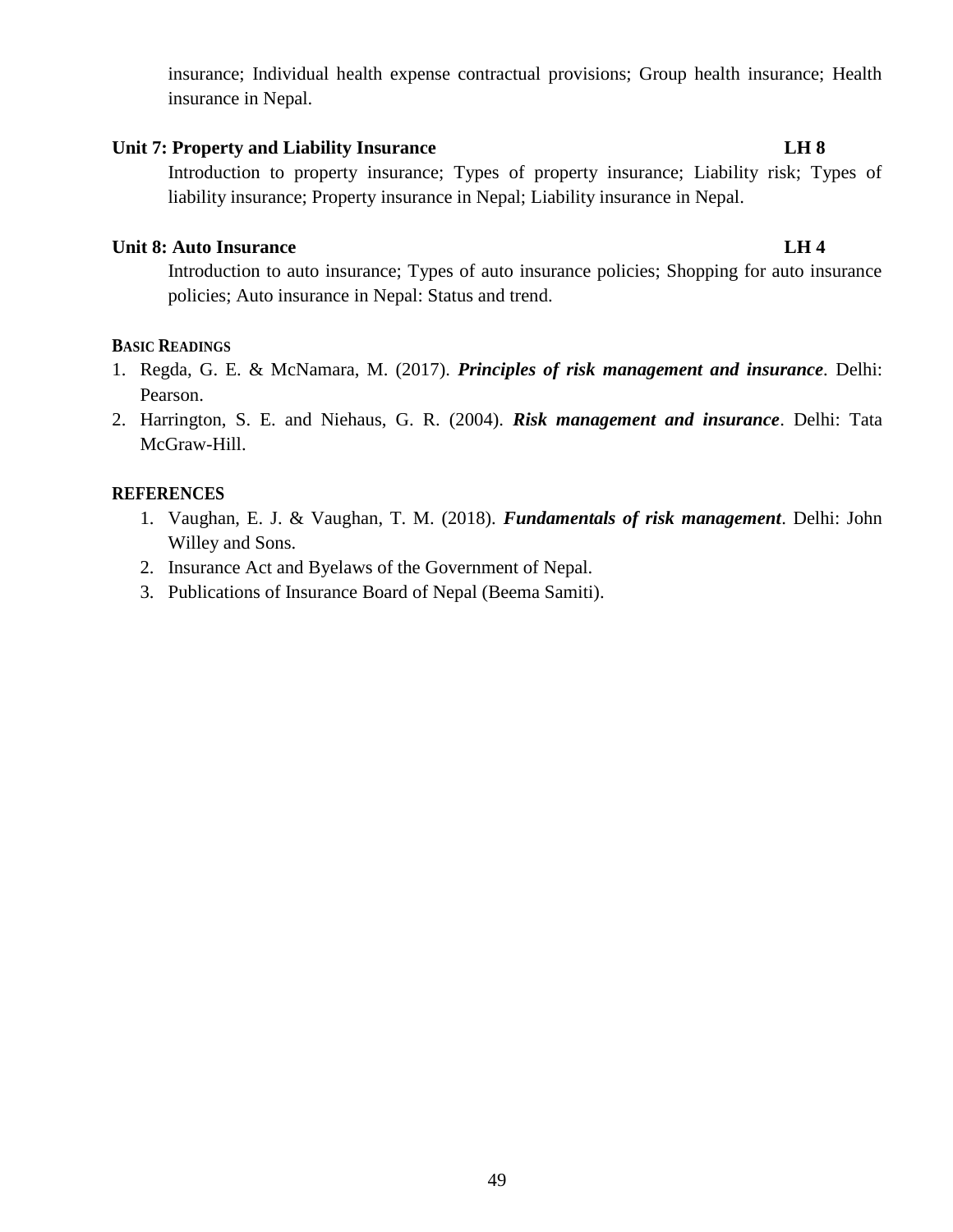# **FIN 691: Commercial Bank Management: Theory and Practice Finance Specialization**

*Credits: 3 Lecture Hours: 48*

# **Course Objective**

The course aims to impart students the knowledge and skills required to manage commercial bank efficiently at operating level. Upon completion of this course, the students will have necessary theoretical foundation and be able to analyze financial performance, manage noninterest income, manage interest rate risk, investment, liquidity and reserve, bank capital, and loan of commercial bank. The course also aims to familiarize students with different aspects of operating level management of commercial banks in Nepal.

### **Course Description**

This course provides an overview of the financial statements and bank performance evaluation tools, risk management for ever changing interest rates, bank funding and liquidity management, the management of bank capital, lending operation and management and investment management.

### **Course Details**

### **Unit 1: Analyzing Bank Performance LH 7**

Overview of commercial bank financial statements: balance sheet, income statement, offbalance sheet items; the Return on the equity model; Interpretation of financial ratios and the use of average balance sheet data; Managing risk and return; and CAMELS composite rating system.

# **Unit 2: Managing Noninterest Income and Noninterest Expenses LH 4**

Structure of noninterest income and noninterest expenses; Key ratios: net interest margin, efficiency ratio, operating risk ratio, productivity ratio; Line-of-business and customer profitability analysis; Strategy for increasing noninterest income; Strategy for managing noninterest expenses; and Cost management strategy.

# **Unit 3: Managing Interest Rate Risks: GAP and Earnings Sensitivity LH 7**

Measuring interest rate risk with GAP: traditional static GAP analysis, determinants of rate sensitivity, factors affecting net interest income, rate volume and mix analysis, rate sensitivity report-- periodic GAP versus Cumulative GAP and GAP ratio, and earnings sensitivity analysis, income statement GAP; and Managing the GAP and earnings sensitivity risk.

# **Unit 4: Managing Interest Rate Risk: Economic Value of Equity LH 5**

Concept and calculation of economic value of equity (EVE); Measuring interest rate risk with duration GAP: duration, modified duration and effective duration, duration gap model, a duration application for banks; Economic value of equity sensitivity analysis; and Earnings sensitivity analysis versus EVE sensitivity analysis.

# **Unit 5: Bank Funding and Liquidity Management CH 7** *LH 7* **<b>LH 7**

Bank funding: funding structure and funding sources and banking risks; Meeting liquidity needs; Reserve accounting and calculation of reserve requirement; Short-term liquidity planning; Traditional aggregate measures of liquidity risk; and Long-term liquidity planning.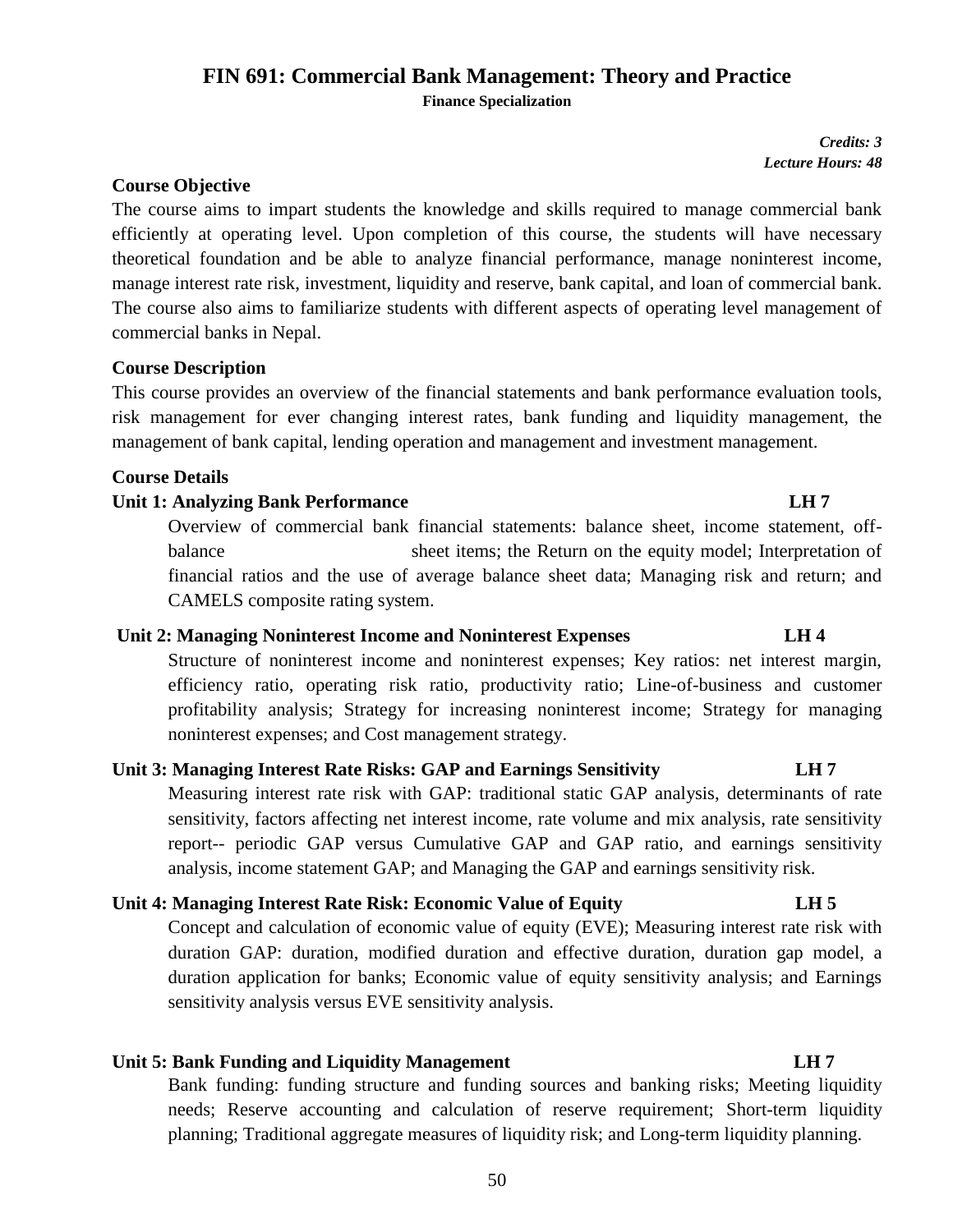### **Unit 6: Effective Use of Capital of Commercial Bank LH 5**

Objective of maintaining bank capital; Risked-based capital standards (Basel II and III), Functions of bank capital; Measurement and adequacy of bank capital; the Effects of bank capital requirements on bank operating policies; and NRB directives regarding the capital of commercial banks.

# **Unit 7: Lending Operation and Management LH 8**

The credit process; Characteristics of different types of loan: real estate loans, commercial loans, agriculture loans, consumer loans, venture capital; Evaluating commercial loan requests and managing credit risk: fundamentals of credit issues, evaluating credit requests; and Consumer loans: types of consumer loans (installment and Non-installment loans), subprime loans and credit analysis of consumer loans.

# Unit 8: Managing Investment Portfolio **LH 5**

Objectives of investment portfolio, composition of investment portfolio, characteristics of taxable securities, characteristics of municipal securities, policy guidelines of investment in Nepalese context.

### **BASIC READINGS**

- 1. Koch, T. W. and Macdonald, S. S. (2015). *Bank management*. New York: South-Western Cengage Learning.
- 2. Rose, P. S. and Hudgins, S. C. (2013) *Bank management and financial services.* New York: McGraw-Hill Irwin.

### **REFERENCES**

- 1. Gup, B. E. & Kolari, J. W*. Commercial banking***:** *The management of risk***.** Singapore: John Wiley & Sons (Asia) Pte. Ltd.
- 2. Saunders, A. & Cornett, M. M. (2013). *Financial institutions management***:** *A risk management approach.* New Delhi: McGraw-Hill Education (India) Private Limited.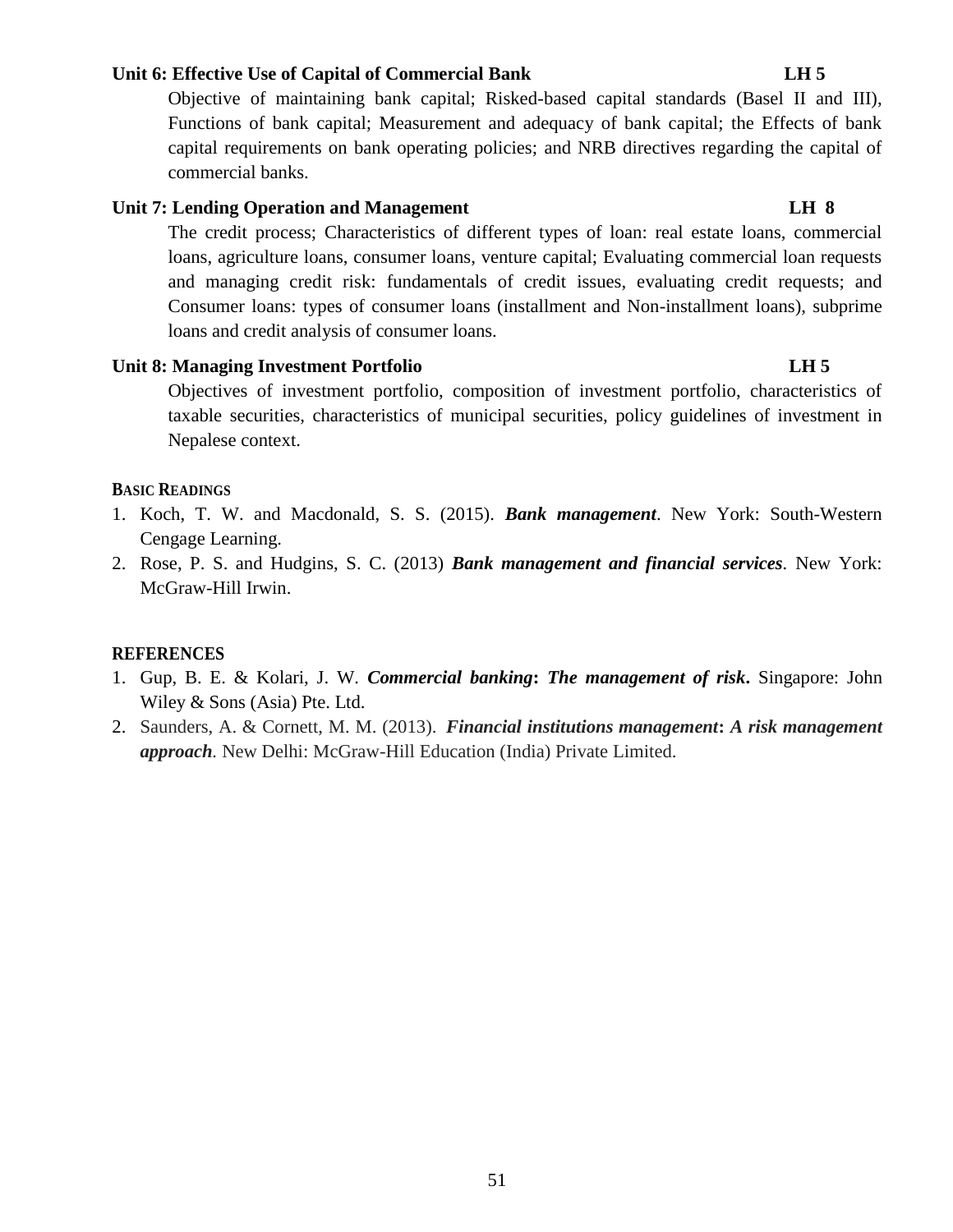# **MKT 685: Consumer Behavior**

### *Credits: 3 Lecture Hours: 48*

## **Course Objective**

This course provides the theoretical basis for analyzing consumers' purchase behaviors and their applications in various areas of marketing.

### **Course Description**

Consumer behavior analysis is the basic science of marketing and provides a deep understanding of the buying process and buying reasons of the end users of products and services. It includes topics on the use of the consumer behavior analysis in business and non-business decisions, buying process of consumers, individual and socio-cultural determinants of consumer behavior.

### **Course Details**

### **Unit 1: Introduction LH 6**

Concept and nature of consumer behavior. Why study consumer behavior: significance in daily lives and application to decision making. Application of consumer behavior knowledge in business decisions, marketing management, social marketing, and public policy decisions. Simple input-output based model of consumer behavior.

# **Unit 2: Consumer Buying Decision Process LH 12**

Consumer buying decision processes in high-involvement and low involvement purchase. Problem/Need recognition**:** Consumer problem recognition process, types of consumer problems, and results of problem recognition. Marketing implications of problem recognition. Information search: Information search process, information evaluation process. Marketing implications of the information search process. Evaluation: Evaluative criteria, influencing consumer's evaluation. Marketing implications of evaluation. Purchase: Brand choice factors and determinants of brand loyalty. Impulse buying behavior. Store choice factors and determinants of store loyalty. In-store purchasing behavior. The effect of the store image in buying. Situational and social influence in buying. Non-store purchasing behavior. Marketing interventions in purchase decisions. Post purchase behavior: Consumer satisfaction and dissatisfaction. Consumer complaint behavior. Cognitive dissonance and solutions. Product disposition alternatives and determinants. Marketing implications of the post purchase outcomes.

### **Unit 3: Individual Determinants of Consumer Behavior LH 18**

**Consumer Motivations:** Nature and role of consumer motives, Classification of motives – Maslow's hierarchy and McGuire's classifications. Motive arousal process. Marketing implications of consumer motivations.

**Personality, Self-concept, and Lifestyle:** Personality Theories – Psychoanalytical theory, Social

theories and trait theory. Applications of personality in marketing. Self-concept. Product image congruence. Life style – measurement and applications.

**Consumer Information Processing and Perception:** Information processing framework. Information Acquisition, Perceptual Encoding, and Interpretation.

**Consumer Learning and Memory:** Learning Characteristics and Elements. Types of Consumer

Learning - Classical conditioning, Instrumental conditioning, and Vicarious Learning. Marketing

applications of consumer learning. Consumer memory systems – storage, retrieval and forgetting. Advertising applications of consumer memory.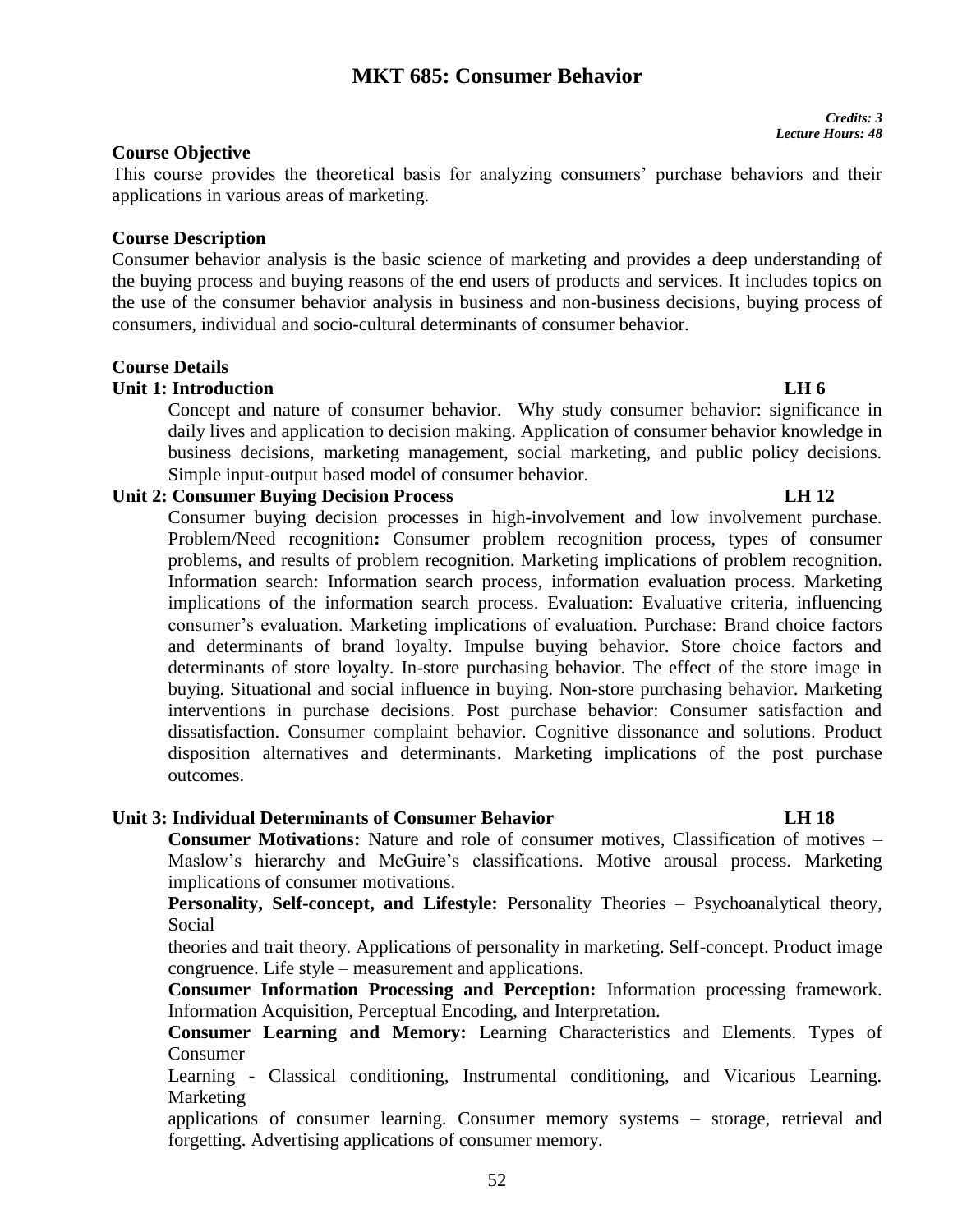**Consumer Attitude:** Attitude characteristics and functions, Attitude formation process. Attitude

theories and models – Congruity theory, balance theory, Fishbein's structural models. Attitude Change –low and high-involvement strategies. Persuasive communications and attitude change.

### **Unit 4: Socio-environmental Determinants of Consumer Behavior LH 12**

**Social groups:** Types of social groups. Group properties. Reference groups. Influence of reference group on consumer behavior. Influence of opinion leaders and word-of-mouth communications.

**Family influences:** Family purchase roles. Family life cycle – traditional and modern. Influence of family in household and individual purchases.

**Social class:** Social class stratification and characteristics. Social class's influence in consumer behavior. Social classes in Nepal and their consumption behavior.

**Culture and Sub-culture:** Characteristics of culture. Nepalese core cultural values and adopted cultural values and their implications in consumer behavior. Cultural values and its influence on consumer behavior. Sub-culture in Nepal.

**Situational influence:** The nature of situational influence; communications situation, purchase situation, usage situation, disposition situation. Situational influences and marketing strategies.

### **References Books**

David L. L. & Albert J. D. Bitta**,** *Consumer Behavior.* New Delhi: Tata McGraw Hill.

Del I. H., Roger J. B. & Coney, K.A., *Consumer Behavior: Implications for Marketing Strategy.*  New Delhi: Tata McGraw Hill.

Leon G. S., *Consumer Behavior.* New Delhi: Prentice Hall Of India.

Krishna, R., *Consumer Behavior.* New Delhi: Oxford University Press.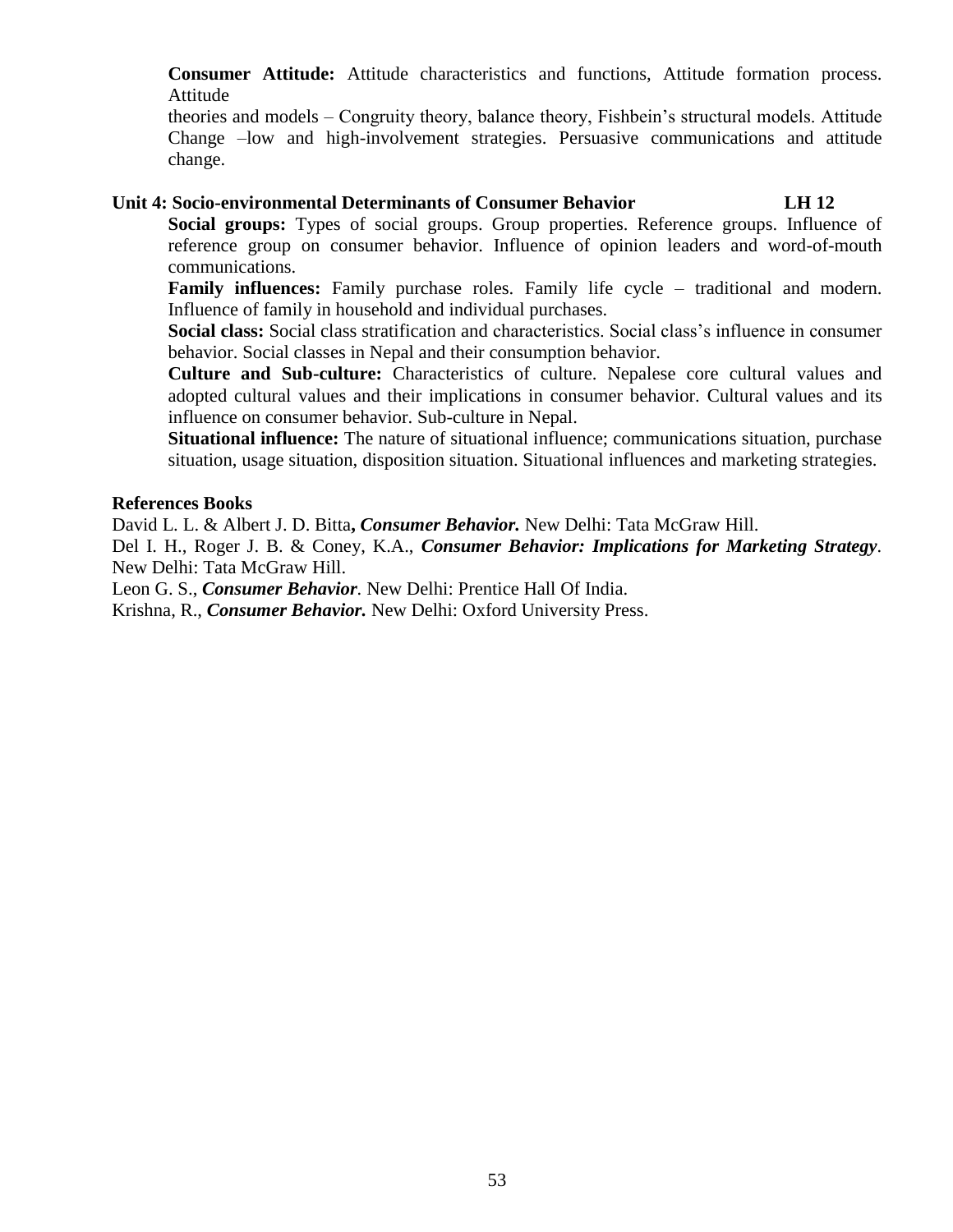# **MKT 686: International Marketing**

*Credits: 3 Lecture Hours: 48*

# **Course Objective**

This course aims to provide an understanding of the process and dynamism of marketing practiced across the international markets.

# C**ourse Description**

This is a comprehensive course that deals on the process and challenges of international marketing. The course includes topics such as scope and challenges of international marketing, dynamism in international trade, the cultural, political, and legal international environment, global marketing strategies, regional and multinational trade arrangements, and structure and dynamism in Nepal's international trade.

## **Course Details**

# **Unit 1. Introduction LH 6**

Concept and growth of international marketing. International marketing tasks. Stages of international marketing involvement. Strategic orientations in international marketing. The dynamism in international trade – trade barriers, balance of payments, protectionism, tariffs, quotas, and embargoes. Movements against trade restrictions – GATT and WTO. Regional trading blocks.

# **Unit 2. International Marketing Environment LH 12**

**Cultural environment:** Concept and origins of culture. Elements of culture. Cultural barriers in international trade. Importance of international cultural knowledge and cultural change in marketing. Bribery and corruption in international marketing.

**Political environment:** Sovereignty of nations. Political risks of international business. Political vulnerability assessment and risk minimization strategies.

Legal environment: Bases of legal systems. Jurisdictions in international legal disputes and dispute resolution methods. Antitrust laws.

### **Unit 3: International Marketing Research LH8**

Scope of international marketing research. Process of research – problem identification and research objectives, availability of secondary data, gathering primary data through quantitative and qualitative research, multi-cultural research, research on the Internet.

# **Unit 4: International Marketing Management LH 12**

Product development for international markets – quality, green marketing, and adaptation issues. Marketing opportunities in services. Challenges of managing brands globally. International marketing channels – distribution patterns in international markets. Marketing intermediaries and choice factors. Locating, selecting, and motivating middlemen. Communications – Integrated marketing communications in international marketing. International advertising goals and strategy. International pricing – approaches to international pricing, price escalation and its effects, leasing and dumping in international markets, countertrade. Transfer pricing strategy.

# **Unit 5: Nepal's International Trade LH 10**

Structural dynamism in Nepal's foreign trade. Import and export sources. Import and export procedures and documentations. Institutional mechanism for international trade – Public, private, and non-governmental agencies for trade and export promotions. Key problems in Nepal's international trade. Emergence of WTO and its impact in Nepal's trade regimes. SAPTA and SAFTA.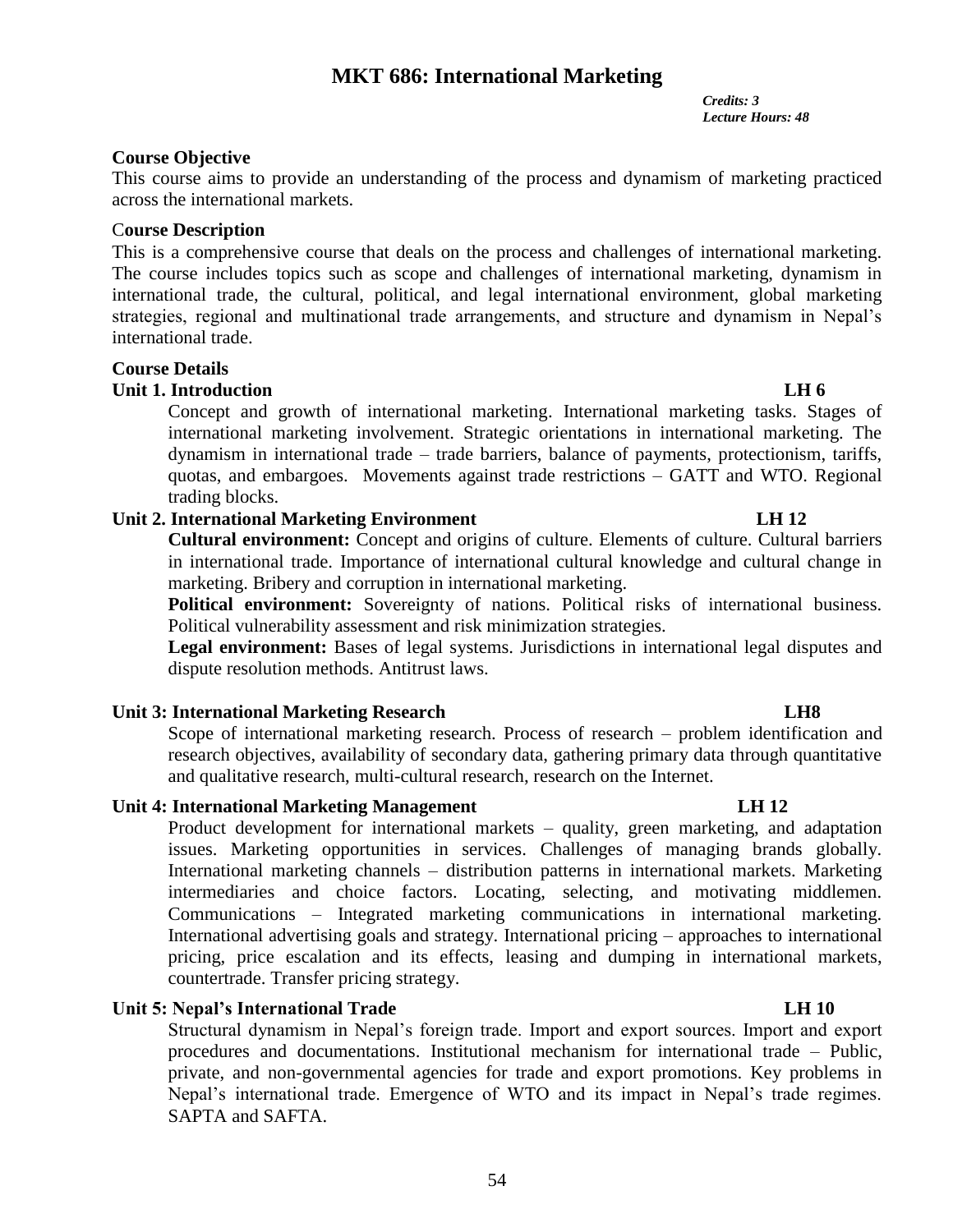# **References**

Cateora, Philip, John Graham, and Prasant Salwan, *International Marketing,* Tata McGraw Hill. Terpstra, Vern and Ravi Sarathy, *International Marketing,* Dryden Press. Jain, Subhash, *International Marketing Management,* CBS Publications.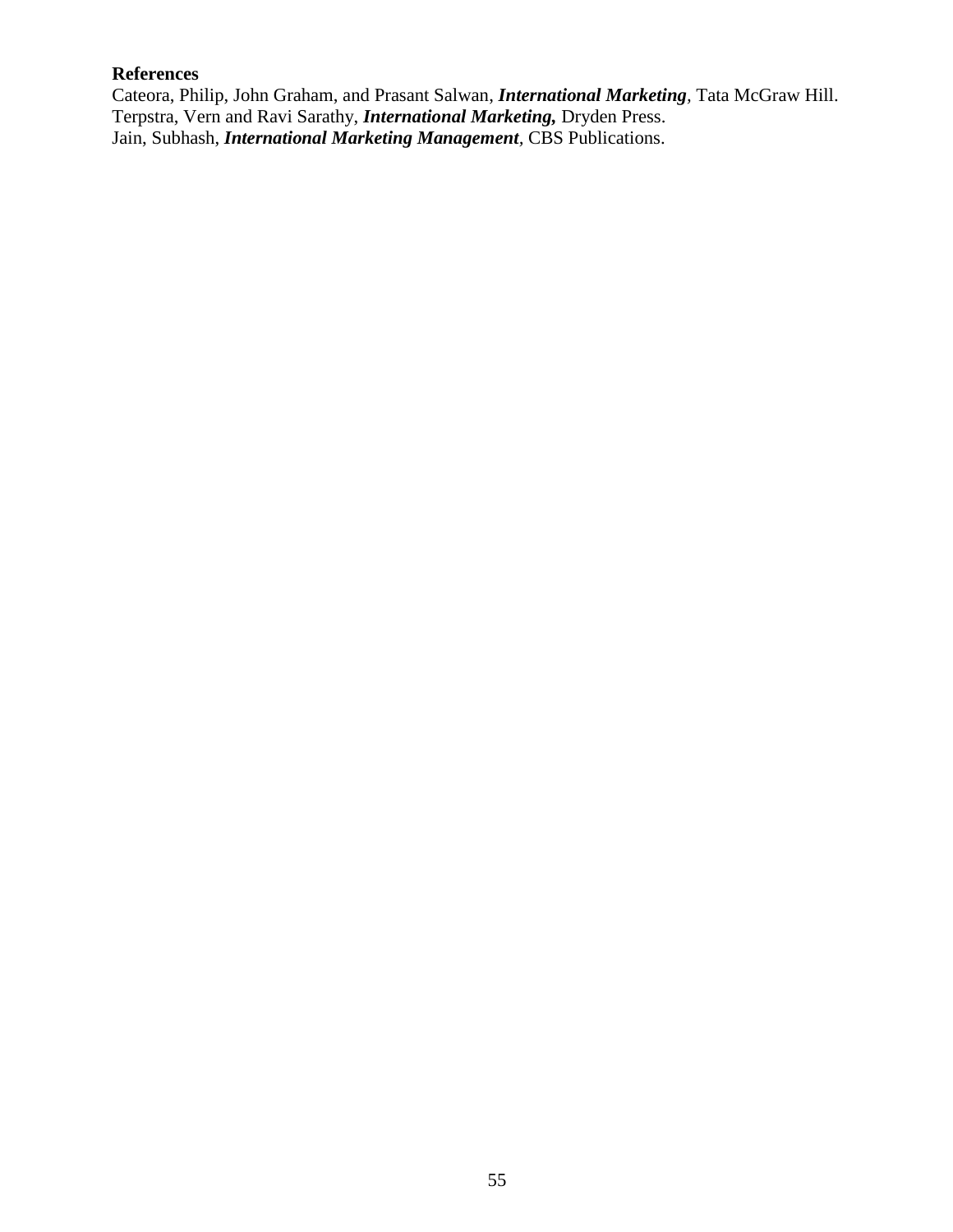### 56

# **MKT 687: Brand Management**

### *Credits: 3 Lecture Hours: 48*

# **Course Objectives**

This course aims to enhance knowledge and skills to students in brand management with a special focus on brand building in the market-driven competitive business environment.

# **Course Description**

This course is designed to develop students to become effective brand managers. The course includes the concept, importance, challenges and opportunities of branding, customer based brand equity, positioning and values, planning and implementation of brand marketing programs, measuring and interpreting brand performance and growing and sustaining brand equity.

# **Course Details**

# **Unit 1: Introduction LH 6**

Concept of brand, branding and brand management. Importance of branding to consumers and firms. Branding of various entities. Branding challenges and opportunities. The brand equity concept. Strategic brand management process.

# **Unit 2: Customer based Brand Equity, Brand Positioning and Values LH 10**

Customer based brand equity. Sources of brand equity. Building a strong brand: The four steps of brand building. Brand building implications. Identifying and establishing brand positioning. Positioning guidelines. Defining and establishing brand values. Internal branding

# **Unit 3: Planning and Implementing Brand Marketing Programs LH 12**

Criteria for choosing brand elements. Options and tactics for brand elements. Designing marketing programs to build brand equity: product strategy, pricing strategy, channel strategy, marketing communication options and developing integrated marketing communication programs. Leveraging secondary brand knowledge to build brand equity

# **Unit 4: Measuring and Interpreting Brand Performance LH 10**

The brand value chain. Designing brand tracking studies and establishing a brand equity management system. Quantitative and qualitative research techniques for measuring sources of brand equity. Comparative methods and holistic methods for measuring outcomes of brand equity.

# **Unit 5: Growing and Sustaining Brand Equity LH 10**

Designing and implementing branding strategies: The brand product-matrix, brand hierarchy, Designing a branding strategy. Brand extension. Managing brand over time: Reinforcing brands, revitalizing brands, adjustments to the brand portfolio.

# **Basic Book:**

Keller, K. L. (2007). *Strategic Brand Management: Building, Measuring and Managing Brand Equity.* New Delhi: Prentice Hall.

# **Reference Books:**

David, A. (2009). *Managing Brand Equity: Capitalizing on the value of a brand name .* Free Press.

Jean, N. K. (2004). *Strategic Brand Management.* New Delhi: Kogan Page India Private Limited.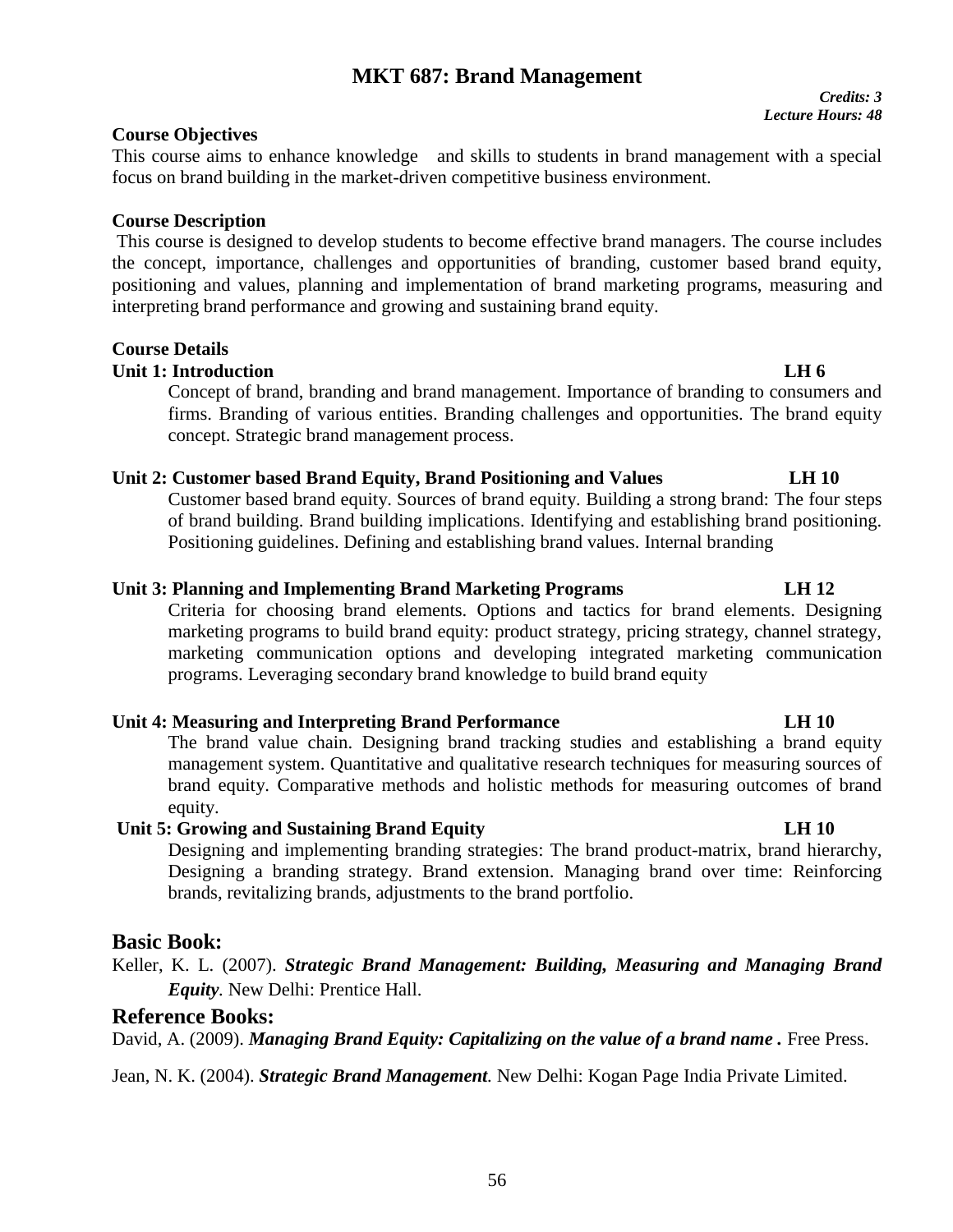# **MKT 688: Sales Management**

*Credits: 3 Lecture Hours: 48*

This course aims to provide students with the knowledge and skill in developing as well as implementing sales management strategies and managerial techniques in the real business environment. Students are thus equipped to become more effective sales professional.

### **Course Description**

**Course Objective**

This course contains Introduction of Sales Management, Essentials for Effective Sales Executives, The Sales Organization, Sales Force Management, Management of Sales Quotas and Sales Territories, Channel Decision in Sales Management, International Sales Management, Sales Evaluation and Control**.**

### **Course Details**

### **Unit 1: Introduction LH 5**

Concept and Evolution of the Sales Department; Objectives of Sales Management; Nature and role of sales people and sales manager in Sales Management; Theories of Sales Management – The AIDAS approach, The right set of circumstances approach, The buying formula approach, and The behavioral equation approach;

# **Unit 2: Essentials for Effective Sales Executives LH 3**

Nature of Sales Management Position; Functions of the Sales Executive; Qualities of Sales Executives; Relations of Sales Executives with managers of other marketing activities;

### **Unit 3: The Sales Organization LH 5**

Concept; Purposes of Sales Organization; Process of setting up a Sales Organization – Defining objectives, Determination of activities and their volume of performance, Grouping activities into positions, Assignment of personnel to positions, Provision for coordination and control; Basic types of Sales Organizational Structures- Line sales organization, Line and Staff sales organization, Functional sales organization, Committee sales organization;

### **Unit 4: Sales Force Management** LH 12

Concept of Sales Force Management; Tasks of Sales Force management; Recruitment and selection of sales Force – Sources of Sales Force Recruits, Process of Selection; Training the sales force – Selecting Training Methods, Evaluating Sales Training Programs; Motivating the sales force – Motivational help from management, Theories of Motivation, Motivation and Sales Leadership, Motivation and Communication to Sales Force*;* Compensating the sales force –Types of compensation plans; Sales Meetings and Sales Contests; Controlling the Sales Force Performance: Supervising the sales force and evaluating;

# **Unit 5: Management of Sales Quotas and Sales Territories LH 8**

Concept and Objectives of Sales Quotas, Types of Sales Quotas, Administering the Quota System, Reasons for not using Sales Quotas; Concept of Sales Territory, Types of Sales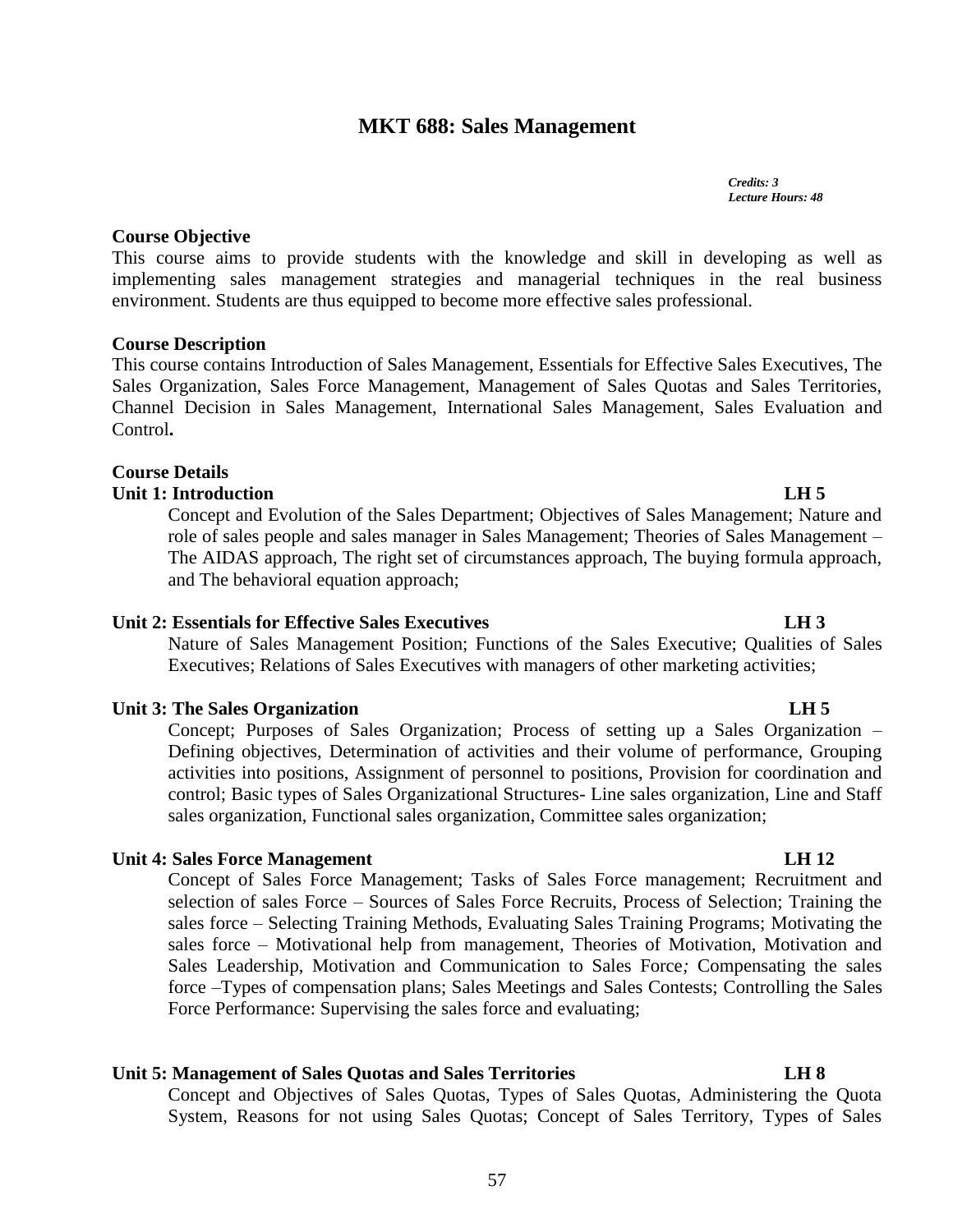Territory; Reasons for establishing Sales Territories; Reasons for not having Territories; Procedure for setting up Sales Territories;

# Unit 6: Channel Decision in Sales Management LH 3

Role of Channel Decision in Sales Management; Distribution channels for Consumer and Industrial products; Nature of Channel Conflicts; Methods of resolving Channel Conflicts;

### Unit 7: International Sales Management LH 6

Features and opportunities of International Sales; Methods of selling in Foreign Markets; Sources of identifying Overseas Distributors; Referral marketing techniques in international sales; Challenges of international sales.

### **Unit 8: Sales Evaluation and Control LH 6**

Need of Sales Evaluation and Control; Process of Sales Control; Tools of Sales Control and Analysis– Sales audit, Market audit, Sales force expense analysis; Methods of measuring Sales Organization Effectiveness – sales analysis, marketing cost analysis, classification of marketing expenses, credit control, market share analysis, budgetary control, ratio analysis, management by objectives (MBO);

### **Reference Books**

Futrell, Charles M*., Sales Management: Teamwork, Leadership and Technology*, Thomson South-Western, United States, 2003.

Havaldar and Cavale, *Sales and Distribution Management: Text and Cases*, Tata McGraw Hill Education Private Limited, New Delhi, 2011.

Panda and Sahadev, *Sales and Distribution Management*, Oxford University Press, New Delhi, 2012. Still, Cundiff and Govoni, *Sales Management: Decisions, Strategies and Cases*, Prentice-Hall of India, Private Limited, New Delhi, 2008.

Shrestha, Shyam K., *Fundamentals of Selling: a professional approach*, Asmita Books & Distributors(P) Ltd., 2010.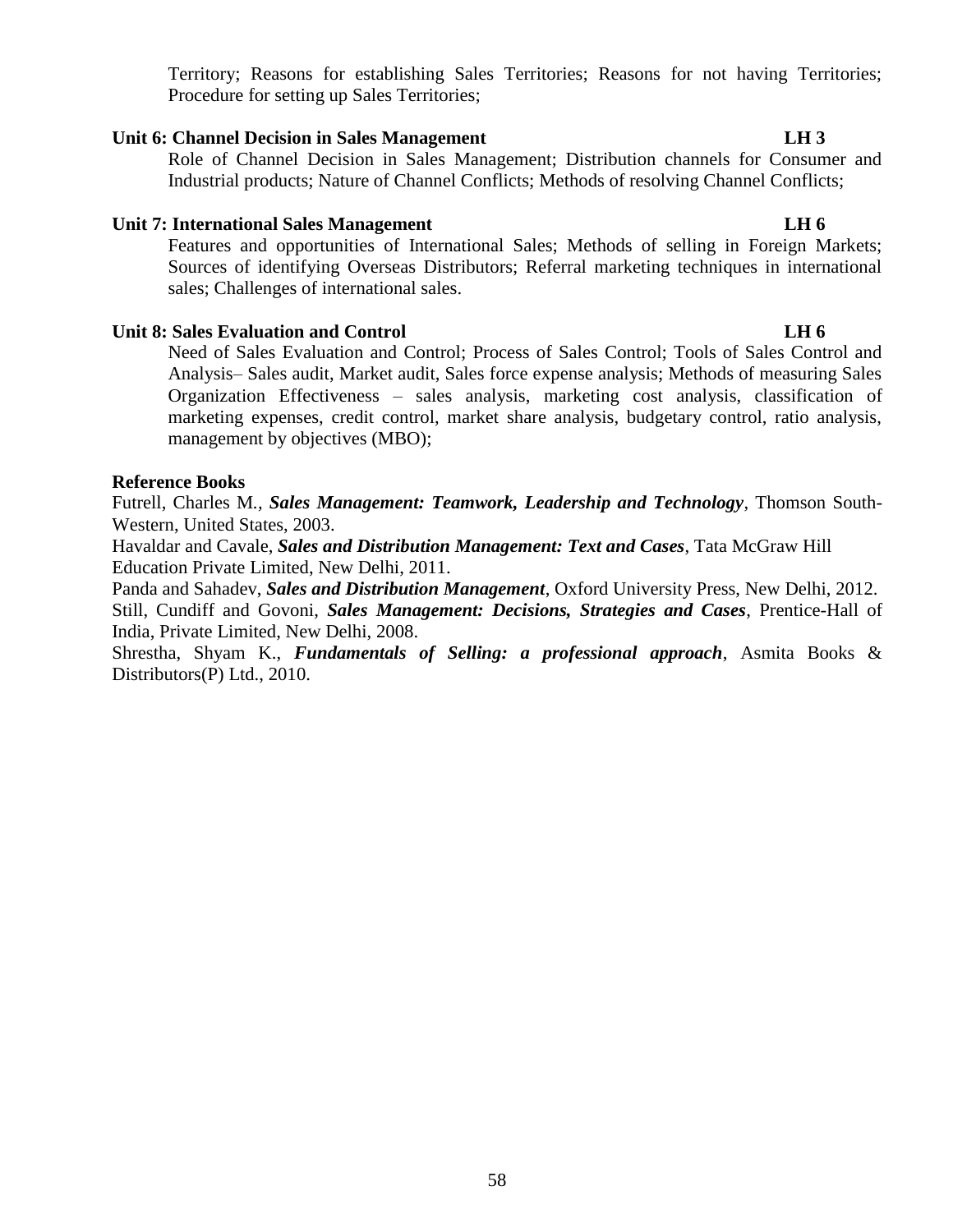# **MKT 689: Retail Management**

## **Course Objective**

This course aims to provide knowledge and skills to students in the area of retail management required specially for the big retail institutions.

### **Course Description**

This course is designed to develop students to become effective retail managers. The course includes the concept, characteristics and importance of retailing, strategic planning in retailing, retail institutions by ownership, retail institutions by store-based strategy mix, choosing a store location, managing a retail business, merchandise management, pricing and promotional strategies in retailing

# **Course Details**

# **Unit 1: Introduction LH 4**

Concept of retailing, characteristics of retailing. Retail strategy. Importance of retailing. Retailer relationship: customer relationships and channel relationships. The differences in relationship building between goods and service retailers. Ethical performance and relationships in retailing: ethics, social responsibility and consumerism

### **Unit 2: Strategic Planning in Retailing LH 4**

Situation analysis, Objectives, Identification of consumer characteristics and needs, Overall strategies, Specific activities, Control and feedback. Opportunities and threats in global retailing

### **Unit 3: Retail Institutions by Ownership LH 4**

Retail institutions characterized by ownership: Independent, chain, franchising, leased department, vertical marketing system, consumer cooperatives

### **Unit 4: Retail Institutions by Store-based Strategy Mix LH 10**

Consideration in planning a retail strategy mix: The wheel of retailing, Scrambled merchandising, the retail life cycle, mergers, diversification and downsizing. Food oriented retailers: Convenience store, conventional supermarket, food-based superstore, combination store, box(limited-line) store, warehouse store. General merchandise retailers: Specialty store, traditional department store, full-line discount store, variety store, off-price store, factory outlet, membership club, flea market

### **Unit 4: Choosing a Store Location LH 5**

Importance of location to a retailer. Trading area analysis. Characteristics of trading area. Types of location. The choice of a general location. Location and site evaluation

### **Unit 5: Managing a Retail Business LH 10**

Setting up a retail business. Organizational patterns in retailing. Human resource management in retailing. Operating a retail business: Operations blue prints, store format, size and space allocation, store maintenance, store security, credit management

### 59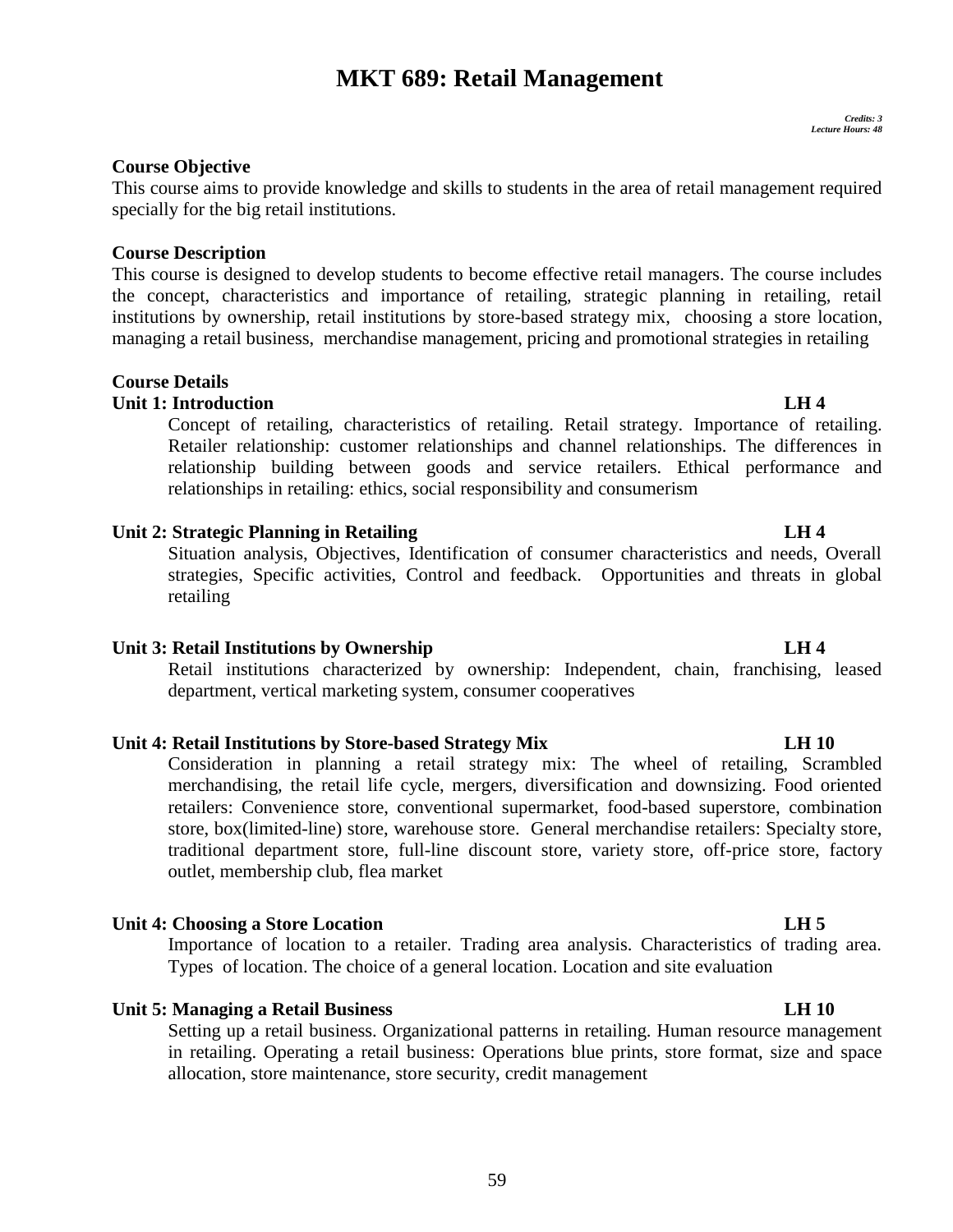# **Unit 6: Merchandise management LH 6**

Merchandising philosophy. Buying organization formats and processes. Devising merchandising plans. Category management. Implementing merchandising plans. Logistics. Inventory managements

# **Unit 7: Pricing and Promotional Strategies in Retailing LH 5**

External factors affecting retail price. Developing a retail pricing strategies. Elements of retail promotion mix. Planning a retail promotional strategies

### **Basic Book:**

Berman, B., & Evans, J. R. (2010). *Retail Management: A Strategic Approach.* New Delhi: Pearson Education, Prentice Hall of India Limited.

### **Reference Books:**

- Bajaj, C., Tuli, R., & Srivastava, N. V. (2012). *Retail Management.* New Delhi: Oxford University Press.
- Gilbert, D. (2012). *Retail Marketing management.* New Delhi: Pearson Education, Prentice Hall of India Limited.
- Levy, M., Weitz, B. A., & Pandit, A. (2011). *Retailing Management.* New Delhi: Tata McGraw Hill Education Private Limited.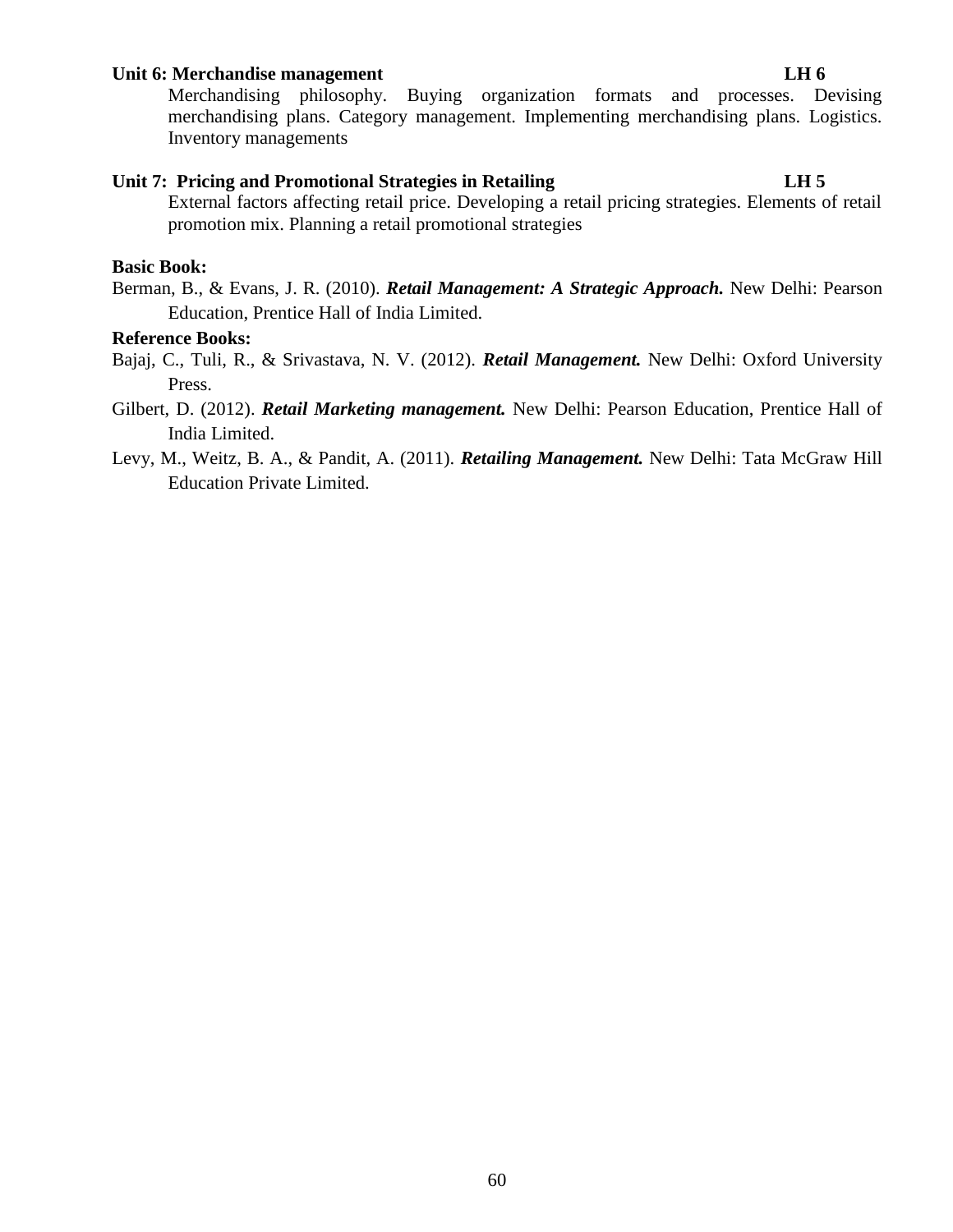# **MKT 690: Services Marketing**

 *Credits: 3 Lecture Hours: 48*

### **Course Objectives**

This course aims to develop students' understanding of the strategic issues related to marketing of services.

### **Course Description**

The unique nature of services requires a different marketing approach and strategy than that traditionally used for marketing goods. Through this course students are expected to learn the nature of services and service marketing; measurement of the service customer's expectation and perception; service quality; and management of the service product mix. By the end of this course, students should be able to understand the importance of services and service marketing; demonstrate a detailed understanding of the service quality management issues; and develop their analytical perspectives on management of the service marketing mix management.

### **Course Details**

# **Unit 1: Introduction to Service and Service Marketing LH 12**

Meaning of service. Perspectives on services. Nature of service products and its management challenges. Services marketing: concept and nature. Reasons for the development of service marketing. Importance of service marketing to a firm. The service marketing mix (7Ps). The services marketing triangle: external, internal and interactive marketing in services.

# **Unit 2: Customers' Expectations and Perceptions of Services LH 6**

Customer's expectations: concept, levels of customers' expectations and zone of tolerance. Customers' perceptions: concept, areas of perception, customer satisfaction determinants.

# **Unit 3: Service Quality and Encounter Management LH 12**

Service Quality: Approaches to service quality – traditional and contemporary approaches. Dimensions of service quality. The service quality gaps model: reasons for the gaps and possible strategies to reduce the gaps. Measurement of service quality: The SERVQUAL instrument. Service Encounter: Concepts and types of encounter. Service encounter and customer participation. Areas of service failures. Service failures and customers' complaints. Service recovery: concept and strategies. Service guarantees: importance and types.

# **Unit 4: Service Marketing Mix Management LH 18**

Service product management: new service development – new service development process. Branding and positioning of a service product. Service distribution: distribution options and strategic decisions. Service pricing: The uniqueness of service pricing. Approaches to service pricing. Service promotions: IMC for services. Promotion strategies in services. People: managing internal people (employee) – service vision, mission and culture. The service profit chain. Managing external people (customers) – customer care and customer participation in services. Process: Types of service processing. The service process matrix. Physical evidences and services capes: concepts and role of physical evidences. Types of service capes. Services capes' impact on customers and employee.

### **References:**

Zeithamel, Valerie, Mary Jo Bitner, Dwayne Grembler and Ajay Pandit, Services Marketing, MeGraw Hill India.

Bhattacharjee C, Services Marketing, Excel Books India.

Apte, Govind, Services Marketing, Oxford University Press.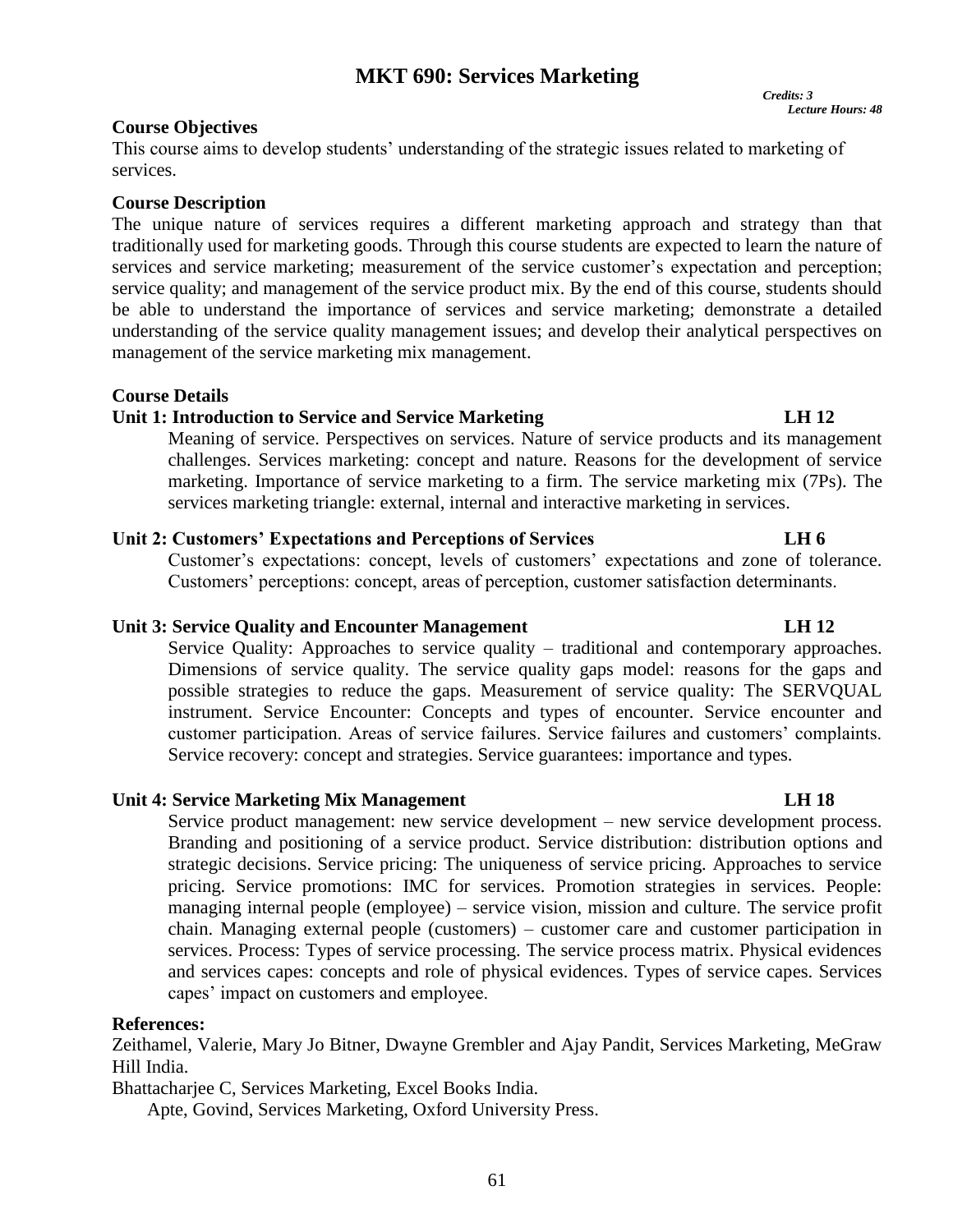# **MKT 691: Advertising and Promotion Management**

**Course Objective**

This course aims to provide knowledge and skills to students in the area of promotion management from integrated marketing communication perspective.

### **Course Description**

This course is designed to develop students to become effective promotion managers. The course includes the integrated marketing communication and its elements

# **Course Details**

# **Unit 1: Introduction LH 4**

Integrated marketing communication, The promotional mix: advertising, personal selling, sales promotion, publicity/ public relation, direct marketing, interactive /internet marketing. The IMC planning process: review of the marketing plan, promotional program situation analysis, analysis of communication process, budget determination, developing integrated marketing communication program, monitoring, evaluation and control.

## **Unit 2:** Advertising **LH** 18

Advertising classification. selecting an advertising agency. types of advertising agency. Advertising theory: hierarchy of effects, means-end theory, leverage points, verbal and visual images. Types of advertising appeals. Message strategies: cognitive strategies, affective strategies, conative strategies. Execution frame works. Principles of advertising effectiveness: visual consistency, campaign duration, repeated taglines, consistent positioning, simplicity, identifiable selling point, create an effective flow

## **Unit 3: Sales Promotion LH 4**

Scope and role of sales promotion. The growth of sales promotion: reasons for the increase in sales promotion. Consumer oriented sales promotion: objectives and types. Trade-oriented sales promotion: objectives and types.

# **Unit 4: Public Relations, publicity and corporate advertising. LH 6**

Public relation and publicity. The new role of public relations. Marketing public relation functions. Process of public relations. Advantages and disadvantages of public relation and publicity.. Corporate advertising, objectives and types of corporate advertising, advantages and disadvantages of corporate advertising.

### **Unit 4: Personal selling LH 5**

Nature of personal selling, personal selling process, advantage and disadvantages of personal selling. Combining personal selling with other promotion tools. Evaluating personal selling efforts. 4ing efforts. 4

### **Unit 5: Direct marketing LH 5**

Defining direct marketing. Role of direct marketing in the IMC program. Direct marketing strategies and media.

# **Unit 6:** Internet marketing **LH** 6

Concept and objectives of internet marketing. The internet and integrated marketing communication: advertising on the internet, Sales promotion on the internet, personal selling on the internet, Public relation on the internet, direct marketing on the internet

*Credits :3*

*Lecture Hours :48*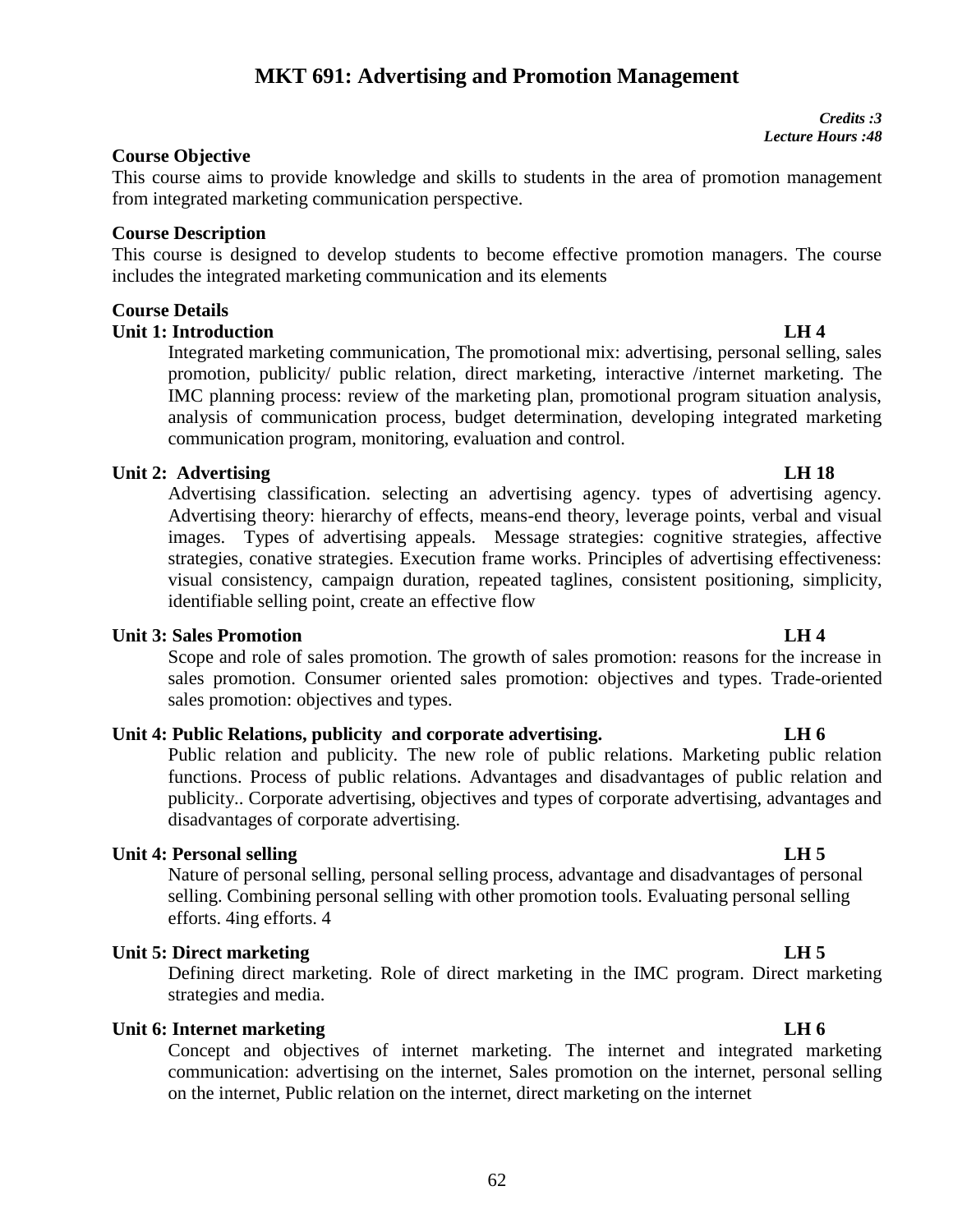### **Basic Books:**

Kenneth E. Clow , & Evans, Donald Baack . Integrated advertising, promotion, and marketing communications. New Delhi: Pearson Education, Prentice Hall of India Limited.

Jaishri Jethwanwy & Shruti Jain . Advertising Management. New Delhi: Oxford University Press. George E. Belch, Michael A. Belch & Keyoor Purani Advertising and Promotion: An integrated marketing communications perspective. New Delhi: Tata McGraw Hill Education Private Limited.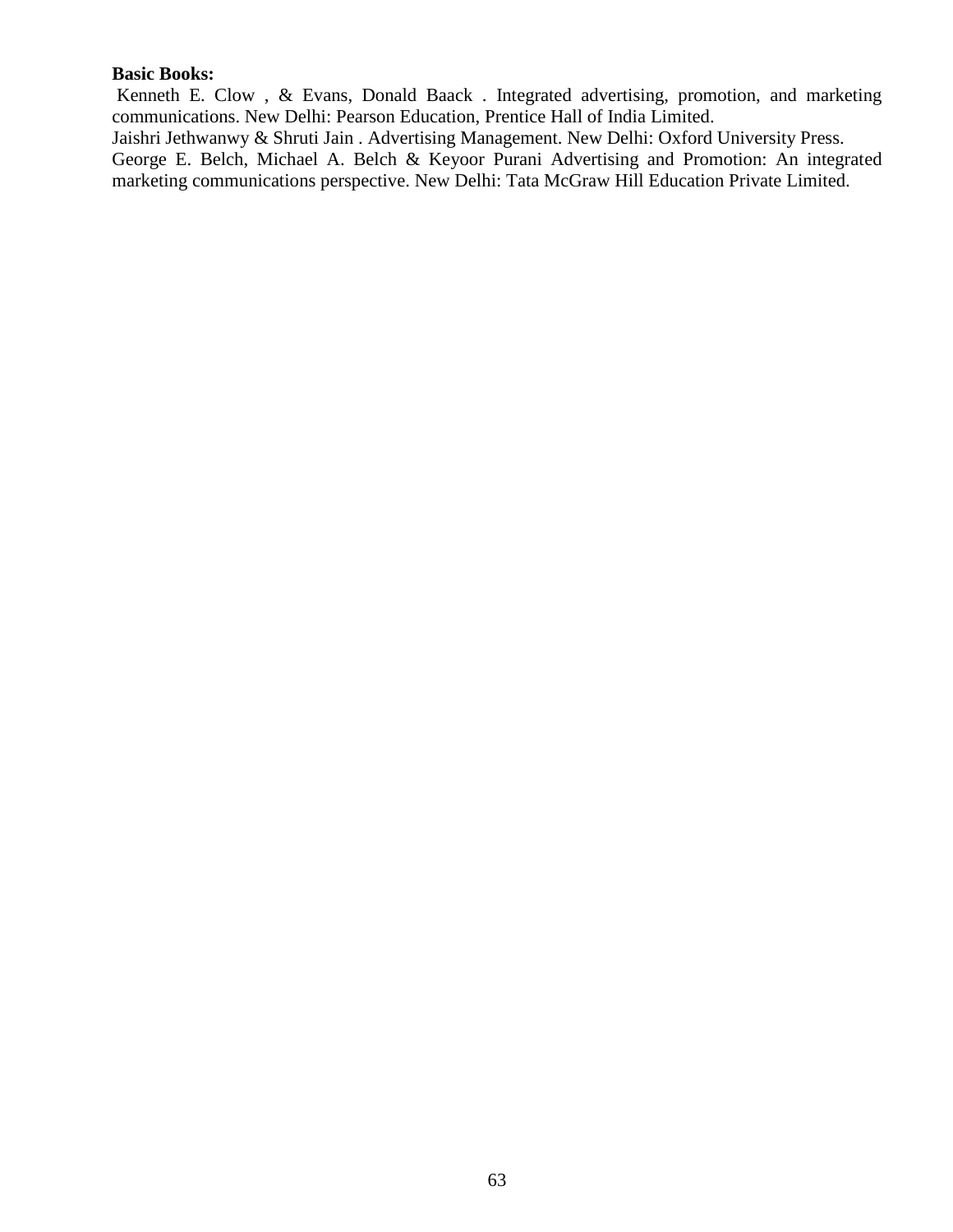# **MKT 692: Rural Marketing**

## **Course Objectives**

This course aims to provide an overview of rural markets and emerging perspectives of rural marketing, thus imparting managerial initiatives and relevant frameworks used by business managers for rural markets.

### **Course Description**

The course includes the concept and nature of rural marketing, rural marketing environment and consumer behavior, segmenting, targeting and positioning rural markets, product strategy, pricing strategy, distribution in rural markets, and communication strategies for rural markets

# **Course Details**

### **Unit 1: Introduction LH 5**

Concept and nature of rural marketing. Rural versus urban marketing. Rural myths. Four A's of rural marketing: affordability, availability, awareness, acceptability. Various approaches to rural marketing: trickle-down approach, undifferentiated approach, differentiated approach, bottom-of-the-pyramid marketing.

# **Unit 2: Rural Marketing Environment and Consumer Behavior LH 5**

Demographic, socio-cultural, economic, political, technological, physical environment in rural context. Characteristics of rural consumer. Factors influencing rural buying. Buying decision process. Buying behavior patterns. The product adoption process and diffusion of innovation.

### **Unit 3: Segmenting, Targeting and Positioning Rural Markets LH 8**

Segmentation: Heterogeneity in rural markets, pre-requisites for effective segmentation degrees of segmentation, bases for segmenting rural consumer markets. Targeting: Evaluation of segments, selection of segments, coverage of segments, choosing a coverage strategy. Positioning: Identifying, selecting, developing and communicating the positioning concept.

### **Unit 4: Product Strategy LH 10**

The product concept. Levels of product. Rural product classification: FMCGs, Durables, Services, Agricultural products. Product decisions and strategies: Individual product decisions, product line and mix decisions, product lifecycle strategies. Product branding in rural markets: Building brands in rural markets, brand loyalty vs brand stickiness, fake brands. Packaging for rural markets: Packaging material, pack size and convenience, packaging aesthetics. Product warranty and after-sales service.

### **Unit 5: Pricing Strategy LH 8**

Pricing in rural market. Setting the price for rural products and services: internal and external factors. Price setting strategies: market entry strategies, product mix pricing strategies, price adjustment strategies, rural-specific pricing strategies.

# **Unit 6: Distribution in Rural Markets LH 8**

Distribution channels: Evolution of rural distribution channels, channel dynamics, rural channel members. The rural retail environment: traditional retail, the emergence of modern retail in rural areas. Channel behavior in rural areas. Distribution models in rural markets: The distribution models for FMCGs, distribution model for durables. Rural logistics: the hub and spoke system, syndicated distribution.

### 64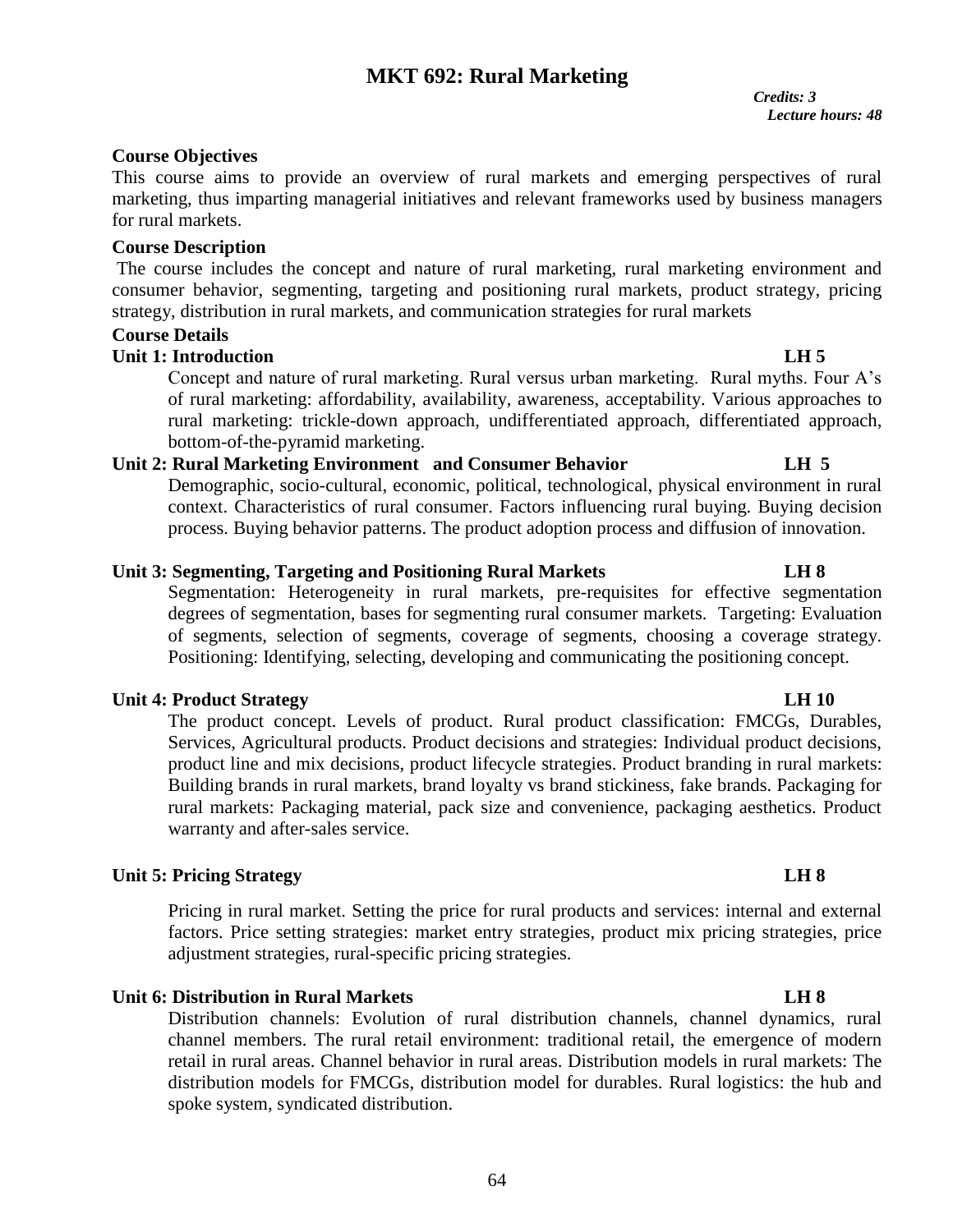# **Unit 7: Communication Strategies for Rural Markets LH 4**

Challenges in rural communication. The communication process. Developing effective rural communication. Creating advertisements for rural audiences. Rural media. Sales promotion, events and experiences.

# **Basic Book:**

Kashyap, P. (2013). *Rural Marketing.* Delhi: Pearson.

# **Reference Book:**

Krishnamacharyulu, C. S., & Ramakrishnan, L. (2011). *Rual Marketing: Text and Cases.* Delhi: Pearson.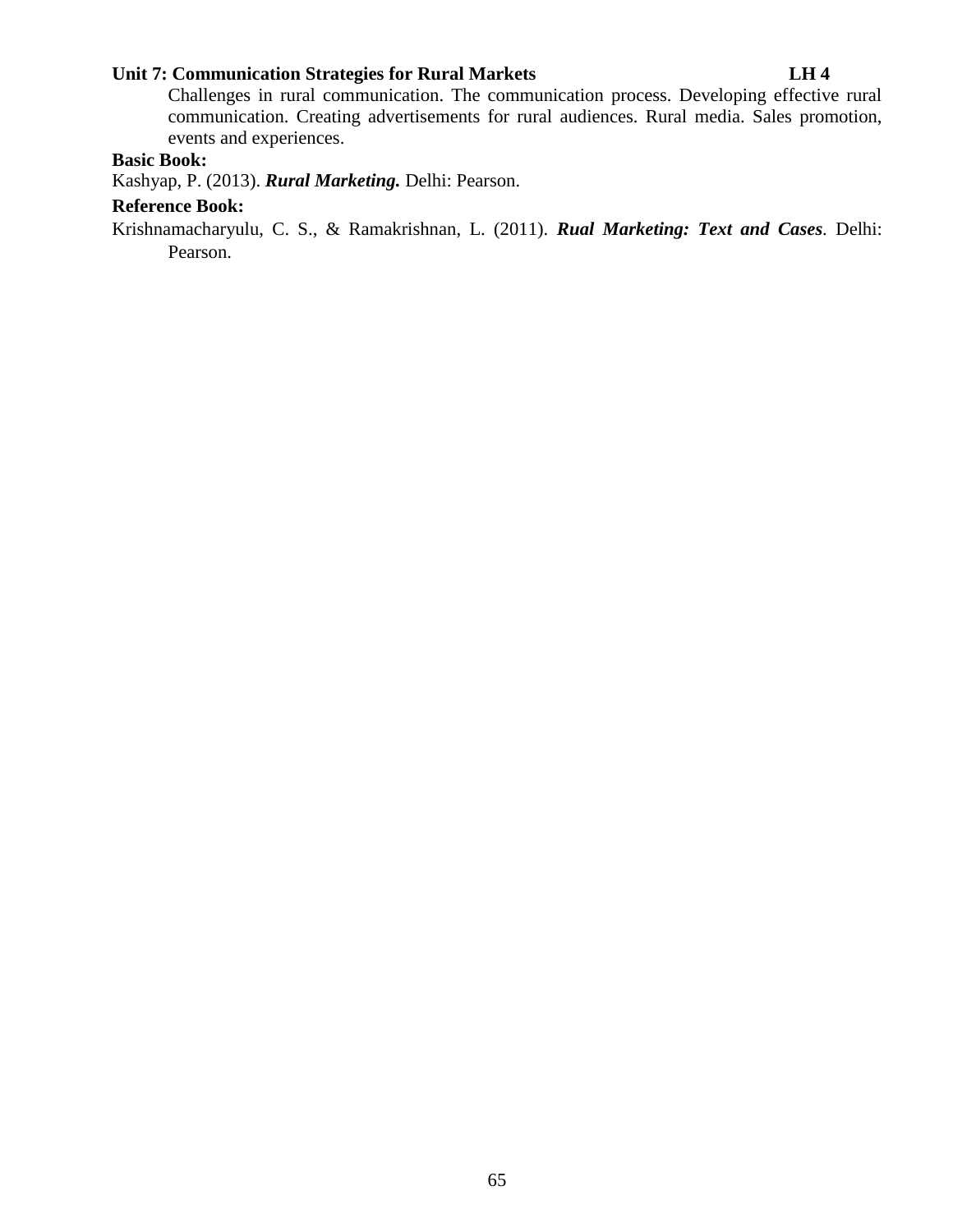# **MGT 685: Organizational Development and Change**

 *Credits: 3 Lecture Hours: 48*

## **Course objectives**

The course orients the students with the various tools and techniques for Organizational Development. This course in organizational development is framed to help the students to learn the concepts related to organizational development so as to understand how a successful Business are framed at different levels of Management for organizational success and smooth functioning of an organization in today's dynamic environment.

# **Course Description**

Organization development is a system wide application of behavioral science to the planned development, improvement, and reinforcement of the strategies, structures, and processes that lead to organization effectiveness. This course contains introduction to organizational development, organizational development interventions, designing organizational structures, key issues in organizational development.

### **Course Details**

# **Part I: Organization Change**

### **Unit 1: Organization change and its models LH 10**

Concept of change, importance and imperatives of change, forces of change, determinants of organizational change, types of change, organizational culture and dealing with change and models of change: system model, force field analysis, continuous change process model and organizational growth model. Case discussion

### **Unit 2: Change and its impact LH** 6

Change and people, reaction of people to change, resistance to change, overcoming resistance to change and change and a manager.

# Unit 3: A systematic approach to making change **LH** 6

Diagnosing organizations, Effective change management, factors in effective change management, systematic approach and key to mastering change.

### **Part II: Organization Development**

### Unit 4: Foundations of Organization Development LH 10

Defining OD, characteristics of OD, value, Assumptions and beliefs in OD, Models and theories of planned change: participation and empowerment, teams and teamwork, action reach: process and approach. Case discussion

# **Unit 5: OD interventions LH 10**

**Team interventions:** strategic use of organization, broad team building, formal group diagnostic meeting, process consultation

*Intergroup and third party peacemaking interventions:* Third party peacemaking interventions, organizational mirror interventions and partnering

*Structural interventions:* work redesign, MBO and appraisal, quality circle, quality of work life projects, and parallel learning structure.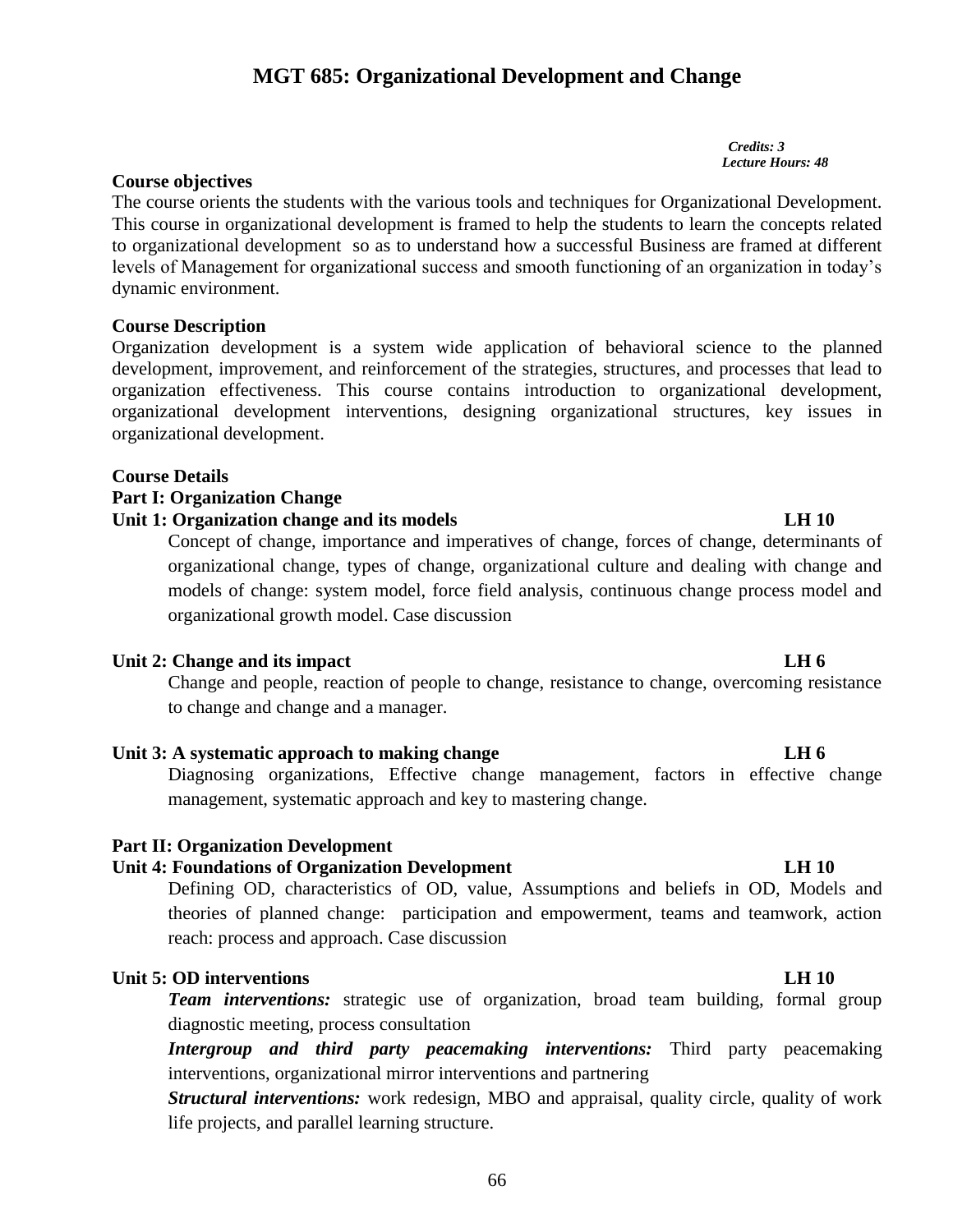*Training:* T-group, sensitivity training, behavioral modeling, life and career planning and coaching and mentoring.

*Comprehensive interventions:* Strategic management activities, real time strategic change, stream analysis, survey feedback, grid organization development, learning organization, reengineering and trans-organizational development.

### **Unit 6: Emerging issues in organizational development and change LH 6**

System ramification, Power, politics and OD, power politics and planned change, changing environment and OD, research in OD, ethics in OD and the future of OD. Issues of organizational change and development in Nepalese context. Case discussion

### **References**

Wendell L. FrenchCecil H. Bell, Jr., & Veena Vohra ( 2013). Organization Development, PPearson Prentice Hall, India.Thomas G. Cummings & Cristopher G. Worley ( 2008). Organization Development and Change, South Western College Publications.

Kavita Singh ( 2010). Organization Change and Development,  $2<sup>nd</sup>$  ed. Excel Book, India.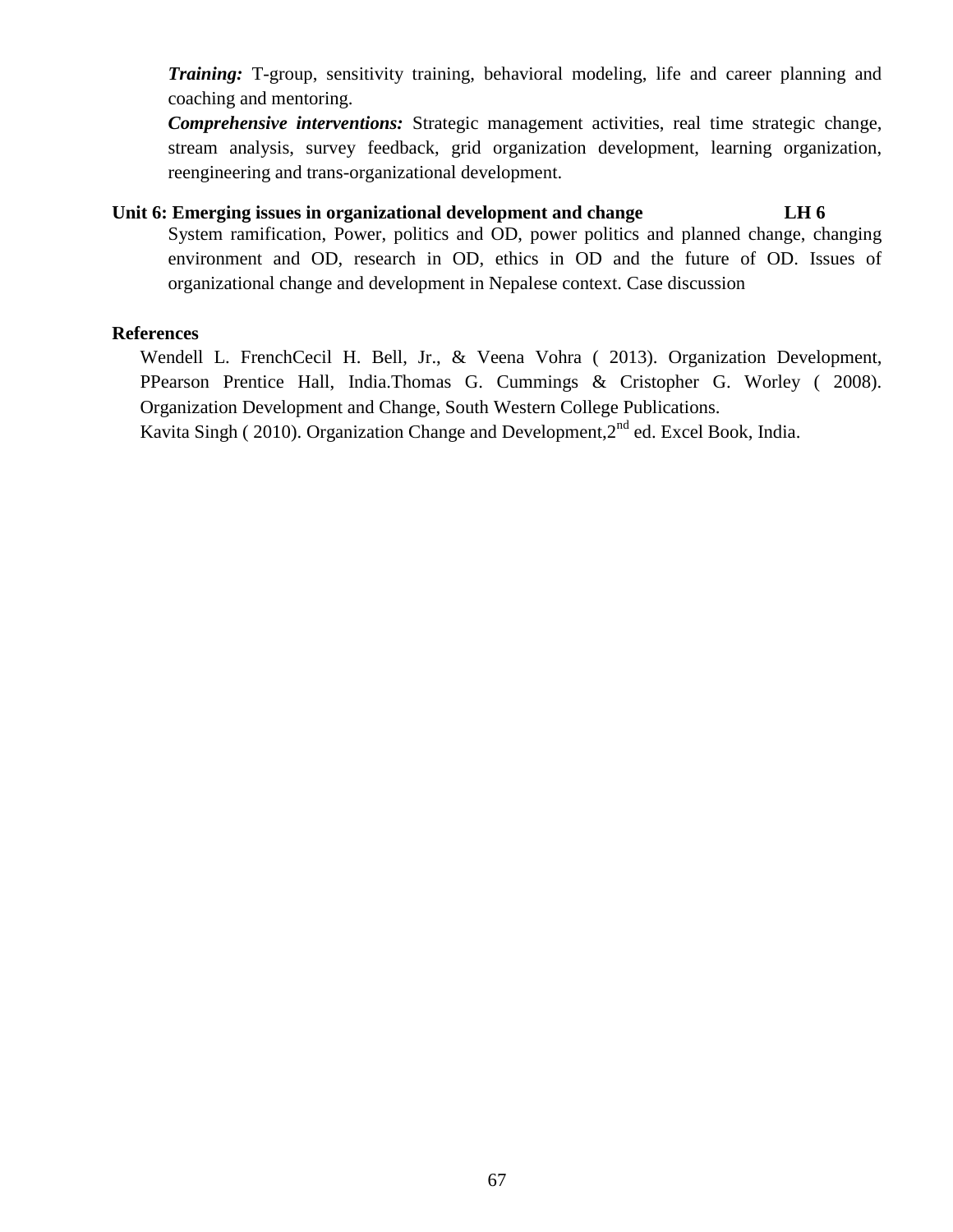# **MGT 686: Quality Management**

*Credits: 3 Lecture Hours: 48*

# **Course Objectives**

The course introduces the fundamental concepts of total quality management, statistical process control, six sigma and the application of these concepts, philosophies, and strategies to quality related issues. It also imparts the knowledge and skills in diagnosing and analyzing problems causing variation in manufacturing and service industry processes. The students will get a basic understanding of "widely-used" quality analysis tools and techniques.

# **Course Description**

This course contains overview of quality, strategy and quality planning, six sigma, benchmarking cost of quality, ISO, building and sustaining quality, process and statistical quality control:

# **Course Details**

# **Unit 1: Overview of Quality LH 12**

Meaning of quality; Concept of quality management; objective and importance of quality management; Total quality management; contributions of Joseph Moses Juran, William Edwards Deming,, Philip B. Crosby, Genichi Taguchi in quality improvement; Impact of quality on business performance; concept and stages of quality control; accounting system for quality management; quality issues in Nepalese organization. Case discussion.

# Unit 2: Strategy and Quality Planning **LH 6**

Corporate, generic and functional strategies; need for quality approach to strategy; Quality and its types: product- based quality, User-based quality, manufacturing-based quality and valuebased quality. Case discussion.

# **Unit 3:** Six sigma **LH** 6

Introduction, Elements of six sigma, Six sigma methodology: DMAIC methodology, DMADV methodology and DFSS methodology, Six sigma technical tools: Process map, critical to quality tree, histogram and pareto chart. Case discussion

# **Unit 4: Benchmarking LH 6**

Concept; Types of benchmarking: Internal, Strategic and operational; Benefits of benchmarking and Stages of benchmarking process. Case discussion

# **Unit 5: Cost of Quality LH 4**

Concept of cost of quality; Beliefs of quality costs; operating quality costs; use of information of quality cost. Case discussion

# **Unit 6: ISO 9000 series and ISO 9000: 2000 LH4**

Need for ISO 9000 certification; Basic process, procedure and work instruction; responsibility of management; steps in ISO 9000 registration and basic principles of ISO 9000:2000 .Case discussion.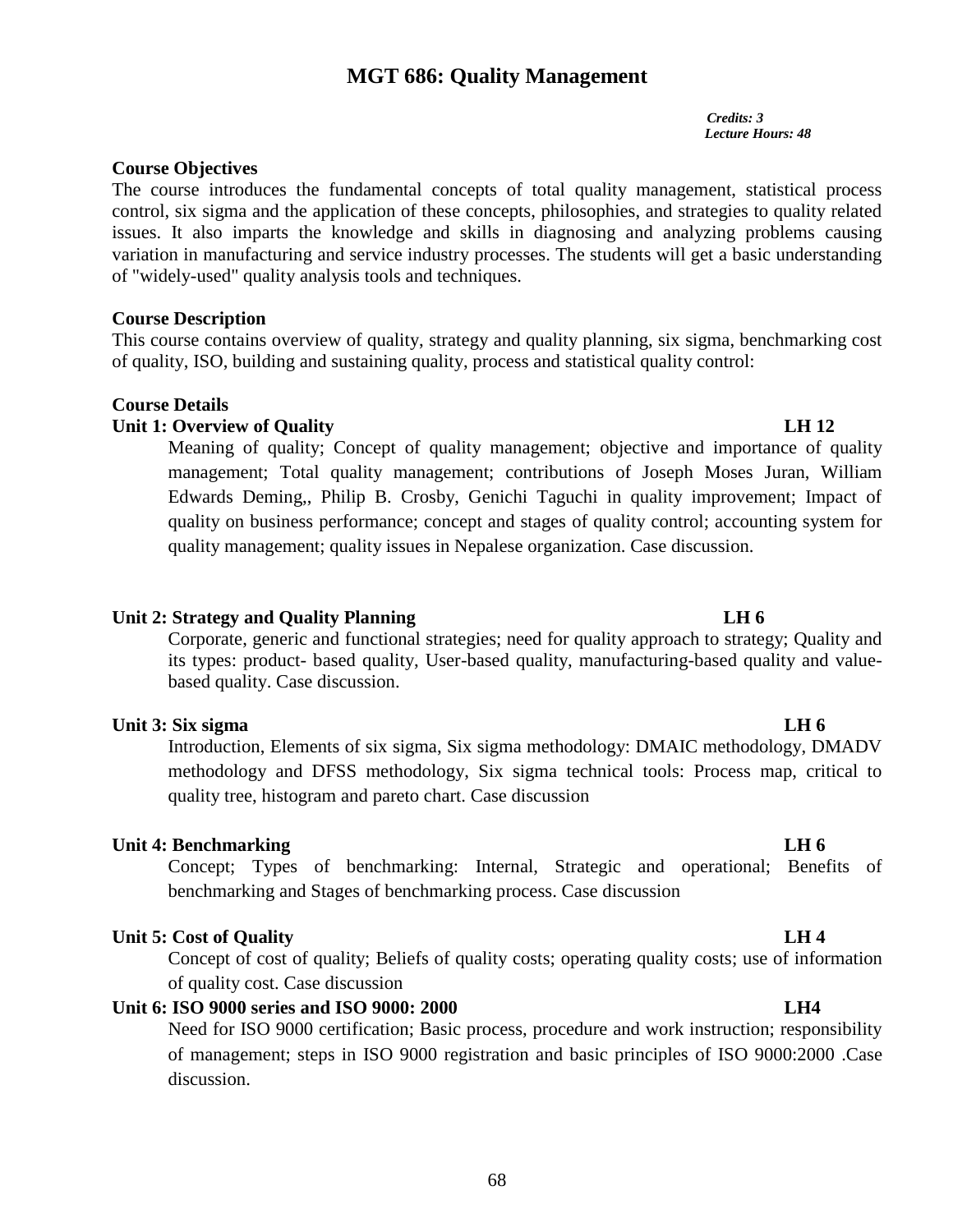# **Unit 7: Building and Sustaining total quality LH 5**

Role of quality professionals for quality organization; relevance of organizational culture to quality management; change management for sustaining total quality and sustaining quality organization; steps to sustain quality organization. Case discussion

# **Unit 8: Process and Statistical Quality Control LH 5**

Concept of quality control; classification of quality control techniques; control charts: for variables and for attributes; Taguchi's loss function and JIT manufacturing: basic principles; Kanban system; Case discussion.

## **References**

R. Panneerselvam & P. Sivasankaran (2014). Quality Management. Delhi: PHI Learning Limited.

C.S. Summers (2005). Quality Management: Creating and Sustaining organizational Effectiveness, PHI Learning , Delhi.

J.R. Evans & W.M.Lindsay (2008). Quality Control and Management, Cengage Learning, Delhi.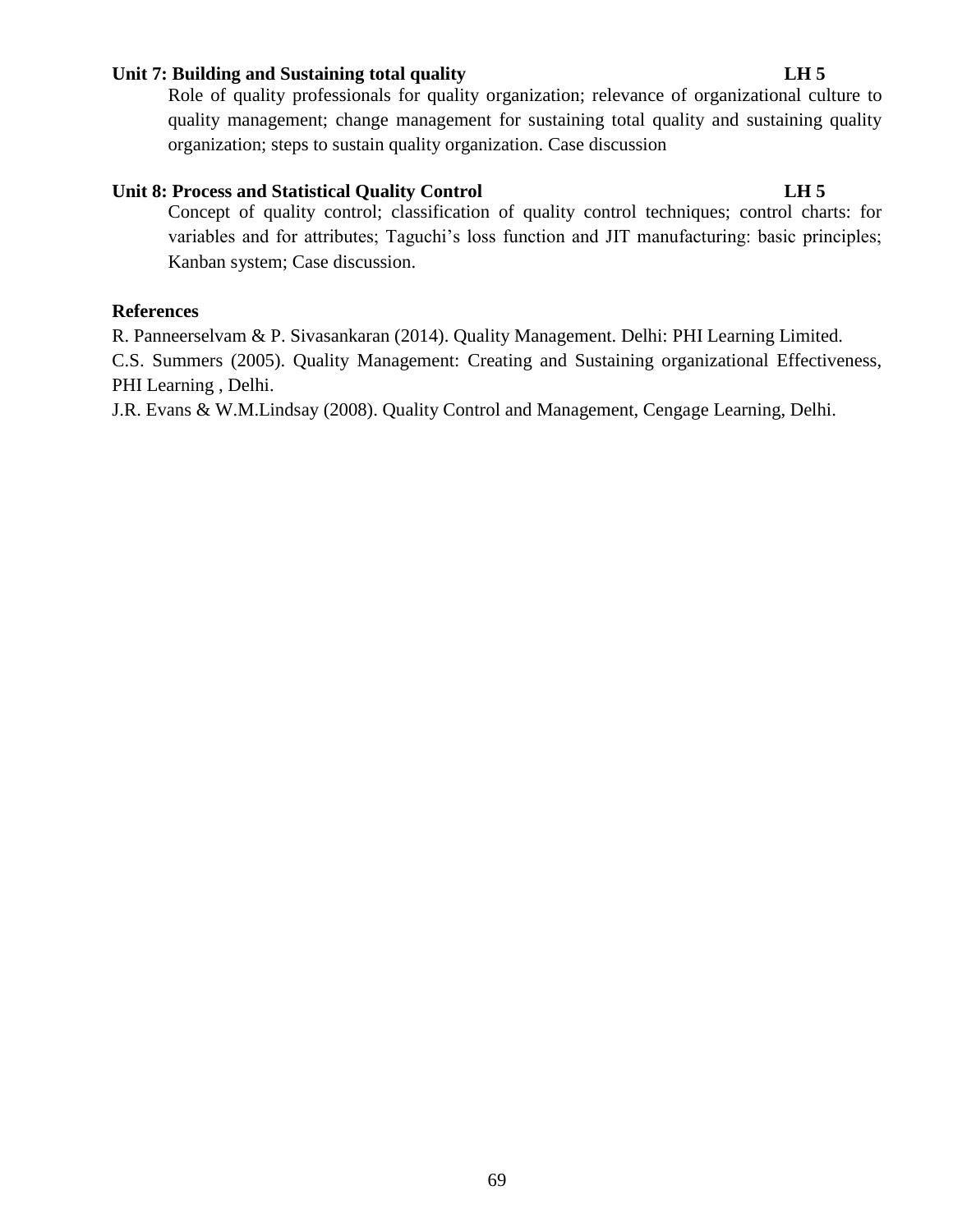# **MGT 687: Recent Trends in Management**

*Credits: 3 Lecture Hours: 48*

# **Course Objective**

This course aims to update the students with the recent trends in the field of management. The topics covered in this course are drawn from several recent management textbooks and research journals.

## **Course Description**

This course contains management and management System, 21st Century Environment and management issues, CSR and Corporate governance, corporate leadership, knowledge management and talent Management, and seminar in the areas of management and different management cases

# **Course details**

# **Unit 1: Overview of management and management System LH 10**

Understanding general management; mastering the management system; attitude, skill and knowledge (ASK) for successful manager; management thought; latest perspective of management: micro and macro management, green management, sustainability management, time management, stress management, talent management, anger management. Case discussion

# **Unit 2: 21st Century Environment and management issues LH 6**

Contingent workers; Sexual harassment; Boundaryless and flying career; Compressed work week & Flex time; approaches of managing people**:** Geocentricism, region-centic, polycentric and ethnocentric; Social entrepreneurship; corporate spirituality; appreciative enquiry; emotional intelligence and artificial intelligence; management of innovation. Case discussion

### Unit 3: CSR and Corporate governance LH 6

Levels of leadership ethics; Levels CSR; Domains of Corporate governance ; Effective corporate rating system ;Governance models; Glass ceiling; Organizational citizenship; Balanced scorecard approach. Issues of corporate governance in Nepalese organization. Case discussion

# **Unit 4: Corporate Leadership LH 6**

Transformational leadership and transactional leadership; Emerging leadership issues; Strategic leadership; Learning organization; 360-degree appraisal; Retention strategies; Organizational politics & Political skill; Intelligence and emotional intelligence; practices of corporate leadership in Nepalese organization. Case discussion

# **Unit 5: Sustaining organizational culture LH 6**

Concept of organizational culture; Framework for examining cultures; Cross cultural management; multi-cultural profile: acculturation and enculturation; organizational culture and performance. Case discussion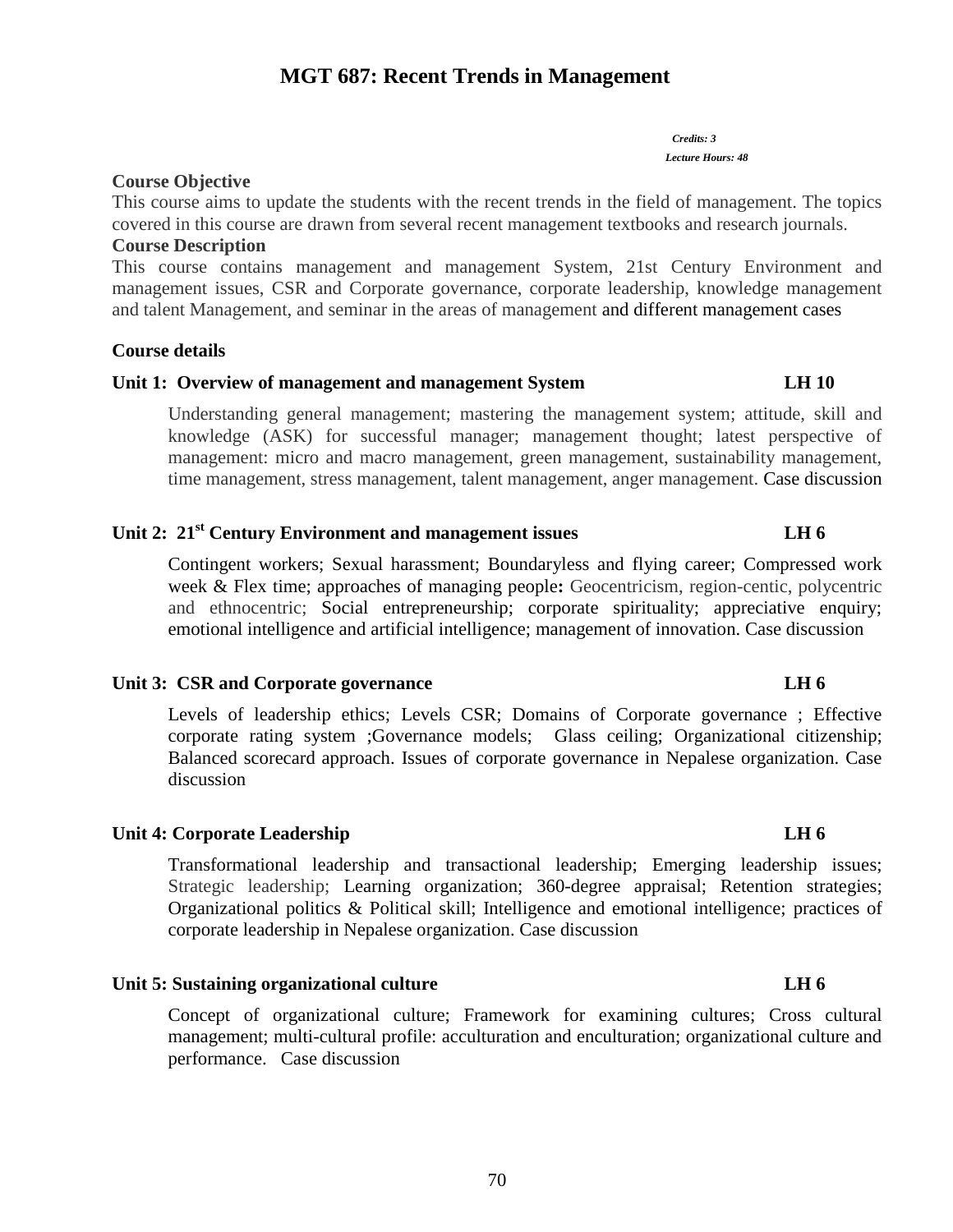## Unit 5: Knowledge and Talent Management LH 4

An integration of thoughts on knowledge management; Barriers to implement knowledge management in an organization; knowledge management and organizational performance; Organization as a Talent Factory; managing talents for competitive advantage. Case discussion

### **Unit 6: Seminar in the areas of management issue and management cases LH 10**

Areas of seminar: management environment, Corporate Governance, role of knowledge management, mentoring in organizations, empowerment and organizational change, emerging organizational leadership in 21st century, Quality issues in organizations

Areas of case study: develop and analyze real case study in different areas and dimension of management.

### **References**

Gareth Jones and Jennifer George (2017), Essentials of contemporary management, Tata McGraw Hill.

Drucker. Management challenges for the 21st century, Harper Collins, 1st ed.,

Stephen P. Robbins and Vohar, Organization behavior, Pearson Education, 15th Edition, 2013

Philip Kotler, Kevin Lane Keller, Abraham Koshy and Mithileshwar Jha, Marketing management: A South Asian Perspective, Pearson India, 14th Edition, 2012

William J Stevenson, Operations management, Tata McGraw Hill, 12th Edition, 2015

<https://www.slideshare.net/haricd/emerging-trends-in-management-compatibility-mode>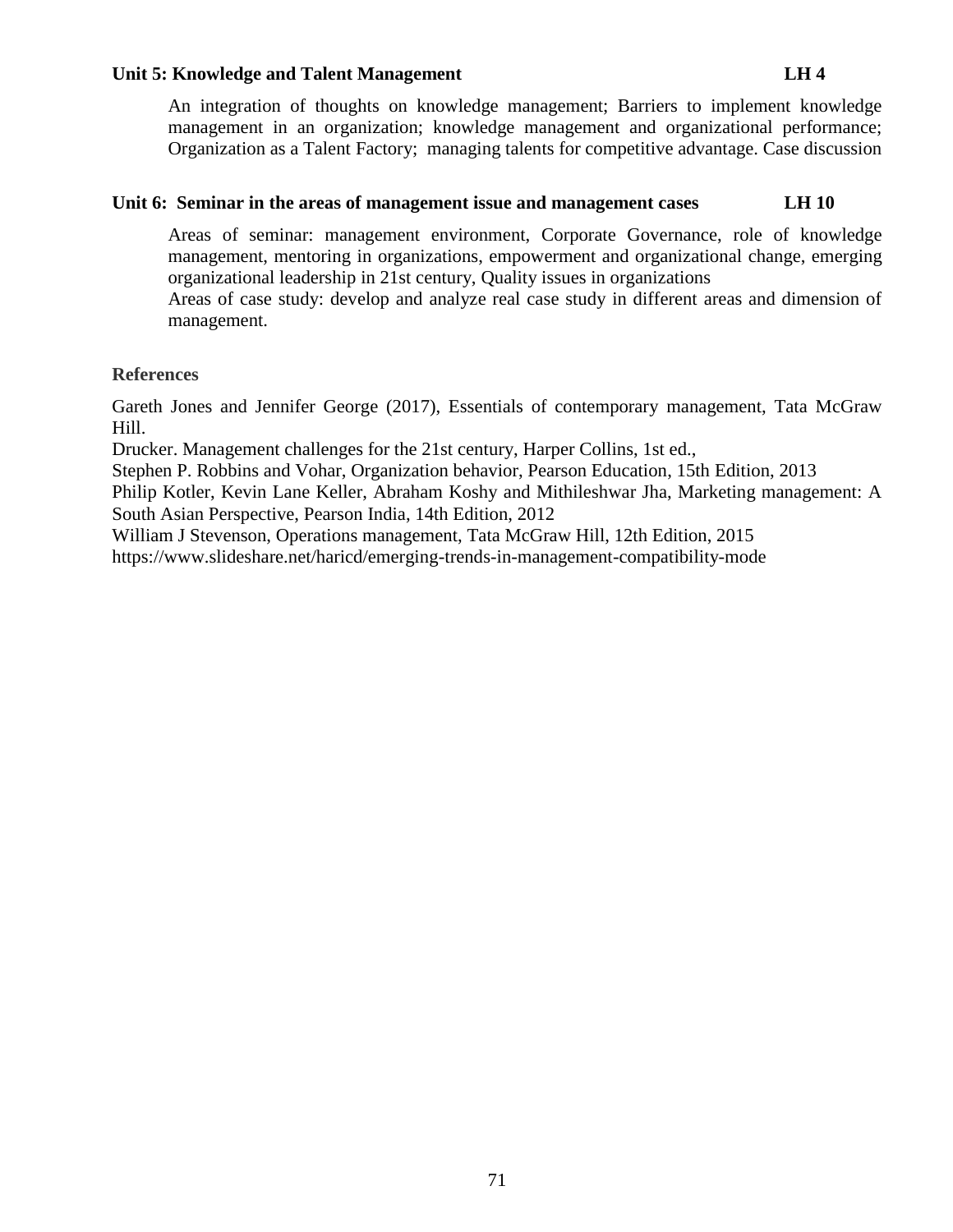# **MGT 688: Organization Theory**

### *Credits: 3 Lecture Hours: 48*

# **Course Objective**

This course deals with the organization theory from its origins through to the most recent debates. Understanding of different theories or organization enhances capacity to comprehend what goes on in organizations. Thus, this course aims to provide a clearly structured and interesting exploration of the ways in which the verity of theories perspectives that constitute organization theory provide profound challenges for organizations in the  $21<sup>st</sup>$  century.

# **Course Description**

This course contains introduction of organizational theory, modernism and neo- modernism organizational theories, post- modernism and reflective organization theories, organization design, structure and effectiveness, organizational culture and ethics.

### **Course Details**

# **Unit 1: Introduction LH 7**

Concept of organization theory, the relationship between organization theory and human activities, the relationship between organization theory and management practice, social engineering and organization theory, critical alternatives to managerialism in organization theory, philosophical disputes and debates in explaining and understanding organization theories. Case discussion

# **Unit 2: Modernism and Neo-Modernism Organization theories LH 13**

Concept of modernism, historical roots, overview of modernist organization theory, general system theory, the organization as a simple machine, mechanistic vs. organic structure, modernist themes in organizational design, concept of neo-modernist organization theory, human relationship school, neo-modernist theory, organization culture and design, perspectives and challenges. Case discussion

# **Unit 3: Post- Modernism and Reflective Organization Theories LH 15**

Concept of post-modernism, post industrialism and the information society, Neo-Fordism, flexible specialization and post-Fordism, the key thinkers of post modernism, organizational culture, the challenges of post-modernism to organizational theory, concept of reflective organization theory, symbolic interactionism, ethno methodology, developing a sense of self in organizations, understanding organization as culture through symbols, the development of critical theory challenging organization theory, the development of psychoanalysis to challenge organization theory; the challenges of critical theory and psychoanalysis for understanding the individual, the group and the organization. Case discussion

# **Unit 4: Organization Design, Structure and Effectiveness LH 7**

Concept, importance, the consequences of poor organizational design, levels of analysis, organizational stakeholders, top managers and organizational authority, vertical and horizontal differentiation, bureaucratic structure, the principles and advantages of bureaucratic structure, the specialization and coordination- functional, divisional, network and matrix structure measuring organizational effectiveness, factor affecting organizational effectiveness. Case discussion.

# **Unit 5: Organizational Culture and Ethics Community Community Community Community Community Community Community Community Community Community Community Community Community Community Community Community Community Community**

Concept of organizational culture, transmitting culture to organizational members, genesis of culture in organization, managing organizational culture, concept of ethics in organization, ethical and unethical behavior, factors influencing ethical behavior, justifying unethical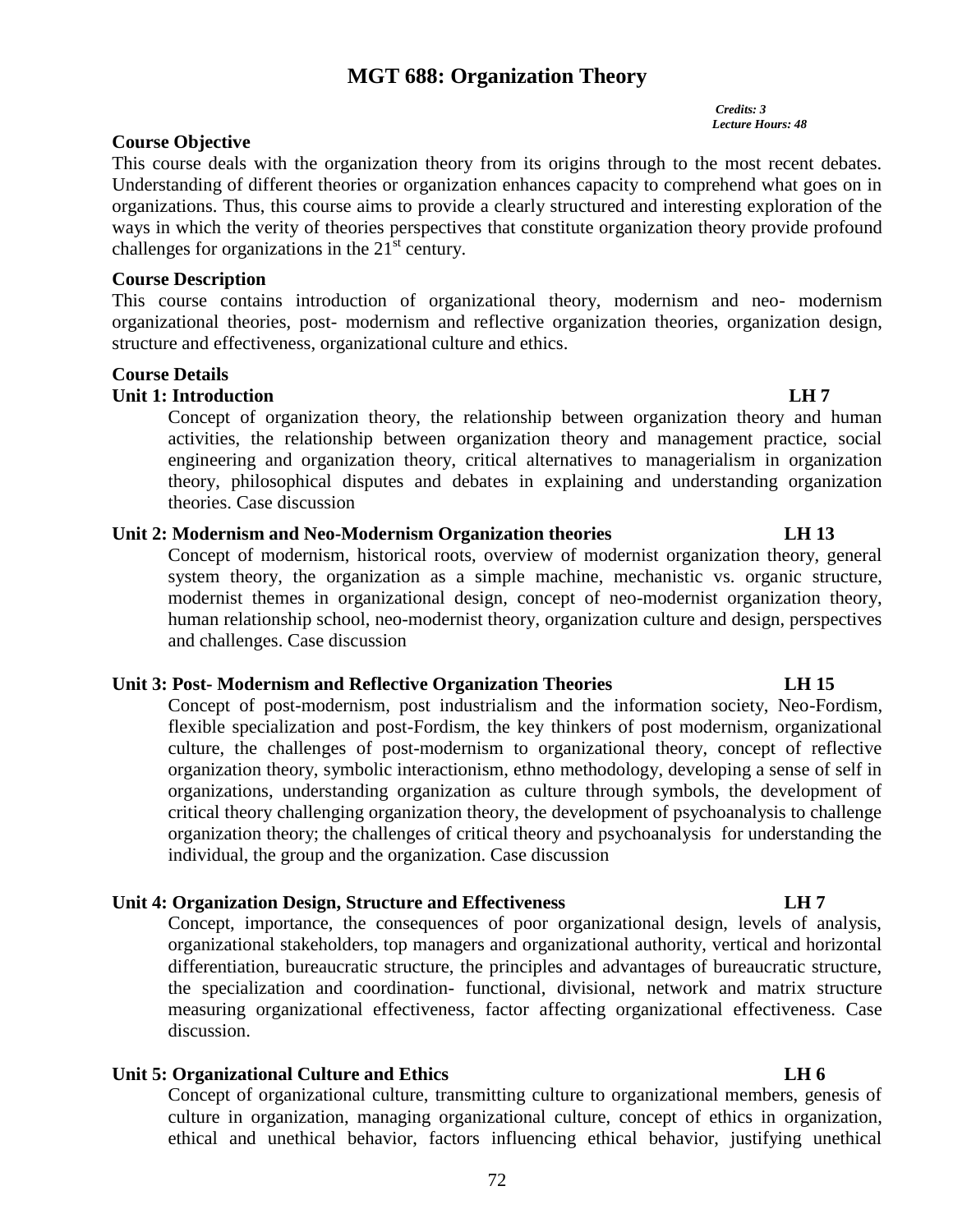behavior, guides to ethical behavior, approaches to corporate social responsibility; Culture and ethics in Nepalese organization. Case discussion

# **Text and Reference Books:**

McAuley, J. and Duberley, J. *Organization Theory*: Challenges and Perspectives, Prentice-Hall. Jones, G.R. *Organizational Theory*: Text and Cases, Addison-Wesley Publishing company. Jones, G.R. and Mathew, M. *Organizational Theory,* Design, and Change, Pearson. Cummints, T.G. and Worli, C.G. **Theory of Organization Development and Change**, CENGAGE Learning.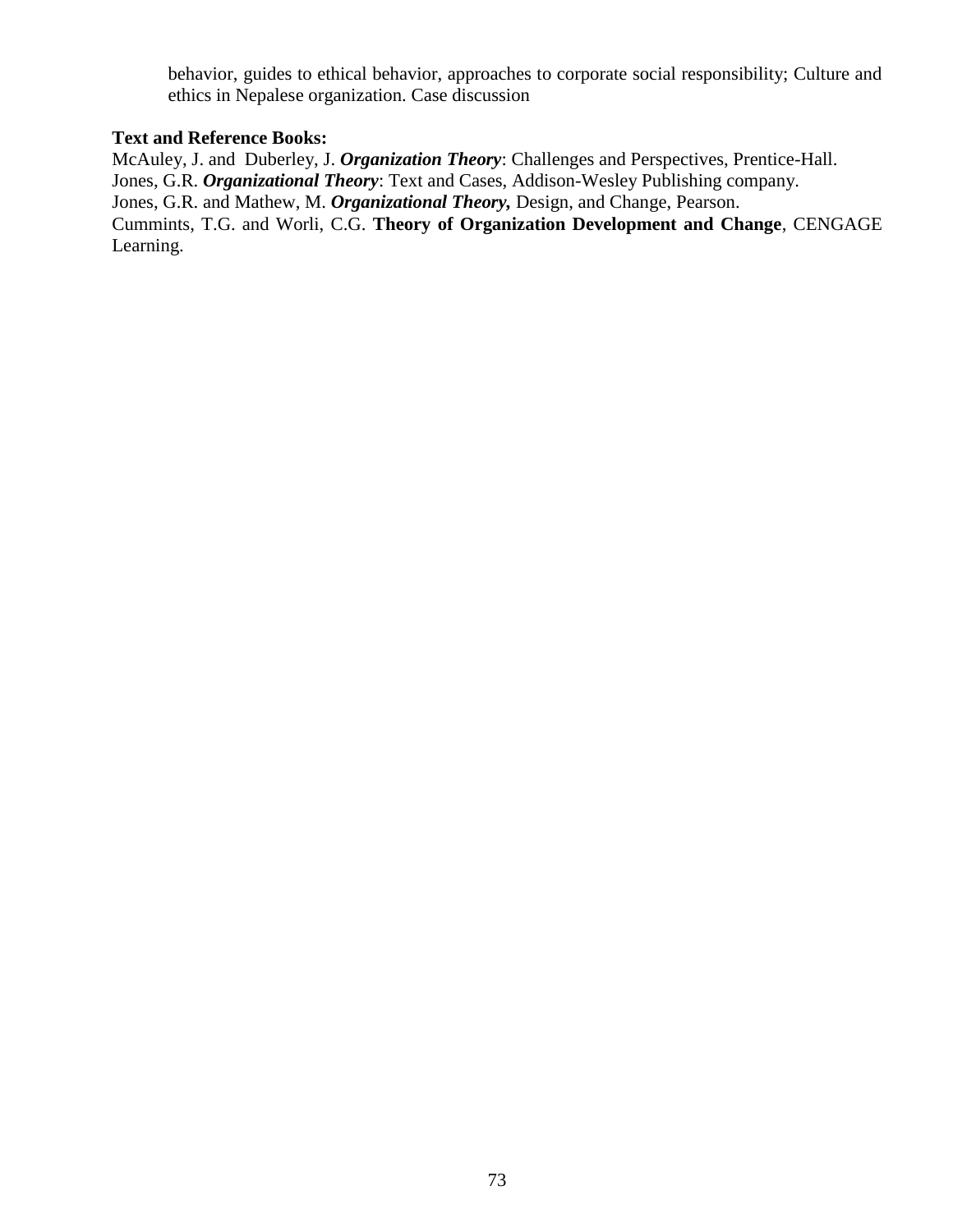### **Unit 4: Performance Management Implementation LH 6**

Bottlenecks, Strategies & Factors affecting PM implementation; Operationalizing Changes through Performance Management; Building & Leading high performance team; Organizational Culture and Performance Management. Case discussion

### **Unit 5: Performance Monitoring and Counseling LH 7**

Case discussion.

Concept, Characteristics, Objectives, Importance and Process of Performance Monitoring; Ongoing Mentoring and Protégé Development; Performance Counseling: Concept, Principles of Performance Counseling; Performance Counseling Skills & Performance Counseling for higher job performance. Case discussion.

# **Course Objective**

Performance management is the most critical function and strong determinant of organizational excellence. This course is designed to develop appreciation and skills essential for designing and instituting effective performance management systems and strategies. Students will gain practical skills through self-reflection, discussion, case studies, reading, literature reviews, research and application.

**MGT 689: Performance Management**

# **Course Description**

This course contains introduction to performance management, performance management system and strategic, performance planning and appraisal, performance management implementation, performance monitoring and counseling, Performance Management Strategic and Interventions, Ethics in Performance Management, Role of HR Professionals in Performance Management System, Emerging Concepts.

# **Course Details**

# **Unit 1: Introduction to Performance Management LH 5**

Concept and Characteristics of Performance Management; Contributions and Principles of Performance Management; Performance appraisal, performance evaluation and performance management; Performance Management Process-Conceptual Model and its Application; Role of Appraisal in Performance Management, Challenges to Performance Management. Case discussion

# **Unit 2: Performance Management System (PMS) and Strategies LH 6**

Objectives, Functions and Characteristics of effective PMS; Components of PMS; Competency-based PMS; Electronic Performance Management; Corporate and Business Level Strategic Plans; Objectives, Targets and Goals; Target and Performance Management; Scorecards for performance management; Performance review and feedback. Case discussion

Concept, Characteristics, Objectives, Importance & Methodologies of Performance Planning; Components of Performance Planning; Key Performance Indicators (KPIs), Process & Barriers to Performance Planning; Concept and Methods of Competency Mapping; Appraisal Process, Approaches, Methods & Common Rating Errors; e-HR Managing; 360

Unit 3: Performance Planning and Appraisal LH 8

# Degree performance appraisal. Performance planning and appraisal in Nepalese organization.

74

**Credits: 3 Lecture Hours: 48**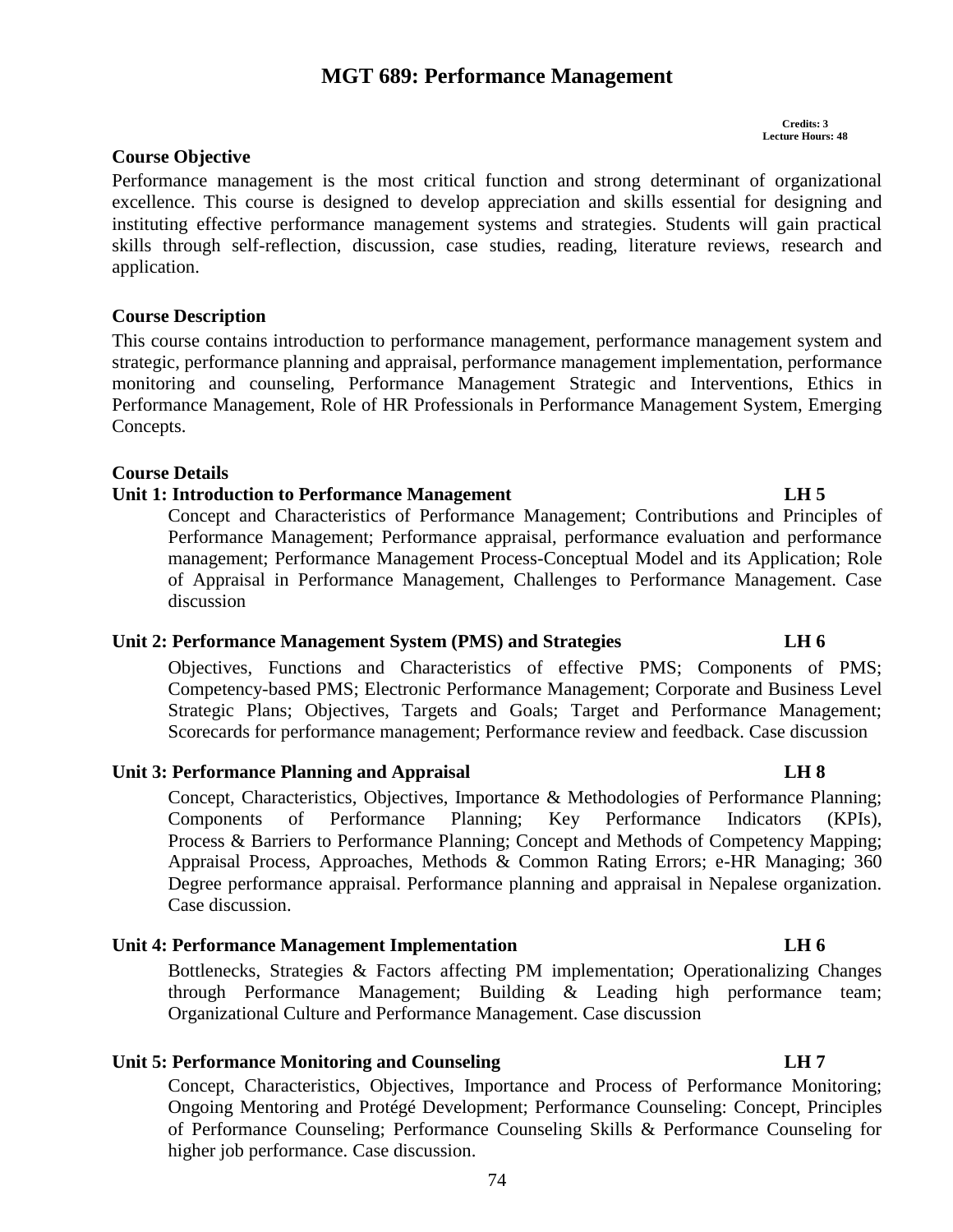### **Unit 6: Performance Management Strategic and Interventions LH 7**

Reward-based performance management; career-based performance management; team-based performance management; culture-based performance management; measurement-based performance management; competency based performance management; leadership-based performance management. Case discussion.

# Unit 7: Ethics in Performance Management LH 4

Principles, Ethical Issues & Dilemmas in performance management; Developing Code of Ethics in performance management; Performance Management in MNCs. Case discussion.

# **Unit 8: Role of HR Professionals in Performance Management System LH 2**

Appraising HR functions; Role of HR Professionals in Performance Management in Knowledge Millennium. Case discussion

# **Unit 9: Emerging Concepts LH 3**

HR Benchmarking and Performance Management; HR Outsourcing and Performance Management; Performance Management practices in Developing Countries. Case discussion

### **Reference Books**

Aguinis, H. (2017). *Performance Management.* New Delhi: Pearson Education, Inc. Kandula, S. R. (2009). *Performance Management: Strategies, Interventions and Drivers.* New Delhi: PHI.

Rao, C. A. (2012). *Performance Management.* New Delhi: Himalayan Impression.

Cardy, R. L. & Leonard, B. (2nd Ed.). *Performance Management: Concepts, Skills and Exercise.* New Delhi: PHI,

Cascio, W. F. (2013). *Managing Human Resources: Productivity, Quality of work life, Profits.* Singapur: MGraw Hills.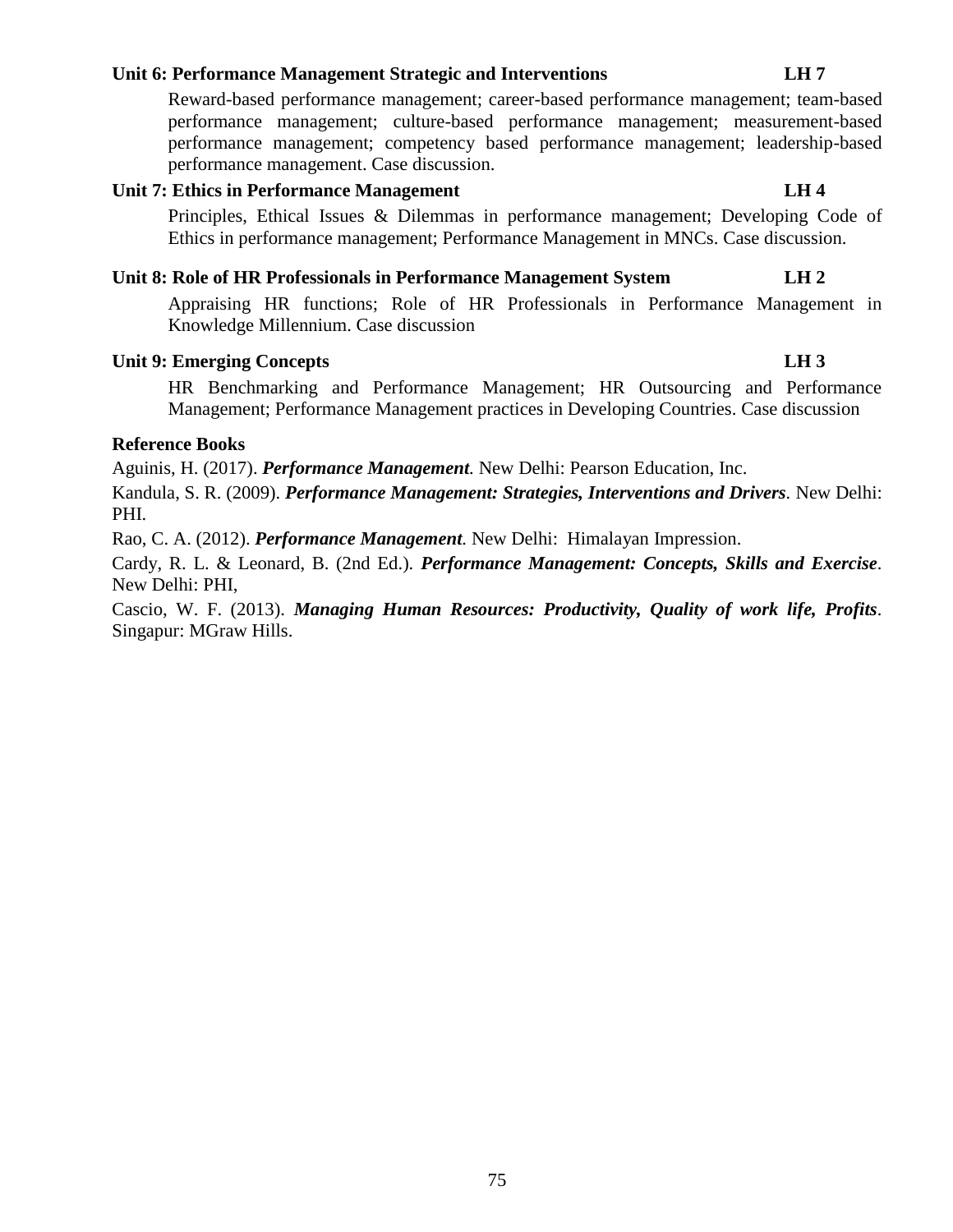# **MGT 690: Leadership and communication**

*Credits: 3 Lecture Hours: 48*

# **Course Objective**

Leadership is fundamental to improving groups, organizations, and society and communication is fundamental to leadership. Leadership is an interactive process through which leaders and followers develop an effective approach to collective goals. This course aims to increase understanding of the leadership process and the communication involved enhances the skills of all participants and fosters more effective collaboration.

# **Course Description**

This course contains introduction of leadership and communication, leadership styles and behavior, politics, power and influence, leadership in groups and teams, leadership, culture and diversity, ethical leadership and followership.

# **Course Details**

# **Unit 1: Introduction LH 7**

Concept, prerequisites of organizational leaders, leadership from a communication perspective, The dimensions of leadership communication styles, Authoritarian, democratic and leissez-fair leadership, Task and interpersonal leadership, followers communication styles, communication styles and information processing. Case discussion

# **Unit 2: Leadership Styles and behavior LH 10**

Leadership traits, situation, transactional, functional and relationship leadership, Steward and servant leadership, transformation and charismatic leadership, value-based leadership, assessing leadership potential, measuring the effects of leadership, managerial derailment and self-defeating behavior, developing planning and pipeline, professional development, Leadermember exchange theory. Case discussion

# **Unit 3: Politics, power and Influence LH 8**

The nature of organizational politics, Use of political behavior, guidelines for developing political skills, Power and leadership, sources of power, types of power and influencing tactics, credibility, compliance-gaining strategies, developing argumentative competence, Negotiating, the leader as negotiator, the process of negotiation, resisting influence. Case discussion

# **Unit 4: Leadership in Groups and Teams LH 8**

Use of teams in organizations, Fundamentals of group interaction, Basic and advance skills of team leaders, Making team effective, emergent leadership, leadership skills in effective team meetings, group decision making, team leadership, fostering team leadership, self-managed teams. Case discussion

# **Unit 5: Leadership, Culture and Diversity LH 8**

Leadership in different cultures, the leader as culture maker, the leader as sense maker, intergroup leadership, the power of expectation: the Pygmalion effect, managing diversity, understanding cultural differences, benefits of embracing diversity, the downside of diversity, fostering diversity, effect of globalization on diversity leadership. Case discussion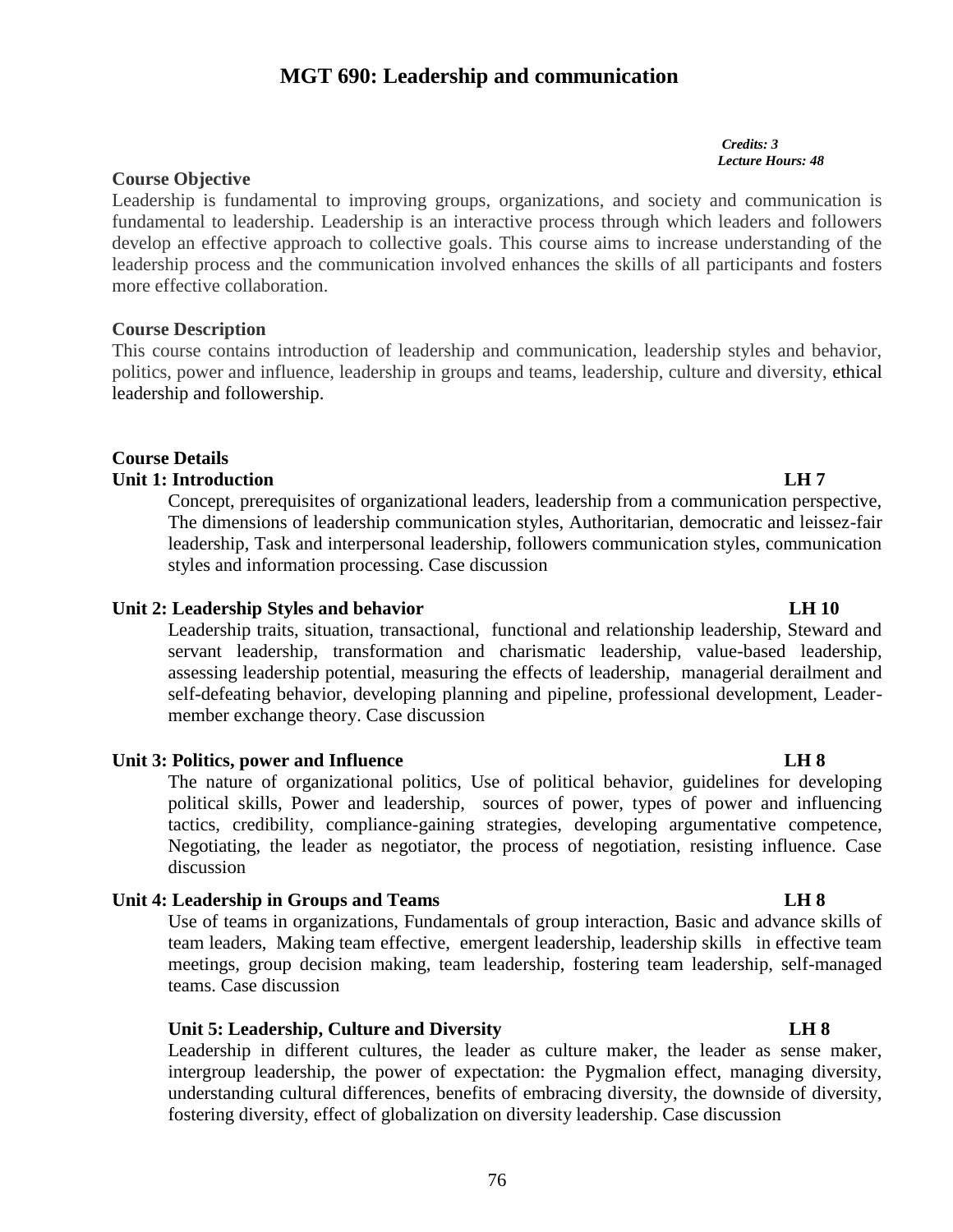# **Unit 6: Ethical Leadership and Followership LH7**

Personal values, organizational practices that foster an ethical work environment, authentic leadership, factors influencing ethical behavior, justifying unethical behavior, guides to ethical behavior, Roles and responsibilities of followers, trusting relationships, strategies to promote followership. Case discussion

### **Text and Reference**

Hackman, M. Z. and Johnson, C.E. Leadership: a *Communication Perspective*, Waveland Press Johnson, C.E. and Hackman, M.Z. *Creative Communication,* Waveland Press. Haldar, U.K. *Leadership and Team Building*, Oxford Achua, C.F. and Lussier, R.N. *Effective Leadership,* CENGAGE Learning Rowe, W. G and Guerrero L. *Cases in Leadership*, Sage.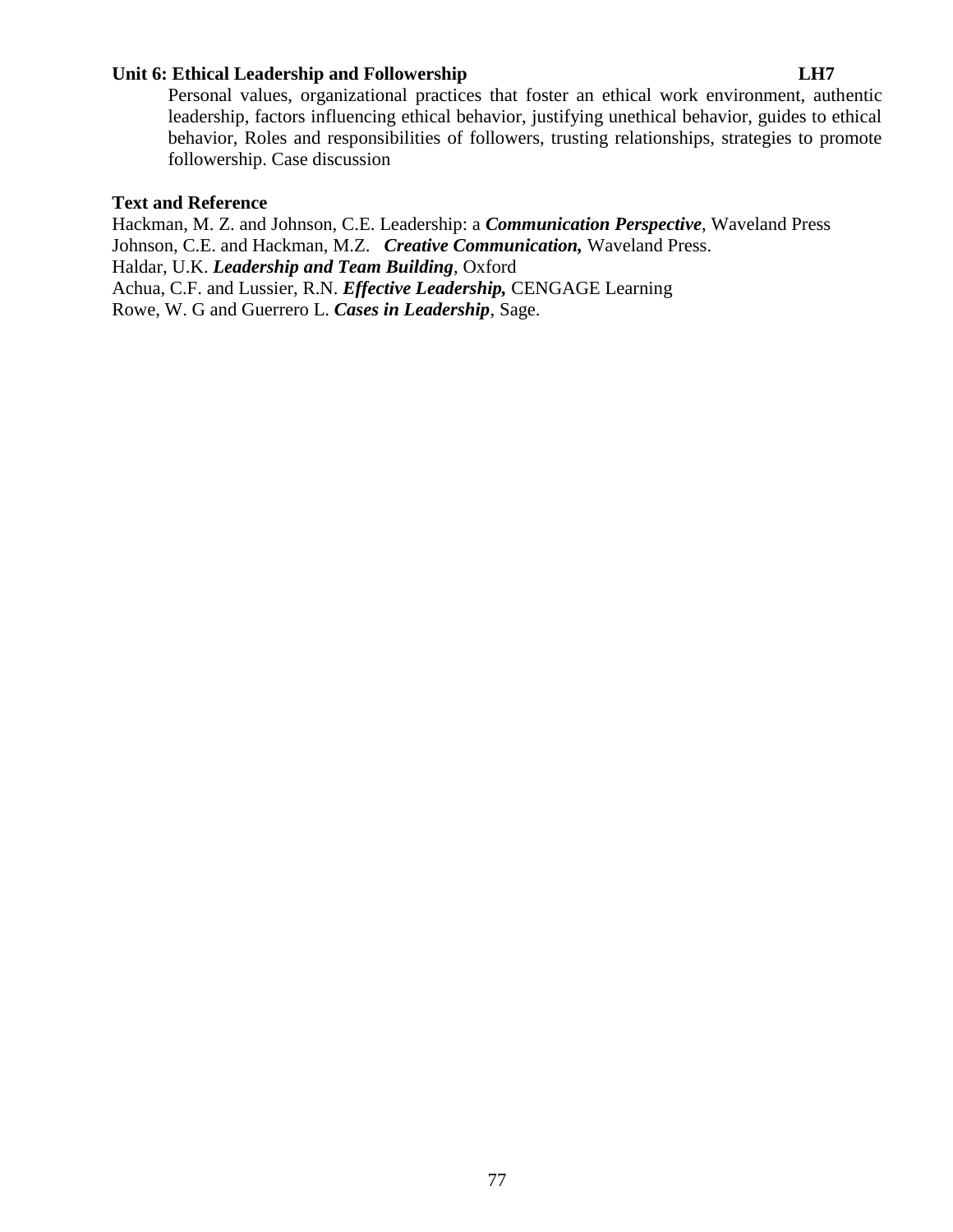# **ACC 685: Corporate Taxation**

### *Credits: 3 Lecture Hours: 48*

# **Course Objectives**

This course aims to provide the students with the knowledge of tax laws and tax planning for decision making and enable them to work as tax consultants in the corporate sector and tax officers in the government sector.

# **Course Description**

This course includes income tax, value added tax system and procedures in Nepal. It also covers tax planning concept and its uses in Nepal.

# **Course Details**

# **Unit 1: Conceptual Foundation LH 4**

Meaning and concept of tax, burden shifting, characteristics and types of tax, Sources of financing in Nepal, Composition of tax revenue in Nepal. Historical development of tax laws in Nepal. Definition of related terms.

# **Unit 2: Income Tax LH 15**

Sources of income, tax exempted income, tax exempted institutions, tax rates, tax exemptions, tax rebates, treatment of provisions related to deductions and reductions, tax deduction at source and its treatment, types of assessment, computation of assessable income, taxable income and tax liability under business and investment, set off and carry forward of losses, capital gain tax, inter-source and inter-head adjustments-within country and outside country.

# **Unit 3: Value Added Tax (VAT) LH 8**

Meaning and concepts of VAT, Evolution of VAT, Concepts of cascading effect and zero rating, Methods of VAT, Advantages of tax-credit method, Taxable transactions, Tax exempted transactions, VAT accounting, Tax registration, Tax collection, Tax invoice, VAT refund, Duties of businessmen and customers in VAT system,

# **Unit 4: Revenue Administration LH 4**

Structure of revenue administration in Nepal: Ministry of Finance, Inland Revenue Department, Revenue Investigation Department. Method of tax collection and realization, Rights and duties of tax authorities and assessee, Advance ruling, Fines and penalties for breach of rules, Review and appeal under Income Tax and Value Added Tax Acts and Rules

# **Unit 5: Tax Planning LH 4**

Basic concept of tax planning, needs and objectives of tax planning to modern business corporations, Major differences among tax evasion, tax avoidance and tax planning, types of tax planning, scopes of short-range tax planning, scopes of long-range tax planning, concepts of tax management.

# **Unit 6: Tax Planning for Business Decisions LH 8**

Tax planning for managerial decisions: Selection of business, forms of business incorporation, location of business unit, size of business, timing of future business activities; Tax planning for financial decisions; leasing or buying business assets, capital structure, retention or distribution or returns, merging of business units.

# 78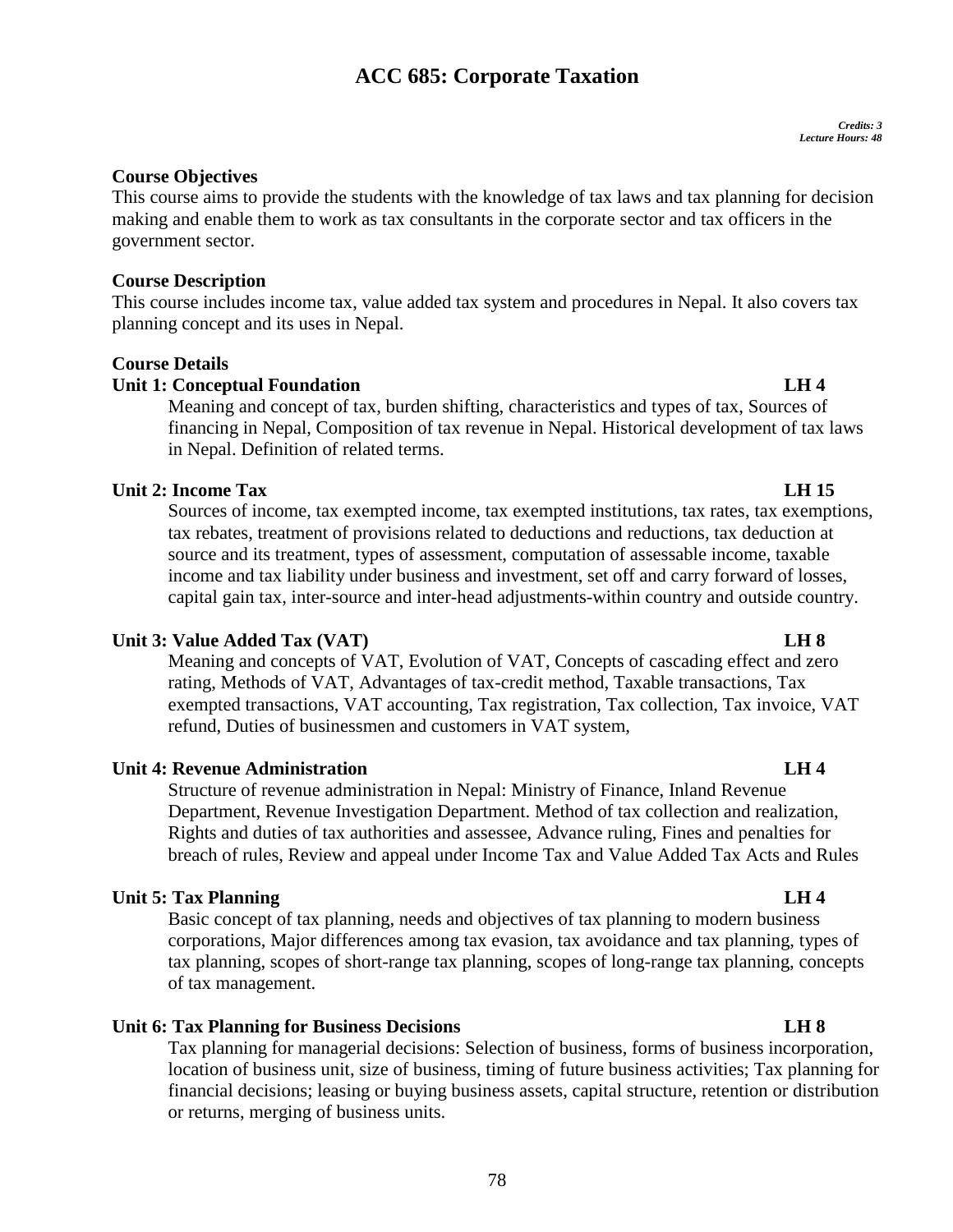# **Unit 7: International Aspects of Taxation LH 3**

Taxation of non-resident (service providers) related to shipping, airlines, transport, and telecommunication, concepts of double taxation, avoidance of double taxation, foreign tax credit.

# **Unit 8: Contribution of Income Tax and Value added tax LH 2**

Contribution of income tax and value added tax to total revenue and tax revenue of Nepal.

# **Basic References**

Nepal Government. *Budget Speech and Finance Act* (Recent)

Nepal Government. *Double Taxation Avoidance Treaties* with various countries

Nepal Government. *Income Tax Act 2058* with amendments. Kathmandu: Ministry of Law, Justice and Constituent Assembly

Nepal Government. *Income Tax Rules 2059* with amendments. Kathmandu: Ministry of Law, Justice and Constituent Assembly

Nepal Government. *Value Added Tax Act 2052* with amendments. Kathmandu: Ministry of Law, Justice and Constituent Assembly

Nepal Government. *Value Added Tax Rules 2053* with amendments. Kathmandu: Ministry of Law, Justice and Constituent Assembly

# *Supplementary Readings*

Dhakal, K.D., Bhattarai, I, Koirala, G.P., and Bhattarai, R. *Corporate Taxation with Tax Planning*  (Updated Edition). Kathmandu: Asmita Publication

Khadka, R. *VAT in Nepal*. (New Edition), New Delhi: UBS Publisher Distributors Ltd.

Lekhi, R.K. *Public Finance.* (New Edition), New Delhi: Kalyani Pbulishers

Prasad, B. *Direct Taxes: Laws and Practice* (Updated Edition). New Delhi: Vishwa Prakashan.

Singhaniya, V.K. *Direct Taxes: Laws and Practice* (Updated Edition). New Delhi: Taxman Publication Pvt. Ltd.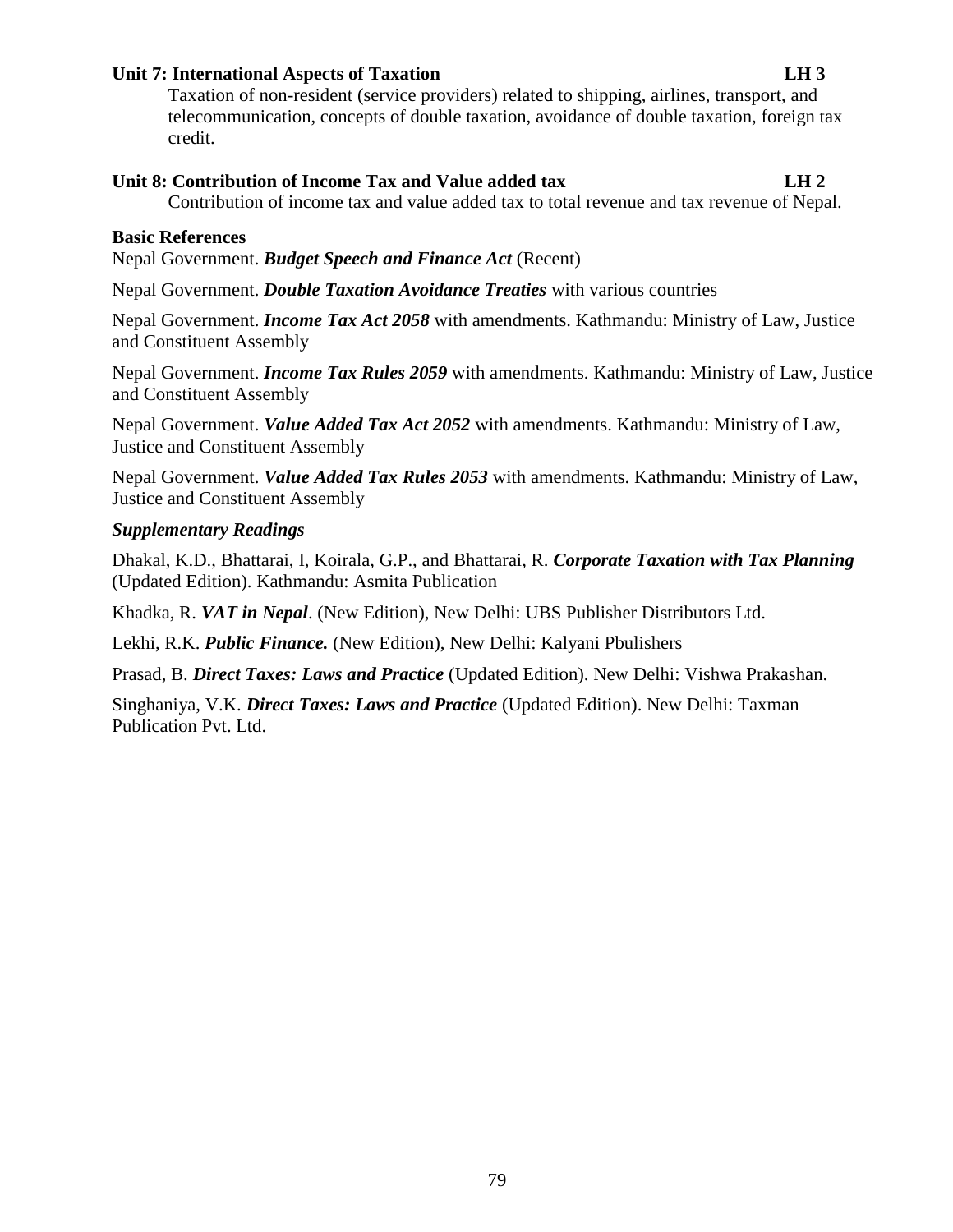# **ACC 686: Cost Management**

# **Course Objectives:**

This course aims to impart advanced knowledge of existing costing systems, their drawbacks and development of improved methods and techniques, so as to make costing systems, tools of strategic decision making.

# **Teaching Methodology and Pedagogy:**

- Lecture
- Assignments
- Discussion & Presentation
- Project & case work
- Library & Internet

# **Marking Scheme:**

# **Internal**

- Assignment
- Presentation
- Project work
- Case Studies
- Mid Term Exam
- Pre Board Exam
- **External**
- Board Exam

# **Course Details**

# Unit 1: Introduction to Cost Management **LH 3**

- Concept, importance and characteristics of cost management
- Strategic role of cost management
- Cost management and Strategic decision making
- Formulation of strategic action plans
- Evaluation of plans and outcomes: benefit cost analysis and benefit & cost variance

# **Unit 2: Product Costing System: LH 3**

- Concept and types of cost
- Cost reported in financial statement: service, retail and manufacturing company

# **Unit 3: Activity Based Costing; Activity Based Budgeting (ABB) and Capacity Utilization LH 8**

- Concept, advantages and limitations of activity based costing system, Procedures of absorption of overhead cost under ABC, Estimation of costs of new products using ABC, Cost and benefit of using ABC
- Concept, importance and process of activity based budgeting (ABB), ABB and traditional budgeting, Behavioral dimension of budgeting
- Meaning of capacity, capacity utilization, managing capacity and excess capacity, Measuring for capacity management, Activity Based Reporting of unused resources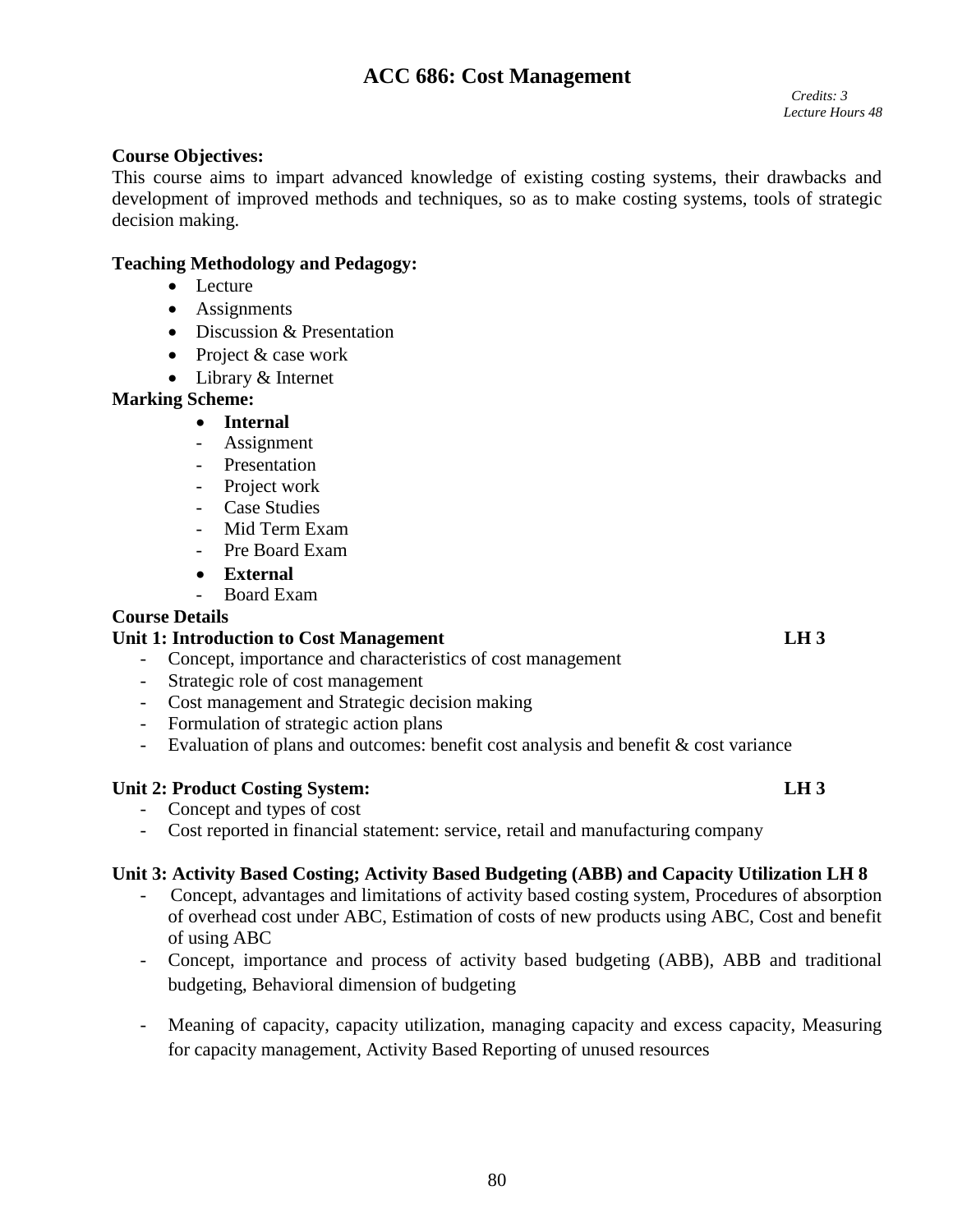# **Unit 4: Target Costing and Kaizen Costing** Let  $\alpha$  be the set of the set of the set of the set of the set of the set of the set of the set of the set of the set of the set of the set of the set of the set of the set of t

- Concept, importance and process of Target Costing, Key principles of Target Costing, Implementation of Target Costing , Target Costing and ABC, Value engineering
- Concept and importance of Kaizen Costing, Kaizen standards, General Kaizen Costing and items specific for Kaizen Costing Similarities between Target costing and Kaizen Costing.

# **Unit 5: Life Cycle Costing LH 5**

Concept and importance of Life Cycle Costing, Product Life Cycle, Pricing products using the Product Life Cycle, Product Life Cycle and ABC, Benefits of Life Cycle Costing, Life Cycle Budgeting.

# **Unit 6: Just in Time (JIT) Inventory Management LH 5**

Concept and importance of Inventory management, Inventory related costs, Traditional approach to inventory management, Concept, objectives, importance and limitations of Just in Time JIT manufacturing, Implementing JIT manufacturing, JIT in non-manufacturing situations, Performance evaluation in traditional and JIT environment

# Unit 7: Theory of Constraints (TOC) **LH 3**

Concept and importance of TOC Steps in TOC for improving performance Internal and external constraints Accounting issues in TOC TOC and ABC

# **Unit 8: Total Quality Management (TQM) LH 6**

Concept, features, importance and types of (TQM) Traditional approach to quality Vs TQM Critical success factors for TQM, Measuring and reporting quality costs TQM and productivity, TQM in service organization

# **Unit 9: Process Costing and Cost Allocation LH 9**

Concept, importance and characteristics Process Costing System, Assignment of costs to product Concept, importance and characteristic of Joint Process Costing, Estimation of profit from Joint Product, Reason for allocating Joint Costs, Joint Costs allocation methods: Net Realizable Method and Physical Measures Method, Accounting for By-Product.

# **Reference Books:**

Blocher E., David Stoot N. C. & Lokins O. G., *Cost Management, A Strategic Emphasis* Tata Mcgraw Hill Co.

Hilton, R. W., Maher, M. W. & Selto, F. H. (2008), *Cost Management, Strategies for Business Decisions, 4E,* MC Graw Hill, Irwin

Lal, J. (2015), *Strategic Cost Management, 1 st E*, Himalaya Publishing House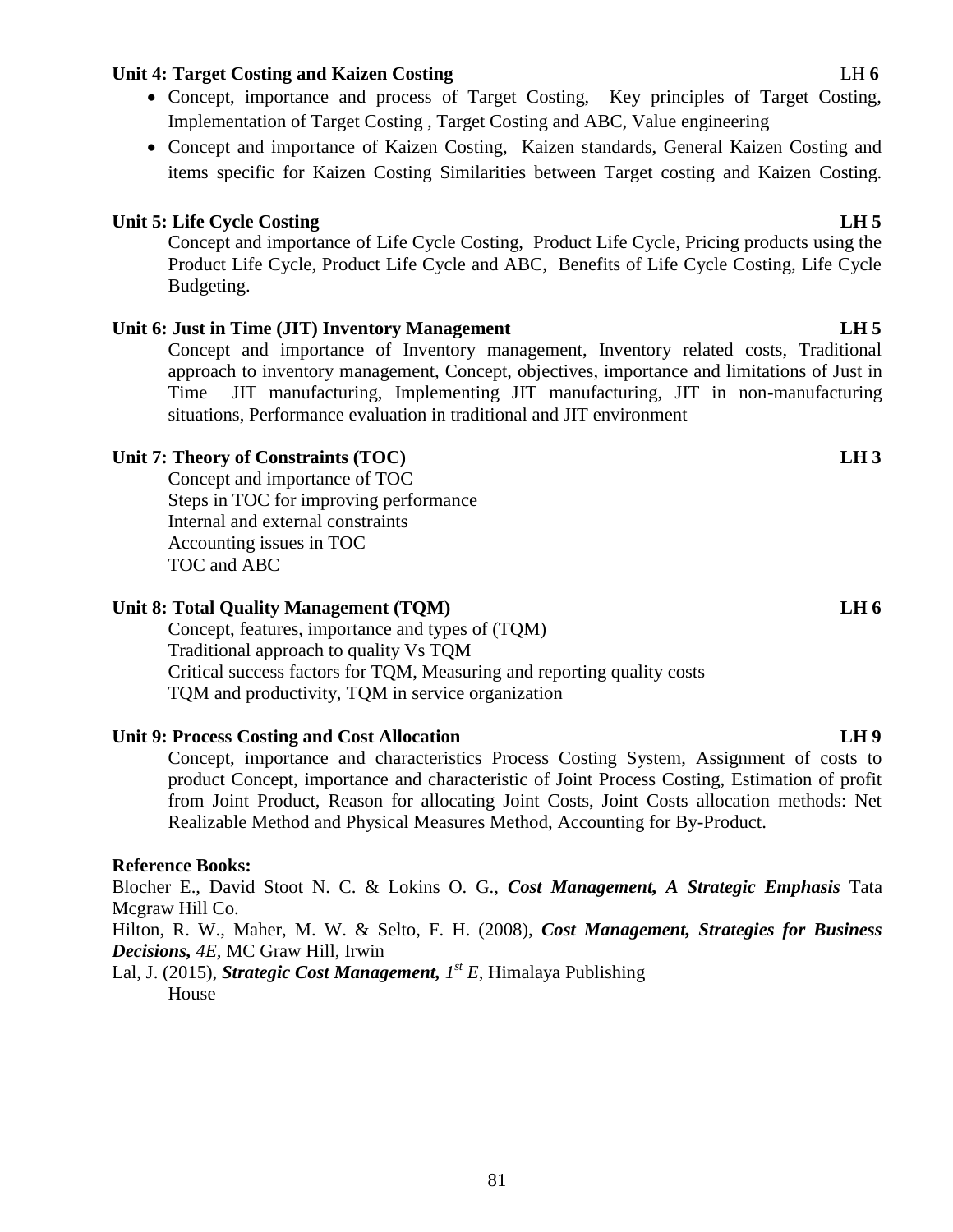# **ACC 687: Contemporary Auditing**

# **Course Objectives**

This course aims to develop student's capability in performing and reporting on audit and assurance to increase reliability of financial and non-financial information. It also aims to develop student's capability to identify, gather and assess evidences for sufficiency and appropriateness in performing audit.

### **Course Description**

This course examines statutory requirement for audit, audit process, strategy and planning, special audit techniques and procedures, audit of organizations under computerized environment, audit types and auditors' report and trends in auditing

# **Course Details**

# **Unit 1: Statutory Requirements LH 16**

Legal and professional requirements: Provisions of auditing in Company Act, BAFIA, Corporation Act, Social Organization Act, Education and Cooperative Acts and Nepal Standards on auditing (mandatory, voluntary and exposure drafts) including guidance notes and practice statements issued by the Institute of Chartered Accountants of Nepal and/or Auditing Standard Board.

# **Unit 2: Auditing Processes, Audit Strategy and Planning LH 8**

Basic concept of Auditing, Understanding of business and assessing audit risks, review of internal and accounting control, consideration of error, fraud and misstatement in financial statements, development of overall audit plan and program, time and resource schedule, conducting audit, collection and evaluation of audit evidences, maintenance of working paper and permanent files, independent review of audit files and confidentiality of information obtained during the audit.

# **Unit 3: Special Audit Techniques and Procedures LH 10**

Statistical Sampling in Auditing, ratio analysis and trend analysis, physical verification of fixed assets, inventory and cash, setting materiality level, enquiry, balance confirmation, inspection, drawing conclusion and steps to mitigate audit risks.

### **Unit 4: Audits under Computerized Environment LH 4**

Concept and Specific issues related to Electronic Data Processing (EDP) audit; Techniques of EDP audit, Use of Computer and Computer Assisted Audit; Roles and risks of auditor.

### **Unit 5: Auditor's Report LH 5**

Types of audit and auditor's report, management letter, disclosure requirement, difference between certificate and report, report related to commercial and government auditing, Modification to auditor's report.

### **Unit 6: Trends in Auditing LH 5**

Financial forecasts, human resources auditing, reports on financial sickness, special requirements of different users, Risk based auditing and its significance.

# **Basic References**

*Company Act, Income Tax Act, Auditing Act, Banking and Financial Institution Act (BAFIA), Corporation Act, Cooperative Act, Education Act, Local Governance Act, Constitution of Nepal*

# 82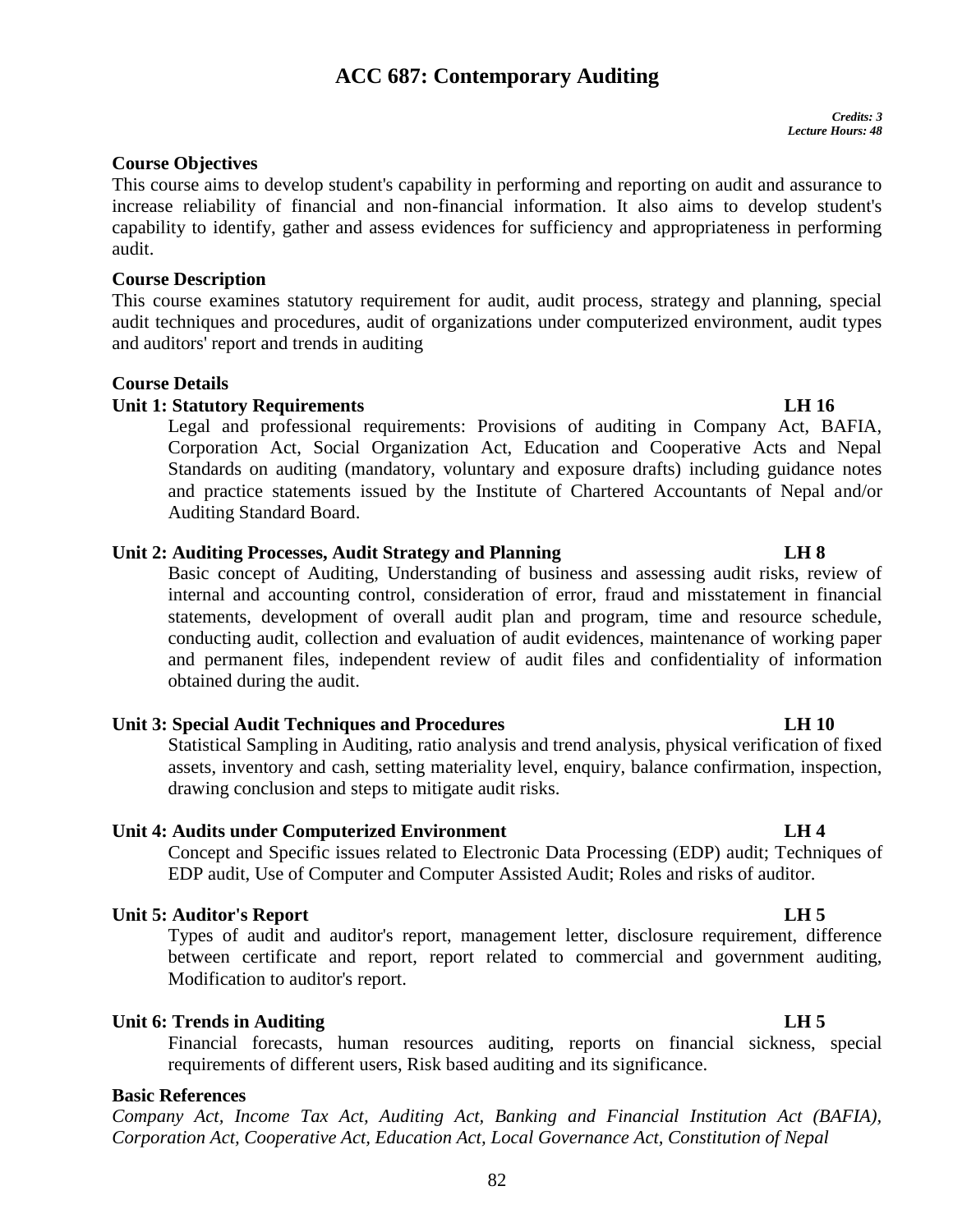Gupta, K. *Contemporary Auditing* (New Edition), New Delhi: Tata McGraw Hill.

Nepal Standards on Auditing, including preface, framework, guidelines, practice statements: Auditing Standards Board.

# **Supplementary Readings**

Batra and Bagardia. *Text Book of Auditing.* (New Edition), New Delhi. Tata MCGraw-Hill Publishing Co. Ltd.

Dhakal, K.D., Bhattarai, I and Koirala, G.P. *The Principles and Practice of Auditing* (New Edition). Kathmandu, Asmita Books Publishers.

Millichamp, A.H. *Auditing* (New Edition). London: ELST

Prakash, J. *Auditing Principles, Practices and Problems* (New Edition). New Delhi: Kalyani Publishers.

Saxena, R.G. *Principles of Auditing* (New Edition). Mumbai, Himalayan Publishing House.

Tondon, B.N. *Practicle Auditing.* (New Edition). New Delhi: S.Chand, and Co.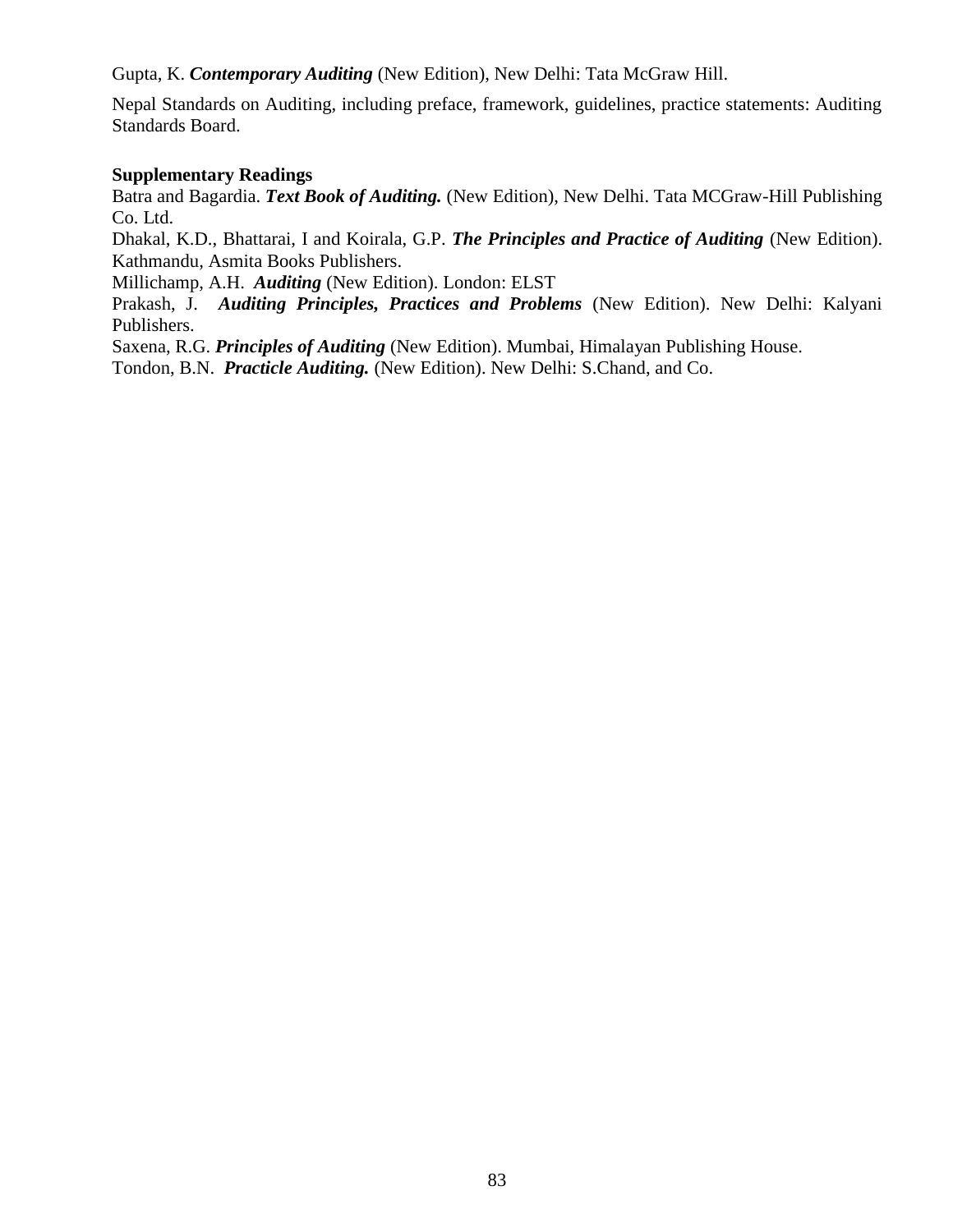# **ACC 688: Accounting Theory and Financial Reporting**

### *Credits: 3 Lecture Hours: 48*

# **Course Objectives**

This course aims to provide the accounting theories and their applications, practical and conceptual issues of general financial statements for reporting financial position and performance and financial analysis for performance appraisal of business enterprises including financial institutions. It also aims to provide exposure to disclosure required for financial statements and reporting, accounting standards issued by Nepal Accounting Standards Board and International Accounting Standards Boards.

# **Teaching Methodology and Pedagogy:**

- Lecture
- Assignments
- Discussion & Presentation
- Project & case work
- Library & Internet

# **Marking Scheme:**

- **Internal**
- Assignment
- Presentation
- Project work
- Case Studies
- Mid Term Exam
- Pre Board Exam
- **External**
- Board Exam

### **Course Details Introduction LH 9**

- Concept, objectives, approaches, classifications and origin of Accounting Theory, Influence of government regulatory bodies; Influence of taxation
- Structure of Accounting Theory: accounting principles, concepts and conventions.
- Accounting standards: National and International Standard setting bodies (Nepal): responsibilities and processes, national and international accounting and reporting standards (mandatory, recommendatory, exposure draft), interpretations, framework for preparation and presentation of financial statements, recognition and measurement of elements of financial statements, departure from current corporate practices.

# **Unit 2: Corporate Reporting and Disclosure in Financial Reporting LH 21**

- Nature and objectives of external financial reporting
- Corporate Financial Reports: Income statement, Balance sheet and Cash flow statement as per Company Act and regulatory framework like Nepal Rastra Bank (NRB), Security Exchange Board of Nepal (SEBON) and Insurance Board Directives, Nepal Accounting Standards (NAS) and Nepal Financial Reporting Standards (NFRS).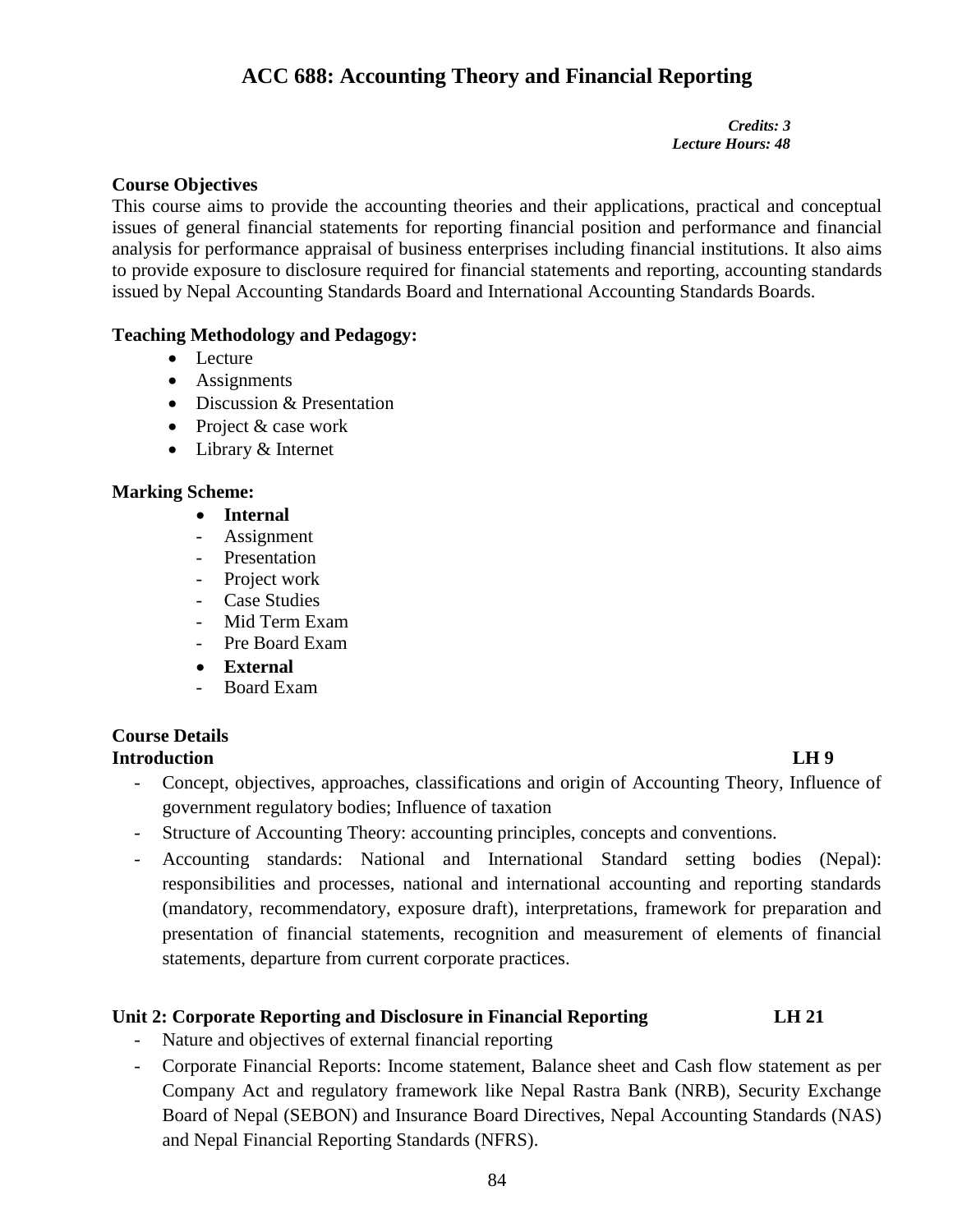- Director's and Auditor's Reports: disclosure required in financial reporting as per national and international accounting and financial reporting standards, evaluation of disclosure practices in financial reporting (NFRS and IFRS), transparency in financial statements.
- Currency translation of financial statement of foreign operations, Issues related to consolidation of financial statements, interim, segment and group reporting (Business combination and holding company)

# **Unit 3: Reporting and Analysis of Changes in Stockholders' Equities LH 9**

Need and importance of stockholders' equity; Accounting for changes in stockholders' equity: Increases in share capital, redemption of preferred stock, stock dividend and stock split, and stock warrants, Appraisal of the impact of changes in accounting policies and the regulatory framework on shareholders' funds.

# **Unit 4: Contemporary Issues in Accounting LH 9**

- Corporate Governance: governance systems and contemporary mechanism, accounting issues arising from corporate failures, business ethics and financial reporting;
- Corporate Social Performance and Responsibility Accounting; social discloser requirements
- Human resources accounting (HRA) and Reporting; factors leading to development of HR Accounting and reporting, HR Accounting and reporting in Nepal

# **Basic Books**

Handriksen & Breda. (1991). **Accounting Theory** (5th Edition). New York: Irwin McGraw Hill.

- Porwal, l.S. (1986). **Accounting Theory: An introduction**. New Delhi: Tata McGraw Hill Publishing Co.
- Lal, J., (2009). **Accounting Theory and Practice** (Third edition). New Delhi: Himalaya Publishing House.
- Revsine, Collins & Johnson. (1999). **Financial Reporting and Analysis**. New Jersey: Prentice Hall, Upper Saddle River.

# **Supplementary Readings**

Accounting Standards Board. (2003). **Nepal Accounting Standards**. Kathmandu: ASB.

NFRS (2014). **Nepal Accounting Standards**. Kathmandu: ASB.

Greunning & Keen. (2000). **International Accounting Standards. A practical guide**. USA: World Bank.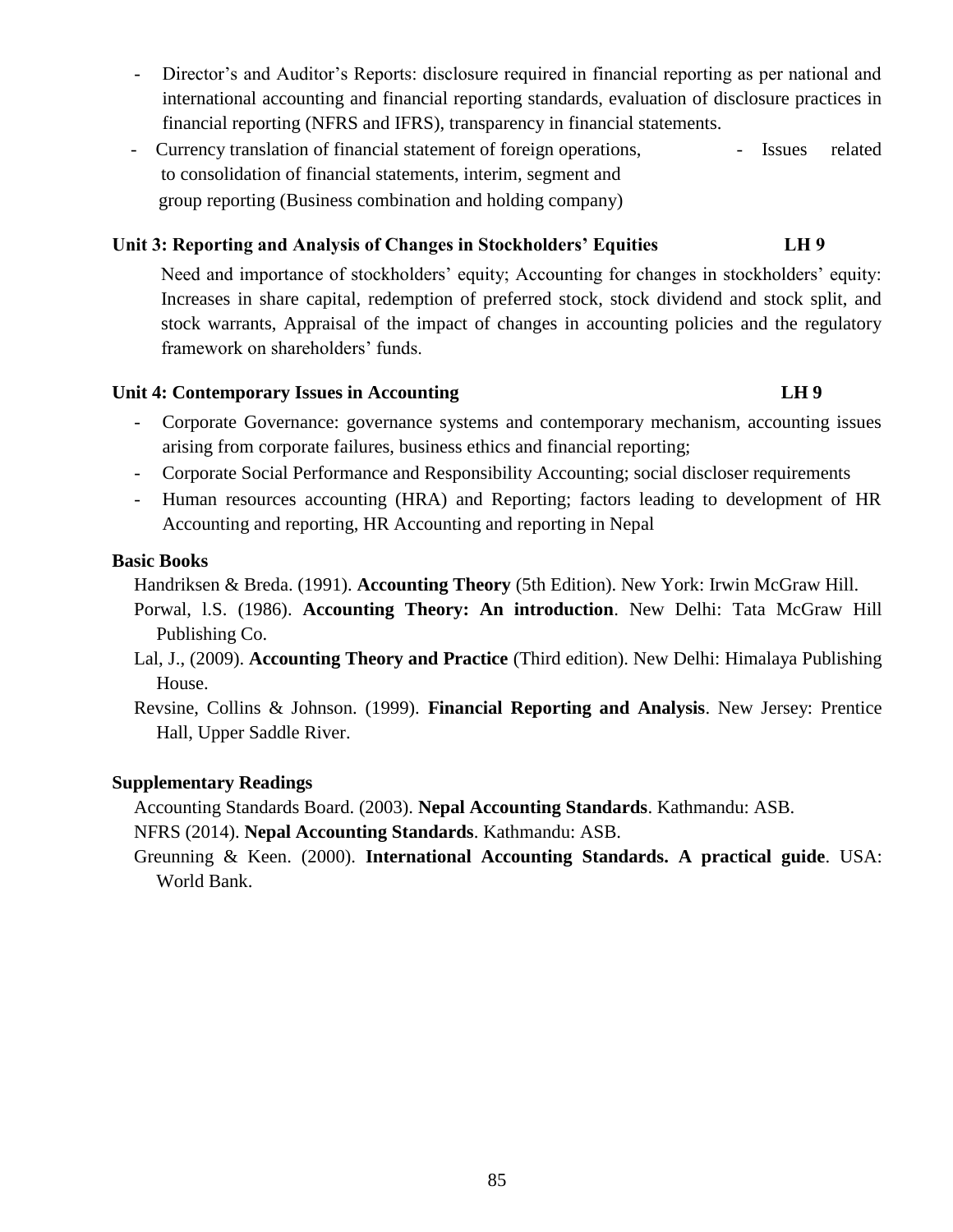# **ACC 689: Management Control Systems**

# **Course Objectives:**

This course aims to give the knowledge of elements, applications, and behavioral ramifications of management control systems to provide insights on measurement and implementation issues involved in management control systems.

# **Teaching Methodology and Pedagogy:**

- Lecture
- Assignments
- Discussion & Presentation
- Project & case work
- Library & Internet

# **Marking Scheme:**

# **Internal**

- Assignment
- Presentation
- Project work
- Case Studies
- Mid Term Exam
- Pre Board Exam
- **External**
- Board Exam

# **Course Details**

# **Unit 1: Introduction to Management Control System LH 4**

Meaning and Concept of Management Control System Importance, Characteristics, Nature and Scope of Management Control System Boundaries of Management Control Concept of Management Audit as a control tool

# **Unit 2: The Environment of Management Control System LH 4**

Management Control Environment, Goal congruence, Factors affecting goal congruence, Role of management control system in goal congruence Organization structure and management control system Behavioral Considerations of Management Control System

# **Unit 3: Responsibility Centers LH 6**

Concept and Nature of Responsibility Centre Criteria for measuring the Performance of Responsibility Centre Types of Responsibility Centre:

- Revenue Centre
- Expense Centre
- Cost Centre
- Profit Centre
- Marketing Responsibility Centre
- Research and Development Centre
- Investment Centre: Return on Investment (ROI), Residual Income (RI)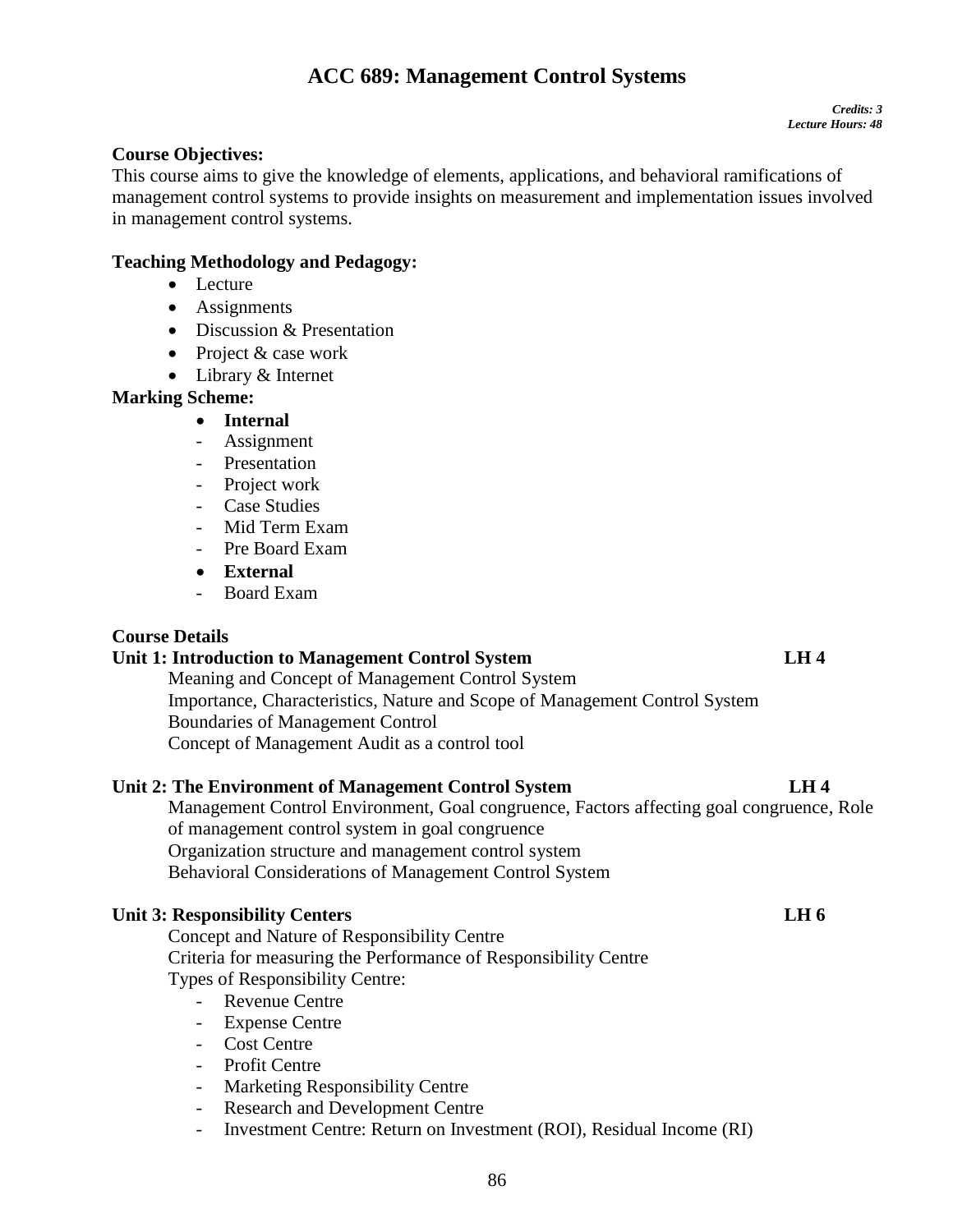# **Unit 4: Transfer Pricing LH 6**

Introduction Objectives of Transfer Pricing Significance of Transfer Pricing

Methods of Transfer Pricing

# **Unit 5: Management Control Process LH 19**

- **Strategic Planning**: Concept and nature of strategic planning, ongoing programs analysis, proposed new programs analysis, strategic planning process
- **Budgeting**: Concepts, importance, objectives and characteristics of budgeting, Budgetary control system, Process of budget preparation, preparation of master budgets for manufacturing and non-manufacturing organization, Behavioral aspects of Budgeting, Flexible budgets and Zero-base budgeting
- **Financial Performance Reports Analysis**: Variance: concept, application and limitations of variance, variance Analysis: Material, Labor, Overhead (fixed and variable) and Sales Variance, Behavioral aspects of performance evaluation
- Interactive Control and Incentive Plans in organizations

# Unit 6: Modifications in Management Control **LH 9**

- **Modern Control Methods**: Introduction, Just in Time, Total Quality Management and Decision Support System
- **Management Control in different Organizations**: Healthcare organizations, Government organizations, Financial institutions, Non-profit organizations and Multinational organizations
- **Management Control of Projects**: Nature of Projects, control environment, project planning, execution and evaluation

# **Basic Books:**

Anthony, R. N. & Govindarajan, V., *Management Control Systems,* Tata McGraw-Hill

Merchant, K. A., *Modern Management Control Systems,* Pearson Education (Singapore) Pvt. Ltd., Indian Branch, New Delhi

# **Reference Book:**

Atkinson, A. A. & Kaplan, R. S., *Advanced Management Accounting*, Prentice Hall of India Pvt. Ltd., New Delhi

Upadhyay, J. P., *Management Control Systems,* Khanal Publication, Kathmandu Nepal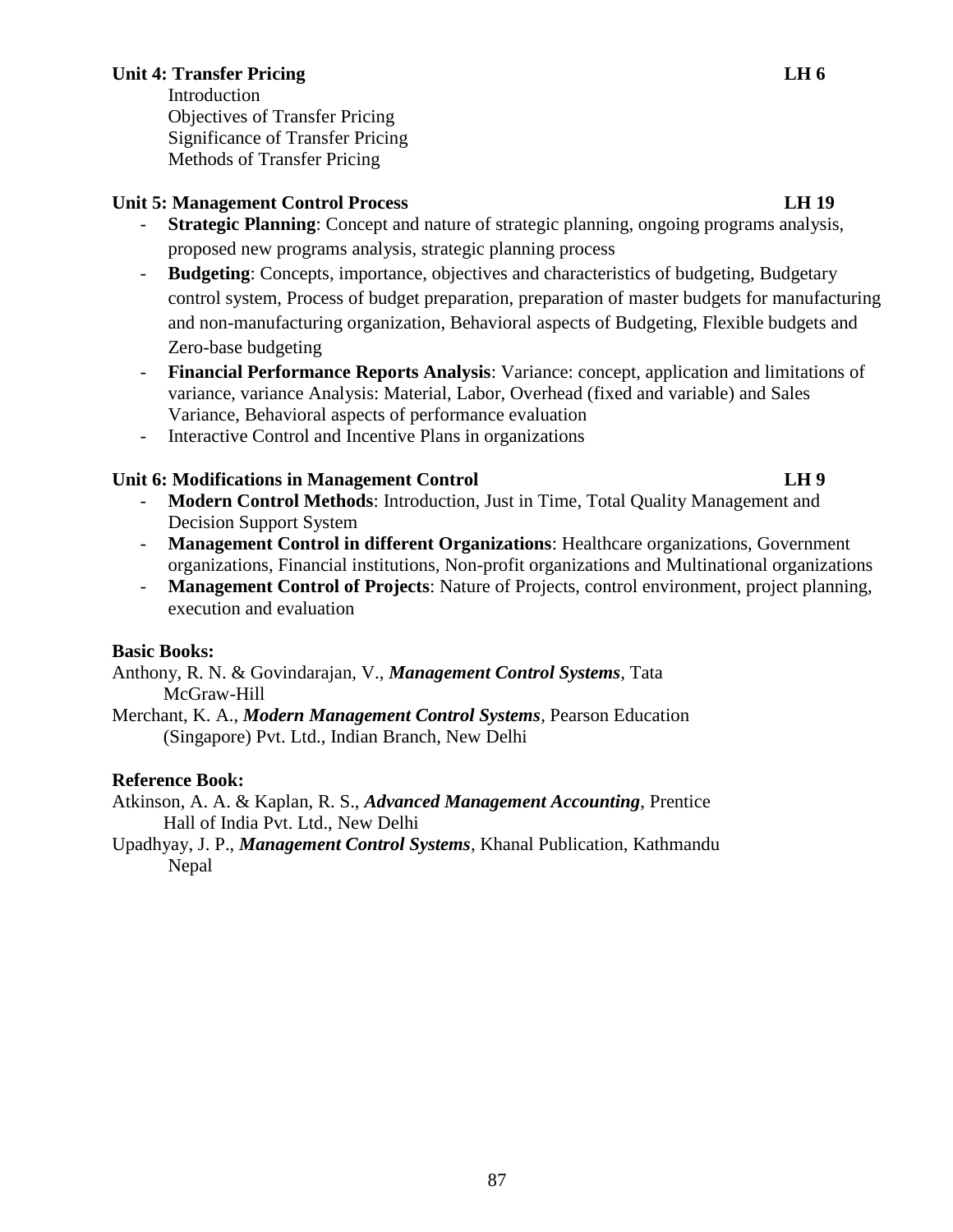# **ACC 690: Balance Scorecard: A Tool for Performance Measurement**

 *Credits 3 Lecture Hours: 48*

# **Course Objectives:**

This course aims to give the knowledge of comprehensive framework that translates a company's mission, vision and strategy into a coherent set of performance. It helps the students to know about the different perspectives of performances and how to measure and implement them in the organizations.

# **Teaching Methodology and Pedagogy:**

- Lecture
- Assignments
- Discussion & Presentation
- Project & case work
- Library & Internet

# **Marking Scheme:**

- **Internal**
- Assignment
- Presentation
- Project work
- Case Studies
- Mid Term Exam
- Pre Board Exam
- **External**
- Board Exam

# **Course Details**

# **Unit 1: Introduction of Balance Scorecard (BSC) LH 4**

- Concept and need of performance management
- Traditional performance management and its limitations
- Concept, importance, characteristics, requisites, origin and limitations of BSC

|                          | <b>Unit 2: Perspectives of Balance Scorecard</b>               | <b>LH 30</b> |
|--------------------------|----------------------------------------------------------------|--------------|
|                          | a. Financial Perspective                                       | LH7          |
| $\overline{\phantom{0}}$ | Concept and objectives of financial perspective                |              |
| -                        | Linking financial objectives to business unit strategy         |              |
| $\overline{\phantom{0}}$ | Financial performance analysis                                 |              |
|                          | Revenue growth and mix<br>1.                                   |              |
|                          | ii.<br>Liquidity & Profitability                               |              |
|                          | iii.<br>Cost reduction                                         |              |
|                          | Assets utilization (efficiency) and investment strategy<br>iv. |              |
|                          | <b>b.</b> Customer Perspective                                 | LH 7         |
| Ξ.                       | Concept and objectives of customer perspective                 |              |
| $\overline{\phantom{0}}$ | The core areas of customer perspective                         |              |
|                          | Customer retention<br>$\mathbf{1}$                             |              |
|                          | ii.<br>Customer acquisition                                    |              |
|                          | <b>Customer</b> satisfaction<br>111.                           |              |

iv. Customer profitability